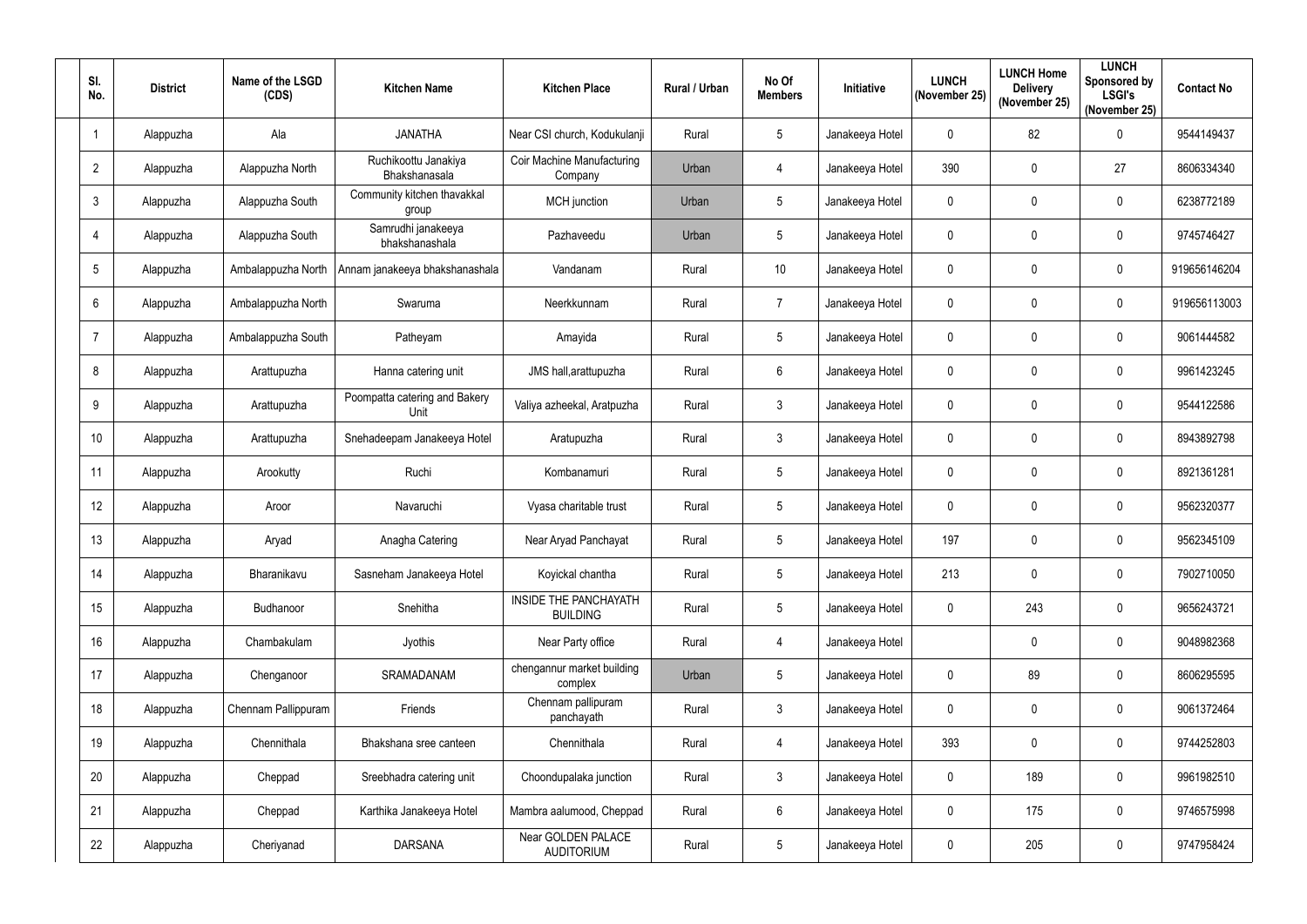|    | SI.<br>No.      | <b>District</b> | Name of the LSGD<br>(CDS) | <b>Kitchen Name</b>                     | <b>Kitchen Place</b>               | Rural / Urban | No Of<br><b>Members</b> | Initiative      | <b>LUNCH</b><br>(November 25) | <b>LUNCH Home</b><br><b>Delivery</b><br>(November 25) | <b>LUNCH</b><br>Sponsored by<br><b>LSGI's</b><br>(November 25) | <b>Contact No</b> |
|----|-----------------|-----------------|---------------------------|-----------------------------------------|------------------------------------|---------------|-------------------------|-----------------|-------------------------------|-------------------------------------------------------|----------------------------------------------------------------|-------------------|
|    | 23              | Alappuzha       | Cherthala Municipality    | Santwanam                               | Ward 10                            | Urban         | $5\phantom{.0}$         | Janakeeya Hotel | 397                           | $\overline{0}$                                        | $\pmb{0}$                                                      | 8848178001        |
|    | 24              | Alappuzha       | Cherthala Municipality    | <b>NULM</b> canteen                     | Cherthala Municipality             | Urban         | 5 <sup>5</sup>          | Janakeeya Hotel | 117                           | $\mathbf 0$                                           | $\mathbf 0$                                                    | 6282870356        |
|    | 25              | Alappuzha       | Cherthala South           | Kashinandana                            | Cherthala S                        | Rural         | 10                      | Janakeeya Hotel | 112                           | $\mathbf 0$                                           | $\pmb{0}$                                                      | 9745940057        |
|    | 26              | Alappuzha       | Cheruthana                | Sreedurga janakeeya hotel               | Near govt HSS aayaparambu          | Rural         | 4                       | Janakeeya Hotel | 469                           | $\mathbf 0$                                           | $\mathbf 0$                                                    | 9961178936        |
|    | 27              | Alappuzha       | Chettikulangara           | SREE VINAYAKA JANAKEEYA<br><b>HOTEL</b> | <b>KARIPUZHA</b>                   | Rural         | $\mathfrak{Z}$          | Janakeeya Hotel | 207                           | $\pmb{0}$                                             | $\pmb{0}$                                                      | 9656810109        |
|    | 28              | Alappuzha       | Chingoli                  | souhridam unit                          | karthikappally I p school          | Rural         | $\mathfrak{Z}$          | Janakeeya Hotel | 89                            | 96                                                    | $\mathbf 0$                                                    | 7559808470        |
|    | 29              | Alappuzha       | Chunakkara                | Vanitha Canteen                         | Chunakkara                         | Rural         | $3\overline{3}$         | Janakeeya Hotel | 112                           | $\mathbf 0$                                           | $\mathbf 0$                                                    | 9400509985        |
|    | 30 <sub>2</sub> | Alappuzha       | Devikulangara             | Thripthi                                | Buds school, devikulangara         | Rural         | 4                       | Janakeeya Hotel | $\mathbf{0}$                  | $90\,$                                                | $\pmb{0}$                                                      | 9746712528        |
|    | 31              | Alappuzha       | Edathua                   | Theertham                               | Edathua market                     | Rural         | $3\overline{3}$         | Janakeeya Hotel | 0                             | $\mathbf 0$                                           | $\mathbf 0$                                                    | 9544351169        |
|    | 32              | Alappuzha       | Ezhupunna                 | Neethipeedam                            | Eramalloor                         | Rural         | 8                       | Janakeeya Hotel | $\mathbf 0$                   | $\mathbf 0$                                           | $\pmb{0}$                                                      | 9946790986        |
|    | 33              | Alappuzha       | Harippad                  | Swad                                    | A private Hotel's Kitchen          | Urban         | 4                       | Janakeeya Hotel | 744                           | $\overline{0}$                                        | $\mathbf 0$                                                    | 9562373933        |
|    | 34              | Alappuzha       | Kadakkarappally           | Soorya                                  | Kandamangalam temple<br>auditorium | Rural         | 5 <sup>5</sup>          | Janakeeya Hotel | $\mathbf{0}$                  | $\boldsymbol{0}$                                      | $\mathbf 0$                                                    | 9895266763        |
|    | 35              | Alappuzha       | Kainakary                 | Sivakashi                               | Near Panchayath                    | Rural         | $5\phantom{.0}$         | Janakeeya Hotel | 0                             | $\mathbf 0$                                           | 0                                                              | 8111821552        |
|    | 36              | Alappuzha       | Kandalloor                | Annapoorna Hotel                        | Near Velanchira junction           | Rural         | $\overline{4}$          | Janakeeya Hotel | $\mathbf 0$                   | 102                                                   | $\pmb{0}$                                                      | -9747600181       |
|    | 37              | Alappuzha       | Kanjikuzhy                | Santhwanam                              | Opposite NSS college               | Rural         | $\sqrt{5}$              | Janakeeya Hotel | 419                           | $\mathbf 0$                                           | $\pmb{0}$                                                      | 9605307328        |
|    | 38              | Alappuzha       | Karthikappally            | Ruchi                                   | Community hall                     | Rural         | $6\overline{6}$         | Janakeeya Hotel | 561                           | $\mathbf 0$                                           | $\pmb{0}$                                                      | 9747607478        |
|    | 39              | Alappuzha       | Karuvatta                 | Karunya janakeeya hotel                 | Near Aashramam junction            | Rural         | $6\phantom{.0}$         | Janakeeya Hotel | 1370                          | $\overline{0}$                                        | $\mathbf 0$                                                    | 916282508791      |
|    | 40              | Alappuzha       | Kavalam                   | Koottukari Janakeeya Hotel              | <b>Near Permanent Outlet</b>       | Rural         | $5\phantom{.0}$         | Janakeeya Hotel | $\mathbf 0$                   | $\overline{0}$                                        | $\mathbf 0$                                                    | 9744173219        |
|    | 41              | Alappuzha       | Kayamkulam West           | palazhy catering unit                   | Kallummood junction                | Urban         | $5\phantom{.0}$         | Janakeeya Hotel | 0                             | 156                                                   | $\pmb{0}$                                                      | 9388819110        |
|    | 42              | Alappuzha       | Kodamthurath              | <b>MATRUSAKTHI</b>                      | <b>KUTHIYATHODE</b>                | Rural         | $5\phantom{.0}$         | Janakeeya Hotel | 0                             | $\mathbf 0$                                           | $\mathbf 0$                                                    | 8281687439        |
| 87 | 43              | Alappuzha       | Krishnapuram              | Kanivu catering unit                    | Near SCB, kappil                   | Rural         | 4                       | Janakeeya Hotel | $\mathbf 0$                   | 60                                                    | $\pmb{0}$                                                      | 9544047480        |
|    | 44              | Alappuzha       | Kumarapuram               | Mahadeva jankeeya hotel                 | Near kavarattu temple              | Rural         | $\mathfrak{Z}$          | Janakeeya Hotel | 760                           | $\mathbf 0$                                           | $\pmb{0}$                                                      | 918606736168      |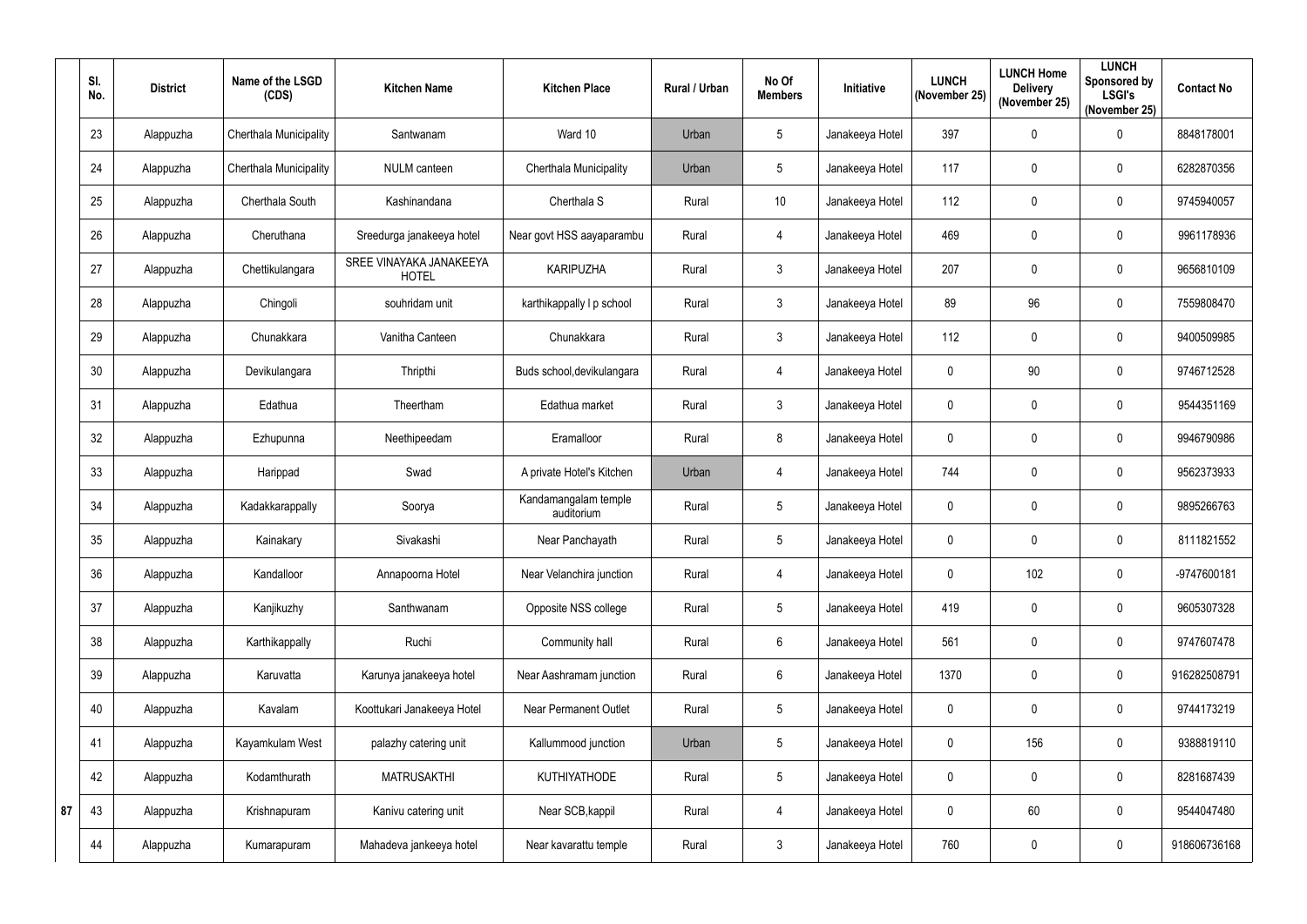| SI.<br>No. | <b>District</b> | Name of the LSGD<br>(CDS)   | <b>Kitchen Name</b>                | <b>Kitchen Place</b>                        | Rural / Urban | No Of<br><b>Members</b> | Initiative      | <b>LUNCH</b><br>(November 25) | <b>LUNCH Home</b><br><b>Delivery</b><br>(November 25) | <b>LUNCH</b><br>Sponsored by<br><b>LSGI's</b><br>(November 25) | <b>Contact No</b> |
|------------|-----------------|-----------------------------|------------------------------------|---------------------------------------------|---------------|-------------------------|-----------------|-------------------------------|-------------------------------------------------------|----------------------------------------------------------------|-------------------|
| 45         | Alappuzha       | Kumarapuram                 | Navodhaya janakeeya hotel          | Kumarapuram                                 | Rural         | $\mathfrak{Z}$          | Janakeeya Hotel | 375                           | $\mathbf 0$                                           | $\pmb{0}$                                                      | 9037499871        |
| 46         | Alappuzha       | Kuthiyathode                | Ruchi Janakeeya Hotel              | Near kuthiyathode panchayath<br>office      | Rural         | 5                       | Janakeeya Hotel | $\mathbf 0$                   | $\mathbf 0$                                           | $\mathbf 0$                                                    | 9249269374        |
| 47         | Alappuzha       | Mannanchery                 | Snehitha                           | Panchayat building                          | Rural         | $\overline{4}$          | Janakeeya Hotel | 46                            | 49                                                    | $\pmb{0}$                                                      | 9544461740        |
| 48         | Alappuzha       | Mannar                      | Snehadhara                         | Kunnathur devasom                           | Rural         | 5                       | Janakeeya Hotel | 253                           | $\boldsymbol{0}$                                      | $\pmb{0}$                                                      | 9567853570        |
| 49         | Alappuzha       | Mararikulam South           | Snehasparsham                      | Kattoor                                     | Rural         | $\overline{4}$          | Janakeeya Hotel | 0                             | 10 <sup>°</sup>                                       | $\mathbf 0$                                                    | 9747881642        |
| 50         | Alappuzha       | Mavelikara<br>Municipality  | Ruchi janakeeya hotel              | Municipality building                       | Urban         | 10                      | Janakeeya Hotel | $\mathbf 0$                   | $\overline{0}$                                        | $\mathbf 0$                                                    | 8289996136        |
| 51         | Alappuzha       | Mavelikkara<br>Thamarakulam | Thripthi Catering                  | Thamarakulam                                | Rural         | 5                       | Janakeeya Hotel | 203                           | $\boldsymbol{0}$                                      | $\mathbf 0$                                                    | 8281558036        |
| 52         | Alappuzha       | Mavelikkara<br>Thekkekara   | Bhai catering                      | Pallarimangalam                             | Rural         | 5                       | Janakeeya Hotel | 196                           | $\mathbf 0$                                           | $\pmb{0}$                                                      | 9539851155        |
| 53         | Alappuzha       | Muhamma                     | <b>SNV Catering</b>                | <b>Near Community Health</b><br>Centre      | Rural         | 5                       | Janakeeya Hotel | 180                           | $\boldsymbol{0}$                                      | $\mathbf 0$                                                    | 9605388763        |
| 54         | Alappuzha       | Mulakkuzha                  | Snehathanal                        | Mulakkuzha                                  | Rural         | 5                       | Janakeeya Hotel | $\mathbf{0}$                  | 25                                                    | $\pmb{0}$                                                      | 9037085079        |
| 55         | Alappuzha       | Muttar                      | Ruchi Catering Unit                | Panchayat Building                          | Rural         |                         | Janakeeya Hotel | $\boldsymbol{0}$              | $\boldsymbol{0}$                                      | $\pmb{0}$                                                      | 9072276826        |
| 56         | Alappuzha       | Nedumudy                    | Oruma                              | Champakulam                                 | Rural         | 5                       | Janakeeya Hotel | 0                             | $\boldsymbol{0}$                                      | $\mathbf 0$                                                    | 9188536147        |
| 57         | Alappuzha       | Neelamperoor                | Amrutha Janakeeya<br>Bhakshanasala | Panchayat Building                          | Rural         | 3                       | Janakeeya Hotel | $\mathbf 0$                   | $\mathbf 0$                                           | $\mathbf 0$                                                    | 9656167060        |
| 58         | Alappuzha       | Nooranad                    | Amma Canteen                       | Inside market place, Noornad                | Rural         | 5                       | Janakeeya Hotel | 231                           | $\mathbf 0$                                           | $\pmb{0}$                                                      | 7034377340        |
| 59         | Alappuzha       | Palamel                     | Arogya Canteen                     | Panchayat office compound                   | Rural         | $\overline{4}$          | Janakeeya Hotel | 285                           | $\mathbf 0$                                           | $\pmb{0}$                                                      | 9497107651        |
| 60         | Alappuzha       | Pallippad                   | Annapoorneswari catering unit      | Irattakulangara junction                    | Rural         | 5                       | Janakeeya Hotel | 499                           | $\boldsymbol{0}$                                      | $\pmb{0}$                                                      | 9562318624        |
| 61         | Alappuzha       | Panavally                   | Harikrishnan                       | near nalpatheneswaram<br>temple             | Rural         |                         | Janakeeya Hotel | $\mathbf 0$                   | $\mathbf 0$                                           | $\pmb{0}$                                                      | 9961774363        |
| 62         | Alappuzha       | Pandanad                    | Sreebhadra                         | Muthavazhi                                  | Rural         | 5                       | Janakeeya Hotel | $\mathbf 0$                   | 42                                                    | $\mathbf 0$                                                    | 9947120239        |
| 63         | Alappuzha       | Pathiyoor                   | Dakshina catering unit             | Mahalekshmi auditorium,<br>kareelakulangara | Rural         | 5                       | Janakeeya Hotel | $\boldsymbol{0}$              | 84                                                    | $\pmb{0}$                                                      | 9048200655        |
| 64         | Alappuzha       | Pattanakkad                 | Aparna                             | Opposite of pattanakkad<br>gramapanchayath  | Rural         | 5                       | Janakeeya Hotel | $\mathbf 0$                   | $\mathbf 0$                                           | $\mathbf 0$                                                    | 9037450634        |
| 65         | Alappuzha       | Perumbalam                  | Amritham                           | Near by govt hospital                       | Rural         | $\overline{4}$          | Janakeeya Hotel | $\pmb{0}$                     | $\pmb{0}$                                             | $\pmb{0}$                                                      | 8592809257        |
| 66         | Alappuzha       | Pulincunnu                  | Nanma Janakeeya Hotel              | Near Krishi Bhavan                          | Rural         | 5                       | Janakeeya Hotel | 0                             | $\boldsymbol{0}$                                      | $\pmb{0}$                                                      | 9544752465        |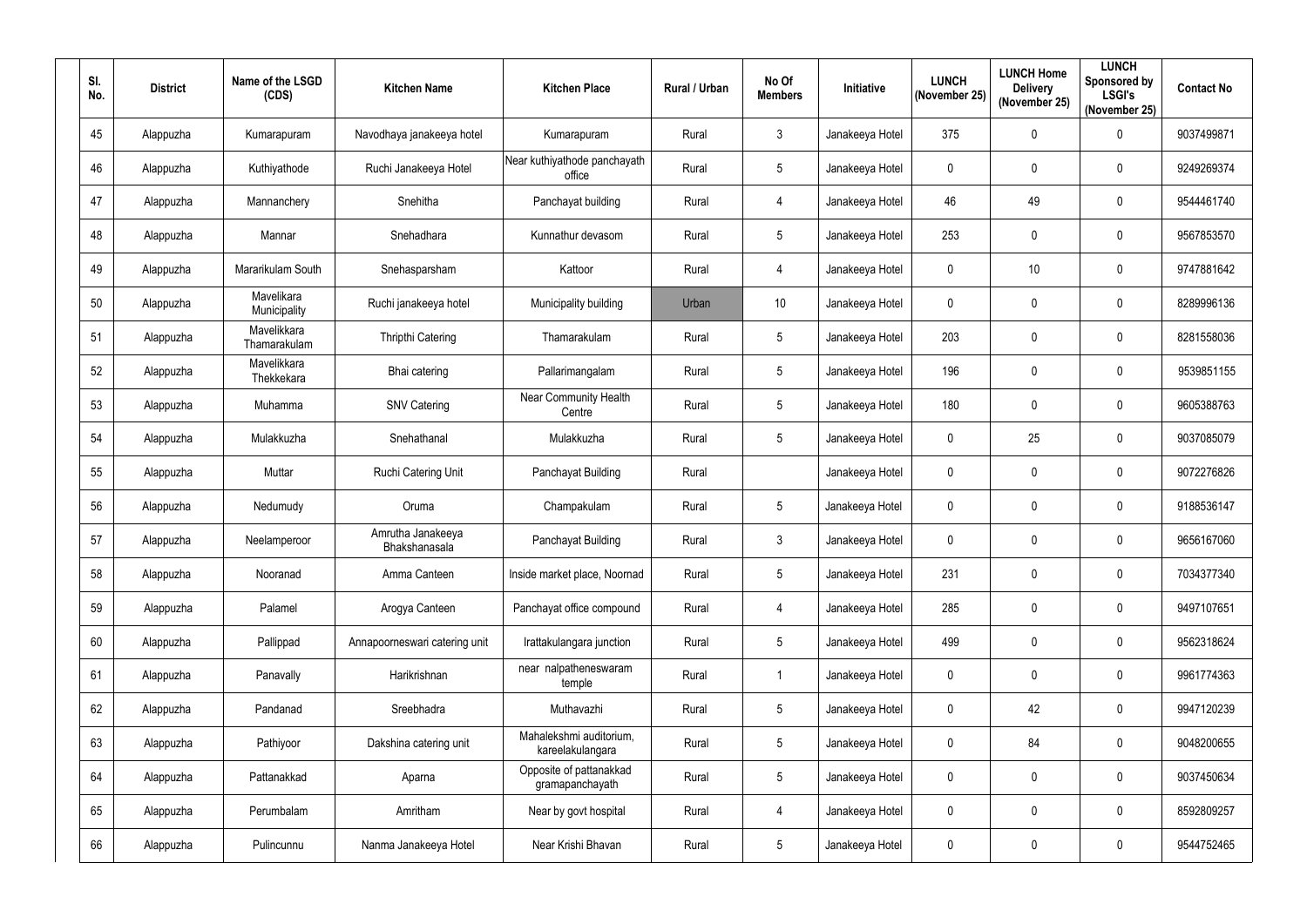|    | SI.<br>No.     | <b>District</b> | Name of the LSGD<br>(CDS) | <b>Kitchen Name</b>         | <b>Kitchen Place</b>                                        | Rural / Urban | No Of<br><b>Members</b> | Initiative      | <b>LUNCH</b><br>(November 25) | <b>LUNCH Home</b><br><b>Delivery</b><br>(November 25) | <b>LUNCH</b><br><b>Sponsored by</b><br><b>LSGI's</b><br>(November 25) | <b>Contact No</b> |
|----|----------------|-----------------|---------------------------|-----------------------------|-------------------------------------------------------------|---------------|-------------------------|-----------------|-------------------------------|-------------------------------------------------------|-----------------------------------------------------------------------|-------------------|
|    | 67             | Alappuzha       | Puliyoor                  | <b>UPPUM MULAKUM</b>        | <b>INSIDE PANCHAYATH</b><br><b>COMPOUND</b>                 | Rural         | 5                       | Janakeeya Hotel | 0                             | 108                                                   | $\pmb{0}$                                                             | 6238836314        |
|    | 68             | Alappuzha       | Punnapra North            | Annapoorneshwary            | Janajagrithi                                                | Rural         | 4                       | Janakeeya Hotel | 0                             | $\mathbf 0$                                           | $\pmb{0}$                                                             | 8129450136        |
|    | 69             | Alappuzha       | Punnapra South            | Thripthy janakeeya hotel    | Punnapra south                                              | Rural         | $9\phantom{.0}$         | Janakeeya Hotel | 0                             | $\mathbf 0$                                           | $\pmb{0}$                                                             | 9846179646        |
|    | 70             | Alappuzha       | Purakad                   | Pulari                      | Purakkad gp                                                 | Rural         | 5                       | Janakeeya Hotel | $\mathbf{0}$                  | $\mathbf 0$                                           | $\pmb{0}$                                                             | 7034494313        |
|    | 71             | Alappuzha       | Purakad                   | Thiruvonam catering service | Thottappally                                                | Rural         | 4                       | Janakeeya Hotel | 0                             | $\mathbf 0$                                           | $\pmb{0}$                                                             |                   |
|    | 72             | Alappuzha       | Ramankary                 | Kudumbashree Vanitha Hotel  | Ramankary Town, Opposite<br>Judicial First Class Magistrate | Rural         | 4                       | Janakeeya Hotel | 0                             | $\mathbf 0$                                           | $\pmb{0}$                                                             | 8281314746        |
|    | 73             | Alappuzha       | Thaicattussery            | Unarv                       | Thyakattusheri junction                                     | Rural         | 4                       | Janakeeya Hotel | 0                             | $\mathbf 0$                                           | $\mathbf 0$                                                           | 9605897567        |
|    | 74             | Alappuzha       | Thakazhy                  | Thripthi Thakazhy           | <b>GBHSS Thakazhy</b>                                       | Rural         | $6\phantom{.}$          | Janakeeya Hotel | 0                             | $\mathbf 0$                                           | $\pmb{0}$                                                             | 9747405368        |
|    | 75             | Alappuzha       | Thalavady                 | Sakthi                      | Panayanbnoorkavu Temple<br>Auditorium                       | Rural         | $5\phantom{.0}$         | Janakeeya Hotel | 0                             | $\mathbf 0$                                           | $\pmb{0}$                                                             |                   |
|    | 76             | Alappuzha       | Thannermukkom             | Patheyam                    | Panchayath office                                           | Rural         | 4                       | Janakeeya Hotel | 0                             | $\mathbf 0$                                           | $\pmb{0}$                                                             | 9633933288        |
|    | 77             | Alappuzha       | Thazhakkara               | Akshaya catering            | Building at glassfactory<br>junction                        | Rural         | $5\phantom{.0}$         | Janakeeya Hotel | 145                           | $\mathbf 0$                                           | $\pmb{0}$                                                             | 9847177930        |
|    | 78             | Alappuzha       | Thiruvanvandoor           | <b>SREE KRISHNA</b>         | Near pravinkoodu junction,                                  | Rural         | $5\phantom{.0}$         | Janakeeya Hotel | 0                             | 111                                                   | $\mathbf 0$                                                           | 9446627175        |
|    | 79             | Alappuzha       | Thrikkunnappuzha          | Akshara janakeeya hotel     | KV jetty road                                               | Rural         | $5\overline{)}$         | Janakeeya Hotel | 341                           | $\mathbf 0$                                           | 0                                                                     | 918891921223      |
|    | 80             | Alappuzha       | Thuravoor                 | RUCHI JANAKEEYA HOTEL       | Near alakkaparambu                                          | Rural         | 5                       | Janakeeya Hotel | 0                             | $\mathbf 0$                                           | $\pmb{0}$                                                             | 8157934346        |
|    | 81             | Alappuzha       | Vallikunnam               | Samthripthi                 | Padayanivattom temple<br>Auditorium                         | Rural         | 4                       | Janakeeya Hotel | 82                            | $\pmb{0}$                                             | $\pmb{0}$                                                             | 8078962129        |
|    | 82             | Alappuzha       | Vayalar                   | Five star                   | Near Nagamkulangara Market                                  | Rural         | $5\phantom{.0}$         | Janakeeya Hotel | $\mathbf 0$                   | $\mathbf 0$                                           | $\pmb{0}$                                                             | 8606081847        |
|    | 83             | Alappuzha       | Veeyapuram                | Karuthal                    | Payippad LPS                                                | Rural         | $5\phantom{.0}$         | Janakeeya Hotel | 342                           | $\mathbf 0$                                           | $\pmb{0}$                                                             | 8606846513        |
|    | 84             | Alappuzha       | Veliyanad                 | Manus Janakeeya Hotel       | Kurishmoodu, Near Veliyanadu<br>Grama Panchayat             | Rural         | $\mathfrak{Z}$          | Janakeeya Hotel | 0                             | $\mathbf 0$                                           | $\mathbf 0$                                                           | 8086782924        |
|    | 85             | Alappuzha       | Venmoney                  | Annapoorna                  | Poyka                                                       | Rural         | $5\phantom{.0}$         | Janakeeya Hotel | 0                             | 173                                                   | $\pmb{0}$                                                             |                   |
| 87 |                |                 |                           |                             |                                                             |               | 403                     |                 | 9728                          | 2089                                                  | 27                                                                    |                   |
|    | -1             | Ernakulam       | Aikkaranad                | Subiksha Janakeeya Hotel    | Kolancherry                                                 | Rural         | $\overline{4}$          | Janakeeya Hotel | 425                           | $\overline{0}$                                        | $\pmb{0}$                                                             | 9496215730        |
|    | $\overline{2}$ | Ernakulam       | Alengade                  | Thanima foods               | Koduvazhanga                                                | Rural         | $\mathfrak{Z}$          | Janakeeya Hotel | 69                            |                                                       | $\pmb{0}$                                                             | 9349013322        |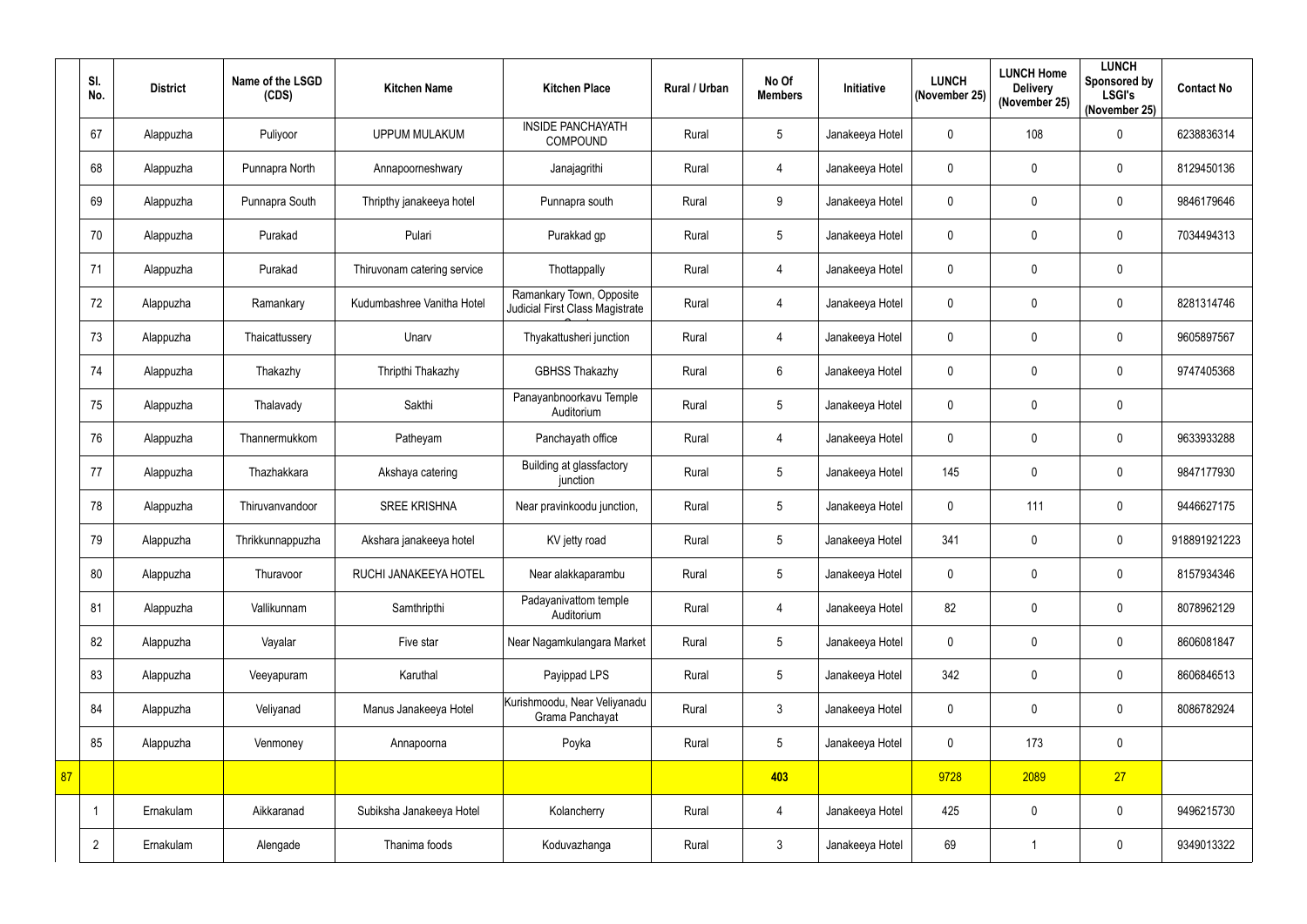| SI.<br>No.       | <b>District</b> | Name of the LSGD<br>(CDS) | <b>Kitchen Name</b>                   | <b>Kitchen Place</b>         | Rural / Urban | No Of<br><b>Members</b> | Initiative      | <b>LUNCH</b><br>(November 25) | <b>LUNCH Home</b><br><b>Delivery</b><br>(November 25) | <b>LUNCH</b><br>Sponsored by<br><b>LSGI's</b><br>(November 25) | <b>Contact No</b> |
|------------------|-----------------|---------------------------|---------------------------------------|------------------------------|---------------|-------------------------|-----------------|-------------------------------|-------------------------------------------------------|----------------------------------------------------------------|-------------------|
| $\mathbf{3}$     | Ernakulam       | Alengade                  | Mr.Bakers                             | Malikam peedika              | Rural         | $\mathbf{3}$            | Janakeeya Hotel | 50                            | $\mathbf 0$                                           | $\pmb{0}$                                                      | 9633887779        |
| 4                | Ernakulam       | Alengade                  | Kasthurba kitchen                     | Neerikkode                   | Rural         | $\mathbf{3}$            | Janakeeya Hotel | 253                           | $\mathbf 0$                                           | $\mathbf 0$                                                    | 9526260253        |
| 5                | Ernakulam       | Amballoor                 | Dhanshree catering                    | St.ignatius schools Amballur | Rural         | $5\overline{)}$         | Janakeeya Hotel | 173                           | $\mathbf 0$                                           | 0                                                              | 8330081552        |
| $6\phantom{1}6$  | Ernakulam       | Angamaly                  | Cafe Shree Canteen                    | <b>Municipality Canteen</b>  | Urban         | $5\phantom{.0}$         | Janakeeya Hotel | 450                           | $\mathbf 0$                                           | 0                                                              | 9656927253        |
| $\overline{7}$   | Ernakulam       | Arakuzha                  | Ruchi Janakeeya hotel, Arakkuzha      | Pandappilly                  | Rural         | $5\phantom{.0}$         | Janakeeya Hotel | 143                           | $\mathbf 0$                                           | 0                                                              | 9744864225        |
| 8                | Ernakulam       | Assamannoor               | New Life kudumbasree Hotel            | Cherukunnam                  | Rural         | $\mathbf{3}$            | Janakeeya Hotel | 146                           | $\mathbf 0$                                           | $\mathbf 0$                                                    | 9656729450        |
| 9                | Ernakulam       | Avoly                     | Janakeeya Hotel, Avoli                | Hostel Junction, Avoli       | Rural         | $\mathbf{3}$            | Janakeeya Hotel | 263                           | $\boldsymbol{0}$                                      | 0                                                              | 9847983621        |
| 10 <sup>°</sup>  | Ernakulam       | Ayyampuzha                | Five Star Hotel and Catering          | Panchayat Junction           | Rural         | $\overline{4}$          | Janakeeya Hotel | 86                            | $\mathbf 0$                                           | $\pmb{0}$                                                      | 9744836324        |
| 11               | Ernakulam       | Chendamangalam            | Anugraha Kudumbashree hotel           | Vadakkumpuram                | Rural         | $5\phantom{.0}$         | Janakeeya Hotel | 0                             | $\mathbf 0$                                           | 0                                                              | 9061419729        |
| 12               | Ernakulam       | Chengamanade              | Mythri janakeeya hotel                | Purayar                      | Rural         | $5\phantom{.0}$         | Janakeeya Hotel | $\mathbf 0$                   | 18                                                    | $\mathbf 0$                                                    | 9496172362        |
| 13               | Ernakulam       | Cheranalloor              | Chaithanya                            | <b>Community Hall</b>        | Rural         | $6\overline{6}$         | Janakeeya Hotel | 50                            | $\mathbf 0$                                           | 0                                                              | 9995156639        |
| 14               | Ernakulam       | Cheranalloor              | Adukkala                              | Chittoor                     | Rural         | $5\phantom{.0}$         | Janakeeya Hotel | 0                             | $\mathbf 0$                                           | $\mathbf 0$                                                    | 808922128         |
| 15 <sub>15</sub> | Ernakulam       | Chittattukara             | Swadh Janakeeya Hotel                 | chittattukara jn.            | Rural         | $\mathbf{3}$            | Janakeeya Hotel | 268                           | $\mathbf 0$                                           | $\mathbf 0$                                                    |                   |
| 16               | Ernakulam       | Choornikkara              | Metro hotel                           | Ambattukavu                  | Rural         | $\mathbf{3}$            | Janakeeya Hotel | 300                           | $\mathbf 0$                                           | 0                                                              | 9605319455        |
| 17               | Ernakulam       | Chottanikkara             | Ahalya Cafe                           | Kottayatthupara              | Rural         | $6\overline{6}$         | Janakeeya Hotel | 71                            | $\pmb{0}$                                             | $\pmb{0}$                                                      | 9567512337        |
| 18               | Ernakulam       | Maneed                    | Coral Island                          | Maneed                       | Rural         | 4                       | Janakeeya Hotel | 164                           | $\mathbf 0$                                           | $\pmb{0}$                                                      | 7012652495        |
| 19               | Ernakulam       | Edathala                  | Souhridam Kudumbashree canteen        | Edathala                     | Rural         | $\mathbf{3}$            | Janakeeya Hotel | 274                           | $\mathbf 0$                                           | $\mathbf 0$                                                    | 9745769363        |
| 20               | Ernakulam       | Edathala                  | Veetiloru oonne                       | Manalimukke                  | Rural         | $\mathbf{3}$            | Janakeeya Hotel | 197                           | $\mathbf 0$                                           | $\mathbf 0$                                                    | 9745769363        |
| 21               | Ernakulam       | Edavanakkad               | Royal Hotel                           | Edavanakad                   | Rural         | $\mathbf{3}$            | Janakeeya Hotel | 85                            | $\mathbf 0$                                           | 0                                                              | 7902933414        |
| 22               | Ernakulam       | Elanji                    | janakiya hotel elanji                 | elanji punjayathu junction   | Rural         | $5\overline{)}$         | Janakeeya Hotel | 46                            | $\mathbf 0$                                           | 0                                                              | 9947990787        |
| 23               | Ernakulam       | Eloor                     | Nalanandhana janakeeya hotel          | Eloor                        | Urban         | $\overline{4}$          | Janakeeya Hotel | 140                           | $\mathbf 0$                                           | $\pmb{0}$                                                      | 9562885391        |
| 24               | Ernakulam       | Ezhikkara                 | Sree Rajarajeswari Janakeeya<br>Hotel | Ezhikkara                    | Rural         | $5\overline{)}$         | Janakeeya Hotel | 138                           | $\boldsymbol{0}$                                      | 0                                                              | 8921579011        |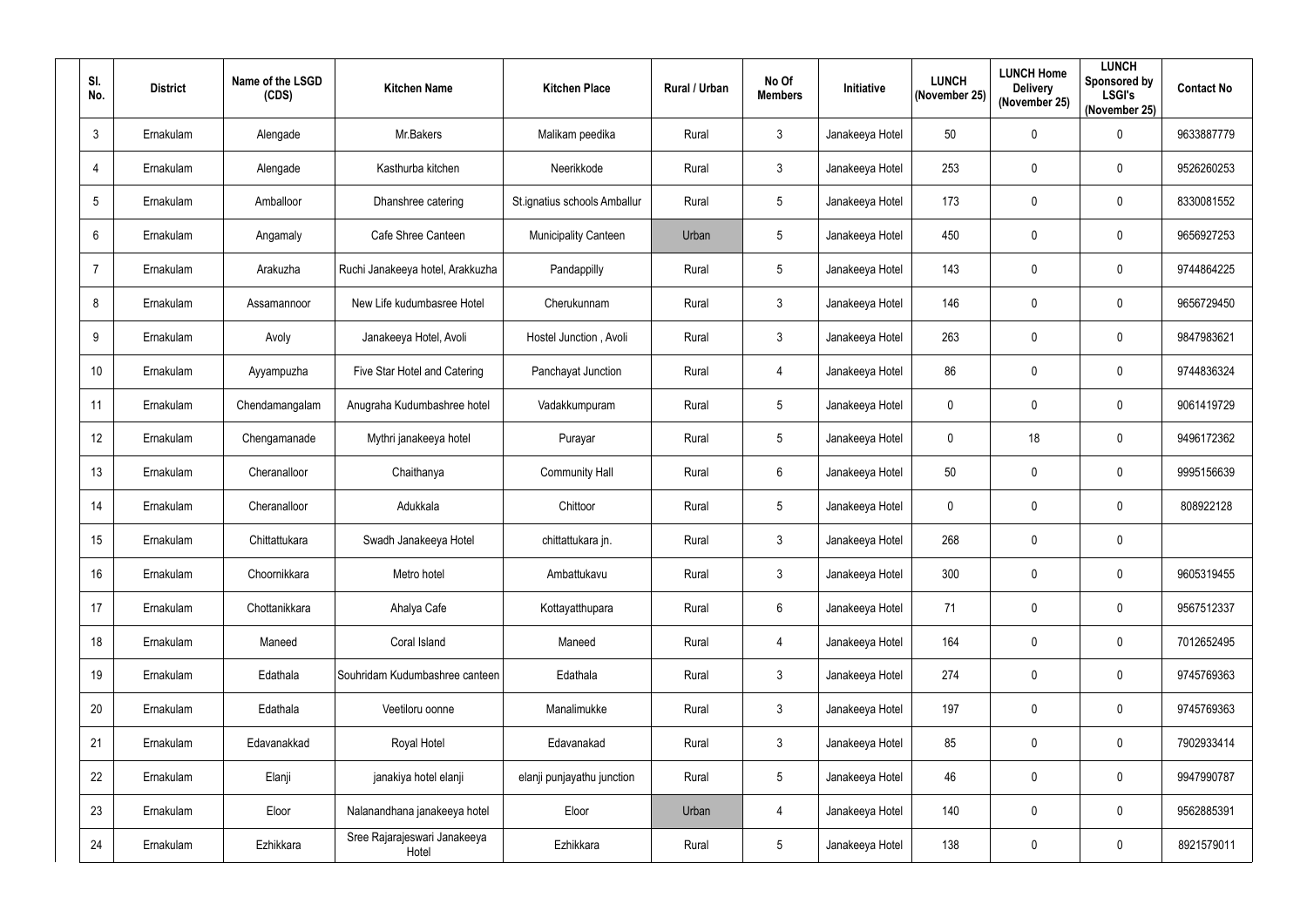| SI. | No. | <b>District</b> | Name of the LSGD<br>(CDS) | <b>Kitchen Name</b>                  | <b>Kitchen Place</b>                      | Rural / Urban | No Of<br><b>Members</b> | Initiative      | <b>LUNCH</b><br>(November 25) | <b>LUNCH Home</b><br><b>Delivery</b><br>(November 25) | <b>LUNCH</b><br>Sponsored by<br><b>LSGI's</b><br>(November 25) | <b>Contact No</b> |
|-----|-----|-----------------|---------------------------|--------------------------------------|-------------------------------------------|---------------|-------------------------|-----------------|-------------------------------|-------------------------------------------------------|----------------------------------------------------------------|-------------------|
|     | 25  | Ernakulam       | Kadungalloor              | Snehitha janakeeya hotel             | Kadungalloor                              | Rural         | $\mathfrak{Z}$          | Janakeeya Hotel | $\mathbf 0$                   | $\overline{0}$                                        | $\mathbf 0$                                                    | 9567418674        |
|     | 26  | Ernakulam       | Kalady                    | Jyothi Vanitha Canteen               | Kalady                                    | Rural         | $5\overline{)}$         | Janakeeya Hotel | 426                           | $\mathbf 0$                                           | $\mathbf 0$                                                    | 9544624439        |
|     | 27  | Ernakulam       | <b>Kalamassery East</b>   | Nanma janakeeya hotel                | HMT, kalammassery                         | Urban         | 3                       | Janakeeya Hotel | 341                           | $\overline{0}$                                        | $\mathbf 0$                                                    | 9895535089        |
|     | 28  | Ernakulam       | Kalamassery West          | Pulari janakeeya hotel               | Kunamthai                                 | Urban         | 3                       | Janakeeya Hotel | 437                           | $\overline{0}$                                        | $\pmb{0}$                                                      | 7736594305        |
|     | 29  | Ernakulam       | Kalamassery West          | Kismath janakeeya hotel              | Vattekkunnam                              | Urban         | 3                       | Janakeeya Hotel | 155                           | $\mathbf 0$                                           | $\mathbf 0$                                                    | 8075879290        |
|     | 30  | Ernakulam       | Kalloorkkad               | Puthuma Janakeeya Hotel              | Kallorkkad                                | Rural         | $\mathbf{3}$            | Janakeeya Hotel | 267                           | $\overline{0}$                                        | $\mathbf 0$                                                    | 7558091353        |
|     | 31  | Ernakulam       | Kanjoor                   | Ammachiyude Adukkala                 | Parappuram                                | Rural         | $\mathfrak{Z}$          | Janakeeya Hotel | 187                           | $\boldsymbol{0}$                                      | $\mathbf 0$                                                    | 6238583699        |
|     | 32  | Ernakulam       | Karumalloor               | Koottayma janakeeya hotel            | Kariyachira                               | Rural         | $\overline{4}$          | Janakeeya Hotel | $\boldsymbol{0}$              | $\mathbf 0$                                           | $\pmb{0}$                                                      | 9746484979        |
|     | 33  | Ernakulam       | Kavalangad                | Five star Janakeeya Hotel            | Nellimattom                               | Rural         | $5\phantom{.0}$         | Janakeeya Hotel | 300                           | $\mathbf 0$                                           | $\mathbf 0$                                                    | 9744705648        |
|     | 34  | Ernakulam       | Keezhmad                  | Sadyalayam janakeeya hotel           | Keezhmad                                  | Rural         | 5                       | Janakeeya Hotel | 91                            | $\overline{0}$                                        | $\pmb{0}$                                                      | 9846027221        |
|     | 35  | Ernakulam       | Kochi East                | ANNAPOORNA JANAKEEYA<br><b>HOTEL</b> | ALINCHUVADU                               | Urban         | 5                       | Janakeeya Hotel | 298                           | $\boldsymbol{0}$                                      | $\pmb{0}$                                                      | 9567529849        |
|     | 36  | Ernakulam       | Kochi East                | YUMMEES KITCHEN                      | VADUTHALA                                 | Urban         | 5                       | Janakeeya Hotel | 126                           | 22                                                    | $\pmb{0}$                                                      |                   |
|     | 37  | Ernakulam       | Kochi East                | ORUMA KITCHEN                        | <b>PACHALAM</b>                           | Urban         | 3                       | Janakeeya Hotel | 302                           | 87                                                    | $\mathbf 0$                                                    | 9744763589        |
|     | 38  | Ernakulam       | Kochi East                | <b>PONPULARI</b>                     | <b>KEERHI NAGAR,</b><br><b>ELAMAKKARA</b> | Urban         | $\mathfrak{Z}$          | Janakeeya Hotel | 309                           | $\mathbf 0$                                           | $\mathfrak{Z}$                                                 | 8289818357        |
|     | 39  | Ernakulam       | Kochi East                | <b>RUCHI CATERING</b>                | <b>PUNNACKAL</b>                          | Urban         | 5                       | Janakeeya Hotel | 325                           | $\mathbf 0$                                           | $\pmb{0}$                                                      | 9947080022        |
|     | 40  | Ernakulam       | Kochi South               | <b>AMMAS KITCHEN</b>                 | <b>THEVARA</b>                            | Urban         | $\overline{4}$          | Janakeeya Hotel | 450                           | $\mathbf 0$                                           | $\mathbf 0$                                                    | 7994618127        |
|     | 41  | Ernakulam       | Kochi South               | <b>NEW AKSHAYA HOTEL</b>             | <b>PONNURUNNI</b>                         | Urban         | 5                       | Janakeeya Hotel | 785                           | $\mathbf 0$                                           | $\pmb{0}$                                                      | 9895292721        |
|     | 42  | Ernakulam       | Kochi South               | <b>FRIENDS</b>                       | <b>MINI PARK</b>                          | Urban         | 5                       | Janakeeya Hotel | 174                           | $\mathbf 0$                                           | $\mathbf 0$                                                    | 9048207287        |
|     | 43  | Ernakulam       | Kochi West                | PUTHUMA KUDUMBASHREE<br><b>HOTEL</b> | PALLURUTHY NADA                           | Urban         | 5                       | Janakeeya Hotel | 245                           | $\mathbf 0$                                           | $\mathbf 0$                                                    | 9947611626        |
|     | 44  | Ernakulam       | Kochi West                | NAMMUDE ADUKKALA                     | <b>ERAVELI COLONY</b>                     | Urban         | $5\phantom{.0}$         | Janakeeya Hotel | 394                           | $\mathbf 0$                                           | $\mathbf 0$                                                    | 9746033279        |
|     | 45  | Ernakulam       | Koothattukulam            | Niravu Janakeeya Hotel               |                                           | Urban         |                         | Janakeeya Hotel | 125                           | $\mathbf 0$                                           | $\pmb{0}$                                                      |                   |
|     | 46  | Ernakulam       | Koovappady                | Kaipunyam Janakeeya hotel            | Koovappady                                | Rural         | $5\phantom{.0}$         | Janakeeya Hotel | 105                           | $\mathbf 0$                                           | $\pmb{0}$                                                      |                   |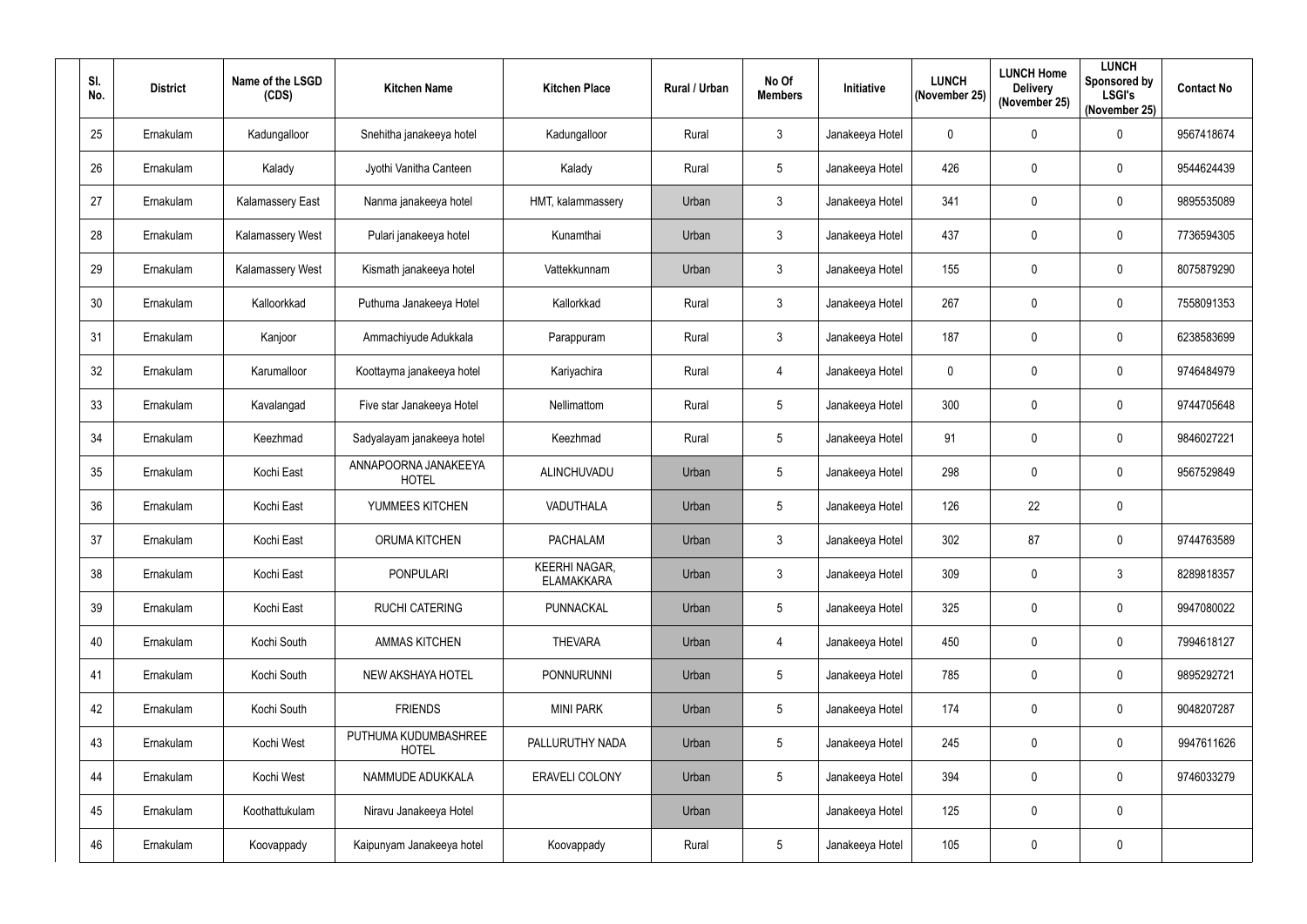|     | SI.<br>No. | <b>District</b> | Name of the LSGD<br>(CDS) | <b>Kitchen Name</b>              | <b>Kitchen Place</b>      | Rural / Urban | No Of<br><b>Members</b> | Initiative      | <b>LUNCH</b><br>(November 25) | <b>LUNCH Home</b><br><b>Delivery</b><br>(November 25) | <b>LUNCH</b><br>Sponsored by<br><b>LSGI's</b><br>(November 25) | <b>Contact No</b> |
|-----|------------|-----------------|---------------------------|----------------------------------|---------------------------|---------------|-------------------------|-----------------|-------------------------------|-------------------------------------------------------|----------------------------------------------------------------|-------------------|
|     | 47         | Ernakulam       | Kothamangalam             | Thanima catering unit            | Kothamangalam             | Urban         | $\mathfrak{Z}$          | Janakeeya Hotel | 124                           | $\overline{0}$                                        | $\pmb{0}$                                                      | 9846664377        |
|     | 48         | Ernakulam       | Kottapady                 | Janakeeya Hotel                  | Kottappady junction       | Rural         | $\mathbf{3}$            | Janakeeya Hotel | 152                           | $\mathbf 0$                                           | $\mathbf 0$                                                    | 9497406993        |
|     | 49         | Ernakulam       | Kottuvally                | subhiksha vanitha canteen        | kottuvally                | Rural         | $5\phantom{.0}$         | Janakeeya Hotel | 152                           | $\overline{0}$                                        | $\pmb{0}$                                                      | 8590034196        |
|     | 50         | Ernakulam       | kumbalangi                | st.antoneys kudumbashree         | old post office           | Rural         | $\mathfrak{Z}$          | Janakeeya Hotel | 167                           | $\overline{0}$                                        | $\mathbf 0$                                                    | 8138860764        |
|     | 51         | Ernakulam       | kunnathunadu              | thripthy janakeeya hotel         | pallikkara                | Rural         | $6\phantom{.}$          | Janakeeya Hotel | 117                           | $\mathbf 0$                                           | $\pmb{0}$                                                      | 9744561425        |
|     | 52         | Ernakulam       | Kunnukara                 | Greenchilly cafe                 | Kunnukara                 | Rural         | $\mathfrak{Z}$          | Janakeeya Hotel | $\mathbf 0$                   | 67                                                    | $\mathbf 0$                                                    | 9496852989        |
|     | 53         | Ernakulam       | Kunnukara                 | Thanima canteen                  | North aduvassery          | Rural         | $5\phantom{.0}$         | Janakeeya Hotel | 0                             | 49                                                    | $\mathbf 0$                                                    | 9744200583        |
|     | 54         | Ernakulam       | Kuttampuzha               | Nila kudumbashree janakiya hotel | Mini stadium, vadattupara | Rural         | $6\phantom{.}$          | Janakeeya Hotel | 63                            | $\boldsymbol{0}$                                      | $\pmb{0}$                                                      | 9496754018        |
|     | 55         | Ernakulam       | Kuzhippilly               | Janakeeya hotel                  | Kuzhupilli                | Rural         | 0                       | Janakeeya Hotel | 0                             | $\boldsymbol{0}$                                      | $\mathbf 0$                                                    | 9847371780        |
|     | 56         | Ernakulam       | Malayattoor               | Whats app Janakeeya Hotel        | Thottuva                  | Rural         | $\mathfrak{Z}$          | Janakeeya Hotel | 376                           | $\overline{0}$                                        | $\pmb{0}$                                                      | 9497796828        |
| 113 | 57         | Ernakulam       | Malayattoor               | Natturuchi Janakeeya Hotel       | Ettakkadavu               | Rural         | $\mathfrak{Z}$          | Janakeeya Hotel | 281                           | $\boldsymbol{0}$                                      | $\mathbf 0$                                                    | 9745470234        |
|     | 58         | Ernakulam       | Manjalloor                | Thanima Kudumbashree hotel       | Vazhakkulam               | Rural         | $5\phantom{.0}$         | Janakeeya Hotel | 296                           | $\boldsymbol{0}$                                      | $\mathbf 0$                                                    | 9526215854        |
|     | 59         | Ernakulam       | Manjapra                  | Sara's Kitchen                   | Puthenpalli               | Rural         | $\mathfrak{Z}$          | Janakeeya Hotel | 252                           | $\mathbf 0$                                           | $\mathbf 0$                                                    | 8547392730        |
|     | 60         | Ernakulam       | Maradu                    | <b>VANITHA HOTEL</b>             | <b>KUNDANNOR JN</b>       | Urban         | $\overline{4}$          | Janakeeya Hotel | 62                            | $\mathbf 0$                                           | $\pmb{0}$                                                      |                   |
|     | 61         | Ernakulam       | Marady                    | Janakeeya Hotel Marady           | Unnakkuppa                | Rural         | 4                       | Janakeeya Hotel | 21                            | $\mathbf 0$                                           | $\pmb{0}$                                                      | 9947943177        |
|     | 62         | Ernakulam       | Mazhuvannoor              | Sruthi Janakeeya Hotel           | Valayanchirangara         | Rural         | $\mathfrak{Z}$          | Janakeeya Hotel | 163                           | $\boldsymbol{0}$                                      | $\pmb{0}$                                                      | 9747924485        |
|     | 63         | Ernakulam       | Mulavukad                 | Kudumbashree Veetile bakshanam   | Mulavukad                 | Rural         | $5\phantom{.0}$         | Janakeeya Hotel | 136                           | $\mathbf 0$                                           | $\pmb{0}$                                                      | 9061339557        |
|     | 64         | Ernakulam       | Muvattupuzha              | Oottupura                        | Muvattupuzha              | Urban         | $\mathfrak{Z}$          | Janakeeya Hotel | 311                           | $\mathbf 0$                                           | $\mathbf 0$                                                    | 7736573412        |
|     | 65         | Ernakulam       | Nayarambalam              | Four star cafe                   | Nayarambalam              | Rural         | $\mathbf{3}$            | Janakeeya Hotel | 77                            | $\boldsymbol{0}$                                      | $\pmb{0}$                                                      | 8075349161        |
|     | 66         | Ernakulam       | Nellikuzhy                | Janakeeya Hotel                  | Nellikkuzhi               | Rural         | 3                       | Janakeeya Hotel | $\mathbf 0$                   | $\mathbf 0$                                           | $\mathbf 0$                                                    | 9744641099        |
|     | 67         | Ernakulam       | Njarakkal                 | Kripa Catering Unit              | Njarakkal                 | Rural         | $\mathbf{3}$            | Janakeeya Hotel | 64                            | $\mathbf 0$                                           | $\pmb{0}$                                                      | 9567534006        |
|     | 68         | Ernakulam       | Okkal                     | Manna Janakeeya Hotel            | Edavoor                   | Rural         | 4                       | Janakeeya Hotel | 62                            | $\mathbf 0$                                           | $\pmb{0}$                                                      | 8086822888        |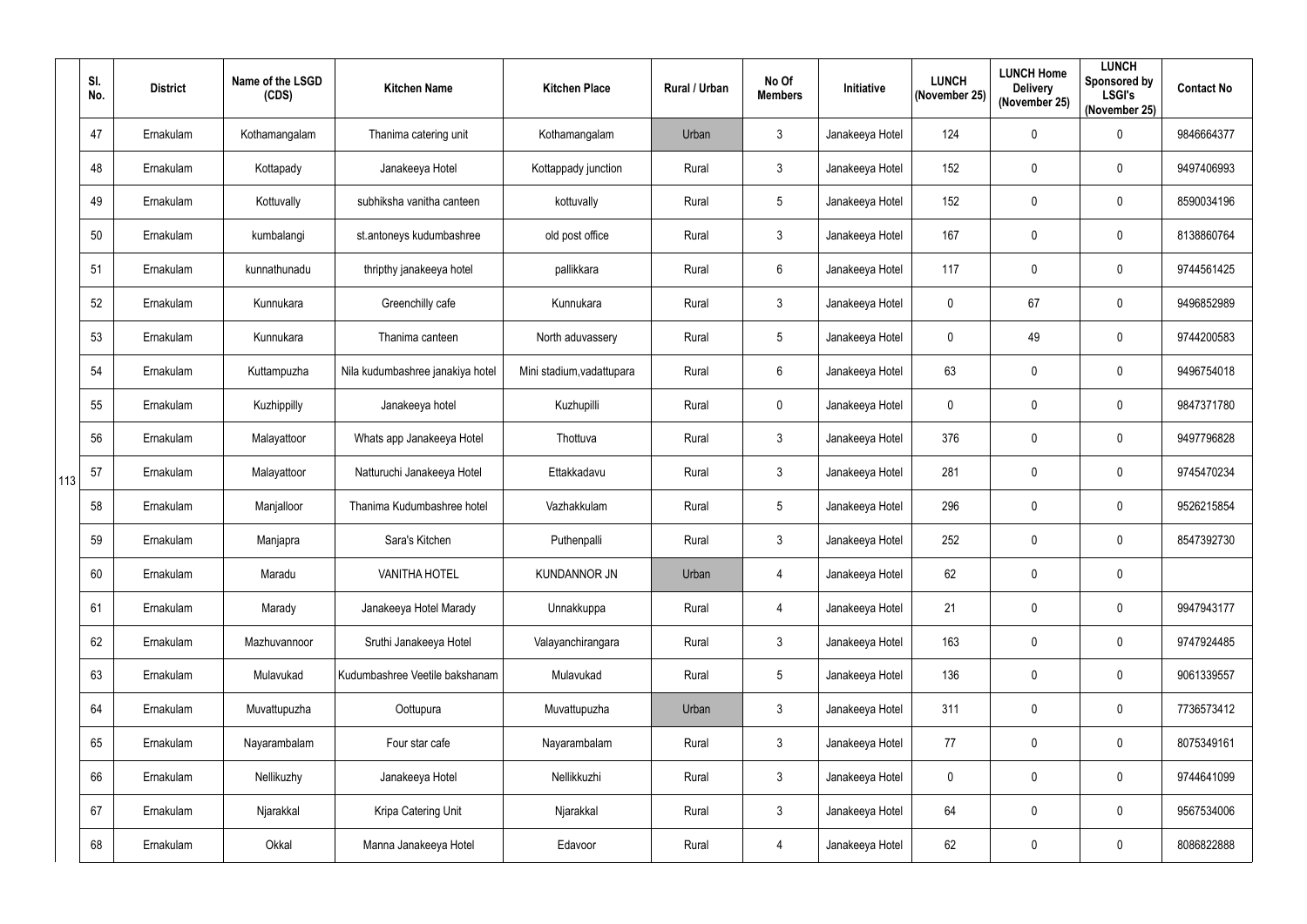| SI.<br>No.      | <b>District</b> | Name of the LSGD<br>(CDS) | <b>Kitchen Name</b>                         | <b>Kitchen Place</b>                        | Rural / Urban | No Of<br><b>Members</b> | Initiative      | <b>LUNCH</b><br>(November 25) | <b>LUNCH Home</b><br><b>Delivery</b><br>(November 25) | <b>LUNCH</b><br>Sponsored by<br><b>LSGI's</b><br>(November 25) | <b>Contact No</b> |
|-----------------|-----------------|---------------------------|---------------------------------------------|---------------------------------------------|---------------|-------------------------|-----------------|-------------------------------|-------------------------------------------------------|----------------------------------------------------------------|-------------------|
| 69              | Ernakulam       | Paingottoor               | Janakeeya hotel                             | Paingottoor                                 | Rural         | $\overline{7}$          | Janakeeya Hotel | 69                            | $\mathbf 0$                                           | $\mathbf 0$                                                    | 9656855730        |
| 70              | Ernakulam       | Pallarimangalam           | Janakeeya Hotel                             | Janakeeya Hotel, Koovalloor                 | Rural         | $\overline{4}$          | Janakeeya Hotel | 156                           | $\mathbf 0$                                           | $\mathbf 0$                                                    | 7025992310        |
| 71              | Ernakulam       | Pallipuram                | Kadumanga Food court                        | Pothen valav                                | Rural         | 5                       | Janakeeya Hotel | 241                           | $\overline{0}$                                        | $\mathbf 0$                                                    | 9747525176        |
| 72              | Ernakulam       | Pambakkuda                | viswastha catering unit                     | pambakkuda block punjayathu<br>building     | Rural         | $\overline{4}$          | Janakeeya Hotel | 78                            | $\overline{0}$                                        | $\pmb{0}$                                                      | 7510382367        |
| 73              | Ernakulam       | Parakkadave               | Thejus catering unit                        | Moozhikkulam                                | Rural         | 10                      | Janakeeya Hotel | 0                             | $\mathbf 0$                                           | $\mathbf 0$                                                    | 9847936303        |
| 74              | Ernakulam       | Paravoor                  | sreevikneswara                              | Govt.boys' HSS, N.Paravur                   | Urban         | $\overline{4}$          | Janakeeya Hotel | $\mathbf 0$                   | $\overline{0}$                                        | $\mathbf 0$                                                    | 9567581698        |
| 75              | Ernakulam       | Perumbavoor               | Janakeeya Hotel                             | Kanjirakkad, Pallippadi                     | Urban         | $\mathbf{3}$            | Janakeeya Hotel | 252                           | $\boldsymbol{0}$                                      | $\mathbf 0$                                                    |                   |
| 76              | Ernakulam       | Perumbavoor               | Swath kudumbashree canteen                  | Perumbavoor                                 | Urban         | $\mathfrak{Z}$          | Janakeeya Hotel | 389                           | $\mathbf 0$                                           | $\pmb{0}$                                                      | 8156881057        |
| 77              | Ernakulam       | Pindimana                 | Janakeeya hotel                             | Muthamkuzhi                                 | Rural         | $\overline{4}$          | Janakeeya Hotel | 108                           | $\mathbf 0$                                           | $\mathbf 0$                                                    | 9656297799        |
| 78              | Ernakulam       | Piravam                   | sneha canteen                               | municipality building base floor<br>piravom | Urban         | $\overline{4}$          | Janakeeya Hotel | 260                           | $\overline{0}$                                        | $\mathbf 0$                                                    | 9605594018        |
| 79              | Ernakulam       | Pothanikkad               | Taj hotel                                   | Pothanikkad                                 | Rural         | 3                       | Janakeeya Hotel | 130                           | $\boldsymbol{0}$                                      | $\pmb{0}$                                                      | 8943961843        |
| 80              | Ernakulam       | Puthanvelikkara           | Panjami cafe kudumbashree                   | Near panjayath office                       | Rural         | 5                       | Janakeeya Hotel | 0                             | 105                                                   | $\mathbf 0$                                                    | 9645530669        |
| 81              | Ernakulam       | Ramamangalam              | cafe kudumbashree                           | ramamngalam                                 | Rural         | 4                       | Janakeeya Hotel | 241                           | $\boldsymbol{0}$                                      | $\mathbf 0$                                                    | 9961344346        |
| 82              | Ernakulam       | Rayamangalam              | Arya canteen                                | Kuruppampady                                | Rural         | $\mathfrak{Z}$          | Janakeeya Hotel | 230                           | $\mathbf 0$                                           | $\pmb{0}$                                                      | 9072147163        |
| 83              | Ernakulam       | Thirumarady               | janakiya hotel thirumarady                  | edappara jn.                                | Rural         | $\mathfrak{Z}$          | Janakeeya Hote5 | 36                            | $\mathbf 0$                                           | $\pmb{0}$                                                      | 7594811868        |
| 84              | Ernakulam       | Thiruvaniyoor             | Thanima                                     | Thiruvaniyoor                               | Rural         | 5                       | Janakeeya Hotel | $\mathbf 0$                   | 171                                                   | $\mathbf 0$                                                    | 9061239698        |
| 85              | Ernakulam       | Thrikkakkara East         | Thanima Janakeeya Hotel                     | Kakkanad                                    | Urban         | 8                       | Janakeeya Hotel | $\mathbf 0$                   | $\mathbf 0$                                           | $\pmb{0}$                                                      | 9207134763        |
| 86              | Ernakulam       | Thrikkakkara west         | Janakeeya Hotel                             | Chembumukku                                 | Urban         | 5                       | Janakeeya Hotel | 85                            | $\mathbf 0$                                           | $\mathbf 0$                                                    | 9496530576        |
| 87              | Ernakulam       | Thuravoor                 | E Grill                                     | Yudapuram                                   | Rural         | $\overline{4}$          | Janakeeya Hotel | 412                           | $\mathbf 0$                                           | $\pmb{0}$                                                      | 9526845935        |
| 88              | Ernakulam       | Tripunithura              | Janakeeya Hotel Tripunithura                | Eroor                                       | Urban         | $\mathbf{3}$            | Janakeeya Hotel | 118                           | $\mathbf 0$                                           | $\mathbf 0$                                                    | 8089117821        |
| 89              | Ernakulam       | Vadakkekkara              | vadakkekkara kudumbasree<br>janakeeya hotel | Madaplathuruth                              | Rural         | $\overline{4}$          | Janakeeya Hotel | 163                           | $\pmb{0}$                                             | $\pmb{0}$                                                      | 8301806778        |
| 90 <sup>°</sup> | Ernakulam       | Vadavukode<br>Puthancruz  | Janakeeya Hotel                             | Vadavukod                                   | Rural         | $\overline{4}$          | Janakeeya Hotel | $\mathbf 0$                   | $\boldsymbol{0}$                                      | $\pmb{0}$                                                      |                   |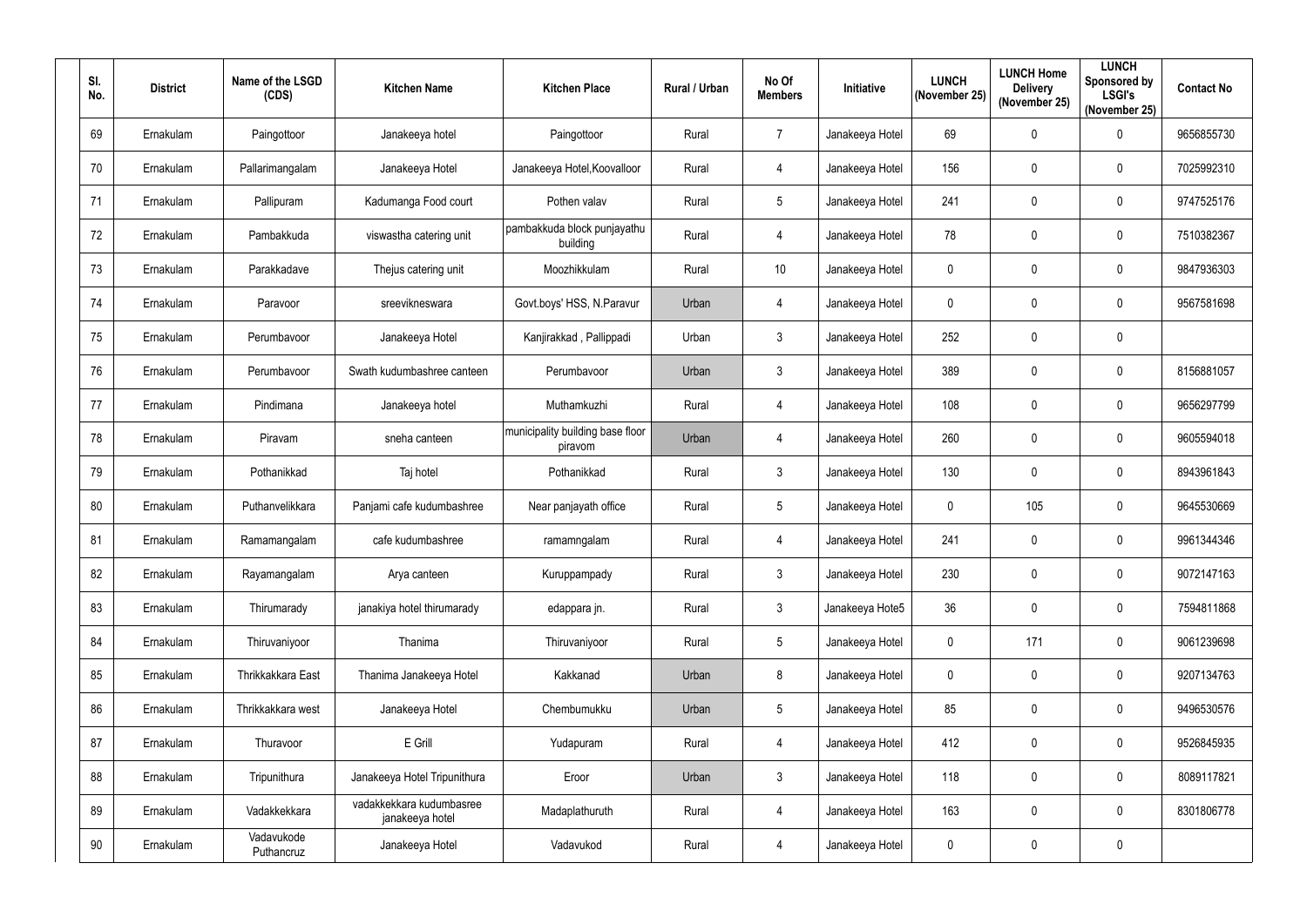| SI.<br>No. | <b>District</b> | Name of the LSGD<br>(CDS) | <b>Kitchen Name</b>                                      | <b>Kitchen Place</b> | Rural / Urban | No Of<br><b>Members</b> | Initiative      | <b>LUNCH</b><br>(November 25) | <b>LUNCH Home</b><br><b>Delivery</b><br>(November 25) | <b>LUNCH</b><br>Sponsored by<br><b>LSGI's</b><br>(November 25) | <b>Contact No</b> |
|------------|-----------------|---------------------------|----------------------------------------------------------|----------------------|---------------|-------------------------|-----------------|-------------------------------|-------------------------------------------------------|----------------------------------------------------------------|-------------------|
| 91         | Ernakulam       | Valakom                   | Ruchi kudumbashree catering                              | Valakom              | Rural         | 5                       | Janakeeya Hotel | 137                           | $\mathbf 0$                                           | $\pmb{0}$                                                      |                   |
| 92         | Ernakulam       | Varapuzha                 | <b>DURGA ACTIVITY</b>                                    | CHETTIBHAGAM         | Rural         | 8                       | Janakeeya Hotel | 125                           | $\boldsymbol{0}$                                      | $\mathfrak{Z}$                                                 | 9496160074        |
| 93         | Ernakulam       | Vazhakulam                | Three Star Hotel                                         | Marampally           | Rural         | $\mathbf{3}$            | Janakeeya Hotel | 285                           | $\boldsymbol{0}$                                      | $\pmb{0}$                                                      | 8547309874        |
| 94         | Ernakulam       | Vengola                   | Janakeeya Hotel                                          | Pathipalam           | Rural         | 5                       | Janakeeya Hotel | 79                            | $\boldsymbol{0}$                                      | $\pmb{0}$                                                      | 8113030921        |
| 95         | Ernakulam       | Vengoor                   | <b>JANAKEEYA HOTEL</b>                                   | Choorathod           | Rural         | $\overline{4}$          | Janakeeya Hotel | 127                           | $\mathbf 0$                                           | $\pmb{0}$                                                      | 6238320991        |
| 96         | Ernakulam       | Angamaly                  | <b>JANAKEEYA HOTEL</b>                                   | <b>TB Junction</b>   | Urban         | $\mathbf{3}$            | Janakeeya Hotel | 78                            | $\mathbf 0$                                           | $\pmb{0}$                                                      | 9447924974        |
| 97         | Ernakulam       | kothamangalam             | P.K janakeeya hotel                                      | kothamangalam        | Urban         | 6                       | Janakeeya Hotel | 316                           | $\boldsymbol{0}$                                      | $\mathbf 0$                                                    | 8156869114        |
| 98         | Ernakulam       | Nedumbassery              | thani nadan                                              | athani               | rural         | 5                       | Janakeeya Hotel | $\mathbf 0$                   | 232                                                   | $\pmb{0}$                                                      | 9961277604        |
| 99         | Ernakulam       | Perumbavoor               | JANAKEEYA HOTEL MINI CIVIL<br><b>STATION PERUMBAVOOR</b> | Perumbavoor          | Urban         | $\mathbf{3}$            | Janakeeya Hotel | 554                           | $\boldsymbol{0}$                                      | $\mathbf 0$                                                    | 9847008734        |
| 100        | Ernakulam       | Kumblam                   | JANAKEEYA HOTEL, KUMBALAM                                | <b>KUMBALAM</b>      | rural         | 5                       | Janakeeya Hotel | 356                           | $\boldsymbol{0}$                                      | $\pmb{0}$                                                      | 9746652714        |
| 101        | Ernakulam       | Ayavana                   | Keralasree Janakeeya Hotel                               | Ayavana              | Rural         | 5                       | Janakeeya Hotel | 58                            | $\boldsymbol{0}$                                      | $\pmb{0}$                                                      | 9744607799        |
| 102        | Ernakulam       | Aluva                     | Ruchi Janakeeya hotel                                    | Aluva                | Urban         | $\overline{4}$          | Janakeeya Hotel | $\mathbf 0$                   | 92                                                    | $\pmb{0}$                                                      |                   |
| 103        | Ernakulam       | Payipra                   | Nanma janakeeya hotel                                    | Pezhakkappilly       | Rural         | 3                       | Janakeeya Hotel | 165                           | $\mathbf 0$                                           | $\mathbf 0$                                                    | 9567747725        |
| 104        | Ernakulam       | Kochi West                | Ushas Kudumbashree Hotel                                 | <b>FORT KOCHI</b>    | Urban         | $\overline{4}$          | Janakeeya Hotel | 695                           | $\mathbf 0$                                           | $\pmb{0}$                                                      | 7510713668        |
| 105        | Ernakulam       | Mookkannoor               | Mamma's Kitchen                                          | Mookkannoor          | Rural         | $\mathfrak{Z}$          | Janakeeya Hotel | 198                           | $\pmb{0}$                                             | $\boldsymbol{0}$                                               | 8593835285        |
| 106        | Ernakulam       | Edakkattuvayal            | Santhwanam                                               | Arakunnam            | Rural         | $\mathfrak{Z}$          | Janakeeya Hotel | 39                            | $\boldsymbol{0}$                                      | $\pmb{0}$                                                      | 9447047980        |
| 107        | Ernakulam       | Karukutti                 | Anugraha Janakeeya Hotel                                 | Pallissery           | Rural         | 5                       | Janakeeya Hotel | 130                           | $\mathbf 0$                                           | $\pmb{0}$                                                      | 9846161486        |
| 108        | Ernakulam       | poothrukka                | Grandma Janakeeya hotel                                  | choondi              | Rural         | $\mathfrak{Z}$          | Janakeeya hotel | $\mathbf 0$                   | $\mathbf 0$                                           | $\pmb{0}$                                                      | 9400550287        |
| 109        | Ernakulam       | kalamasshery east         | thanima Janakeeya hotel                                  | kangarappadi         | urban         | $\mathfrak{Z}$          | Janakeeya hotel | 332                           | $\pmb{0}$                                             | $\pmb{0}$                                                      | 9745481742        |
| 110        | Ernakulam       | Ayyampuzha                | Sneha janakeeya hotel                                    | ayyampuzha junction  | Rural         | 4                       | Janakeeya hotel | 178                           | $\boldsymbol{0}$                                      | $\pmb{0}$                                                      | 8590753551        |
| 111        | Ernakulam       | Keerampara                | Abhaya Janakeeya Hotel                                   | Punnekkad            | Rural         | $\overline{4}$          | Janakeeya hotel | 156                           | $\boldsymbol{0}$                                      | $\boldsymbol{0}$                                               | 8301059431        |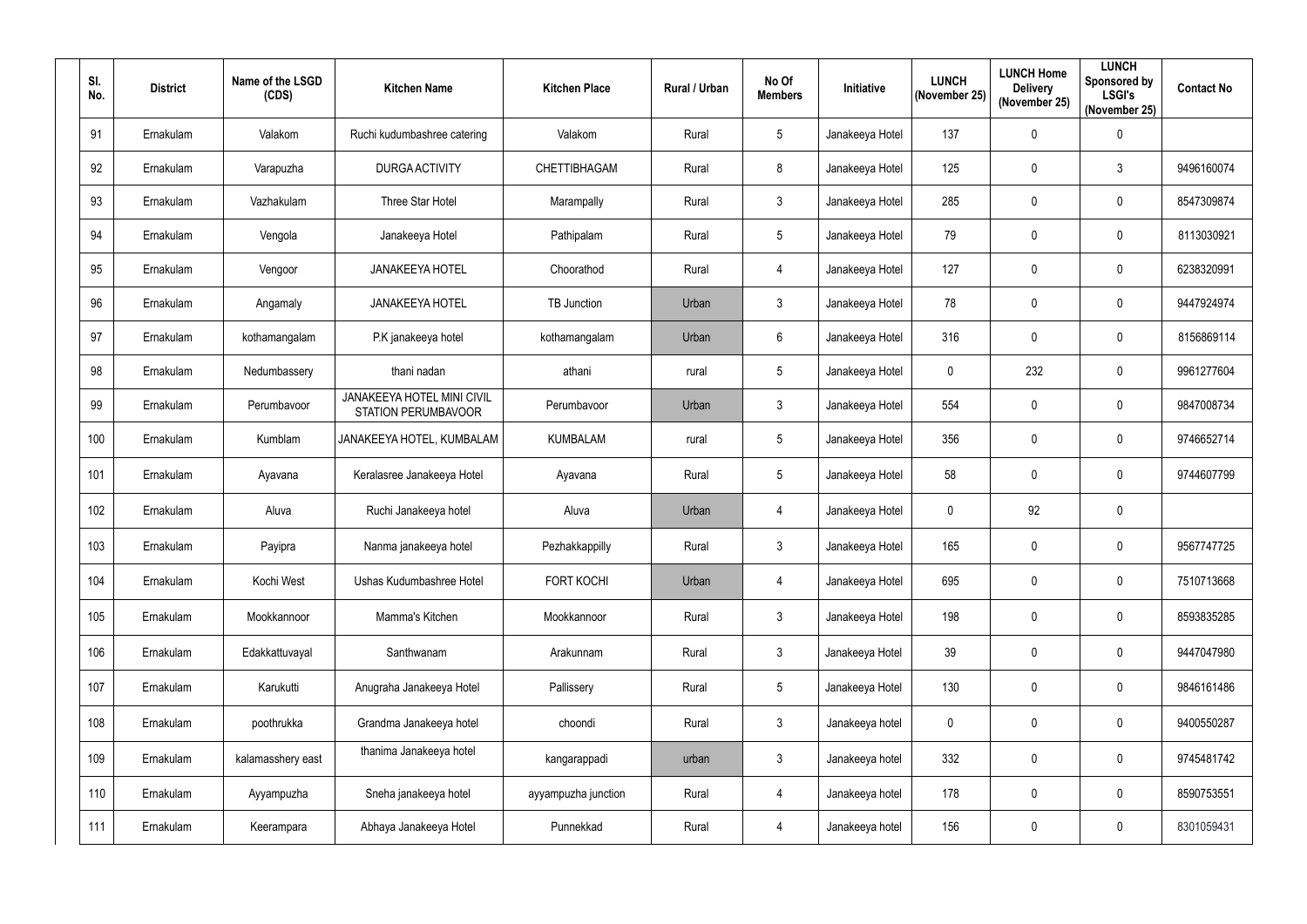|     | SI.<br>No.     | <b>District</b> | Name of the LSGD<br>(CDS) | <b>Kitchen Name</b>          | <b>Kitchen Place</b>                              | <b>Rural / Urban</b> | No Of<br><b>Members</b> | Initiative      | <b>LUNCH</b><br>(November 25) | <b>LUNCH Home</b><br><b>Delivery</b><br>(November 25) | <b>LUNCH</b><br>Sponsored by<br><b>LSGI's</b><br>(November 25) | <b>Contact No</b> |
|-----|----------------|-----------------|---------------------------|------------------------------|---------------------------------------------------|----------------------|-------------------------|-----------------|-------------------------------|-------------------------------------------------------|----------------------------------------------------------------|-------------------|
|     | 112            | Ernakulam       | Mudakkuzha                | janakeeya hotel              | mudakkuzha                                        | Rural                | $\mathfrak{Z}$          | Janakeeya hotel | 67                            | $\mathbf 0$                                           | $\pmb{0}$                                                      | 9496431218        |
|     | 113            | Ernakulam       | kochi east                | samrudhi@kochi               | ernakulam north                                   | urban                | 14                      | Janakeeya hotel | 1932                          | 1217                                                  | $\mathbf 0$                                                    | 9048609615        |
| 113 |                |                 |                           |                              |                                                   |                      | 449                     |                 | 21484                         | 2061                                                  | 6                                                              |                   |
|     |                | Idukki          | Adimaly                   | Friends Janakeeya Hotel      | Adimaly                                           | Rural                | 4                       | Janakeeya Hotel | 164                           | $\boldsymbol{0}$                                      | $\pmb{0}$                                                      | 9961635779        |
|     | $\overline{2}$ | Idukki          | Alackode                  | Five Star Canteen            | Elamdesham Block<br>Panchayath Building, Alakode  | Rural                | 5 <sup>5</sup>          | Janakeeya Hotel | 30                            | $\mathbf 0$                                           | $\mathbf 0$                                                    | 9961482164        |
|     | 3              | Idukki          | Arakkulam                 | Sabhalyam                    | Moolamattom                                       | Rural                | 4                       | Janakeeya Hotel | 245                           | $\boldsymbol{0}$                                      | $\pmb{0}$                                                      | 8848124921        |
|     | 4              | Idukki          | Ayyappancovil             | Maria Janakeeya Hotel        | Parappu                                           | Rural                | 3 <sup>1</sup>          | Janakeeya Hotel | 115                           | $\boldsymbol{0}$                                      | $\mathbf 0$                                                    | 9544622096        |
|     | 5              | Idukki          | Bysonvalley               | Famous Janakiya Hotel        | Pottankad                                         | Rural                | 4                       | Janakeeya Hotel | 84                            | $\mathbf 0$                                           | $\pmb{0}$                                                      | 9744566398        |
|     | 6              | Idukki          | Chakkupallam              | Vanithasree Janakeeya Hotel  | Anakkara                                          | Rural                | $\mathbf{3}$            | Janakeeya Hotel | 239                           | $\mathbf 0$                                           | $\mathbf 0$                                                    | 8075143547        |
|     |                | Idukki          | Devikulam                 | Kudumbashree Janakeeya Hotel | Echo point                                        | Rural                | $\mathfrak{Z}$          | Janakeeya Hotel | 64                            | $\mathbf 0$                                           | $\mathbf 0$                                                    | 8281640208        |
|     | 8              | Idukki          | Edavetty                  | Kudumbashree Janakeeya Hotel | Edavetty                                          | Rural                | $3\overline{3}$         | Janakeeya Hotel | 92                            | $\boldsymbol{0}$                                      | $\pmb{0}$                                                      | 6238694173        |
|     | 9              | Idukki          | Erattayar                 | Vanitha Janakeeya Hotel      | Erattayar                                         | Rural                | 4                       | Janakeeya Hotel | 120                           | $\boldsymbol{0}$                                      | $\mathbf 0$                                                    | 9188166929        |
|     | 10             | Idukki          | Kamakshi                  | Kripa Catering               | Thankamani                                        | Rural                | $5\phantom{.0}$         | Janakeeya Hotel | 360                           | $\mathbf 0$                                           | $\mathbf 0$                                                    | 9544021398        |
|     | 11             | Idukki          | Kanchiyar                 | Swadh Janakeeya Hotel        | Kanchiyar                                         | Rural                | $5\phantom{.0}$         | Janakeeya Hotel | 102                           | $\mathbf 0$                                           | $\pmb{0}$                                                      | 8606856496        |
|     | 12             | Idukki          | Kanjikkuzhi               | Samarppanam                  | Kanjikkuzhi                                       | Rural                | $\overline{4}$          | Janakeeya Hotel | 196                           | $\mathbf 0$                                           |                                                                | 9447169262        |
|     | 13             | Idukki          | Kanthaloor                | Morningstar Janakeeya Hotel  | Sahayagiri complex, near<br>Kanthalloor Bus stand | Rural                | $\overline{4}$          | Janakeeya Hotel | 102                           | $\mathbf 0$                                           | $\mathbf 0$                                                    | 9447941632        |
|     | 14             | Idukki          | Karimannoor               | Rujiya Catering Unit         | Karimannoor                                       | Rural                | $5\phantom{.0}$         | Janakeeya Hotel | 91                            | $\mathbf 0$                                           | $\pmb{0}$                                                      | 9497454952        |
|     | 15             | Idukki          | Karunapuram               | Karuna Hotel                 | Panchayathu complex                               | Rural                | 4                       | Janakeeya Hotel | 292                           | $\mathbf 0$                                           | $\pmb{0}$                                                      | 9961152820        |
|     | 16             | Idukki          | Kattappana                | Karunya Janakeeya Hotel      | Kattappana                                        | Urban                | $5\phantom{.0}$         | Janakeeya Hotel | 255                           | $\mathbf 0$                                           | $\pmb{0}$                                                      | 9497684477        |
|     | 17             | Idukki          | Kodikkulam                | Kulirma Janakiya Hotel       | Kodikkulam                                        | Rural                | $6\overline{6}$         | Janakeeya Hotel | 40                            | $\mathbf 0$                                           | $\pmb{0}$                                                      | 9605111852        |
|     | 18             | Idukki          | Kokkayar                  | Sevana Janakeeya hotel       | 35th Mile                                         | Rural                | $\mathfrak{Z}$          | Janakeeya Hotel | 18                            | $\mathbf 0$                                           | $\pmb{0}$                                                      | 9562067674        |
|     | 19             | Idukki          | Konnathadi                | Friends Janakeeya Hotel      | Panickankudi                                      | Rural                | $6\phantom{.0}$         | Janakeeya Hotel | 68                            | $\boldsymbol{0}$                                      | $\pmb{0}$                                                      | 9544048878        |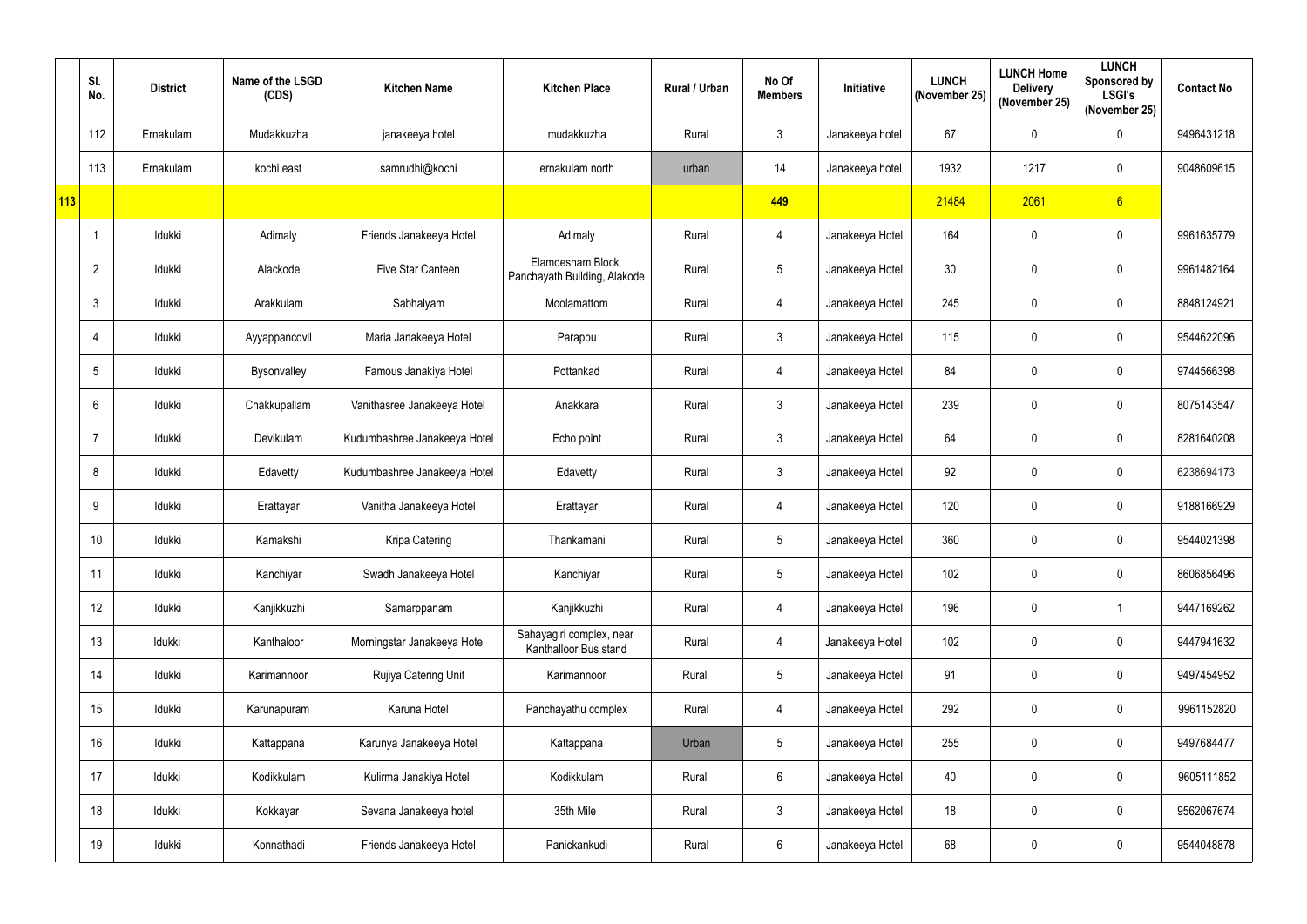|    | SI.<br>No. | <b>District</b> | Name of the LSGD<br>(CDS) | <b>Kitchen Name</b>                   | <b>Kitchen Place</b>          | Rural / Urban | No Of<br><b>Members</b> | Initiative      | <b>LUNCH</b><br>(November 25) | <b>LUNCH Home</b><br><b>Delivery</b><br>(November 25) | <b>LUNCH</b><br>Sponsored by<br><b>LSGI's</b><br>(November 25) | <b>Contact No</b> |
|----|------------|-----------------|---------------------------|---------------------------------------|-------------------------------|---------------|-------------------------|-----------------|-------------------------------|-------------------------------------------------------|----------------------------------------------------------------|-------------------|
|    | 20         | Idukki          | Konnathadi                | Janapriya Janakeeya Hotel             | Konnathadi                    | Rural         | $\mathbf{3}$            | Janakeeya Hotel | 90                            | $\mathbf 0$                                           | $\pmb{0}$                                                      | 9895147074        |
|    | 21         | Idukki          | Kumaramangalam            | Kumaramangalam Janakeeya<br>Hotel     | Kumaramangalam                | Rural         | 4                       | Janakeeya Hotel | 139                           | $\mathbf 0$                                           | $\mathbf 0$                                                    | 9745633509        |
|    | 22         | Idukki          | Kumili                    | Ruchi Hotel                           | Kumili                        | Rural         | 4                       | Janakeeya Hotel | 130                           | $\overline{0}$                                        | $\pmb{0}$                                                      | 9447980637        |
|    | 23         | Idukki          | Manakkadu                 | Vanitha Hotel                         | Chittoor                      | Rural         | $\mathbf{3}$            | Janakeeya Hotel | 40                            | $\overline{0}$                                        | $\mathbf 0$                                                    | 8330097933        |
|    | 24         | Idukki          | Mankulam                  | Jeevanam Catering Janakeeya<br>Hotel  | Panchayathu Building          | Rural         | 4                       | Janakeeya Hotel | 78                            | $\overline{0}$                                        | $\pmb{0}$                                                      | 9495060505        |
| 49 | 25         | Idukki          | Marayoor                  | Malabar food court Janakeeya<br>Hotel | Marayoor Near IDCB bank       | Rural         | 4                       | Janakeeya Hotel | 117                           | $\mathbf 0$                                           | $\mathbf 0$                                                    | 9446925610        |
|    | 26         | Idukki          | Mariyapuram               | Anaswara Hotel & Catering             | Idukki                        | Rural         | 4                       | Janakeeya Hotel | 145                           | $\overline{0}$                                        | $\overline{2}$                                                 | 9526329438        |
|    | 27         | Idukki          | Munnar                    | Annapoorna catering                   | Lorry stand, old munnar       | Rural         | 5                       | Janakeeya Hotel | 175                           | $\overline{0}$                                        | $\pmb{0}$                                                      | 8281009478        |
|    | 28         | Idukki          | Muttom                    | Nila Janakeeya Hotel                  | Muttom                        | Rural         | $\mathbf{3}$            | Janakeeya hotel | 274                           | $\mathbf 0$                                           | $\mathbf 0$                                                    | 9961104818        |
|    | 29         | Idukki          | Nedumkandam               | Annus catering                        | Nedumkandam<br>Kizhakkekavala | Rural         | 4                       | Janakeeya Hotel | 190                           | $\overline{0}$                                        | $\pmb{0}$                                                      | 9747458576        |
|    | 30         | Idukki          | Pallivasal                | <b>Blessing Janakeeya Hotel</b>       | Pallivasal                    | Rural         | 4                       | Janakeeya Hotel | 94                            | $\overline{0}$                                        | $\mathbf 0$                                                    | 9947981574        |
|    | 31         | Idukki          | Pampadumpara              | Thripthy Janakeeya Hotel              | Pampadumpara                  | Rural         | $\mathbf{3}$            | Janakeeya Hotel | 267                           | $\overline{0}$                                        | $\mathbf 0$                                                    | 9207150558        |
|    | 32         | Idukki          | Peermedu                  | Thripthy Janakeeya Hotel              | Peermedu                      | Rural         | $\mathfrak{Z}$          | Janakeeya Hotel | 116                           | $\mathbf 0$                                           | 0                                                              | 9633311267        |
|    | 33         | Idukki          | Peruvanthanam             | Janakeeya Hotel                       | Peruvanthanam                 | Rural         | $5\overline{)}$         | Janakeeya Hotel | 98                            | $\overline{0}$                                        | $\pmb{0}$                                                      | 9562274720        |
|    | 34         | Idukki          | Purappuzha                | Ammas Janakeeya Hotel                 | Purappuzha                    | Rural         | $\mathbf{3}$            | Janakeeya Hotel | 50                            | $\mathbf 0$                                           | $\pmb{0}$                                                      | 9744954032        |
|    | 35         | Idukki          | Rajakkadu                 | Janakeeya Hotel                       | Rajakkadu Town                | Rural         | $\mathbf{3}$            | Janakeeya Hotel | 412                           | $\mathbf 0$                                           | $\pmb{0}$                                                      | 9446766999        |
|    | 36         | Idukki          | Rajakumari                | Aiswarya Vanitha Restaurent           | Rajakumari South              | Rural         | $\overline{4}$          | Janakeeya Hotel | 360                           | $\mathbf 0$                                           | $\pmb{0}$                                                      | 9526570410        |
|    | 37         | Idukki          | Santhanpara               | Janakeeya Hotel                       | Santhanpara                   | Rural         | $\overline{4}$          | Janakeeya Hotel | 174                           | $\overline{0}$                                        | $\boldsymbol{0}$                                               | 9526174553        |
|    | 38         | Idukki          | Senapathy                 | Ammoose Hotel                         | Mangathotty                   | Rural         | 3 <sup>1</sup>          | Janakeeya Hotel | 0                             | $\mathbf 0$                                           | $\pmb{0}$                                                      | 9539396626        |
|    | 39         | Idukki          | Udumbannoor               | Kudumbashree Janakeeya Hotel          | Udumbannor                    | Rural         | 3 <sup>1</sup>          | Janakeeya Hotel | 184                           | $\overline{0}$                                        | $\mathbf 0$                                                    | 9633678438        |
|    | 40         | Idukki          | Upputhara                 | Samarppitha Janakeeya hotel           | Upputhara                     | Rural         | $5\overline{)}$         | Janakeeya Hotel | 115                           | $\overline{0}$                                        | $\pmb{0}$                                                      | 9526590710        |
|    | 41         | Idukki          | Vandanmedu                | Dharshana Janakeeya Hotel             | Vandanmedu                    | Rural         | 4                       | Janakeeya Hotel | 135                           | $\mathbf 0$                                           | $\pmb{0}$                                                      | 9744038737        |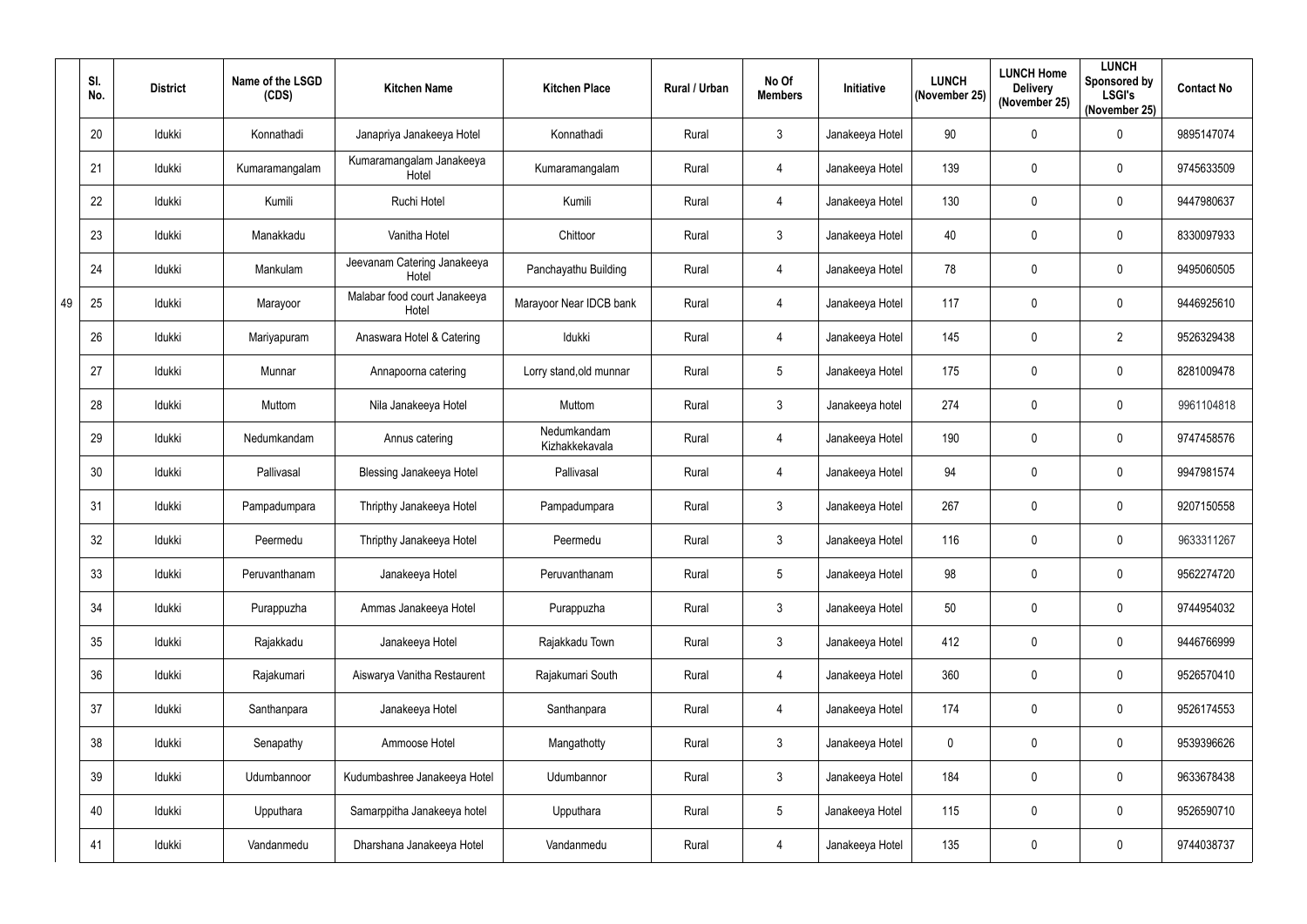|    | SI.<br>No.      | <b>District</b> | Name of the LSGD<br>(CDS)   | <b>Kitchen Name</b>                                | <b>Kitchen Place</b>                           | Rural / Urban | No Of<br><b>Members</b> | Initiative      | <b>LUNCH</b><br>(November 25) | <b>LUNCH Home</b><br><b>Delivery</b><br>(November 25) | <b>LUNCH</b><br><b>Sponsored by</b><br><b>LSGI's</b><br>(November 25) | <b>Contact No</b> |
|----|-----------------|-----------------|-----------------------------|----------------------------------------------------|------------------------------------------------|---------------|-------------------------|-----------------|-------------------------------|-------------------------------------------------------|-----------------------------------------------------------------------|-------------------|
|    | 42              | Idukki          | Vandiperiyar                | Vandiperiyar Janakeeya Hotel                       | Vandiperiyar                                   | Rural         | $5\phantom{.0}$         | Janakeeya Hotel | 232                           | $\mathbf 0$                                           | $\pmb{0}$                                                             | 8086863254        |
|    | 43              | Idukki          | Vannappuram                 | Souhrudham Janakeeya Hotel                         | Vannappuram                                    | Rural         | 5 <sup>5</sup>          | Janakeeya Hotel | 39                            | $\mathbf 0$                                           | $\mathbf 0$                                                           | 8113054492        |
|    | 44              | Idukki          | Vathikudy                   | Karthika                                           | Thopramkudi                                    | Rural         | 4                       | Janakeeya Hotel | $\mathbf 0$                   | $\mathbf 0$                                           | $\pmb{0}$                                                             | 9947636989        |
|    | 45              | Idukki          | Vathikudy                   | Mahima                                             | Murickassery                                   | Rural         | $3\overline{3}$         | Janakeeya Hotel | 190                           | $\mathbf 0$                                           | $\pmb{0}$                                                             | 8289945652        |
|    | 46              | Idukki          | Vattavada                   | Vattavada Kudumbashree<br>Janakeeya Hotel          | Keekkara, Kovilur                              | Rural         | 4                       | Janakeeya Hotel | 139                           | $\mathbf 0$                                           | $\mathbf 0$                                                           | 9497790469        |
|    | 47              | Idukki          | Vazhathoppu                 | Grahalakshmi Hotel & Catering                      | Cheruthoni                                     | Rural         | 4                       | Janakeeya Hotel | 210                           | $\mathbf 0$                                           | $\mathbf 1$                                                           | 9496178884        |
|    | 48              | Idukki          | Vellathooval                | Flowers Janakeeya Hotel                            | Vellathooval                                   | Rural         | 4                       | Janakeeya Hotel | 63                            | $\overline{0}$                                        | $\mathbf 0$                                                           | 9961419892        |
|    | 49              | Idukki          | Velliyamattam               | Padhayam Kudumbashree<br>Janakeeya Hotel           | Velliyamattam                                  | Rural         | 4                       | Janakeeya Hotel | 79                            | $\pmb{0}$                                             | $\pmb{0}$                                                             | 7902854627        |
| 49 |                 |                 |                             |                                                    |                                                |               | <b>195</b>              |                 | 7012                          | $\boldsymbol{0}$                                      | $\overline{\mathbf{4}}$                                               |                   |
|    |                 | Kannur          | Maloor                      | Maloor Janakeeya Hotel                             | Thrikandaripoyil, PO-<br>Thrikandaripoyil      | Rural         | $\mathfrak{Z}$          | Janakeeya Hotel | 130                           | $\mathbf 0$                                           | $\pmb{0}$                                                             | 9656132294        |
|    | $\overline{2}$  | Kannur          | Kolachery                   | Janakeeya Hotel                                    | Kolachery Paramba, PO-<br>Kolacheri            | Rural         | $\sqrt{5}$              | Janakeeya Hotel | 240                           | $\mathbf 0$                                           | $\overline{2}$                                                        | 9895324699        |
|    | 3               | Kannur          | Pinarayi                    | Janakeeya hotel, Pinarayi                          | Pinarayi                                       | Rural         | $6\overline{6}$         | Janakeeya Hotel | 178                           | $\mathbf 0$                                           | $\mathbf 0$                                                           | 9447215211        |
|    | 4               | Kannur          | Muzhakunnu                  | Thripthy Janakeeya Hotel                           | Kakkayangad, Muzhakkunnu                       | Rural         | 5                       | Janakeeya Hotel | 254                           | $\mathbf 0$                                           | $\overline{2}$                                                        | 9526047538        |
|    | $5\phantom{.0}$ | Kannur          | Chapparappadavu             | Kudumbasree janakeeya hotel                        | Near village office,<br>Chapparappadav         | Rural         | $\mathfrak{Z}$          | Janakeeya Hotel | 202                           | $\overline{0}$                                        | $\pmb{0}$                                                             | 9605413324        |
|    | $6\phantom{.0}$ | Kannur          | Iritty                      | Roopasree Kudumbashree hotel                       | Koolichembra                                   | Urban         | 8                       | Janakeeya Hotel | 392                           | $\mathbf 0$                                           | $\pmb{0}$                                                             | 8589921533        |
|    | $\overline{7}$  | Kannur          | Dharmadam                   | Dharmadam Janakeeya hotel                          | Near Andalloor kav,<br>Dharmadam               | Rural         | $\mathfrak{Z}$          | Janakeeya Hotel | 85                            | $\overline{0}$                                        | $\mathbf 0$                                                           | 9526975778        |
|    | 8               | Kannur          | Peralassery                 | Janakeeya Hotel                                    | Peralassery Town, PO -<br>Mundallur            | Rural         | 9                       | Janakeeya Hotel | 421                           | $\mathbf 0$                                           | $\pmb{0}$                                                             | 70256213909       |
|    | 9               | Kannur          | Kadannappalli<br>Panappuzha | Kudumbasree janakeeya hotel                        | Chanthappura                                   | Rural         | $\overline{4}$          | Janakeeya Hotel | 153                           | $\overline{0}$                                        | $\mathbf 0$                                                           | 9961089935        |
|    | 10 <sup>°</sup> | Kannur          | Anthur                      | Janakeeya hotel                                    | Dharmasala                                     | Urban         | $5\phantom{.0}$         | Janakeeya Hotel | 259                           | $\mathbf 0$                                           | $\pmb{0}$                                                             | 9544138650        |
|    | 11              | Kannur          | Cheruthazham                | Janakeeya Hotel (Thripthi<br>Kudumbashree Canteen) | Pilathara                                      | Rural         | $\mathfrak{Z}$          | Janakeeya Hotel | 182                           | $\overline{0}$                                        | $\pmb{0}$                                                             | 9947540361        |
|    | 12              | Kannur          | Peravoor                    | Kudumbashree Janakeeya Hotel                       | Peravoor Bus stand, Peravoor<br>P <sub>O</sub> | Rural         | $\mathfrak{Z}$          | Janakeeya Hotel | 222                           | $\overline{0}$                                        | $\pmb{0}$                                                             | 9947567857        |
|    | 13              | Kannur          | Kalliassery                 | Janakeeya Hotel                                    | Irinav Road, Payyattam, PO-<br>Irinav          | Rural         | 4                       | Janakeeya Hotel | 273                           | $\mathbf 0$                                           | $\pmb{0}$                                                             | 8848330570        |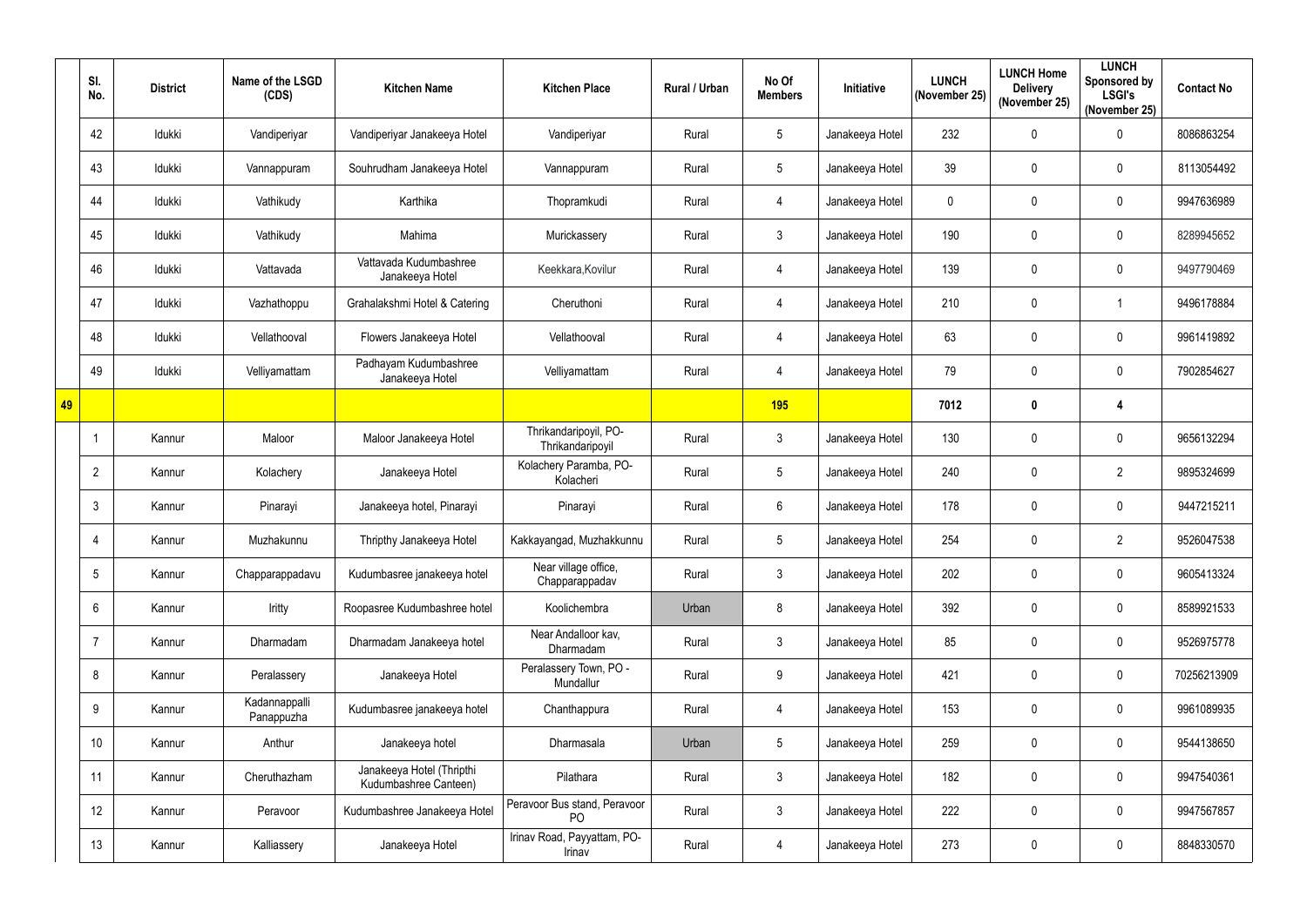| SI.<br>No. | <b>District</b> | Name of the LSGD<br>(CDS) | <b>Kitchen Name</b> | <b>Kitchen Place</b>                          | Rural / Urban | No Of<br><b>Members</b> | Initiative      | <b>LUNCH</b><br>(November 25) | <b>LUNCH Home</b><br><b>Delivery</b><br>(November 25) | <b>LUNCH</b><br>Sponsored by<br><b>LSGI's</b><br>(November 25) | <b>Contact No</b> |
|------------|-----------------|---------------------------|---------------------|-----------------------------------------------|---------------|-------------------------|-----------------|-------------------------------|-------------------------------------------------------|----------------------------------------------------------------|-------------------|
| 14         | Kannur          | Panniyannur               | Janakeeya Hotel     | Panoor Block office compound                  | Rural         | 6                       | Janakeeya Hotel | 341                           | $\mathbf 0$                                           | $\pmb{0}$                                                      | 9447449875        |
| 15         | Kannur          | Kannapuram                | Janakeeya Hotel     | Chynaclay road, Kannapuram                    | Rural         | 5                       | Janakeeya Hotel | 185                           | $\mathbf 0$                                           | $\overline{2}$                                                 | 8089127045        |
| 16         | Kannur          | Sreekandapuram            | Janakeeya Hotel     | Sreekandapuram, near bus<br>stand             | Urban         | 5                       | Janakeeya Hotel | 474                           | $\mathbf 0$                                           | 0                                                              | 7591948757        |
| 17         | Kannur          | Thalasseri                | Janakeeya Hotel     | New bus stand, Thalasseri                     | Urban         | 6                       | Janakeeya Hotel | 715                           | $\mathbf 0$                                           | 0                                                              | 9446263864        |
| 18         | Kannur          | Chokli                    | Janakeeya Hotel     | Olavilam, Chokli                              | Rural         | 5                       | Janakeeya Hotel | 117                           | $\mathbf 0$                                           | 0                                                              | 9846892821        |
| 19         | Kannur          | Udayagiri                 | Janakeeya Hotel     | Karthikapuram                                 | Rural         | $\overline{4}$          | Janakeeya Hotel | 276                           | $\mathbf 0$                                           | 0                                                              | 9562375342        |
| 20         | Kannur          | Karivellur Peralam        | Janakeeya Hotel     | Panchayah building,<br>Onakkunnu              | Rural         | $\overline{4}$          | Janakeeya Hotel | 151                           | $\boldsymbol{0}$                                      | 0                                                              | 7025519714        |
| 21         | Kannur          | Muzhappilangad            | Janakeeya Hotel     | Near FCI godown,<br>Muzhappilangad            | Rural         | 5                       | Janakeeya Hotel | 310                           | $\mathbf 0$                                           | $\pmb{0}$                                                      | 7306005267        |
| 22         | Kannur          | Narath                    | Janakeeya Hotel     | Janakeeya Hotel, Kambil,<br>Narath            | Rural         | $\overline{7}$          | Janakeeya Hotel | 223                           | $\mathbf 0$                                           |                                                                | 9747441162        |
| 23         | Kannur          | Payyannur                 | Janakeeya Hotel     | Municipality compoud,<br>Payyannur            | Urban         | 3                       | Janakeeya Hotel | 357                           | $\mathbf 0$                                           | 0                                                              | 9526620805        |
| 24         | Kannur          | Kangol Alappadamba        | Janakeeya Hotel     | Mathil, Near Kangol<br>Alappadamba Panchayath | Rural         | $\overline{4}$          | Janakeeya Hotel | 210                           | $\boldsymbol{0}$                                      | 0                                                              | 9495296142        |
| 25         | Kannur          | Naduvil                   | Janakeeya Hotel     | Panchayath compound,<br>Naduvil town          | Rural         | $\overline{4}$          | Janakeeya Hotel | 149                           | $\boldsymbol{0}$                                      | 0                                                              | 7902902490        |
| 26         | Kannur          | Koothuparamba             | Janakeeya Hotel     | Manghad Vayal, Near HSS<br>Koothuparamba, PO- | Urban         | 8                       | Janakeeya Hotel | 345                           | $\mathbf 0$                                           | 0                                                              | 9645608253        |
| 27         | Kannur          | Kuttiatoor                | Janakeeya Hotel     | Near Panchayath office,<br>Chattukappara      | Rural         | 5                       | Janakeeya Hotel | 89                            | $\overline{0}$                                        | 0                                                              | 9544644195        |
| 28         | Kannur          | Kathirur                  | Janakeeya Hotel     | Panchayath office building,<br>Kathirur       | Rural         | $5\phantom{.0}$         | Janakeeya Hotel | 201                           | $\mathbf 0$                                           | $\pmb{0}$                                                      | 8129404833        |
| 29         | Kannur          | Panoor                    | Janakeeya Hotel     | Elangode, Panoor                              | Urban         | 5                       | Janakeeya Hotel | 152                           | $\mathbf 0$                                           | $\pmb{0}$                                                      | 9605852157        |
| 30         | Kannur          | Chirakkal                 | Janakeeya Hotel     | Chirakkal weavers,<br>Puthiyatheru            | Rural         | 5                       | Janakeeya Hotel | 320                           | $\mathbf 0$                                           | $\pmb{0}$                                                      | 9895854873        |
| 31         | Kannur          | Eranjoli                  | Janakeeya Hotel     | Near Thalassery RTO office,<br>Chungam        | Rural         | 5                       | Janakeeya Hotel | 256                           | $\mathbf 0$                                           | $\mathbf 0$                                                    | 9656368808        |
| 32         | Kannur          | Payam                     | Janakeeya Hotel     | Near Panchayath office,<br>Madathil           | Rural         | $\overline{4}$          | Janakeeya Hotel | 134                           | $\mathbf 0$                                           | $\pmb{0}$                                                      | 9496554678        |
| 33         | Kannur          | Eramam Kuttoor            | Janakeeya Hotel     | Mathamangalam, Near CDS<br>office             | Rural         | $\overline{4}$          | Janakeeya Hotel | 177                           | $\mathbf 0$                                           | 0                                                              | 9562473576        |
| 34         | Kannur          | Ramanthally               | Janakeeya hotel     | Ramanthally                                   | Rural         | $\overline{4}$          | Janakeeya Hotel | 190                           | $\mathbf 0$                                           | $\pmb{0}$                                                      | 9496705429        |
| 35         | Kannur          | Thripangottur             | Janakeeya Hotel     | Kallikkandy, Thripangottur                    | Rural         | 3 <sup>1</sup>          | Janakeeya Hotel | $\pmb{0}$                     | $\boldsymbol{0}$                                      | $\pmb{0}$                                                      | 9495191659        |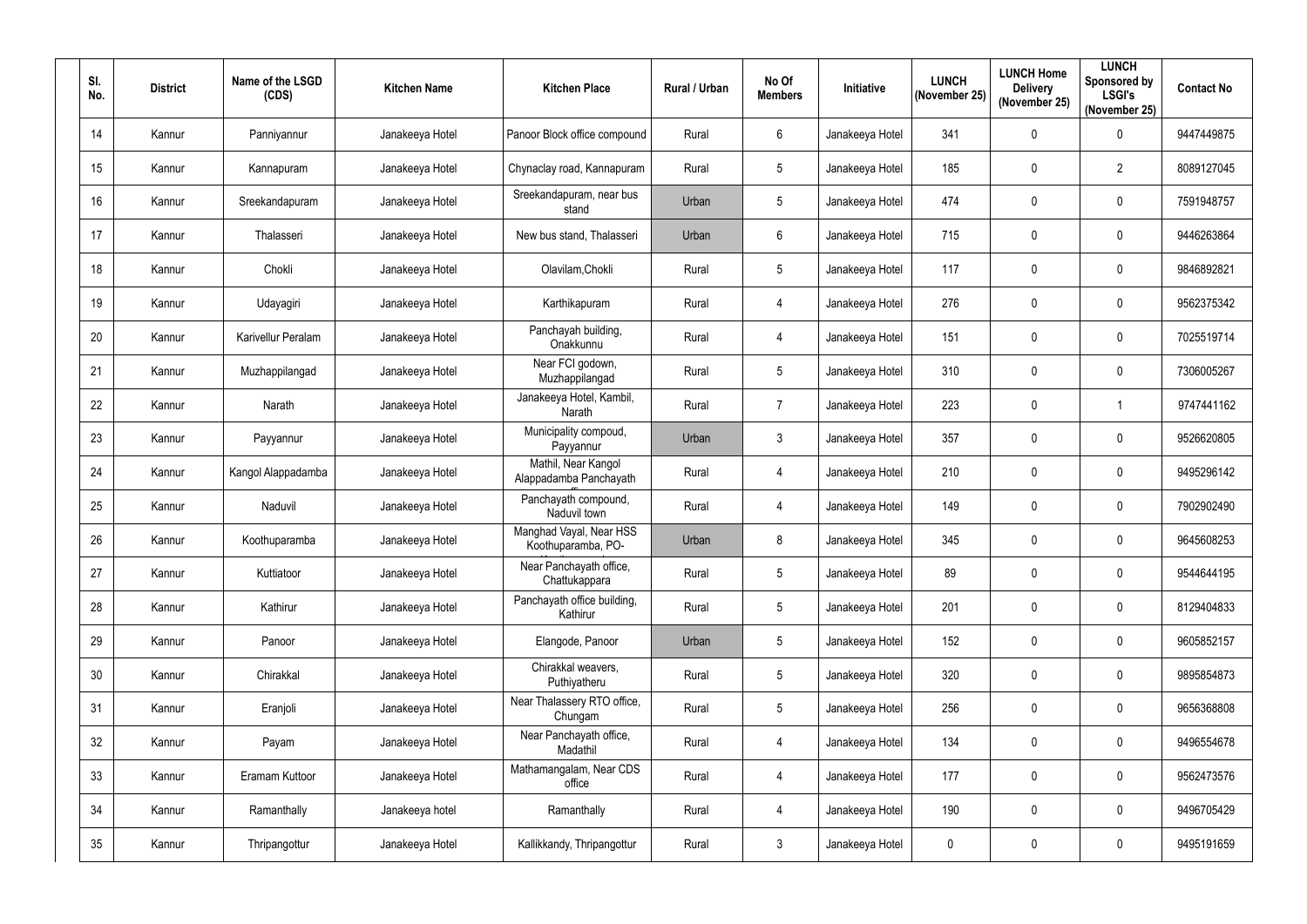|    | SI.<br>No. | <b>District</b> | Name of the LSGD<br>(CDS) | <b>Kitchen Name</b> | <b>Kitchen Place</b>                                             | Rural / Urban | No Of<br><b>Members</b> | Initiative      | <b>LUNCH</b><br>(November 25) | <b>LUNCH Home</b><br><b>Delivery</b><br>(November 25) | <b>LUNCH</b><br>Sponsored by<br><b>LSGI's</b><br>(November 25) | <b>Contact No</b> |
|----|------------|-----------------|---------------------------|---------------------|------------------------------------------------------------------|---------------|-------------------------|-----------------|-------------------------------|-------------------------------------------------------|----------------------------------------------------------------|-------------------|
|    | 36         | Kannur          | Madayi                    | Janakeeya Hotel     | Eripuram, Near Vrindhavan<br>Residency, PO Pazhayangadi          | Rural         | 3                       | Janakeeya Hotel | 190                           | $\mathbf 0$                                           | $\mathbf 0$                                                    | 7561006271        |
|    | 37         | Kannur          | Kelakam                   | Janakeeya Hotel     | Kelakam PO                                                       | Rural         | $\mathfrak{Z}$          | Janakeeya Hotel | 195                           | $\mathbf 0$                                           | $\pmb{0}$                                                      | 8113866296        |
|    | 38         | Kannur          | Kurumathoor               | Janakeeya Hotel     | Near GVHSS, Kurumathoor                                          | Rural         | $\mathfrak{Z}$          | Janakeeya Hotel | 152                           | $\mathbf 0$                                           | 1                                                              | 9633816470        |
|    | 39         | Kannur          | Peringome Vayakkara       | Janakeeya Hotel     | Peringome, Near Police station                                   | Rural         | 5                       | Janakeeya Hotel | 101                           | $\mathbf 0$                                           | 0                                                              | 9961413726        |
|    | 40         | Kannur          | Munderi                   | Janakeeya Hotel     | Kanjirode Karakkadu, Munderi                                     | Rural         | $\overline{4}$          | Janakeeya Hotel | 233                           | $\mathbf 0$                                           | $\pmb{0}$                                                      | 8547609196        |
|    | 41         | Kannur          | Anjarakandy               | Janakeeya Hotel     | Panayatham Paramba,<br>Anjarankandy                              | Rural         | 4                       | Janakeeya Hotel | 174                           | $\mathbf 0$                                           | 0                                                              | 9496900755        |
| 87 | 42         | Kannur          | Ayyankkunnu               | Janakeeya Hotel     | Ayyankunnu Panchayth<br>Anghadikkadavu                           | Rural         | 4                       | Janakeeya Hotel | 208                           | $\mathbf 0$                                           | $\pmb{0}$                                                      | 9946734976        |
|    | 43         | Kannur          | Padiyoor                  | Janakeeya Hotel     | Padiyoor PO                                                      | Rural         | 4                       | Janakeeya Hotel | 65                            | $\mathbf 0$                                           | 0                                                              | 9539028498        |
|    | 44         | Kannur          | Ezhome                    | Janakeeya Hotel     | Pazhayangadi bus stand,<br>Ezhom                                 | Rural         | $5\overline{)}$         | Janakeeya Hotel | 278                           | $\mathbf 0$                                           | 0                                                              | 8086910862        |
|    | 45         | Kannur          | Koodali                   | Janakeeya Hotel     | Near Koodali Panchayath<br>Office, Kololam, PO -                 | Rural         | 4                       | Janakeeya Hotel | 165                           | $\mathbf 0$                                           | $\mathbf 1$                                                    | 9526524230        |
|    | 46         | Kannur          | Pappinisseri              | Janakeeya Hotel     | Edavannoor<br>Near EMS Smaraka Govt.<br>Higher secondary school, | Rural         | 4                       | Janakeeya Hotel | 253                           | $\mathbf 0$                                           | 0                                                              | 9605727307        |
|    | 47         | Kannur          | Mattannur                 | Janakeeya Hotel     | Near Municipality office,<br>Mattannur                           | Urban         | 5                       | Janakeeya Hotel | 280                           | $\mathbf 0$                                           | 0                                                              | 7510706897        |
|    | 48         | Kannur          | Chenghalayi               | Janakeeya Hotel     | Valakai, Chenghalayi                                             | Rural         | 3                       | Janakeeya Hotel | 151                           | $\mathbf 0$                                           | $\overline{0}$                                                 | 8547696233        |
|    | 49         | Kannur          | Pattiam                   | Janakeeya Hotel     | Cheruvancheri PO,<br>Cheruvancheri                               | Rural         | 4                       | Janakeeya Hotel | 238                           | $\overline{0}$                                        | $\overline{2}$                                                 | 7025025275        |
|    | 50         | Kannur          | Thaliparamba              | Janakeeya Hotel     | Municipality compoud,<br>Thaliparamba                            | Urban         | $\overline{4}$          | Janakeeya Hotel | 230                           | $\overline{0}$                                        | $\pmb{0}$                                                      | 8547849019        |
|    | 51         | Kannur          | Payyavoor                 | Janakeeya Hotel     | Payyavoor - PO, Payyavoor                                        | Rural         | $\sqrt{5}$              | Janakeeya Hotel | 299                           | $\overline{0}$                                        | $\pmb{0}$                                                      | 9495311608        |
|    | 52         | Kannur          | Kottiyoor                 | Janakeeya Hotel     | Neendunokki, Kottiyoor - PO                                      | Rural         | $\overline{5}$          | Janakeeya Hotel | 102                           | $\pmb{0}$                                             | $\pmb{0}$                                                      | 6282565854        |
|    | 53         | Kannur          | Kunnothparamba            | Janakeeya Hotel     | Kunnothparamba PO,<br>Kunnothparamba                             | Rural         | $\mathbf{3}$            | Janakeeya Hotel | 235                           | $\overline{0}$                                        | $\pmb{0}$                                                      | 8156840487        |
|    | 54         | Kannur          | Pariyaram                 | Janakeeya Hotel     | Near Panchayath Office,<br>Chithappile poyil, Pariyaram          | Rural         | 4                       | Janakeeya Hotel | 154                           | $\mathbf 0$                                           | $\pmb{0}$                                                      | 9744385083        |
|    | 55         | Kannur          | Kunjimangalam             | Janakeeya Hotel     | Old Post office building,<br>Andamkovil, Kunjimangalam           | Rural         | $\overline{4}$          | Janakeeya Hotel | 148                           | $\overline{0}$                                        | $\pmb{0}$                                                      | 9526981326        |
|    | 56         | Kannur          | Thillenkeri               | Janakeeya Hotel     | Thekkam poyil, Near Uliyil<br>Town                               | Rural         | $\mathfrak{Z}$          | Janakeeya Hotel | 273                           | $\boldsymbol{0}$                                      | $\pmb{0}$                                                      | 9745059451        |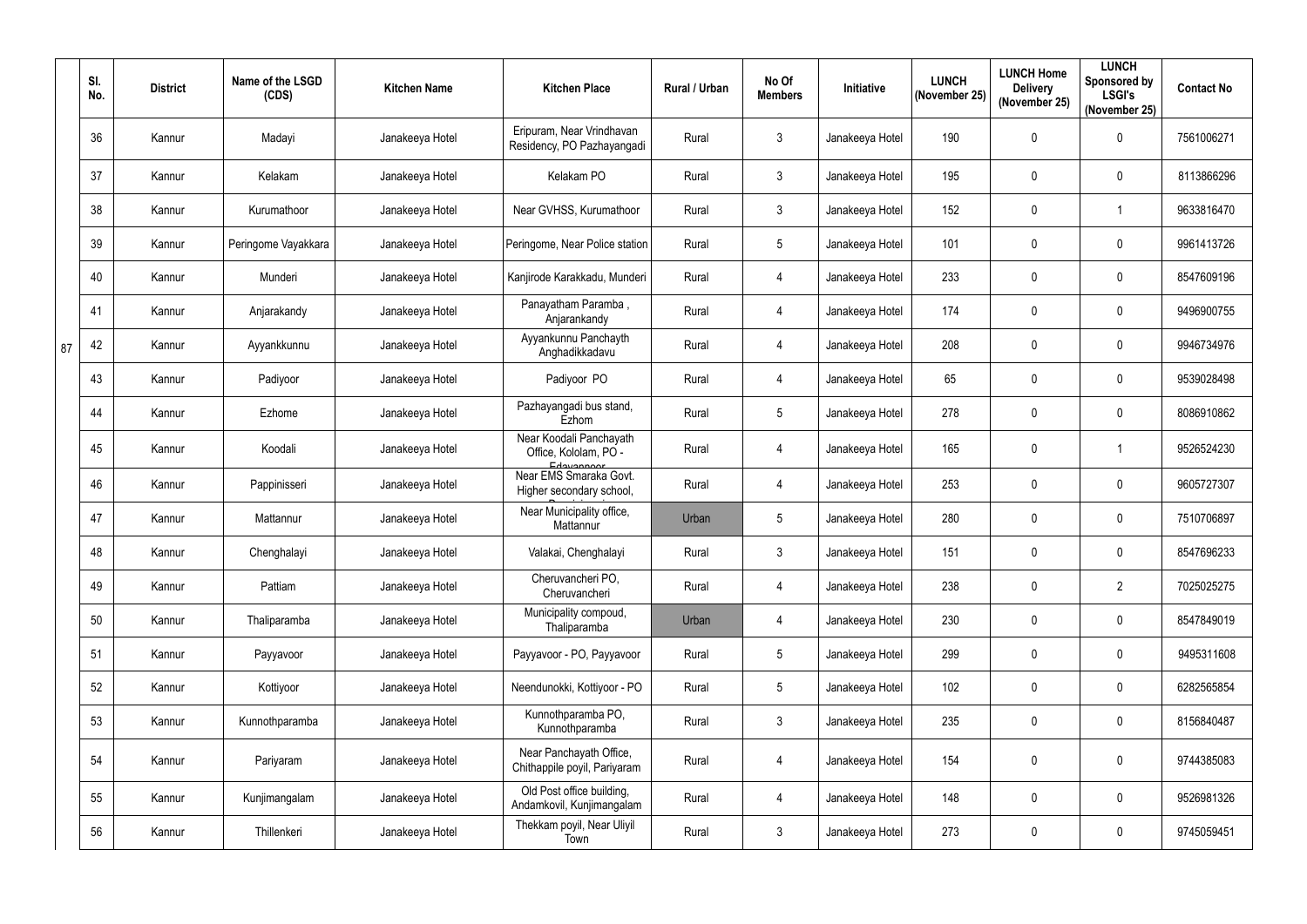| SI.<br>No. | <b>District</b> | Name of the LSGD<br>(CDS) | <b>Kitchen Name</b>                          | <b>Kitchen Place</b>                          | Rural / Urban | No Of<br><b>Members</b> | Initiative      | <b>LUNCH</b><br>(November 25) | <b>LUNCH Home</b><br><b>Delivery</b><br>(November 25) | <b>LUNCH</b><br>Sponsored by<br><b>LSGI's</b><br>(November 25) | <b>Contact No</b> |
|------------|-----------------|---------------------------|----------------------------------------------|-----------------------------------------------|---------------|-------------------------|-----------------|-------------------------------|-------------------------------------------------------|----------------------------------------------------------------|-------------------|
| 57         | Kannur          | Chittariparamba           | Janakeeya Hotel                              | Poovathinkeezhil, PO-<br>Chittariparamba      | Rural         | $6\phantom{.}$          | Janakeeya Hotel | 180                           | $\mathbf 0$                                           | $\mathbf 0$                                                    | 8943506825        |
| 58         | Kannur          | Mayyil                    | Janakeeya Hotel                              | Near Mayyil Panchayath office,<br>Mayyil      | Rural         | 4                       | Janakeeya Hotel | 155                           | $\mathbf 0$                                           | 0                                                              | 9526072638        |
| 59         | Kannur          | Cherukunnu                | Janakeeya Hotel                              | Pallichal, PO - Cherukunnu,<br>Pin -670301    | Rural         | 4                       | Janakeeya Hotel | 178                           | $\mathbf 0$                                           | $\overline{2}$                                                 | 8547361298        |
| 60         | Kannur          | Aaralam                   | Janakeeya Hotel                              | Athikkal, PO - Keezhpally                     | Rural         | 5                       | Janakeeya Hotel | 264                           | $\mathbf 0$                                           | $\pmb{0}$                                                      | 9961285762        |
| 61         | Kannur          | Alakkode                  | Janakeeya Hotel                              | Therthally, Therthally PO,<br>Alakkode        | Rural         | 5                       | Janakeeya Hotel | 195                           | $\mathbf 0$                                           | 0                                                              | 8547045070        |
| 62         | Kannur          | Malappattam               | Janakeeya Hotel                              | Near Malappattam<br>panchayath, Malappattam   | Rural         | $\mathbf{3}$            | Janakeeya Hotel | 123                           | $\mathbf 0$                                           | 0                                                              | 9400571842        |
| 63         | Kannur          | Kanichar                  | Janakeeya Hotel                              | Kanichar PO, Kanichar                         | Rural         | $\mathfrak{Z}$          | Janakeeya Hotel | 136                           | $\pmb{0}$                                             | 0                                                              | 9526167667        |
| 64         | Kannur          | Mokeri                    | Kudumbashree Janakeeya Hotel,<br>Mokeri      | Vallangad, Mokeri                             | Rural         | 5                       | Janakeeya Hotel | 286                           | $\boldsymbol{0}$                                      | $\pmb{0}$                                                      | 9947037223        |
| 65         | Kannur          | Anjarakandy 2             | Kudumbashree Janakeeya Hotel,<br>Anjarakandy | Kavinmoola, Anjarakandy                       | Rural         | $5\phantom{.0}$         | Janakeeya Hotel | 154                           | $\mathbf 0$                                           | 0                                                              | 9446657510        |
| 66         | Kannur          | Newmahi                   | Kudumbashree Janakeeya Hotel                 | Newmahi bridge, Newmahi                       | Rural         | 3                       | Janakeeya Hotel | 261                           | $\mathbf 0$                                           | $\pmb{0}$                                                      | 9946056862        |
| 67         | Kannur          | Keezhallur                | Janakeeya Hotel                              | Kummanam, Elambara                            | Rural         | $\mathfrak{Z}$          | Janakeeya Hotel | 228                           | $\boldsymbol{0}$                                      | $\pmb{0}$                                                      | 9947648580        |
| 68         | Kannur          | Chembilode                | Janakeeya hotel                              | Chakkarakal bus stand,<br>mowanchery          | Rural         | 5                       | Janakeeya Hotel | 501                           | $\boldsymbol{0}$                                      | 0                                                              | 9847951631        |
| 69         | Kannur          | vengad                    | Janakeeya hotel                              | mambaram                                      | Rural         | 6                       | Janakeeya Hotel | 198                           | $\mathbf 0$                                           | 0                                                              | 7902970902        |
| 70         | Kannur          | Azhikode                  | Janakeeya hotel                              | vankulathvayayal                              | Rural         | $\overline{4}$          | Janakeeya Hotel | 167                           | $\overline{0}$                                        | $\pmb{0}$                                                      | 9895910633        |
| 71         | Kannur          | Kolayad                   | Janakeeya hotel                              | kolayad                                       | rural         | $\mathfrak{Z}$          | janakeeya hotel | 170                           | $\pmb{0}$                                             | $\pmb{0}$                                                      | 8592065431        |
| 72         | Kannur          | valapattanam              | janakeeya hotel                              | mill road, valapattanam                       | rural         | $\mathbf{3}$            | janakeeya hotel | $\mathbf 0$                   | $\mathbf 0$                                           | $\pmb{0}$                                                      | 9061345312        |
| 73         | Kannur          | Anthur 2                  | annapoorna janakeeya hotel                   | paliyath valapp, po morazha                   | urban         | $\mathfrak{Z}$          | janakeeya hotel | 119                           | $\mathbf 0$                                           | $\pmb{0}$                                                      | 9526183004        |
| 74         | Kannur          | payyannur 2               | janakeeya hotel                              | kaniyeri, po vellur                           | urban         | $\mathfrak{Z}$          | janakeeya hotel | 41                            | $\mathbf 0$                                           | $\mathbf 0$                                                    | 8301817232        |
| 75         | Kannur          | cherupuzha                | janakeeya hotel                              | near panjayath office,<br>cherupuzha, 670511  | rural         | $\overline{4}$          | janakeeya hotel | 548                           | $\overline{0}$                                        | $\pmb{0}$                                                      | 8547114024        |
| 76         | Kannur          | Eruvessy                  | Janakeeya hotel                              | Panchayath office road,<br>Chemberi           | Rural         | $\overline{4}$          | Janakeeya hotel | 272                           | $\mathbf 0$                                           | $\mathbf 0$                                                    | 9544893463        |
| 77         | Kannur          | Pattuvam                  | Janakeeya Hotel                              | Near Pattuvam panchayath<br>office, Pattuvam  | Rural         | $5\phantom{.0}$         | Janakeeya hotel | 112                           | $\overline{0}$                                        | $\pmb{0}$                                                      | 9539731430        |
| 78         | Kannur          | Mangattidom               | Janakeeya Hotel                              | Kaitheri idam, Nirmalagiri PO,<br>Mangattidom | Rural         | $\overline{7}$          | Janakeeya hotel | 202                           | $\pmb{0}$                                             | $\pmb{0}$                                                      | 9207253934        |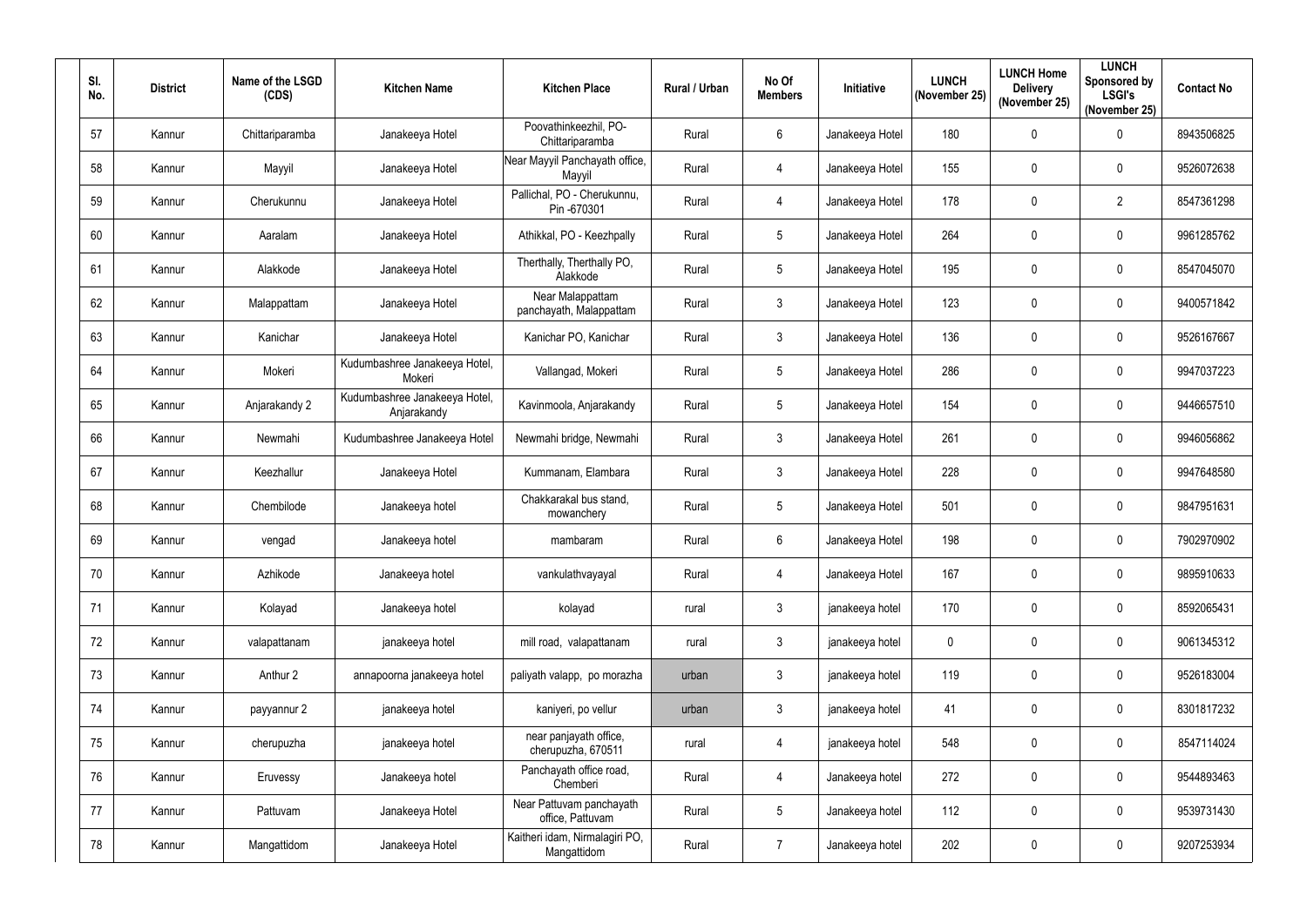| SI.<br>No.      | <b>District</b> | Name of the LSGD<br>(CDS) | <b>Kitchen Name</b>             | <b>Kitchen Place</b>                                        | Rural / Urban | No Of<br><b>Members</b> | Initiative      | <b>LUNCH</b><br>(November 25) | <b>LUNCH Home</b><br><b>Delivery</b><br>(November 25) | <b>LUNCH</b><br><b>Sponsored by</b><br><b>LSGI's</b><br>(November 25) | <b>Contact No</b> |
|-----------------|-----------------|---------------------------|---------------------------------|-------------------------------------------------------------|---------------|-------------------------|-----------------|-------------------------------|-------------------------------------------------------|-----------------------------------------------------------------------|-------------------|
| 79              | Kannur          | Panoor                    | Janakeeya Hotel                 | Thundayi peedika, Pukkom,<br>Panoor PO                      | Urban         | 5                       | Janakeeya hotel | 151                           | 0                                                     | $\pmb{0}$                                                             | 9605852157        |
| 80              | Kannur          | Kottayam                  | Janakeeya hotel                 | Kottayam malabar, Kottayam<br>panchayath building, Kottayam | Rural         | $5\phantom{.0}$         | Janakeeya hotel | 144                           | 0                                                     | $\pmb{0}$                                                             | 9656672187        |
| 81              | Kannur          | Ulikkal                   | Janakeeya hotel                 | Vattiyam thodu (po) Mattara,<br><b>Ulikkal, 670705</b>      | Rural         | $5\phantom{.0}$         | Janakeeya hotel | 78                            | 0                                                     | $\overline{0}$                                                        | 8086777517        |
| 82              | Kannur          | Kadambur                  | Janakeeya hotel                 | Kadachira, Kadambur                                         | Rural         | $5\phantom{.0}$         | Janakeeya hotel | 121                           | 0                                                     | $\boldsymbol{0}$                                                      | 9847178332        |
| 83              | Kannur          | Irikkoor                  | Janakeeya hotel                 | Peruvalathuparambu, PO -<br>Irikkoor                        | Rural         | 4                       | Janakeeya hotel | 176                           | 0                                                     | $\boldsymbol{0}$                                                      | 9746864255        |
| 84              | Kannur          | Mattool                   | Janakeeya hotel                 | Mattool central, Mattool                                    | Rural         | $5\phantom{.0}$         | Janakeeya hotel | 20                            | 0                                                     | $\boldsymbol{0}$                                                      | 9895321842        |
| 85              | Kannur          | Thalasseri -2             | Janakeeya hotel                 | Thalayi harbour, Thalasseri                                 | Urban         | $\sqrt{5}$              | Janakeeya hotel | 256                           | 0                                                     | $\boldsymbol{0}$                                                      | 9605745402        |
| 86              | Kannur          | Kannur                    | Janakeeya hotel                 | Pallipoyil division, Kannur<br>corporation                  | Urban         | $\mathfrak{Z}$          | Janakeeya hotel | 302                           | 0                                                     | $\pmb{0}$                                                             | 9745243643        |
| 87              | Kannur          | Ulikkal                   | Janakeeya hotel                 | Manikkadavu PO,<br>Manikkadadavu - 670705                   | Rural         | $5\phantom{.0}$         | Janakeeya hotel | 192                           | 0                                                     | $\boldsymbol{0}$                                                      | 8547972988        |
| 88              | Kannur          | payam                     | Janakeeya hotel                 | vallithod, Kiliyanthara po<br>670706                        | Rural         | 5                       | Janakeeya Hotel | 233                           | 0                                                     | $\mathbf 0$                                                           | 8848760234        |
|                 |                 |                           |                                 |                                                             |               | <b>390</b>              |                 | 18650                         | $\boldsymbol{0}$                                      | 13                                                                    |                   |
|                 | kasaragod       | kayyur cheemeni           | janakeeya hotel cheemeni        | cheemeni                                                    | Rural         | 4                       | janakeeya hotel | 200                           |                                                       |                                                                       |                   |
| $\overline{2}$  | Kasaragod       | Pilicode                  | Janakeeya Hotel, Pilicode       | Kalikkadavu                                                 | Rural         | 4                       | Janakeeya Hotel | 198                           | 0                                                     | 0                                                                     | 9944087661        |
| $\mathbf{3}$    | Kasaragod       | Kodom belur               | janakeeya hotel kalichanadukkam | Kalichanadukkam                                             | Rural         | 4                       | Janakeeya Hotel | 134                           | 0                                                     | $\overline{0}$                                                        | 9562820280        |
| $\overline{4}$  | Kasaragod       | Chemnad                   | Oruma janakeeya hotel           | Koliyadkam                                                  | Rural         | $\sqrt{5}$              | Janakeeya Hotel | 270                           | 0                                                     | $\pmb{0}$                                                             | 9567660603        |
| $5\phantom{.0}$ | Kasaragod       | Trikarpur                 | Janakeeya Hotel                 | Trikaripur                                                  | Rural         | $5\phantom{.0}$         | Janakeeya Hotel | 222                           | 0                                                     | $\mathbf 0$                                                           | 8086392698        |
| $6\phantom{.}6$ | Kasaragod       | Panathady                 | janakeeya hotel panthoor        | Panathoor                                                   | Rural         | 4                       | Janakeeya Hotel | 112                           | 0                                                     | $\overline{0}$                                                        | 8943109804        |
| 7               | Kasaragod       | West eleri                | Thripthi Janakeeya hotel        | Bheemanadi                                                  | Rural         | $\overline{4}$          | Janakeeya Hotel | 268                           | 0                                                     | $\overline{0}$                                                        | 9497847040        |
| 8               | Kasaragod       | Madikai                   | Salkara Janakeeya hotel         | Madikai                                                     | Rural         | $\mathbf{3}$            | Janakeeya Hotel | 105                           | 0                                                     | $\mathbf 0$                                                           | 8281850733        |
| 9               | Kasaragod       | Valiyaparamba             | Janakeeya hotel                 | Valiyaparamba                                               | Rural         | $\mathfrak{Z}$          | Janakeeya Hotel | 100                           | 0                                                     | $\mathbf 0$                                                           | 9745962447        |
| 10              | Kasaragod       | Ajanur                    | Janakeeya hotel                 | Vellikkoth                                                  | Rural         | $\mathbf{3}$            | Janakeeya Hotel | 272                           | 0                                                     | $\pmb{0}$                                                             | 7558068272        |
| 11              | Kasaragod       | Badiadka                  | Janakeeya hotel                 | <b>Badiadka</b>                                             | Rural         | 4                       | Janakeeya Hotel | 71                            | 0                                                     | $\pmb{0}$                                                             | 9539359291        |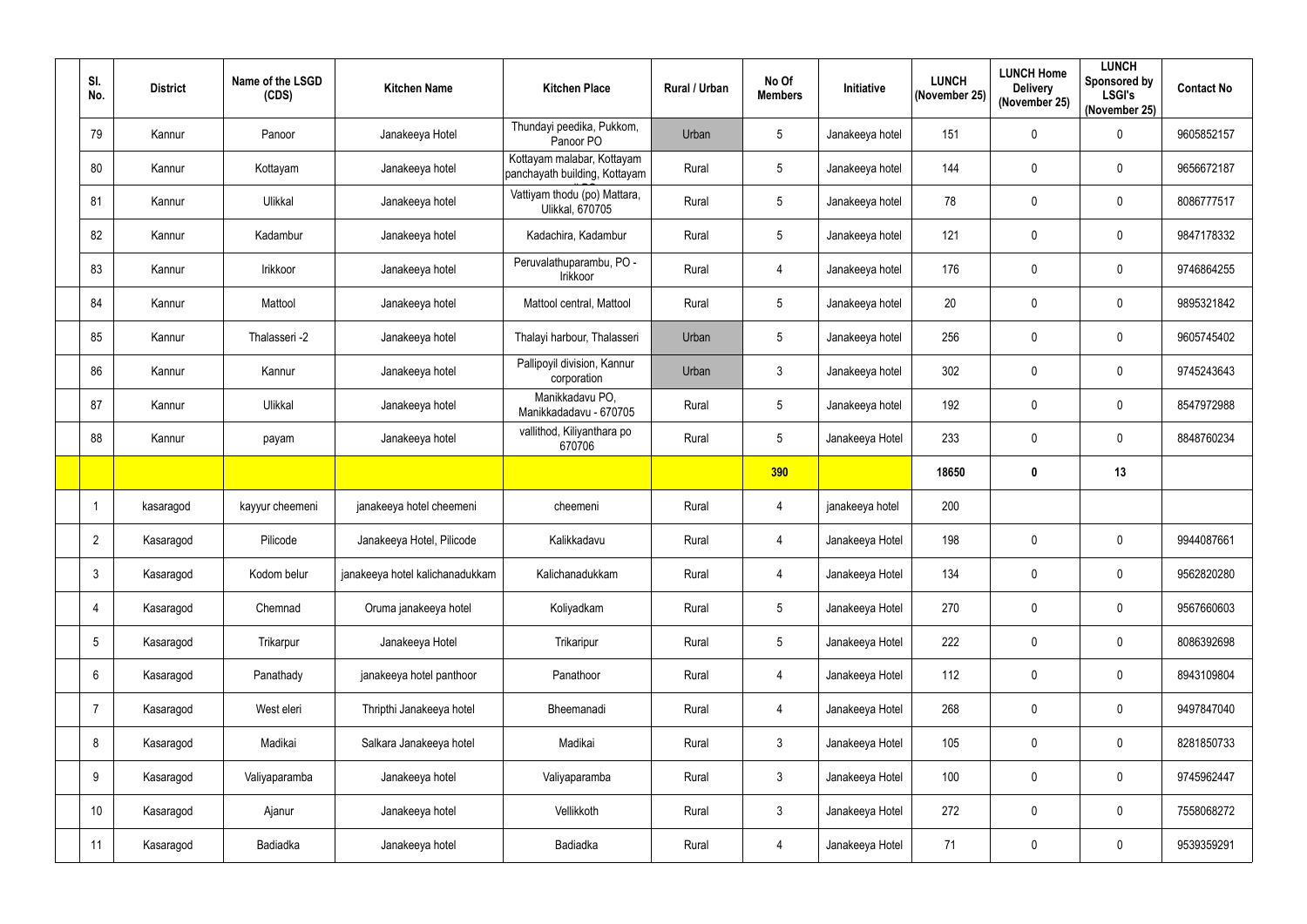| SI.<br>No. | <b>District</b> | Name of the LSGD<br>(CDS) | <b>Kitchen Name</b> | <b>Kitchen Place</b>  | Rural / Urban | No Of<br><b>Members</b> | Initiative      | <b>LUNCH</b><br>(November 25) | <b>LUNCH Home</b><br><b>Delivery</b><br>(November 25) | <b>LUNCH</b><br>Sponsored by<br><b>LSGI's</b><br>(November 25) | <b>Contact No</b> |
|------------|-----------------|---------------------------|---------------------|-----------------------|---------------|-------------------------|-----------------|-------------------------------|-------------------------------------------------------|----------------------------------------------------------------|-------------------|
| 12         | Kasaragod       | Kuttikkol                 | Janakeeya hotel     | Kuttikkol             | Rural         | 4                       | Janakeeya Hotel | 123                           | $\mathbf 0$                                           | $\pmb{0}$                                                      | 8547062480        |
| 13         | Kasaragod       | Delampadi                 | Janakeeya hotel     | Delampadi             | Rural         | 4                       | Janakeeya hotel | 81                            | 0                                                     | $\pmb{0}$                                                      | 9496702505        |
| 14         | Kasaragod       | Meenja                    | Janakeeya hotel     | Miyapadav             | Rural         | 4                       | Janakeeya Hotel | 60                            | $\mathbf 0$                                           | $\pmb{0}$                                                      | 9497161960        |
| 15         | Kasaragod       | Puthige                   | Janakeeya hotel     | Puthige               | Rural         | $\mathfrak{Z}$          | Janakeeya hotel | 53                            | $\mathbf 0$                                           | $\pmb{0}$                                                      | 8592071686        |
| 16         | Kasaragod       | Bedaduka                  | Janakeeya hotel     | Kundamkuzhi           | Rural         | $\mathfrak{Z}$          | Janakeeya hotel | 155                           | $\pmb{0}$                                             | $\pmb{0}$                                                      | 8281092860        |
| 17         | Kasaragod       | muliyar                   | Janakeeya Hotel     | Bovikanam             | Rural         | 0.9                     | Janakeeya Hotel | 234                           | $\mathbf 0$                                           | $\pmb{0}$                                                      | 7034632654        |
| 18         | Kasaragod       | Pallikara                 | Janakeeya Hotel     | Pallikara             | Rural         | 4                       | Janakeeya Hotel | 234                           | $\mathbf 0$                                           | $\pmb{0}$                                                      | 7034016505        |
| 19         | Kasaragod       | Kinanoor karinthalam      | Janakeeya Hotel     | Parappa               | Rural         | $5\phantom{.0}$         | Janakeeya hotel | 256                           | $\mathbf 0$                                           | $\pmb{0}$                                                      | 9526063885        |
| 20         | Kasaragod       | Nileswaram                | Janakeeya Hotel     | Nileswaram market     | Urban         | $5\phantom{.0}$         | Janakeeya hotel | 222                           | $\mathbf 0$                                           | $\pmb{0}$                                                      | 6235177323        |
| 21         | Kasaragod       | Kanhangad 1               | Janakeeya hotel     | Kanhangad town        | Urban         | $5\phantom{.0}$         | Janakeeya hotel | 393                           | $\mathbf 0$                                           | $\pmb{0}$                                                      | 8111858204        |
| 22         | Kasaragod       | Kanhangad 1               | Janakeeya hotel     | Nr.Mini civil station | Urban         | 3                       | Janakeeya hotel | 135                           | 125                                                   | $\pmb{0}$                                                      | 9495561250        |
| 23         | Kasaragod       | Paivalige                 | Janakeeya hotel     | Paivalige             | Rural         | 4                       | Janakeeya hotel | 95                            | $\mathbf 0$                                           | $\pmb{0}$                                                      | 7356491447        |
| 24         | Kasaragod       | Manjeswaram               | Janakeeya Hotel     | Manjeswaram           | Rural         | 4                       | Janakeeya Hotel | 94                            | $\mathbf 0$                                           | $\mathbf 0$                                                    | 9562867549        |
| 25         | Kasaragod       | Kanhangad 2               | Janakeeya Hotel     | Kottrachal            | Urban         | $\mathbf{3}$            | Janakeeya Hotel | 105                           | $\mathbf 0$                                           | $\pmb{0}$                                                      | 7025961094        |
| 26         | Kasaragod       | Cheruvathur               | Janakeeya hotel     | Kavumchira            | Rural         | $5\phantom{.0}$         | Janakeeya Hotel | 245                           | $\mathbf 0$                                           | $\pmb{0}$                                                      | 9562358039        |
| 27         | Kasaragod       | Padne                     | Janakeeya Hotel     | Nadakkavu             | Rural         | $\mathfrak{Z}$          | Janakeeya Hotel | 276                           | $\mathbf 0$                                           | $\mathbf 0$                                                    | 9744087661        |
| 28         | Kasaragod       | Kasaragod                 | Janakeeya Hotel     | Kasaragod             | Urban         | 4                       | Janakeeya Hotel | 220                           | $\mathbf 0$                                           | $\pmb{0}$                                                      | 9633400269        |
| 29         | Kasarkode       | Pallikkara                | Janakeeya Hotel     | Perladukkam           | Rural         | 4                       | Janakeeya Hotel | 273                           | $\mathbf 0$                                           | $\mathbf 0$                                                    | 9544582935        |
| 30         | Kasargode       | Kumbala                   | Janakeeya Hotel     | Kumbala               | Rural         | $\mathfrak{Z}$          | Janakeeya Hotel | 60                            | $\mathbf 0$                                           | $\mathbf 0$                                                    | 7012142329        |
| 31         | Kasargode       | Karadka                   | Janakeeya Hotel     | Mulleria              | Rural         | $\overline{7}$          | Janakeeya Hotel | 120                           | $\mathbf 0$                                           | $\mathbf 0$                                                    | 8281395910        |
| 32         | Kasaragode      | Vorkady                   | Janakeeya Hotel     | Vorkady               | Rural         | $\mathfrak{Z}$          | Janakeeya Hotel | $\mathbf{0}$                  | $\mathbf 0$                                           | $\mathbf 0$                                                    | 8547223339        |
| 33         | Kasaragode      | Balal                     | Janakeeya hotel     | Balal                 | Rural         | $\mathfrak{Z}$          | Janakeeya hotel | 102                           | $\mathbf 0$                                           | $\pmb{0}$                                                      | 7510839676        |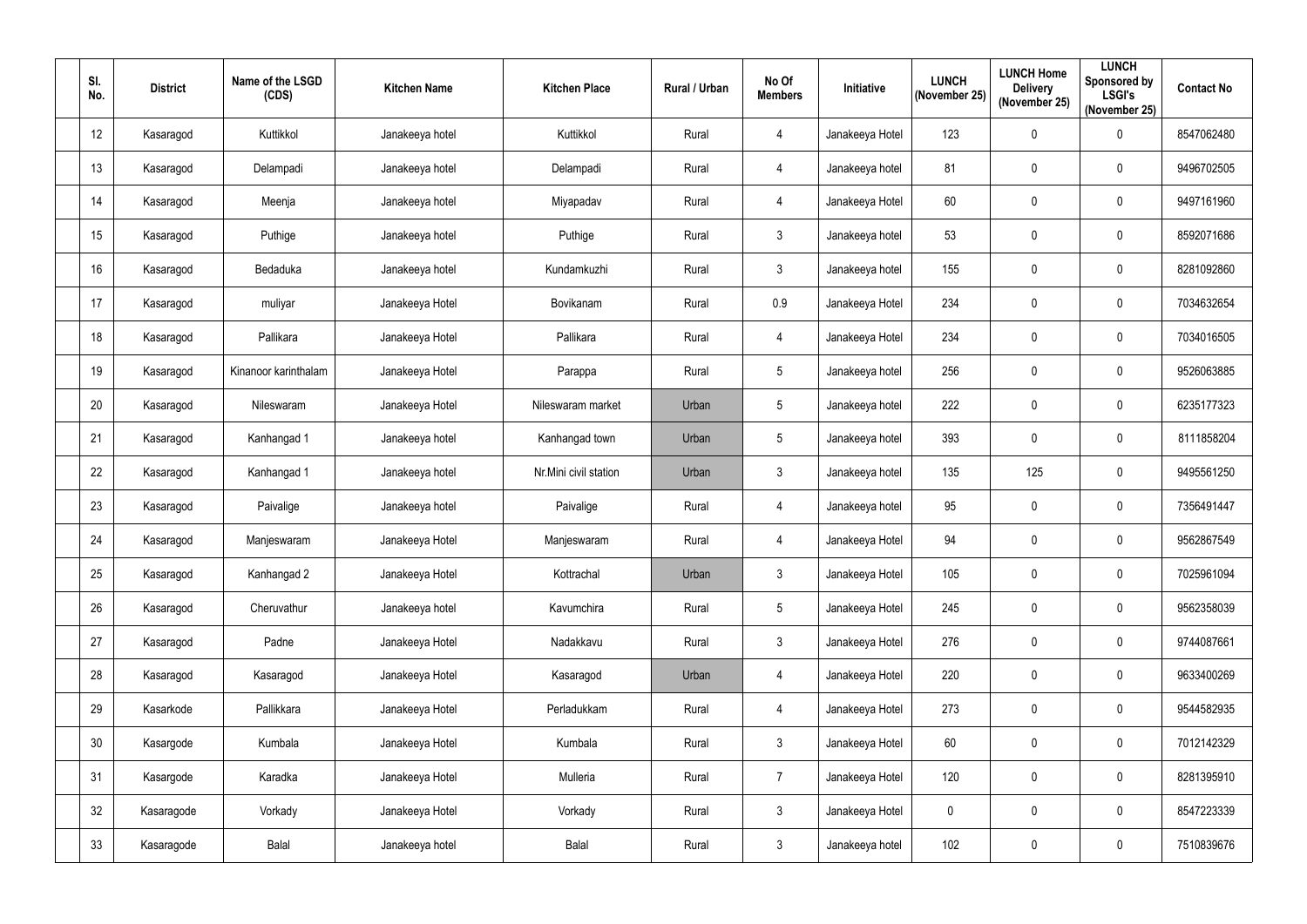|    | SI.<br>No.      | <b>District</b> | Name of the LSGD<br>(CDS) | <b>Kitchen Name</b>              | <b>Kitchen Place</b>                 | Rural / Urban | No Of<br><b>Members</b> | Initiative      | <b>LUNCH</b><br>(November 25) | <b>LUNCH Home</b><br><b>Delivery</b><br>(November 25) | <b>LUNCH</b><br>Sponsored by<br><b>LSGI's</b><br>(November 25) | <b>Contact No</b> |
|----|-----------------|-----------------|---------------------------|----------------------------------|--------------------------------------|---------------|-------------------------|-----------------|-------------------------------|-------------------------------------------------------|----------------------------------------------------------------|-------------------|
|    | 34              | Kasaragod       | Nileswaram                | mahima janakeeya hotel           | kanichira                            | urban         | 4                       | janakeeya hotel | 142                           | $\mathbf 0$                                           | $\pmb{0}$                                                      | 8590121681        |
|    | 35              | Kasaragode      | Kallar                    | janakeeya hotel                  | kallar                               | rural         | 4                       | janakeeya hotel | 151                           | $\pmb{0}$                                             | $\pmb{0}$                                                      | 9562820280        |
|    | 36              | Kasaragode      | Mangalpady                | janakeeya hotel                  | mangalpady                           | rural         | 4                       | janakeeya hotel | 216                           | $\mathbf 0$                                           | $\pmb{0}$                                                      | 9633488309        |
|    | 37              | kasaragod       | Uduma                     | granma janakeeya hotel           | palakkunnu                           | Rural         | $\overline{4}$          | janakeeya hotel | 216                           | $\boldsymbol{0}$                                      | $\pmb{0}$                                                      | 8129957159        |
|    | 38              | Kasaragod       | pullur periya             | Salkara Janakeeya hotel          | periya                               | Rural         | 5 <sup>5</sup>          | janakeeya hotel | 240                           | $\boldsymbol{0}$                                      | $\pmb{0}$                                                      | 8547309266        |
|    | 39              | kasaragod       | kumbadaje                 | janakeeya hotel                  | kumbadaje                            | Rural         | $\mathfrak{Z}$          | janakeeya hotel | 30 <sub>o</sub>               | $\mathbf 0$                                           | $\pmb{0}$                                                      | 8593848698        |
|    | 40              | Kasaragod       | Chengala                  | Janakeeya Hotel                  | Cherkkala                            | Rural         | $3\overline{3}$         | Janakeeya Hotel | 135                           | $\mathbf 0$                                           | $\mathbf 0$                                                    |                   |
|    | 41              | kasaragod       | East eleri                | janakeeya hotel                  | east eleri                           | Rural         | $\mathfrak{Z}$          | janakeeya hotel | 122                           | $\mathbf 0$                                           | $\pmb{0}$                                                      |                   |
| 41 |                 |                 |                           |                                  |                                      |               | <b>156.9</b>            |                 | 6740                          | $\boldsymbol{0}$                                      | $\boldsymbol{0}$                                               |                   |
|    |                 | Kollam          | Chathannur                | Memsahib                         | Sheemaaty junction                   | Rural         | $5\phantom{.0}$         | Janakeeya Hotel | 270                           | $\mathbf 0$                                           | $\mathbf 0$                                                    | 9446246685        |
|    | $\overline{2}$  | Kollam          | Melila                    | <b>Atham Unit</b>                | Melila                               | Rural         | $\overline{7}$          | Janakeeya Hotel | 360                           | $\boldsymbol{0}$                                      | $\pmb{0}$                                                      | 9961178040        |
|    | 3               | Kollam          | Kulakkada                 | Ruchi Snacks & Catering Unit     | Poovattoor                           | Rural         | 4                       | Janakeeya Hotel | 156                           | $\mathbf 0$                                           | $\pmb{0}$                                                      | 7907941183        |
|    | 4               | Kollam          | Ittiva                    | Nanma Janakeeya hotel            | Kattampally                          | Rural         | 5                       | Janakeeya Hotel | $\mathbf 0$                   | $\mathbf 0$                                           | $\mathbf 0$                                                    | 9809171887        |
|    | $5\phantom{.0}$ | Kollam          | Sooranad North            | Nanma catering unit              | Sooranadu higher secondary<br>school | Rural         | $5\phantom{.0}$         | Janakeeya Hotel | 352                           | $\mathbf 0$                                           | $\pmb{0}$                                                      | 9846082469        |
|    | $6\phantom{.}$  | Kollam          | Clappana                  | Bismi catering                   | Palakulangara                        | Rural         | $5\phantom{.0}$         | Janakeeya Hotel | 99                            | $\mathbf 0$                                           | $\pmb{0}$                                                      | 9847901413        |
|    | $\overline{7}$  | Kollam          | Mayyanad                  | Krishnas Janakeeya hotel         | Eravipuram                           | Rural         | $\mathfrak{Z}$          | Janakeeya Hotel | 105                           | $\mathbf 0$                                           | $\mathbf 0$                                                    | 9656477455        |
|    | 8               | Kollam          | Mayyanad                  | Souhridha Janakeeya hotel        | Pattarumukku,                        | Rural         | 9                       | Janakeeya Hotel | $\mathbf 0$                   | $\mathbf 0$                                           | $\mathbf 0$                                                    | 7902645448        |
|    | 9               | Kollam          | Kulasekharapuram          | adi sakthi                       | Puthentheruvu.                       | Rural         | $5\phantom{.0}$         | Janakeeya Hotel | 190                           | $\mathbf 0$                                           | $\mathbf 0$                                                    | 9656890790        |
|    | 10 <sup>°</sup> | Kollam          | Thekkumbhagam             | Krishna hotel                    | Nadakavu junction                    | Rural         | $\overline{4}$          | Janakeeya Hotel | 42                            | $\mathbf 0$                                           | $\pmb{0}$                                                      | 9961070031        |
|    | 11              | Kollam          | Oachira                   | Parabhramam catering             | near oachira , ITI canteen,          | Rural         | $\overline{4}$          | Janakeeya Hotel | $\mathbf 0$                   | $\mathbf 0$                                           | $\pmb{0}$                                                      | 9562283927        |
|    | 12              | Kollam          | Thodiyoor                 | Samridhi activity group          | Lpschool thodiyoor                   | Rural         | $5\phantom{.0}$         | Janakeeya Hotel | 75                            | $\mathbf 0$                                           | $\pmb{0}$                                                      | 9895703572        |
|    | 13              | Kollam          | Thrikkovilvattom          | Murari catering, janakeeya hotel | Mukhathala                           | Rural         | 4                       | Janakeeya Hotel | $\mathbf{0}$                  | $\boldsymbol{0}$                                      | $\pmb{0}$                                                      | 9847072544        |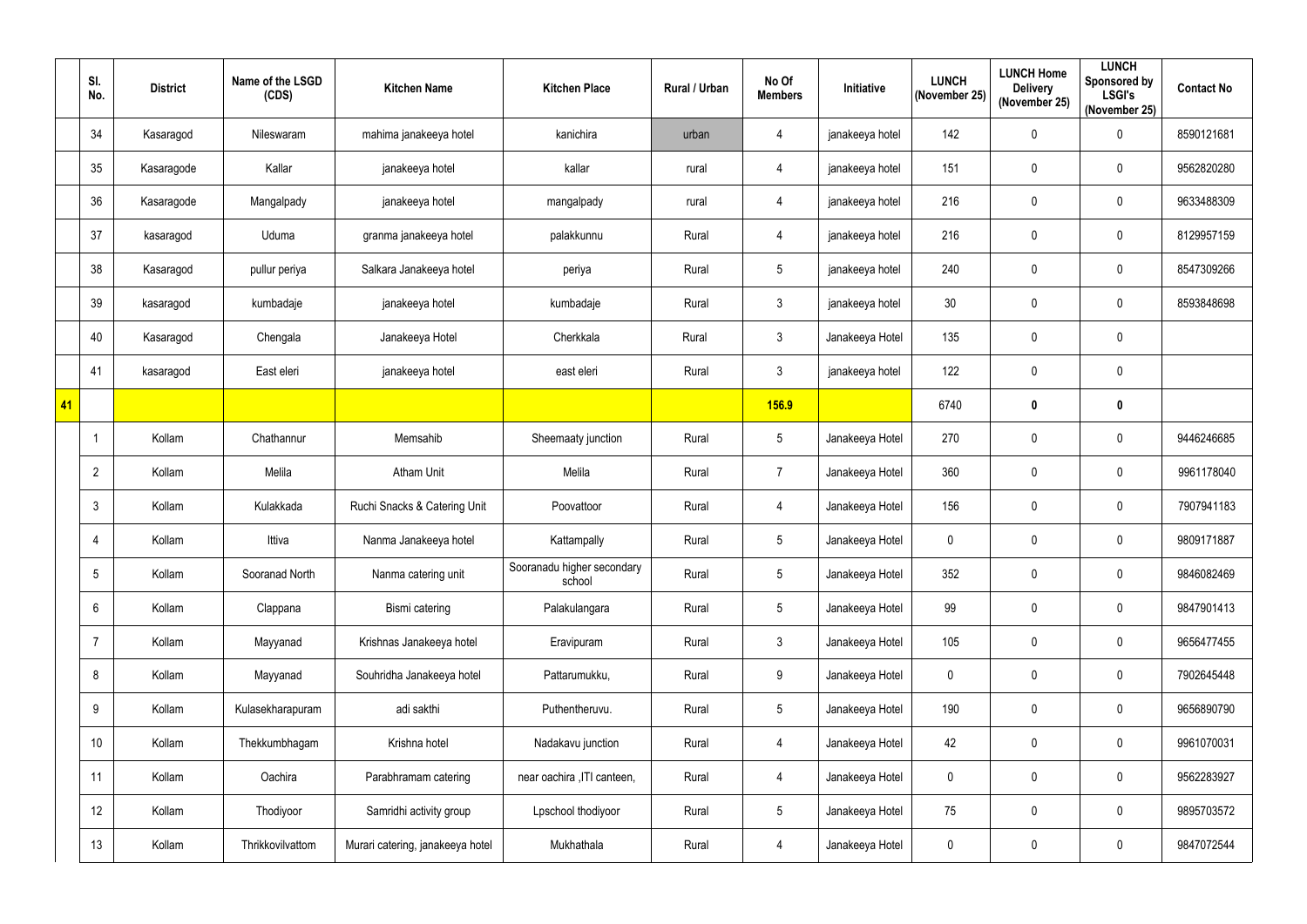| SI.<br>No. | <b>District</b> | Name of the LSGD<br>(CDS) | <b>Kitchen Name</b>      | <b>Kitchen Place</b>              | Rural / Urban | No Of<br><b>Members</b> | Initiative      | <b>LUNCH</b><br>(November 25) | <b>LUNCH Home</b><br><b>Delivery</b><br>(November 25) | <b>LUNCH</b><br>Sponsored by<br><b>LSGI's</b><br>(November 25) | <b>Contact No</b> |
|------------|-----------------|---------------------------|--------------------------|-----------------------------------|---------------|-------------------------|-----------------|-------------------------------|-------------------------------------------------------|----------------------------------------------------------------|-------------------|
| 14         | Kollam          | Sasthamcotta              | Sreedurgha catering      | Jemini hotel sasthamcotta         | Rural         | $\overline{7}$          | Janakeeya Hotel | 289                           | $\mathbf 0$                                           | 0                                                              | 9744368496        |
| 15         | Kollam          | Kollam                    | Athulya catering         | Thirumullavaram                   | Urban         | $\overline{4}$          | Janakeeya Hotel | 170                           | $\mathbf 0$                                           | 0                                                              | 9048646080        |
| 16         | Kollam          | West Kallada              | Keerthi catering         | Karalimukku                       | Rural         | 5                       | Janakeeya Hotel | 286                           | $\mathbf 0$                                           | 0                                                              | 9605206907        |
| 17         | Kollam          | Thazhava                  | Pavizham                 | Karutheri junction                | Rural         | 5                       | Janakeeya Hotel | 165                           | $\boldsymbol{0}$                                      | 0                                                              | 8086704216        |
| 18         | Kollam          | Kollam                    | Niravu catering          | Chinnakkada                       | Urban         | 5                       | Janakeeya Hotel | 122                           | 128                                                   | 0                                                              | 9633073613        |
| 19         | Kollam          | Kundara                   | Ammu Catering unit       | Mulavana LP school                | Rural         | $\overline{4}$          | Janakeeya Hotel | 120                           | $\boldsymbol{0}$                                      | 0                                                              | 9633518572        |
| 20         | Kollam          | Neduvathur                | Pooja hotel              | Thevalappuram                     | Rural         | $\mathbf{3}$            | Janakeeya Hotel | 38                            | $\boldsymbol{0}$                                      | 0                                                              | 9745376675        |
| 21         | Kollam          | Punalur                   | Jyothi Catering          | Punalur                           | Urban         | $\overline{4}$          | Janakeeya Hotel | 230                           | $\mathbf 0$                                           | 0                                                              | 9961249345        |
| 22         | Kollam          | Punalur                   | Mahima Catering          | Punalur                           | Urban         | 5                       | Janakeeya Hotel | 223                           | $\boldsymbol{0}$                                      | 0                                                              | 9496112957        |
| 23         | Kollam          | Punalur                   | Safalyam Catering        | Punalur                           | Urban         | 5                       | Janakeeya Hotel | 323                           | $\mathbf 0$                                           | 0                                                              | 9495476197        |
| 24         | Kollam          | Thrikkaruva               | Janakeeya Bhakshanashala | Thinavila Junction Kanjaveli      | Rural         | $\overline{4}$          | Janakeeya Hotel | 127                           | $\boldsymbol{0}$                                      | 0                                                              | 9645069880        |
| 25         | Kollam          | Chithara                  | AKG Janakeeya Hotel      | Kizhakkumbagom                    | Rural         | 5                       | Janakeeya Hotel | 132                           | $\boldsymbol{0}$                                      | 0                                                              | 9495701987        |
| 26         | Kollam          | South Paravur             | Kshree janakeeya hotel   | Busstand , paravur                | Urban         | 5                       | Janakeeya Hotel | $\mathbf 0$                   | 0                                                     | $\mathbf 0$                                                    | 8606179380        |
| 27         | Kollam          | Mynagappally              | Anugraha hotel           | Kadappa                           | Rural         | 5                       | Janakeeya Hotel | 263                           | $\mathbf 0$                                           | 0                                                              | 9995085705        |
| 28         | Kollam          | Mandrothuruthu            | Janakeeya Bhakshanashala | Thoombummukham                    | Rural         | $\overline{4}$          | Janakeeya Hotel | 94                            | $\mathbf 0$                                           | $\pmb{0}$                                                      | 9526648057        |
| 29         | Kollam          | Karungappally             | Bagya catering           | Muncipality                       | Urban         | $\overline{4}$          | Janakeeya Hotel | $\mathbf 0$                   | $\mathbf 0$                                           | $\pmb{0}$                                                      | 9947702130        |
| 30         | Kollam          | Kollam East               | Bharathlekshmi           | Vadakkevila                       | Urban         | $\mathfrak{Z}$          | Janakeeya Hotel | 320                           | $\mathbf 0$                                           | $\mathbf 0$                                                    | 9744300901        |
| 31         | Kollam          | Chavara                   | Harisree janakeya hotel  | Panchayath                        | Rural         | $\mathfrak{Z}$          | Janakeeya Hotel | 45                            | $\mathbf 0$                                           | $\mathbf 0$                                                    | 9995166343        |
| 32         | Kollam          | Pavithreswaram            | Kairali                  | Pavithreswaram                    | Rural         | $\overline{4}$          | Janakeeya Hotel | 196                           | $\mathbf 0$                                           | $\pmb{0}$                                                      | 9605836414        |
| 33         | Kollam          | Veliyam                   | Kantharees               | Panchayathu building              | Rural         | $5\phantom{.0}$         | Janakeeya Hotel | 120                           | $\mathbf 0$                                           | $\pmb{0}$                                                      | 9562111715        |
| 34         | Kollam          | Velinalloor               | Quality Janakeeya hotel  | Alummod, Velinalloor              | Rural         | $\overline{4}$          | Janakeeya Hotel | 110                           | $\pmb{0}$                                             | $\pmb{0}$                                                      | 9605896303        |
| 35         | Kollam          | Elamadu                   | Swaruma janakeeya hotel  | Near cooperative bank,<br>Elamadu | Rural         | $\mathfrak{Z}$          | Janakeeya Hotel | 165                           | $\mathbf 0$                                           | $\mathfrak{Z}$                                                 | 8129611321        |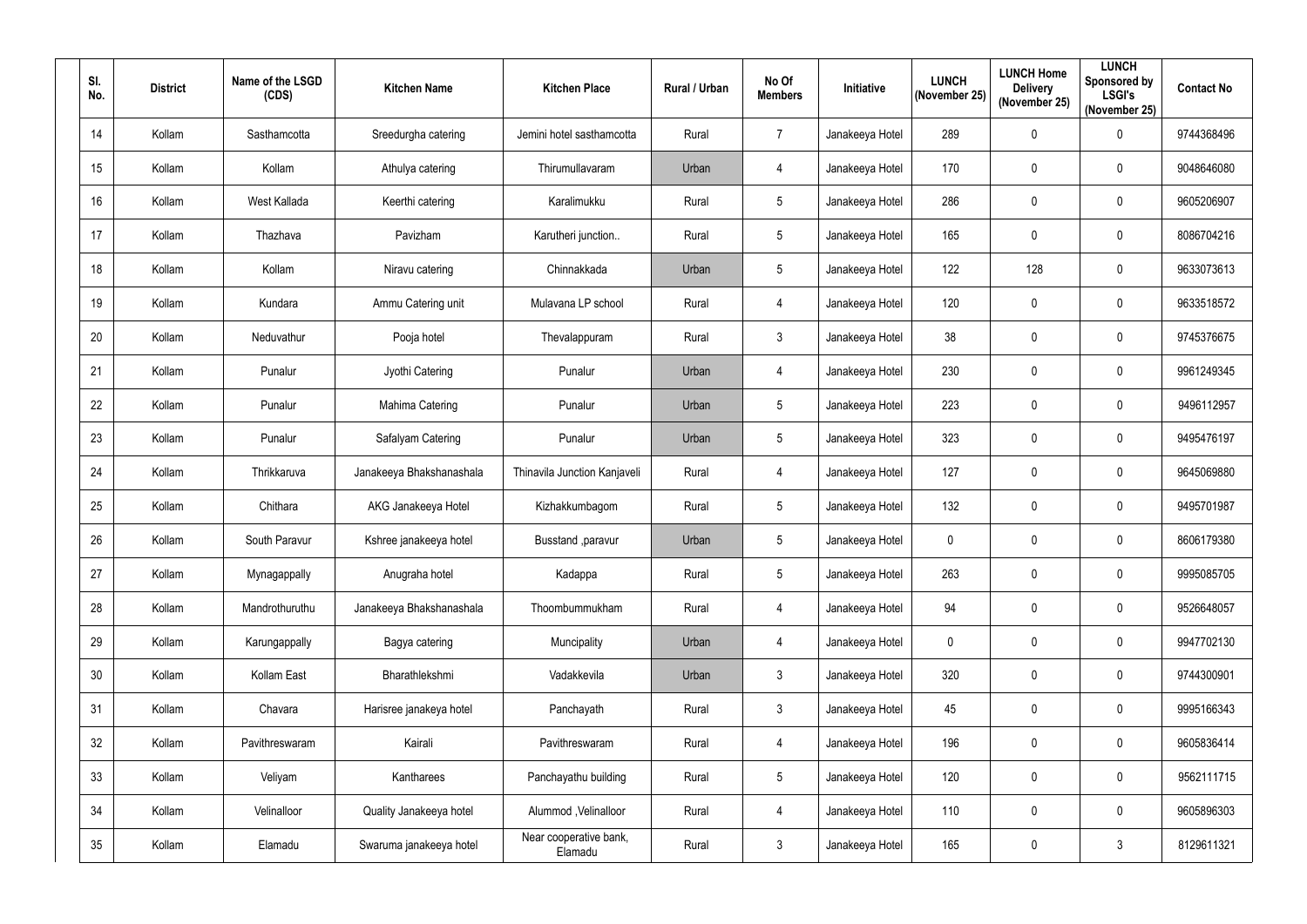|    | SI.<br>No. | <b>District</b> | Name of the LSGD<br>(CDS) | <b>Kitchen Name</b>          | <b>Kitchen Place</b>                                 | Rural / Urban | No Of<br><b>Members</b> | Initiative      | <b>LUNCH</b><br>(November 25) | <b>LUNCH Home</b><br><b>Delivery</b><br>(November 25) | <b>LUNCH</b><br>Sponsored by<br><b>LSGI's</b><br>(November 25) | <b>Contact No</b> |
|----|------------|-----------------|---------------------------|------------------------------|------------------------------------------------------|---------------|-------------------------|-----------------|-------------------------------|-------------------------------------------------------|----------------------------------------------------------------|-------------------|
|    | 36         | Kollam          | Kadakkal                  | Nanma janakeeya hotel        | Kadakkal                                             | Rural         | 4                       | Janakeeya Hotel | 220                           | $\overline{0}$                                        | $\pmb{0}$                                                      | 9847936390        |
|    | 37         | Kollam          | Perayam                   | Janakeeya hotel              | Onambalam                                            | Rural         | 4                       | Janakeeya Hotel | $\mathbf{0}$                  | $\mathbf 0$                                           | $\mathbf 0$                                                    | 9446855866        |
|    | 38         | Kollam          | Ezhukone                  | Ezhukone janakeeya hotel     | Near panchayathu office                              | Rural         | $5\phantom{.0}$         | Janakeeya Hotel | 210                           | $\mathbf 0$                                           | $\pmb{0}$                                                      | 8086757275        |
| 80 | 39         | Kollam          | Adichanalloor             | Ruchikkoottu                 | Mylakkaadu                                           | Rural         | 4                       | Janakeeya Hotel | 0                             | $\mathbf 0$                                           | $\mathbf 0$                                                    | 8136954461        |
|    | 40         | Kollam          | Poruvazhi                 | Amma janakeeya hotel         | Poruvaxhy                                            | Rural         | $5\phantom{.0}$         | Janakeeya Hotel | 186                           | $\pmb{0}$                                             | $\pmb{0}$                                                      | 9656421272        |
|    | 41         | Kollam          | Nilamel                   | Vanitha Janakeeya Hotel      | Nilamel                                              | Rural         | 4                       | Janakeeya Hotel | 161                           | $\mathbf 0$                                           | $\mathbf 0$                                                    | 9447407264        |
|    | 42         | Kollam          | Panmana                   | SV janakeeya hotel           | Kollaka CN junction                                  | Rural         | $3\overline{3}$         | Janakeeya Hotel | 154                           | $\mathbf 0$                                           | $\mathbf 0$                                                    | 8113020216        |
|    | 43         | Kollam          | Ummannoor                 | Thanal                       | Nellikunnam                                          | Rural         | 4                       | Janakeeya Hotel | 185                           | $\mathbf 0$                                           | $\pmb{0}$                                                      | 9656194614        |
|    | 44         | Kollam          | Kulathupuzha              | Karunya Janakeeya Hotel      | Thinkal karikkam                                     | Rural         | 4                       | Janakeeya Hotel | 156                           | $\mathbf 0$                                           | $\mathbf 0$                                                    | 9048034267        |
|    | 45         | Kollam          | Kareepra                  | Kareepra janakeeya hotel     | Panchayathu office junction                          | Rural         | $5\phantom{.0}$         | Janakeeya Hotel | 96                            | $\mathbf 0$                                           | $\pmb{0}$                                                      | 9656783244        |
|    | 46         | Kollam          | Piravanthur               | Thanima catering unit        | Piravanthoor                                         | Rural         | $5\phantom{.0}$         | Janakeeya Hotel | 149                           | $\overline{0}$                                        | $\pmb{0}$                                                      | 9207907284        |
|    | 47         | Kollam          | Karavaloor                | Sreelekshmi Janakeeya Hotel  | Karavalur                                            | Rural         | 5 <sup>5</sup>          | Janakeeya Hotel | 183                           | $\mathbf 0$                                           | $\mathbf 0$                                                    | 9745719860        |
|    | 48         | Kollam          | Kunnathur                 | Sneha janakeeya hotel        | Bhoothakuzhi                                         | Rural         | $\mathfrak{Z}$          | Janakeeya Hotel | 110                           | $\mathbf 0$                                           | 0                                                              | 9061504141        |
|    | 49         | Kollam          | Alayaman                  | Sreelakam Janakeeya Hotel    | Karukone                                             | Rural         | $\overline{4}$          | Janakeeya Hotel | 213                           | $\overline{0}$                                        | $\pmb{0}$                                                      | 8592858448        |
|    | 50         | Kollam          | Kottarakkara              | Ruchi                        | Kottarakkara christuraj hospital<br>hospital canteen | Urban         | $5\phantom{.0}$         | Janakeeya Hotel | 202                           | $\mathbf 0$                                           | $\pmb{0}$                                                      | 9447997809        |
|    | 51         | Kollam          | Chirakkara                | Bhoomika Jh                  | Bhajanamadam mukku                                   | Rural         | $5\phantom{.0}$         | Janakeeya Hotel | $\mathbf 0$                   | $\overline{0}$                                        | $\pmb{0}$                                                      | 9567024263        |
|    | 52         | Kollam          | Kalluvathukkal            | Deepam Jh                    | Parippally                                           | Rural         | $\overline{4}$          | Janakeeya Hotel | 25                            | $\mathbf 0$                                           | $\pmb{0}$                                                      | 8593984144        |
|    | 53         | Kollam          | Chirakkara                | Niram Jh                     | Vadakkemukku ,chirakkara                             | Rural         | $\overline{4}$          | Janakeeya Hotel | 193                           | $\overline{0}$                                        | $\mathbf 0$                                                    | 9847286593        |
|    | 54         | Kollam          | Velinalloor               | Mathrika janakeeya hotel     | Govt PHC canteen                                     | Rural         | 4                       | Janakeeya Hotel | 127                           | $\overline{0}$                                        | $\mathbf 0$                                                    | 7592859804        |
|    | 55         | Kollam          | East Kallada              | kudumbashree janakeeya hotel | marthandapuram                                       | Rural         | $5\phantom{.0}$         | Janakeeya Hotel | 203                           | $\overline{0}$                                        | $\mathbf 0$                                                    | 9746964557        |
|    | 56         | Kollam          | Anchal                    | Malu janakeeya hotel         | Anchal, Town ward                                    | Rural         | $\mathfrak{Z}$          | Janakeeya Hotel | $\mathbf 0$                   | $\overline{0}$                                        | $\pmb{0}$                                                      | 9656920091        |
|    | 57         | Kollam          | Kummil                    | Sreebhadra janakeeya hotel   | Thachonam                                            | Rural         | $\mathfrak{Z}$          | Janakeeya Hotel | 70                            | $\mathbf 0$                                           | $\pmb{0}$                                                      | 9846327312        |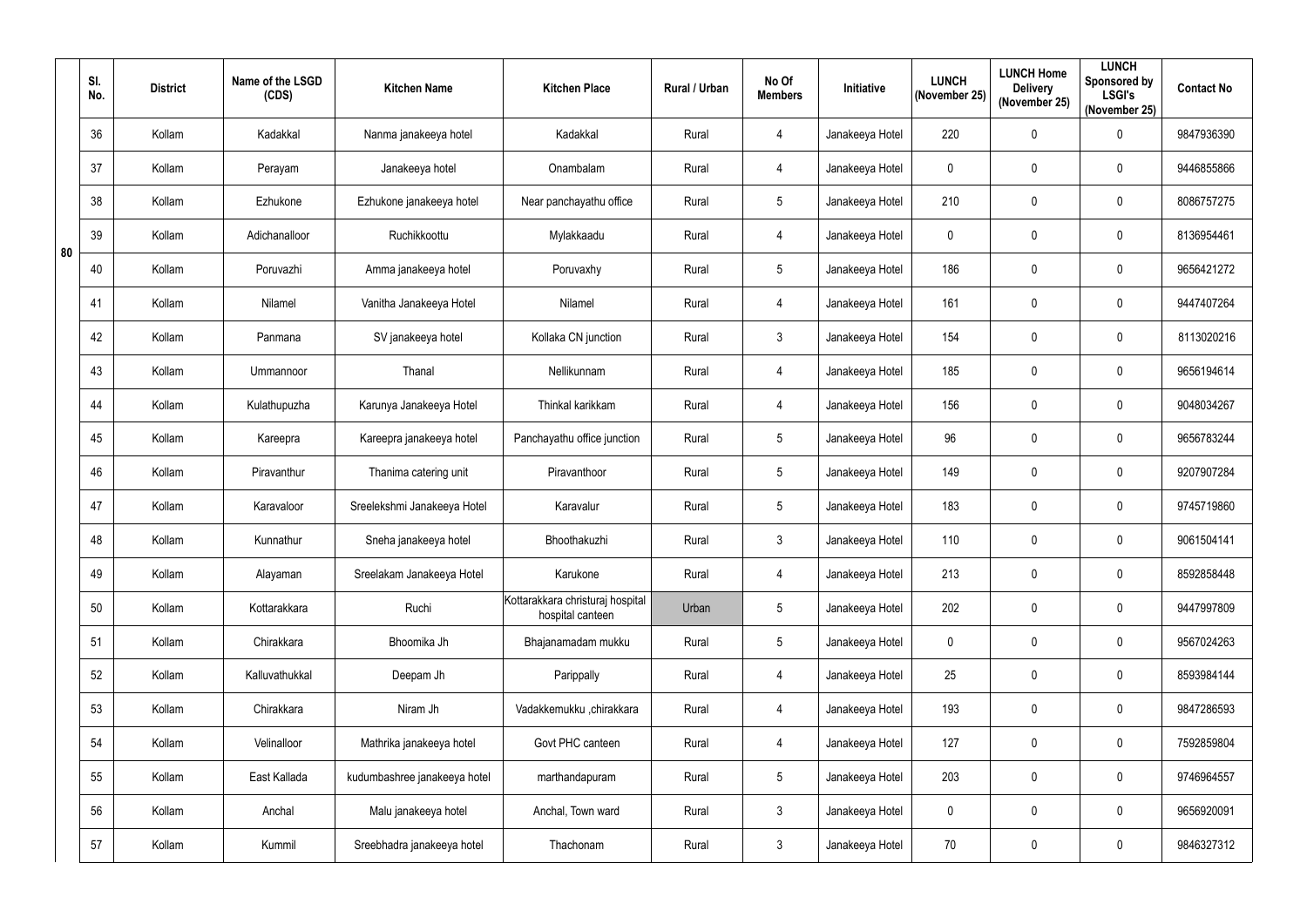| SI.<br>No. | <b>District</b> | Name of the LSGD<br>(CDS) | <b>Kitchen Name</b>                              | <b>Kitchen Place</b>                    | Rural / Urban | No Of<br><b>Members</b> | Initiative      | <b>LUNCH</b><br>(November 25) | <b>LUNCH Home</b><br><b>Delivery</b><br>(November 25) | <b>LUNCH</b><br>Sponsored by<br><b>LSGI's</b><br>(November 25) | <b>Contact No</b> |
|------------|-----------------|---------------------------|--------------------------------------------------|-----------------------------------------|---------------|-------------------------|-----------------|-------------------------------|-------------------------------------------------------|----------------------------------------------------------------|-------------------|
| 58         | Kollam          | Yeroor                    | Oottupura janakeeya hotel                        | yeroor                                  | Rural         | 6                       | Janakeeya Hotel | 458                           | $\mathbf 0$                                           | $\pmb{0}$                                                      | 9526031467        |
| 59         | Kollam          | Nedumpana                 | Samthripthy janakeeya hotel                      | Pallimon                                | Rural         | 4                       | Janakeeya Hotel | 33                            | 0                                                     | $\pmb{0}$                                                      | 9539780119        |
| 60         | Kollam          | Kollam                    | Ishwarya janakeeya hotel                         | Near collectorate, Thevally<br>division | Urban         | $3\overline{3}$         | Janakeeya Hotel | 98                            | 147                                                   | $\pmb{0}$                                                      | 8848893882        |
| 61         | Kollam          | Edamulakkal               | Sahya janakeeya hotel                            | Edamulackal                             | Rural         | $\overline{4}$          | Janakeeya Hotel | 128                           | $\mathbf 0$                                           | $\mathbf 0$                                                    | 7025532998        |
| 62         | Kollam          | Mylom                     | Amrutha                                          | Inchakkadu                              | Rural         | $5\phantom{.0}$         | Janakeeya Hotel | 96                            | $\pmb{0}$                                             | $\pmb{0}$                                                      | 9539780965        |
| 63         | Kollam          | Thevalakkara              | Kerala Janakeeya Hotel                           | Thevalakkara                            | Rural         | $\mathfrak{Z}$          | Janakeeya Hotel | 94                            | $\mathbf 0$                                           | $\mathbf 0$                                                    | 9847291089        |
| 64         | Kollam          | Thalavoor                 | Kudumbasheree Nadan<br>Bhakshanashala            | Pidavoor                                | Rural         | $\overline{4}$          | Janakeeya Hotel | 170                           | $\mathbf 0$                                           | $\mathbf 0$                                                    | 9747324839        |
| 65         | Kollam          | Vilakkudy                 | vadhanam                                         | <b>KUNNICODU</b>                        | Rural         | 5                       | Janakeeya Hotel | 270                           | $\mathbf 0$                                           | $\pmb{0}$                                                      | 9526354689        |
| 66         | Kollam          | Poothakkulam              | Avani catering                                   | Poothakkulam gp                         | Rural         | 4                       | Janakeeya Hotel | 80                            | 0                                                     | $\mathbf 0$                                                    | 9562782082        |
| 67         | Kollam          | Pathanapuram              | Pathanapuram Grama Panchayath<br>Janakeeya Hotel | Pathanapuram                            | Rural         | $\overline{4}$          | Janakeeya Hotel | 96                            | $\mathbf 0$                                           | $\pmb{0}$                                                      | 9061291033        |
| 68         | Kollam          | Chadayamangalam           | Real janakeeya hotel                             | Chadayamangalam                         | Rural         | $\mathbf{3}$            | Janakeeya Hotel | 46                            | $\mathbf 0$                                           | $\mathbf 0$                                                    | 9562123039        |
| 69         | Kollam          | Elampalloor               | Kalavara janakeeya hotel                         | Ashupathri mukku, Kundara               | Rural         | $5\phantom{.0}$         | Janakeeya Hotel | 199                           | $\pmb{0}$                                             | $\mathbf 0$                                                    | 8943182967        |
| 70         | Kollam          | Kottamkara                | Ishwarya janakeeya hotel                         | Keralapuram                             | Rural         | 5                       | Janakeeya Hotel | 0                             | 0                                                     | 0                                                              | 9747765979        |
| 71         | Kollam          | Vettikavala               | Nanma                                            | Vettikkavala                            | Rural         | $\mathfrak{Z}$          | Janakeeya Hotel | 172                           | $\mathbf 0$                                           | $\pmb{0}$                                                      | 9645070430        |
| 72         | Kollam          | Pooyappally               | Anaswara janakeeya hotel                         | Maruthamanpally                         | Rural         | $5\phantom{.0}$         | Janakeeya Hotel | 220                           | $\mathbf 0$                                           | $\pmb{0}$                                                      | 9947289476        |
| 73         | Kollam          | Thenmala                  | Nanma janakeeya hotel                            | Thennala                                | Rural         | 4                       | Janakeeya Hotel | 150                           | $\mathbf 0$                                           | $\pmb{0}$                                                      | 9446274943        |
| 74         | Kollam          | Pattazhi                  | Suprabhatham Catering Unit                       | pattazhy                                | Rural         | $\overline{4}$          | Janakeeya Hotel | 59                            | $\mathbf 0$                                           | $\mathbf 0$                                                    | 9495195796        |
| 75         | Kollam          | Neendakara                | Darshana Janakeeya Hotel                         | Puthenthura Junction                    | Rural         | $\mathfrak{Z}$          | Janakeeya Hotel | 149                           | $\mathbf 0$                                           | $\boldsymbol{0}$                                               | 9633106463        |
| 76         | Kollam          | Panayam                   | snehadeepam activity group                       | Thanikkamukku                           | Rural         | $\overline{4}$          | Janakeeya Hotel | 0                             | $\mathsf{0}$                                          | $\pmb{0}$                                                      | 8606117577        |
| 77         | Kollam          | Clappana                  | Vijayasree                                       | Near alumpeedika junction               | Rural         | $5\phantom{.0}$         | Janakeeya Hotel | 0                             | $\mathbf 0$                                           | $\pmb{0}$                                                      | 9567797660        |
| 78         | Kollam          | Sooranad South            | Akshaya janakeeya hotel                          | Patharam                                | Rural         | $\overline{4}$          | Janakeeya Hotel | 290                           | $\mathbf 0$                                           | $\mathbf 0$                                                    | 9746919825        |
| 79         | Kollam          | Edamulakkal               | Deepam janakeeya hotel                           | Edamulackal                             | Rural         | $\mathfrak{Z}$          | Janakeeya Hotel | 277                           | $\mathbf 0$                                           | $\pmb{0}$                                                      | 9400684494        |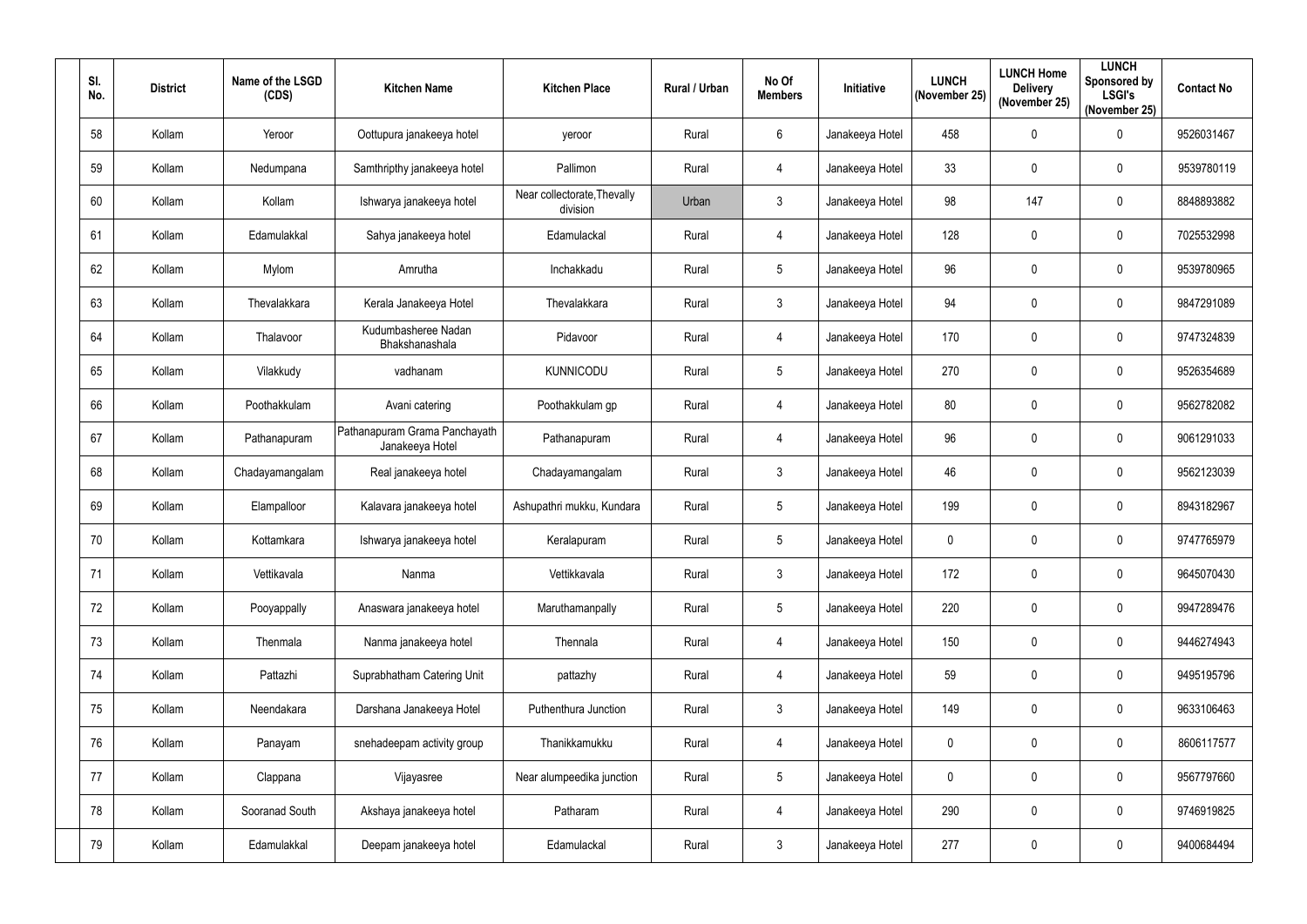|    | SI.<br>No.      | <b>District</b> | Name of the LSGD<br>(CDS) | <b>Kitchen Name</b>                | <b>Kitchen Place</b>                   | <b>Rural / Urban</b> | No Of<br><b>Members</b> | <b>Initiative</b> | <b>LUNCH</b><br>(November 25) | <b>LUNCH Home</b><br><b>Delivery</b><br>(November 25) | <b>LUNCH</b><br><b>Sponsored by</b><br><b>LSGI's</b><br>(November 25) | <b>Contact No</b> |
|----|-----------------|-----------------|---------------------------|------------------------------------|----------------------------------------|----------------------|-------------------------|-------------------|-------------------------------|-------------------------------------------------------|-----------------------------------------------------------------------|-------------------|
|    | 80              | Kollam          | Aryankavu                 | Sevana janakeeya hotel             | Kazhuthurutty                          | Rural                | $\mathfrak{Z}$          | Janakeeya Hotel   | 172                           | $\mathbf 0$                                           | $\pmb{0}$                                                             | 8921381398        |
|    | 81              | Kollam          | Pattazhi Vadakkekara      | Annapoorna                         | Kaduvathode                            | Rural                | 4                       | Janakeeya Hotel   | 91                            | 0                                                     | $\pmb{0}$                                                             | 7561013776        |
|    | 82              | Kollam          | Kulasekharapuram          | Vinayaka                           | Puthiykavu                             | Rural                | 4                       | Janakeeya Hotel   | 249                           | $\mathbf 0$                                           | $\pmb{0}$                                                             | 9947499053        |
| 82 |                 |                 |                           |                                    |                                        |                      | 354                     |                   | 11627                         | 275                                                   | $\overline{\mathbf{3}}$                                               |                   |
|    |                 | Kottayam        | Akalakkunnam              | Navaruchi                          | Chengalam                              | Rural                | $5\phantom{.0}$         | Janakeeya Hotel   | 235                           | 0                                                     | $\mathbf 0$                                                           | 9188362235        |
|    | $\overline{2}$  | Kottayam        | Arpookkara                | Niravu                             | <b>Medical College</b>                 | Rural                | 8                       | Janakeeya Hotel   | 320                           | $\mathbf 0$                                           | $\pmb{0}$                                                             | 9744719092        |
|    | $\mathbf{3}$    | Kottayam        | Arpookkara                | Ruchi Janakeeya Hotel              | Kaippuzha mutt                         | Rural                | 4                       | Janakeeya Hotel   | 163                           | $\mathbf 0$                                           | $\pmb{0}$                                                             | 9847147156        |
|    | $\overline{4}$  | Kottayam        | Athirampuzha              | Hannas                             | Mannanam                               | Rural                | 4                       | Janakeeya Hotel   | 61                            | $\mathbf 0$                                           | $\pmb{0}$                                                             | 9496136682        |
|    | $5\phantom{.0}$ | Kottayam        | Ayarkunnam                | Panchami Unit                      | Near PHC Ayarkunnam                    | Rural                | $5\phantom{.0}$         | Janakeeya Hotel   | 45                            | 0                                                     | $\mathbf 0$                                                           | 9744560994        |
|    | $6\phantom{1}$  | Kottayam        | Aymanam                   | <b>Bisiya</b>                      | Aymanam panchayath hall                | Rural                | $\mathbf{3}$            | Janakeeya Hotel   | 94                            | $\mathbf 0$                                           | $\mathbf 0$                                                           | 9544560606        |
|    | 7               | Kottayam        | Bharananganam             | Kudumbshree nadan<br>bhakshanasala | Bharananganam                          | Rural                | $\mathfrak{Z}$          | Janakeeya Hotel   | 124                           | 0                                                     | $\pmb{0}$                                                             | 8113827680        |
|    | 8               | Kottayam        | Changanassery             | Janakeeya Hotel                    | Near Railway station                   | Urban                | $\mathbf{3}$            | Janakeeya Hotel   | 143                           | 0                                                     | $\mathbf 0$                                                           | 7560866821        |
|    | 9               | Kottayam        | Chemp                     | Thanima                            | Chemp                                  | Rural                | 4                       | Janakeeya Hotel   | 0                             | 0                                                     | 0                                                                     | 9809940907        |
|    | 10 <sup>°</sup> | Kottayam        | Chirakkadav               | <b>Udaya Catering Unit</b>         | Mahatma Gandhi Town Hall,<br>Ponkunnam | Rural                | $5\phantom{.0}$         | Janakeeya Hotel   | 75                            | $\mathbf 0$                                           | $\pmb{0}$                                                             | 6282479410        |
|    | 11              | Kottayam        | Chirakkadav               | Sargam                             | Thekkethu Kavala                       | Rural                | $\mathfrak{Z}$          | Janakeeya Hotel   | 49                            | 0                                                     | $\pmb{0}$                                                             | 9656087110        |
|    | 12              | Kottayam        | Elikulam                  | Janakeeya Hotel Elikkulam          | Manchakuzhy                            | Rural                | $\mathfrak{Z}$          | Janakeeya Hotel   | 39                            | $\mathbf 0$                                           | $\mathbf 0$                                                           | 9074768314        |
|    | 13              | Kottayam        | Ettumanoor                | Gramashree cafe kudumbasree        | Nandanam auditorium,<br>Ettumanoor     | Urban                | $5\phantom{.0}$         | Janakeeya Hotel   | 104                           | $\mathbf 0$                                           | $\mathbf 0$                                                           | 9847334071        |
|    | 14              | Kottayam        | Kadanad                   | Thanal catering                    | Kadanad                                | Rural                | $5\phantom{.0}$         | Janakeeya Hotel   | 55                            | $\mathbf 0$                                           | $\boldsymbol{0}$                                                      | 9048099040        |
|    | 15              | Kottayam        | Kadaplamattam             | Salt &pepper                       | Near Kadaplamattom CDS                 | Rural                | 4                       | Janakeeya Hotel   | 52                            | 29                                                    | $\pmb{0}$                                                             | 9645400860        |
|    | 16              | Kottayam        | Kadaplamattam             | Kadaplamattam Janakeeya Hotel      | Vayala                                 | Rural                | 4                       | Janakeeya Hotel   | 31                            | 59                                                    | $\mathbf 0$                                                           | 9446804954        |
|    | 17              | Kottayam        | Kaduthuruthy              | Janakeeya Hotel                    | Panchayath premise                     | Rural                | $6\,$                   | Janakeeya Hotel   | 138                           | $\pmb{0}$                                             | $\pmb{0}$                                                             | 9847166464        |
|    | 18              | Kottayam        | Kallara                   | Vasuki Janakeeya hotel             | Kallara                                | Rural                | $\mathfrak{Z}$          | Janakeeya Hotel   | 83                            | 0                                                     | $\pmb{0}$                                                             | 9846103478        |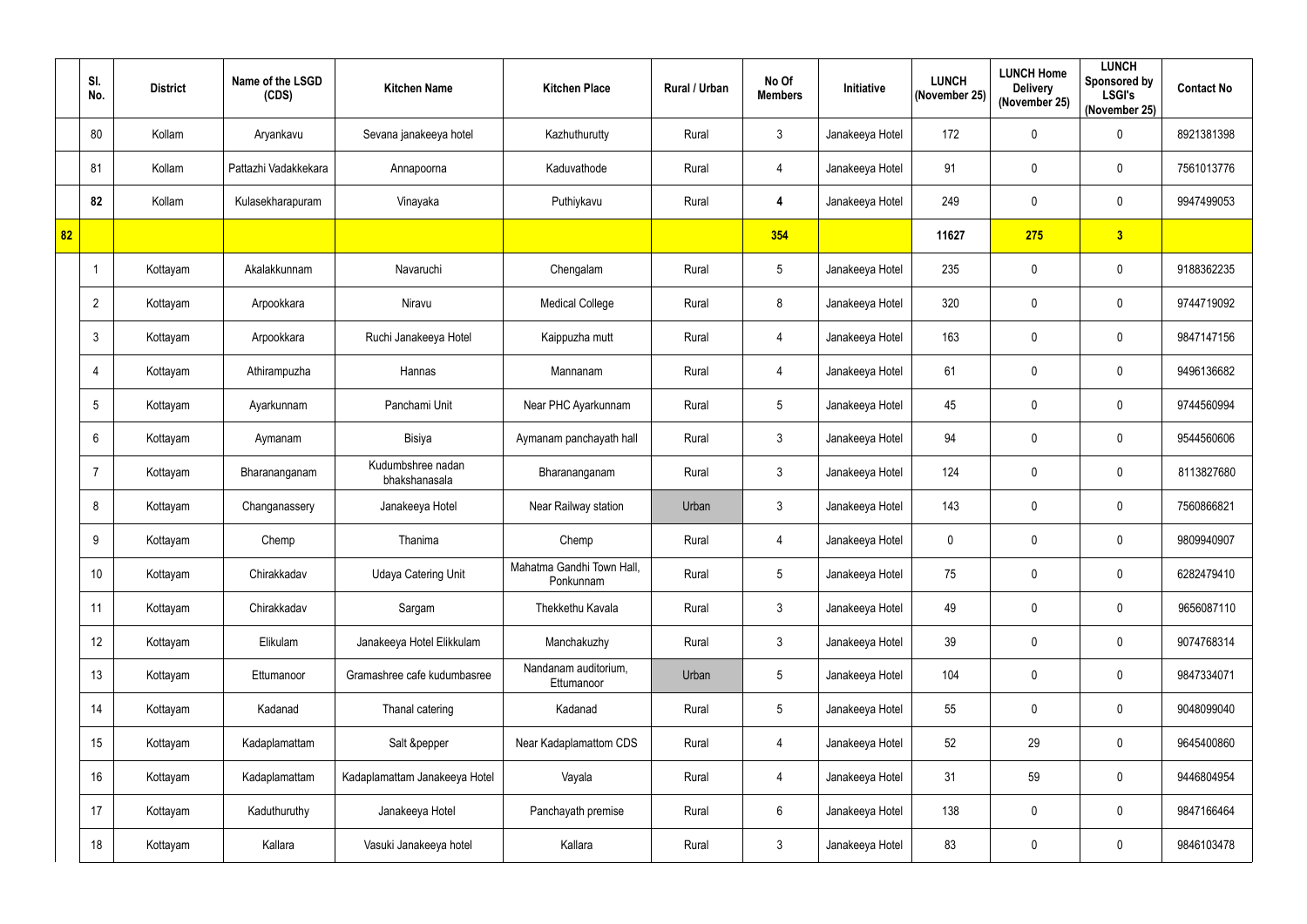| SI.<br>No. | <b>District</b> | Name of the LSGD<br>(CDS) | <b>Kitchen Name</b>             | <b>Kitchen Place</b>           | Rural / Urban | No Of<br><b>Members</b> | Initiative      | <b>LUNCH</b><br>(November 25) | <b>LUNCH Home</b><br><b>Delivery</b><br>(November 25) | <b>LUNCH</b><br>Sponsored by<br><b>LSGI's</b><br>(November 25) | <b>Contact No</b> |
|------------|-----------------|---------------------------|---------------------------------|--------------------------------|---------------|-------------------------|-----------------|-------------------------------|-------------------------------------------------------|----------------------------------------------------------------|-------------------|
| 19         | Kottayam        | Kanakkari                 | Jesus                           | Pattithanam                    | Rural         | $\sqrt{5}$              | Janakeeya Hotel | 151                           | $\boldsymbol{0}$                                      | $\pmb{0}$                                                      | 9447192439        |
| 20         | Kottayam        | Kangazha                  | Sulabha                         | Pathanadu                      | Rural         | 5                       | Janakeeya Hotel | 72                            | $\boldsymbol{0}$                                      | $\pmb{0}$                                                      | 9847438293        |
| 21         | Kottayam        | Kanjirapally              | Vanitha canteen                 | Panchayath premise             | Rural         | $\mathbf{3}$            | Janakeeya Hotel | 132                           | $\overline{0}$                                        | $\pmb{0}$                                                      | 9605391868        |
| 22         | Kottayam        | Karoor                    | Unarvu janakeeya hotel          | Valavoor                       | Rural         | $5\phantom{.0}$         | Janakeeya Hotel | 120                           | $\boldsymbol{0}$                                      | $\mathbf 0$                                                    | 8304903250        |
| 23         | Kottayam        | Karukachal                | <b>Sukrutham Catering Unit</b>  | Karukachal                     | Rural         | 5                       | Janakeeya Hotel | 45                            | $\mathbf 0$                                           | $\pmb{0}$                                                      | 9847766843        |
| 24         | Kottayam        | Kidangoor                 | Janakeeya hotel                 | Kidangoor Panchayath           | Rural         | $\mathfrak{Z}$          | Janakeeya Hotel | 167                           | $\mathbf 0$                                           | $\pmb{0}$                                                      | 9048080292        |
| 25         | Kottayam        | Kooroppada                | Achus Janakeeya Hotel           | Panchayath                     | Rural         | $\mathbf{3}$            | Janakeeya Hotel | 63                            | $\boldsymbol{0}$                                      | $\mathbf 0$                                                    | 9778121989        |
| 26         | Kottayam        | Koottickal                | Janakeeya hotel                 | Koottickal                     | Rural         | $\sqrt{5}$              | Janakeeya Hotel | 96                            | $\boldsymbol{0}$                                      | $\pmb{0}$                                                      | 9645219929        |
| 27         | Kottayam        | Koruthodu                 | Koruthodu Janakeeya Hotel       | Koruthodu                      | Rural         | 6                       | Janakeeya Hotel | 65                            | $\boldsymbol{0}$                                      | $\pmb{0}$                                                      | 7510770418        |
| 28         | Kottayam        | KottayamNorth             | Alfa Canteen                    | Municipality Kottayam          | Urban         | 5                       | Janakeeya Hotel | 215                           | $\overline{0}$                                        | $\pmb{0}$                                                      | 9846571923        |
| 29         | Kottayam        | KottayamNorth             | Kerala cafe janakeeya hotel     | Choottuveli                    | Urban         | 3                       | Janakeeya Hotel | 370                           | $\boldsymbol{0}$                                      | $\pmb{0}$                                                      | 8129337294        |
| 30         | Kottayam        | KottayamNorth             | Maria Janakeeya Hotel           | Chungam                        | Urban         | 5                       | Janakeeya Hotel | 245                           | $\boldsymbol{0}$                                      | $\pmb{0}$                                                      | 9744843928        |
| 31         | Kottayam        | KottayamNorth             | Ambady Janakeeya Hotel          | Karapuzha                      | Urban         | $\overline{4}$          | Janakeeya Hotel | $\mathbf 0$                   | $\mathbf 0$                                           | $\mathbf 0$                                                    | 9496374594        |
| 32         | Kottayam        | Kozhuvanal                | Rohini Janakeeya Hotel          | Vakkappulam                    | Rural         | $\mathfrak{Z}$          | Janakeeya Hotel | $\mathbf 0$                   | $\mathbf 0$                                           | $\pmb{0}$                                                      | 9400216885        |
| 33         | Kottayam        | Kuravilangadu             | kudumbashree janakeeya hotel    | kuravilangady by pass junction | Rural         | 5                       | Janakeeya Hotel | 180                           | $\mathbf 0$                                           | $\pmb{0}$                                                      | 7559022364        |
| 34         | Kottayam        | Kurichi                   | Swad Catering                   | Cheruvelippadi                 | Rural         | 4                       | Janakeeya Hotel | 250                           | $\boldsymbol{0}$                                      | $\pmb{0}$                                                      | 9847891917        |
| 35         | Kottayam        | Madappally                | SR catering                     | Mammoodu                       | Rural         | $\mathfrak{Z}$          | Janakeeya Hotel | 158                           | $\boldsymbol{0}$                                      | $\pmb{0}$                                                      | 9747702203        |
| 36         | Kottayam        | Manimala                  | Vanitha canteen                 | Manimala                       | Rural         | $\mathfrak{Z}$          | Janakeeya Hotel | 102                           | $\mathbf 0$                                           | $\mathbf 0$                                                    | 9946318069        |
| 37         | Kottayam        | Manjoor                   | Oruma catering unit             | Kuruppanthara                  | Rural         | $\sqrt{5}$              | Janakeeya Hotel | 78                            | 53                                                    | $\overline{2}$                                                 | 9349189590        |
| 38         | Kottayam        | Manjoor                   | Deepam                          | Manjoor                        | Rural         | $5\phantom{.0}$         | Janakeeya Hotel | 0                             | $\mathbf 0$                                           | $\pmb{0}$                                                      | 8547676135        |
| 39         | Kottayam        | Marangattupilly           | Marangattupilly Janakeeya Hotel | Marangattupilly                | Rural         | $\overline{4}$          | Janakeeya Hotel | 100                           | $\mathbf 0$                                           | $\pmb{0}$                                                      | 9544416772        |
| 40<br>R۸   | Kottayam        | Maravanthuruth            | Changathi                       | Maravanthuruth                 | Rural         | $\overline{4}$          | Janakeeya Hotel | 64                            | $\mathbf 0$                                           | $\pmb{0}$                                                      | 9744598169        |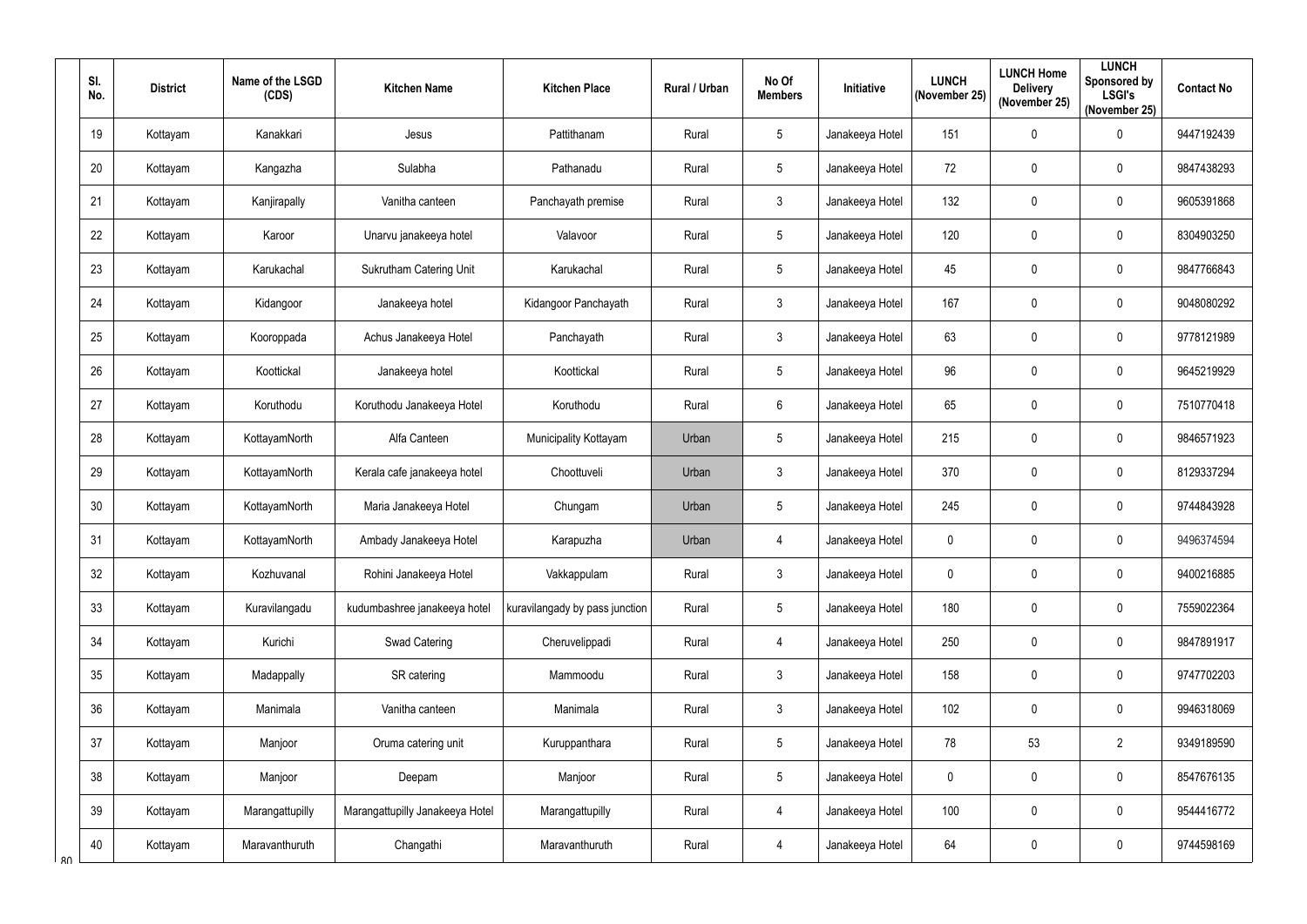|     | SI.<br>No. | <b>District</b> | Name of the LSGD<br>(CDS) | <b>Kitchen Name</b>          | <b>Kitchen Place</b>     | <b>Rural / Urban</b> | No Of<br><b>Members</b> | Initiative      | <b>LUNCH</b><br>(November 25) | <b>LUNCH Home</b><br><b>Delivery</b><br>(November 25) | <b>LUNCH</b><br>Sponsored by<br><b>LSGI's</b><br>(November 25) | <b>Contact No</b> |
|-----|------------|-----------------|---------------------------|------------------------------|--------------------------|----------------------|-------------------------|-----------------|-------------------------------|-------------------------------------------------------|----------------------------------------------------------------|-------------------|
| −০∪ | 41         | Kottayam        | Meenachil                 | Akshaya Janakeeya hotel      | Idamattam                | Rural                | 4                       | Janakeeya Hotel | 110                           | $\mathbf 0$                                           | $\overline{2}$                                                 | 9747190979        |
|     | 42         | Kottayam        | Meenachil                 | Archana janakeeya Hotel      | Paika                    | Rural                | 5 <sup>5</sup>          | Janakeeya Hotel | 186                           | $\mathbf 0$                                           | $\pmb{0}$                                                      | 9048759539        |
|     | 43         | Kottayam        | Meenadom                  | Nainus                       | Meenadom                 | Rural                | $3\overline{3}$         | Janakeeya Hotel | 78                            | $\overline{0}$                                        | $\pmb{0}$                                                      | 9539752801        |
|     | 44         | Kottayam        | Melukavu                  | Seenayi Cafe centre          | Melukavumattam           | Rural                | $5\phantom{.0}$         | Janakeeya Hotel | $\mathbf{0}$                  | $\mathbf 0$                                           | $\pmb{0}$                                                      | 9744546703        |
|     | 45         | Kottayam        | Moonnilav                 | Aiswarya                     | Moonnilav                | Rural                | $3\overline{3}$         | Janakeeya Hotel | 98                            | $\boldsymbol{0}$                                      | $\mathbf 0$                                                    | 8281227689        |
|     | 46         | Kottayam        | Mulakkulam                | Janakeeya Hotel              | Moorkkattilpadi          | Rural                | $\overline{4}$          | Janakeeya Hotel | 72                            | $\overline{0}$                                        | $\pmb{0}$                                                      | 9747856382        |
|     | 47         | Kottayam        | Mundakkayam               | Janakeeya Hotel Mundakkayam  | Mundakkayam              | Rural                | $6^{\circ}$             | Janakeeya Hotel | 120                           | $\overline{0}$                                        | $\mathbf 0$                                                    | 9495314979        |
|     | 48         | Kottayam        | Nedumkunnam               | Nanma Kudumbashree Unit      | Nedumkunnam              | Rural                | $5\phantom{.0}$         | Janakeeya Hotel | 69                            | $\mathbf 0$                                           | $\pmb{0}$                                                      | 7306791612        |
|     | 49         | Kottayam        | Neendoor                  | Gruhasree ME Unit            | Panchayath               | Rural                | $3\overline{3}$         | Janakeeya Hotel | 41                            | $\mathbf 0$                                           | $\mathbf 0$                                                    | 9847756958        |
|     | 50         | Kottayam        | Njeezhoor                 | Annapoorna Janakeeya Hotel   | Panchayath               | Rural                | 4                       | Janakeeya Hotel | 81                            | $\mathbf 0$                                           | $\pmb{0}$                                                      | 9745246839        |
|     | 51         | Kottayam        | Pala                      | Harithasree catering         | Chethimattam             | Urban                | $\sqrt{5}$              | Janakeeya Hotel | 254                           | $\mathbf 0$                                           | $\pmb{0}$                                                      | 9895154240        |
|     | 52         | Kottayam        | Pampady                   | Thrupthi                     | Pampady Town             | Rural                | 5 <sup>5</sup>          | Janakeeya Hotel | 18                            | $\mathbf 0$                                           | $\mathbf 0$                                                    | 9633013622        |
|     | 53         | Kottayam        | Panachikkadu              | Ruchi Canteen                | Paruthumpara             | Rural                | $5\phantom{.0}$         | Janakeeya Hotel | 86                            | $\mathbf 0$                                           | 0                                                              | 9656411494        |
|     | 54         | Kottayam        | Parathodu                 | Janakeeya Hotel Parathodu    | Panchayath               | Rural                | $\overline{4}$          | Janakeeya Hotel | 56                            | $\overline{0}$                                        | $\pmb{0}$                                                      | 7907455541        |
|     | 55         | Kottayam        | Paippadu                  | Thejus                       | Paippadu                 | Rural                | $5\phantom{.0}$         | Janakeeya Hotel | 228                           | $\mathbf 0$                                           | $\pmb{0}$                                                      | 7034621426        |
|     | 56         | Kottayam        | Poonjar                   | Haritham                     | Poonjar                  | Rural                | $5\phantom{.0}$         | Janakeeya Hotel | 92                            | $\overline{0}$                                        | $\overline{4}$                                                 | 9495235348        |
|     | 57         | Kottayam        | Ramapuram                 | Ruchi                        | Ramapuram                | Rural                | $\overline{4}$          | Janakeeya Hotel | 95                            | 44                                                    | $\pmb{0}$                                                      | 9495107277        |
|     | 58         | Kottayam        | T.V.Puram                 | Vijaya Janakeeya Hotel       | TV Puram                 | Rural                | $\mathfrak{Z}$          | Janakeeya Hotel | 27                            | $\overline{0}$                                        | $\mathbf 0$                                                    | 9847614136        |
|     | 59         | Kottayam        | Teekkoy                   | Kairali                      | Vagamattom, Kallambhagam | Rural                | $\mathfrak{Z}$          | Janakeeya Hotel | 77                            | $\overline{0}$                                        | $\pmb{0}$                                                      | 7025702768        |
|     | 60         | Kottayam        | Thalanad                  | Nanma                        | Muttambhagam Kavala      | Rural                | 3 <sup>1</sup>          | Janakeeya Hotel | 0                             | $\overline{0}$                                        | $\pmb{0}$                                                      | 9961289547        |
|     | 61         | Kottayam        | Thalappalam               | Ameya                        | Thalappalam              | Rural                | 4                       | Janakeeya Hotel | 182                           | $\overline{0}$                                        | $\mathbf 0$                                                    | 7025932626        |
|     | 62         | Kottayam        | Thalayolaparambu          | kudumbashree janakeeya hotel | Thalayolaparambu         | Rural                | $\mathfrak{Z}$          | Janakeeya Hotel | 93                            | $\pmb{0}$                                             | $\pmb{0}$                                                      | 7994830570        |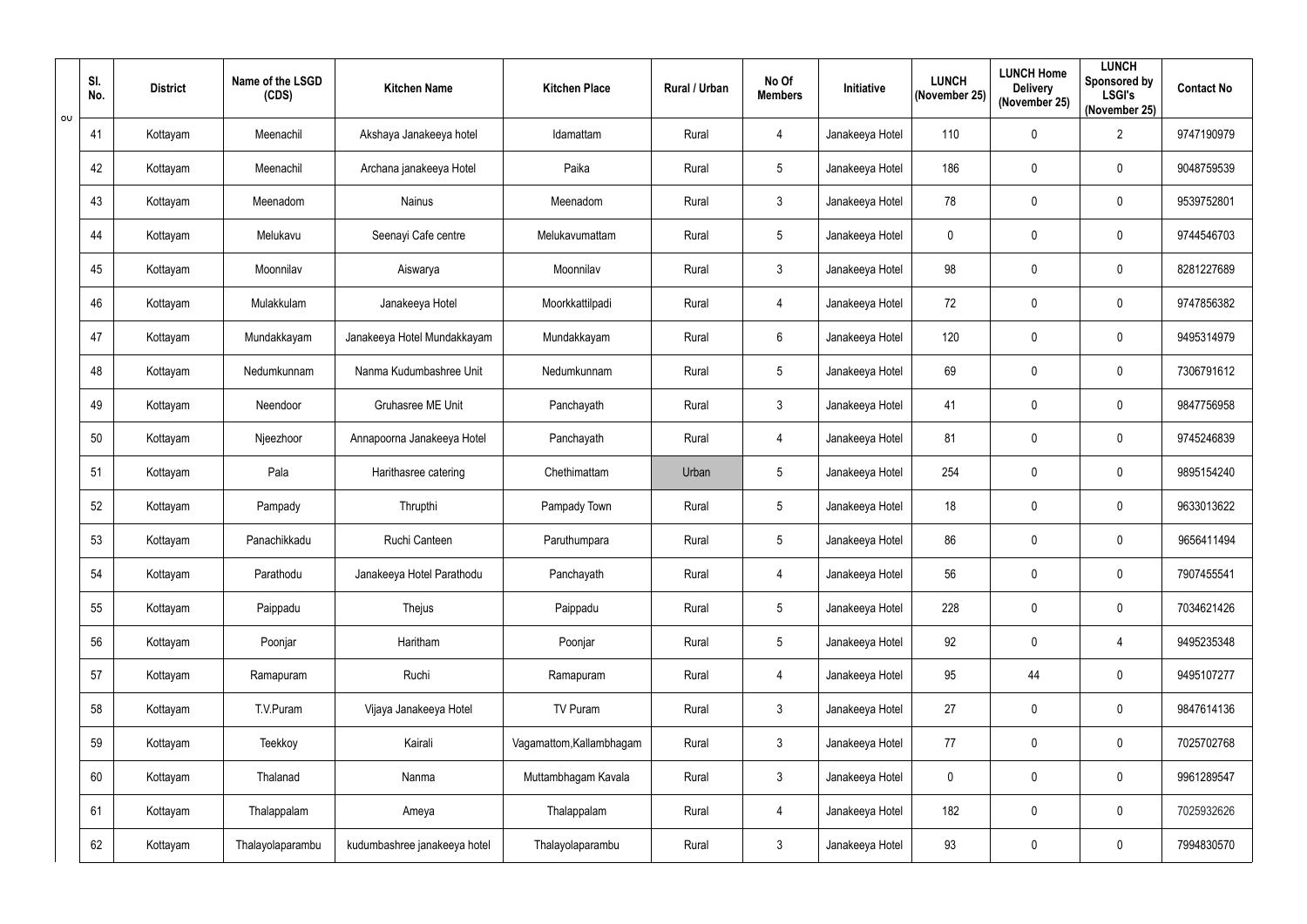|    | SI.<br>No.     | <b>District</b> | Name of the LSGD<br>(CDS) | <b>Kitchen Name</b>                                      | <b>Kitchen Place</b>                        | <b>Rural / Urban</b> | No Of<br><b>Members</b> | <b>Initiative</b> | <b>LUNCH</b><br>(November 25) | <b>LUNCH Home</b><br><b>Delivery</b><br>(November 25) | <b>LUNCH</b><br><b>Sponsored by</b><br><b>LSGI's</b><br>(November 25) | <b>Contact No</b> |
|----|----------------|-----------------|---------------------------|----------------------------------------------------------|---------------------------------------------|----------------------|-------------------------|-------------------|-------------------------------|-------------------------------------------------------|-----------------------------------------------------------------------|-------------------|
|    | 63             | Kottayam        | Thidanadu                 | Janani                                                   | Chemmlamattam                               | Rural                | $6\phantom{.}$          | Janakeeya Hotel   | 95                            | 0                                                     | 0\$                                                                   | 9562695545        |
|    | 64             | Kottayam        | Thidanadu                 | Krishna                                                  | Near Panchayath                             | Rural                | 4                       | Janakeeya Hotel   | 135                           | 0                                                     | $\pmb{0}$                                                             | 9605565960        |
|    | 65             | Kottayam        | Thiruvarppu               | Sreeparvathy food products                               | Illickal                                    | Rural                | 3                       | Janakeeya Hotel   | 148                           | $\mathbf 0$                                           | $\pmb{0}$                                                             | 9747289846        |
|    | 66             | Kottayam        | Thrikkodithanam           | Swanthanam                                               | Thrikkodithanam                             | Rural                | $5\phantom{.0}$         | Janakeeya Hotel   | 107                           | 0                                                     | $\mathbf 0$                                                           | 7902729237        |
|    | 67             | Kottayam        | Udayanapuram              | Uppum Mulakum                                            | Nerekadavu                                  | Rural                | $\mathfrak{Z}$          | Janakeeya Hotel   | 32                            | 0                                                     | $\mathbf 0$                                                           | 8111850728        |
|    | 68             | Kottayam        | Udayanapuram              | Aiswarya Activity Group                                  | Vaikom Block Panchayath                     | Rural                | $5\phantom{.0}$         | Janakeeya Hotel   | 41                            | 0                                                     | $\mathbf 0$                                                           | 9847437286        |
|    | 69             | Kottayam        | Uzhavoor                  | Uzhavoor Janakeeya Hotel                                 | Uzhavoor Town                               | Rural                | 8                       | Janakeeya Hotel   | 210                           | 82                                                    | 15                                                                    | 9746074266        |
|    | 70             | Kottayam        | Vaikom                    | <b>Chanees Eats</b>                                      | Chalapparambu                               | Urban                | 4                       | Janakeeya Hotel   | 89                            | $\mathbf 0$                                           | $\pmb{0}$                                                             | 9446467389        |
|    | 71             | Kottayam        | Vakathanam                | Padheyam                                                 | Njaliakuzhi                                 | Rural                | $6\phantom{.}6$         | Janakeeya Hotel   | 190                           | 0                                                     | $\mathbf 0$                                                           | 9495010073        |
|    | 72             | Kottayam        | Vazhappally               | Udayam                                                   | Vazhappally                                 | Rural                | 4                       | Janakeeya Hotel   | 127                           | $\mathbf 0$                                           | $\mathbf 0$                                                           | 9562267564        |
|    | 73             | Kottayam        | Vazhoor                   | Kudumbashree Canteen Unit At<br>Vazhoor Grama Panchayath | Vazhoor Grama Panchayath<br><b>Building</b> | Rural                | $\sqrt{5}$              | Janakeeya Hotel   | 45                            | 0                                                     | $\pmb{0}$                                                             | 9544717796        |
|    | 74             | Kottayam        | Vazhoor                   | New India                                                | Nedumavu                                    | Rural                | $\mathbf{3}$            | Janakeeya Hotel   | 30                            | 0                                                     | $\mathbf 0$                                                           | 9744581242        |
|    | 75             | Kottayam        | Vechoor                   | Treeland Annapoorna                                      | <b>Bund Road</b>                            | Rural                | $\mathfrak{Z}$          | Janakeeya Hotel   | 95                            | 0                                                     | 0                                                                     | 8606814487        |
|    | 76             | Kottayam        | Veliyannoor               | Thanima foods                                            | Veliyannoor                                 | Rural                | $\mathfrak{Z}$          | Janakeeya Hotel   | 142                           | $\mathbf 0$                                           | $\pmb{0}$                                                             | 9744392147        |
|    | 77             | Kottayam        | Vellavoor                 | Uppum Mulakum Janakeeya Hotel                            | Panchayath premise                          | Rural                | $5\phantom{.0}$         | Janakeeya Hotel   | 35                            | 0                                                     | $\pmb{0}$                                                             | 9188317288        |
|    | 78             | Kottayam        | Velloor                   | Puzhayoram catering                                      | Near Velloor cds office                     | Rural                | 4                       | Janakeeya Hotel   | 162                           | $\mathbf 0$                                           | $\mathbf 0$                                                           | 9895522286        |
|    | 79             | Kottayam        | Vijayapuram               | Niravu                                                   | Iranjal                                     | Rural                | $\mathfrak{Z}$          | Janakeeya Hotel   | 279                           | $\mathbf 0$                                           | $\mathbf 0$                                                           | 9495245895        |
|    | 80             | Kottayam        | Vijayapuram               | Renown Janakeeya Hotel                                   | Vadavathoor                                 | Rural                | $5\phantom{.0}$         | Janakeeya Hotel   | 138                           | $\mathbf 0$                                           | $\mathbf 0$                                                           | 8606536302        |
| 80 |                |                 |                           |                                                          |                                             |                      | 336                     |                   | 8647                          | 267                                                   | 23                                                                    |                   |
|    | $\overline{1}$ | Kozhikode       | Balussery                 | Unarvu Janakeeya Hotel                                   | Balussery                                   | Rural                | $5\phantom{.0}$         | Janakeeya Hotel   | 140                           | $\mathbf 0$                                           | $\mathbf 0$                                                           | 95440 03929       |
|    | $\overline{2}$ | Kozhikode       | Panangad                  | Kairali Janakeeya Hotel                                  | Balussery mukku at KK<br>hospital           | Rural                | $\mathfrak{Z}$          | Janakeeya Hotel   | 388                           | $\mathbf 0$                                           | $\pmb{0}$                                                             | 97450 85782       |
|    | $\mathfrak{Z}$ | Kozhikode       | Koorachundu               | Koorachundu Janakeeya hotel                              | Koorachundu                                 | Rural                | 4                       | Janakeeya Hotel   | 320                           | 0                                                     | $\pmb{0}$                                                             | 94967 07886       |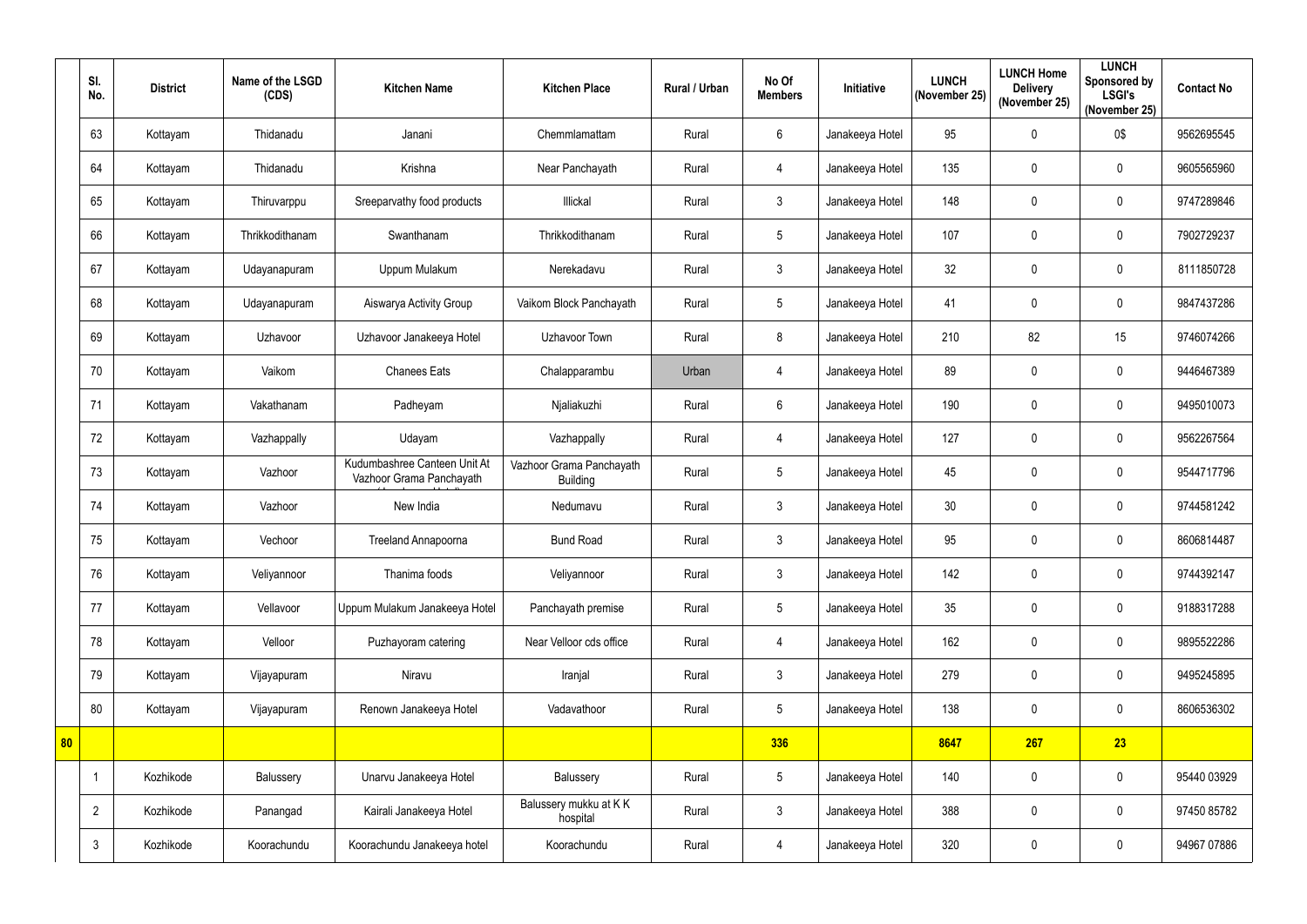| SI.<br>No.      | <b>District</b> | Name of the LSGD<br>(CDS) | <b>Kitchen Name</b>            | <b>Kitchen Place</b>                  | Rural / Urban | No Of<br><b>Members</b> | Initiative      | <b>LUNCH</b><br>(November 25) | <b>LUNCH Home</b><br><b>Delivery</b><br>(November 25) | <b>LUNCH</b><br>Sponsored by<br><b>LSGI's</b><br>(November 25) | <b>Contact No</b> |
|-----------------|-----------------|---------------------------|--------------------------------|---------------------------------------|---------------|-------------------------|-----------------|-------------------------------|-------------------------------------------------------|----------------------------------------------------------------|-------------------|
| $\overline{4}$  | Kozhikode       | Koorachundu               | Koottayma Janakeeya Hotel      | Kallanode                             | Rural         | 5                       | Janakeeya Hotel | 368                           | $\mathbf 0$                                           | $\mathbf 0$                                                    | 94967 26850       |
| 5               | Kozhikode       | Kottur                    | Sneha Janakeeya Hotel          | Kottur                                | Rural         | $5\overline{)}$         | Janakeeya Hotel | 137                           | $\mathbf 0$                                           | $\mathbf 0$                                                    | 97456 72101       |
| $6\phantom{1}6$ | Kozhikode       | Naduvannur                | Naduvannur Janakeeya Hotel     | Naduvannur                            | Rural         | $\overline{7}$          | Janakeeya Hotel | 428                           | $\overline{0}$                                        | $\mathbf 0$                                                    | 8592-031802       |
| -7              | Kozhikode       | Naduvannur                | Kudumbashree Janakeeya Hotel   | Anjolimukku                           | Rural         | 3                       | Janakeeya Hotel | 421                           | $\overline{0}$                                        | $\pmb{0}$                                                      | 9995947043        |
| 8               | Kozhikode       | Ulliyeri                  | Ulliyeri Janakeeya Hotel       | Ulliyeri                              | Rural         | $\overline{4}$          | Janakeeya Hotel | 401                           | $\mathbf 0$                                           | $\mathbf 0$                                                    | 89434 06681       |
| 9               | Kozhikode       | Unnikulam                 | Swad Janakeeya Hotel           | Ekarool Kaappil Road                  | Rural         | $\mathfrak{Z}$          | Janakeeya Hotel | 680                           | $\overline{0}$                                        | $\mathbf 0$                                                    | 85475 75474       |
| 10 <sup>°</sup> | Kozhikode       | Unnikulam                 | Chaithanya Janakeeya Hotel     | Opposite unnikulam<br>gramapanchayath | Rural         | $\mathfrak{Z}$          | Janakeeya Hotel | 588                           | $\boldsymbol{0}$                                      | $\mathbf 0$                                                    | 87141 31460       |
| 11              | Kozhikode       | Nanminda                  | Akshaya vanitha hotel          | Nanminda panchayath building          | Rural         | $\mathfrak{Z}$          | Janakeeya Hotel | 120                           | $\boldsymbol{0}$                                      | $\pmb{0}$                                                      | 9961184212        |
| 12              | Kozhikode       | Thalakkulathur            | Thalakkulathur Janakeeya Hotel | Parambath                             | Rural         | $\overline{4}$          | Janakeeya Hotel | 251                           | $\mathbf 0$                                           | $\mathbf 0$                                                    | 7593067511        |
| 13              | Kozhikode       | Kakkodi                   | Kakkodi Janakeeya Hotel        | Kakkodi Bazar                         | Rural         | $\overline{7}$          | Janakeeya Hotel | 228                           | $\mathbf 0$                                           | $\pmb{0}$                                                      | 8943123615        |
| 14              | Kozhikode       | Chelannur                 | Oottupura Janakeeya Hotel      | Ambalathukulangara                    | Rural         | $\overline{7}$          | Janakeeya Hotel | 122                           | $\boldsymbol{0}$                                      | $\overline{2}$                                                 | 9846010528        |
| 15              | Kozhikode       | Narikkuni                 | Amma Janakeeya Hotel           | Narikkuni                             | Rural         | $\mathbf{3}$            | Janakeeya Hotel | 197                           | $\boldsymbol{0}$                                      | $\mathbf 0$                                                    | 9645606562        |
| 16              | Kozhikode       | Kakkoor                   | Janakeeya Hotel Kakkoor        | Kakkoor                               | Rural         | 5                       | Janakeeya Hotel | 115                           | $\boldsymbol{0}$                                      | $6\phantom{.}6$                                                | 8592050112        |
| 17              | Kozhikode       | Koduvally                 | Sadhya Janakeeya Hotel         | G M L P School, Koduvally             | Urban         | 5                       | Janakeeya Hotel | 498                           | $\mathbf 0$                                           | $\pmb{0}$                                                      | 8593898831        |
| 18              | Kozhikode       | Koduvally                 | KKN Janakeeya Hotel Koduvally  | Nellamkandi                           | Urban         | $\mathfrak{Z}$          | Janakeeya Hotel | 173                           | $\boldsymbol{0}$                                      | $\pmb{0}$                                                      | 9847650894        |
| 19              | Kozhikode       | Koduvally                 | Swad Janakeeya Hotel           | Manipuram                             | Urban         | 5                       | Janakeeya Hotel | 253                           | $\boldsymbol{0}$                                      | $\pmb{0}$                                                      | 9946991995        |
| 20              | Kozhikode       | Madavoor                  | Madavoor Janakeeya Hotel       | Near madavoor panchayath              | Rural         | 5                       | Janakeeya Hotel | 256                           | $\boldsymbol{0}$                                      | $\pmb{0}$                                                      | 8547590842        |
| 21              | Kozhikode       | Omasseri                  | Annapoornna Janakeeya Hotel    | Omasseri                              | Rural         | $\overline{4}$          | Janakeeya Hotel | 306                           | $\mathbf 0$                                           | $\pmb{0}$                                                      | 9605102599        |
| 22              | Kozhikode       | Puthuppadi                | Ruchi Janakeeya Hotel          | Puthupadi                             | Rural         | 5                       | Janakeeya Hotel | 264                           | $\mathbf 0$                                           | $\pmb{0}$                                                      | 7909113114        |
| 23              | Kozhikode       | Kizhakkoth                | Swad Janakeeya Hotel           | Mariveettilthazham                    | Rural         | $\overline{4}$          | Janakeeya Hotel | 135                           | $\mathbf 0$                                           | $\mathbf 0$                                                    | 9847086665        |
| 24              | Kozhikode       | Thamarassery              | Pavithram Janakeeya hotel      | Thamarassery old stand                | Rural         | $6\phantom{.0}$         | Janakeeya Hotel | 352                           | $\pmb{0}$                                             | $\pmb{0}$                                                      | 9048389661        |
| 25              | Kozhikode       | Kodenchery                | Kairali Janakeeya Hotel        | Kodenchery                            | Rural         | $\overline{4}$          | Janakeeya Hotel | 148                           | $\boldsymbol{0}$                                      | $\pmb{0}$                                                      | 9446037829        |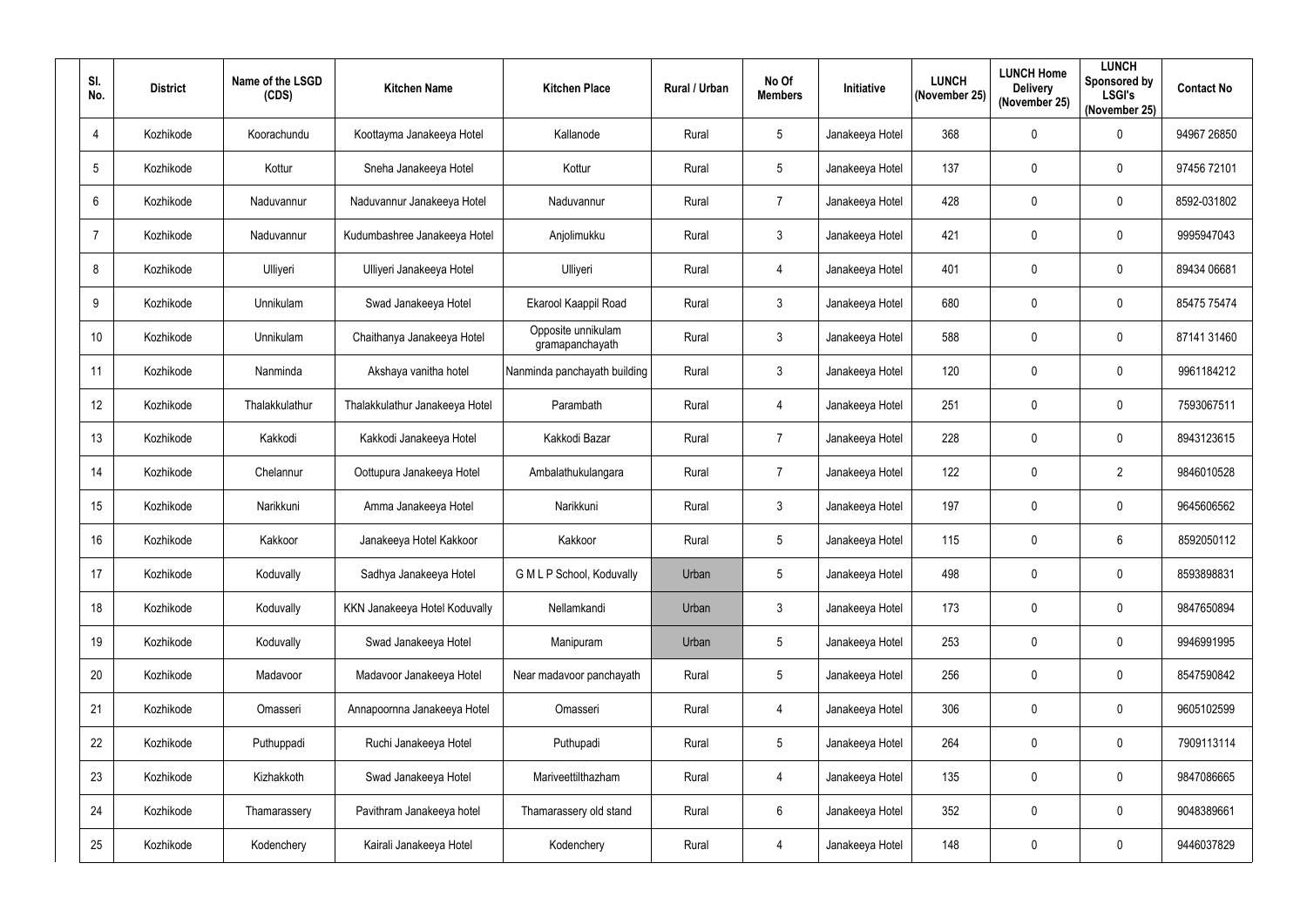| SI.<br>No. | <b>District</b> | Name of the LSGD<br>(CDS) | <b>Kitchen Name</b>                      | <b>Kitchen Place</b>                        | Rural / Urban | No Of<br><b>Members</b> | Initiative      | <b>LUNCH</b><br>(November 25) | <b>LUNCH Home</b><br><b>Delivery</b><br>(November 25) | <b>LUNCH</b><br>Sponsored by<br><b>LSGI's</b><br>(November 25) | <b>Contact No</b> |
|------------|-----------------|---------------------------|------------------------------------------|---------------------------------------------|---------------|-------------------------|-----------------|-------------------------------|-------------------------------------------------------|----------------------------------------------------------------|-------------------|
| 26         | Kozhikode       | Koodaranji                | Ruchikkoot Janakeeya Hotel               | Koodaranji                                  | Rural         | $6\overline{6}$         | Janakeeya Hotel | 297                           | $\overline{0}$                                        | $\pmb{0}$                                                      | 9496439278        |
| 27         | Kozhikode       | Thiruvambadi              | Pulari Janakeeya Hotel                   | Thondimmal                                  | Rural         | 5                       | Janakeeya Hotel | 134                           | $\mathbf 0$                                           | $\mathbf 0$                                                    | 7034264232        |
| 28         | Kozhikode       | Kattippara                | Ruchi Janakeeya Hotel                    | Chamal                                      | Rural         | $6\overline{6}$         | Janakeeya Hotel | 102                           | $\overline{0}$                                        | $\pmb{0}$                                                      | 7591974045        |
| 29         | Kozhikode       | Koyilandy North           | Naveena canteen                          | Near new bus stand                          | Urban         | $\overline{7}$          | Janakeeya Hotel | 602                           | $\boldsymbol{0}$                                      | $\overline{2}$                                                 | 9544185262        |
| 30         | Kozhikode       | Koyilandy North           | Koyilandi Nagarasabha Janakeeya<br>Hotel | Near Kollamchira                            | Urban         | 10 <sup>°</sup>         | Janakeeya Hotel | 416                           | $\overline{0}$                                        | $\pmb{0}$                                                      | 8943191728        |
| 31         | Kozhikode       | Koyilandi South           | Snehadeepam Janakeeya Hotel              | Muthambi                                    | Urban         | $6\overline{6}$         | Janakeeya Hotel | 140                           | $\boldsymbol{0}$                                      | $\pmb{0}$                                                      | 9188198658        |
| 32         | Kozhikode       | Chengottukavu             | Amma Janakeeya Hotel                     | Edakkulam                                   | Rural         | $5\phantom{.0}$         | Janakeeya Hotel | 187                           | $\overline{0}$                                        | $\mathbf 0$                                                    | 9048235785        |
| 33         | Kozhikode       | Atholi                    | Atholi Janakeeya Hotel                   | Kodassery                                   | Rural         | $\overline{4}$          | Janakeeya Hotel | 115                           | $\mathbf 0$                                           | $\pmb{0}$                                                      | 9072499251        |
| 34         | Kozhikode       | Moodadi                   | Ruchi Janakeeya Hotel                    | Moodadi                                     | Rural         | 5                       | Janakeeya Hotel | 355                           | $\mathbf 0$                                           | $\mathbf 0$                                                    | 8281226403        |
| 35         | Kozhikode       | Chemancheri               | Annapoornna Janakeeya Hotel              | Pookkad                                     | Rural         | $5\phantom{.0}$         | Janakeeya Hotel | 160                           | $\overline{0}$                                        | -1                                                             | 9048235785        |
| 36         | Kozhikode       | Arikkulam                 | Thanima Janakeeya Hotel                  | Kurudimukku                                 | Rural         | $\overline{4}$          | Janakeeya Hotel | 147                           | $\boldsymbol{0}$                                      | $\mathbf 0$                                                    | 9645137125        |
| 37         | Kozhikode       | Arikkulam                 | Ruchiyidam Janakeeya Hotel               | Arikkulam                                   | Rural         | 4                       | Janakeeya Hotel | 85                            | $\overline{0}$                                        | $\overline{2}$                                                 | 9048410803        |
| 38         | Kozhikode       | Kozhikode Central.        | Ruchikkoott                              | <b>District Veterinary Hospital</b>         | Urban         | 3                       | Janakeeya Hotel | 995                           | 430                                                   | $\mathbf 0$                                                    | 7025774213        |
| 39         | Kozhikode       | Kozhikode Central         | Sneha Ruchikkoott                        | Mankavu                                     | Urban         | $\overline{4}$          | Janakeeya Hotel | 360                           | 49                                                    | $\mathbf 0$                                                    | 8921995031        |
| 40         | Kozhikode       | Kozhikode Central         | Tripthi Janakeeya Hotel                  | Near AMLP School,<br>Moozhikkal             | Urban         | 3                       | Janakeeya Hotel | 684                           | 149                                                   | $\pmb{0}$                                                      | 8129200288        |
| 41         | Kozhikode       | Kozhikode Central         | New Ganesh                               | Kovoor, near library                        | Urban         | $5\phantom{.0}$         | Janakeeya Hotel | 890                           | 120                                                   | $\pmb{0}$                                                      | 9349123701        |
| 42         | Kozhikode       | Kozhikode Central         | Ruchippura Janakeeya Hotel               | Near Focus mall, New bus<br>stand Kozhikode | Urban         | $\mathbf{3}$            | Janakeeya Hotel | 1097                          | $\mathbf 0$                                           | $\pmb{0}$                                                      | 9605602806        |
| 43         | Kozhikode       | Kozhikode Central         | Souparnika Janakeeya Hotel               | Medical college near chest<br>hospital      | Urban         | $6\overline{6}$         | Janakeeya Hotel | 486                           | $\mathbf 0$                                           | $\pmb{0}$                                                      | 8281709784        |
| 44         | Kozhikode       | Kozhikode North           | Udayam kudumbasree canteen               | Thadambattuthazham                          | Urban         | $5\phantom{.0}$         | Janakeeya Hotel | 650                           | 60 <sub>1</sub>                                       | $\pmb{0}$                                                      | 7736850096        |
| 45         | Kozhikode       | Kozhikode North           | Ruchi                                    | Elathoor, Chettikulam                       | Urban         | $\overline{4}$          | Janakeeya Hotel | 314                           | $\mathbf 0$                                           | $\pmb{0}$                                                      | 9947743713        |
| 46         | Kozhikode       | Kozhikode North           | Tasty Janakeeya Hotel                    | Butt road                                   | Urban         | $5\phantom{.0}$         | Janakeeya Hotel | 635                           | 65                                                    | $\pmb{0}$                                                      | 9074462795        |
| 47         | Kozhikode       | Kozhikode North           | Oruma                                    | Eranjikkal                                  | Urban         | $\overline{4}$          | Janakeeya Hotel | 402                           | 9                                                     | $\pmb{0}$                                                      |                   |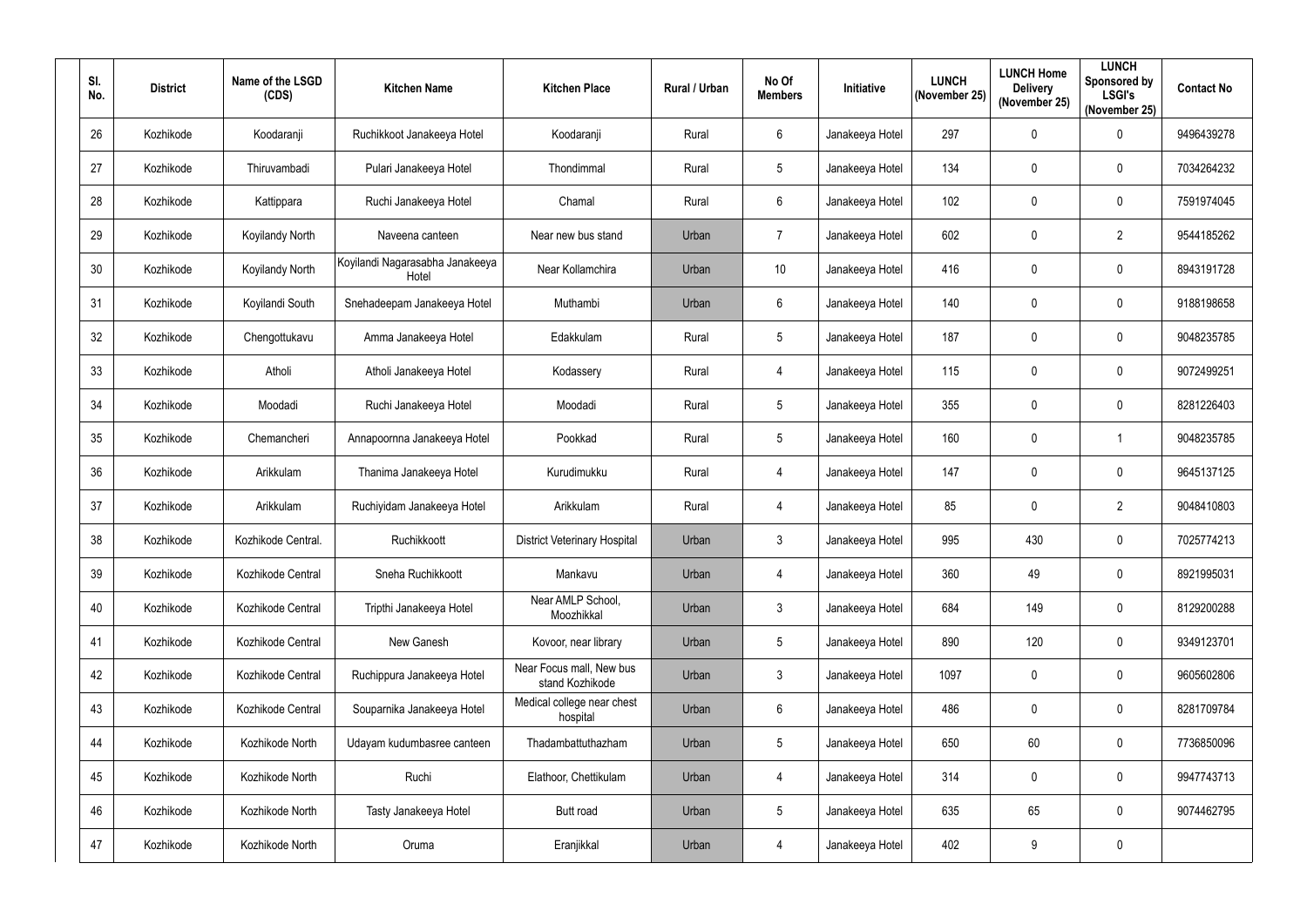|     | SI.<br>No. | <b>District</b> | Name of the LSGD<br>(CDS) | <b>Kitchen Name</b>                       | <b>Kitchen Place</b>               | Rural / Urban | No Of<br><b>Members</b> | Initiative      | <b>LUNCH</b><br>(November 25) | <b>LUNCH Home</b><br><b>Delivery</b><br>(November 25) | <b>LUNCH</b><br>Sponsored by<br><b>LSGI's</b><br>(November 25) | <b>Contact No</b> |
|-----|------------|-----------------|---------------------------|-------------------------------------------|------------------------------------|---------------|-------------------------|-----------------|-------------------------------|-------------------------------------------------------|----------------------------------------------------------------|-------------------|
|     | 48         | Kozhikode       | Feroke                    | Ruchi vanitha mess                        | <b>Feroke Muncipality</b>          | Urban         | $\overline{7}$          | Janakeeya Hotel | 230                           | $\mathbf 0$                                           | $\pmb{0}$                                                      | 9544468026        |
|     | 49         | Kozhikode       | Feroke                    | Mithra Janakeeya Hotel                    | Ambalangadi                        | Urban         | $5\phantom{.0}$         | Janakeeya Hotel | 509                           | $\mathbf 0$                                           | 0                                                              | 9847657229        |
|     | 50         | Kozhikode       | Ramanattukara             | Tasty catering unit                       | Ramanattukara                      | Urban         | $6\phantom{.}$          | Janakeeya Hotel | 350                           | $\mathbf 0$                                           | $\pmb{0}$                                                      | 9961004004        |
|     | 51         | Kozhikode       | KozhikodeSouth            | Ushass cattering                          | Meenchantha school                 | Urban         | 5                       | Janakeeya Hotel | 767                           | $\boldsymbol{0}$                                      | $\pmb{0}$                                                      | 9645629224        |
| 104 | 52         | Kozhikode       | Kozhikode South           | Oruma                                     | Naduvattam                         | Urban         | 4                       | Janakeeya Hotel | 368                           | $\mathbf 0$                                           | 0                                                              | 9747405960        |
|     | 53         | Kozhikode       | Kozhikode South           | Ruchi Janakeeya Hotel                     | Kundayithode                       | Urban         | 5                       | Janakeeya Hotel | 548                           | $\mathbf 0$                                           | $\pmb{0}$                                                      | 9526521036        |
|     | 54         | Kozhikode       | Kozhikode South           | Five star                                 | Palayam                            | Urban         | 4                       | Janakeeya Hotel | 461                           | $\pmb{0}$                                             | 0                                                              | 9744307041        |
|     | 55         | Kozhikode       | Olavanna                  | Kailamadam Janakeeya Hotel                | Pantheerankavu bypass              | Rural         | $6\phantom{.}$          | Janakeeya Hotel | 376                           | 201                                                   | $\pmb{0}$                                                      | 9526123535        |
|     | 56         | Kozhikode       | Olavanna                  | Snehitha Janakeeya Hotel                  | Kunnathupalam                      | Rural         | $6\phantom{.}$          | Janakeeya Hotel | 291                           | 189                                                   | $\pmb{0}$                                                      | 9072771905        |
|     | 57         | Kozhikode       | Kadalundi                 | Kadambhari Janakeeya Hotel                | Mannoor valavil                    | Rural         | 6                       | Janakeeya Hotel | $\mathbf 0$                   | $\mathbf 0$                                           | $\pmb{0}$                                                      | 9349923675        |
|     | 58         | Kozhikode       | Mukkam                    | Mukkam Friends Janakeeya hotel            | Mukkam                             | Urban         | 4                       | Janakeeya Hotel | 449                           | $\boldsymbol{0}$                                      | $\pmb{0}$                                                      | 9497215604        |
|     | 59         | Kozhikode       | Mukkam                    | Oottupura Janakeeya Hotel                 | Manassery                          | Urban         | 4                       | Janakeeya Hotel | 586                           | $\pmb{0}$                                             | 0                                                              | 9645563417        |
|     | 60         | Kozhikode       | Chathamangalam            | Prakruthi                                 | Chathamangalam vipanana<br>kendram | Rural         | 5                       | Janakeeya Hotel | 135                           | $\mathbf 0$                                           | 0                                                              | 9745828787        |
|     | 61         | Kozhikode       | Perumanna                 | Thushara Janakeeya Hotel                  | Vallikkunnu                        | Rural         | $5\phantom{.0}$         | Janakeeya Hotel | 235                           | $\mathbf 0$                                           | $\pmb{0}$                                                      | 8113873612        |
|     | 62         | Kozhikode       | Kodiyathur                | Kanivu                                    | Eranjimavu                         | Rural         | 4                       | Janakeeya Hotel | 146                           | $\boldsymbol{0}$                                      | $\pmb{0}$                                                      | 9048094053        |
|     | 63         | Kozhikode       | Karassery                 | Karassery CDS Janakeeya Hotel             | Near karassery panchayath          | Rural         | $\overline{4}$          | Janakeeya Hotel | 140                           | $\pmb{0}$                                             | $\pmb{0}$                                                      | 9645120636        |
|     | 64         | Kozhikode       | Kuruvattoor               | Nanma Janakeeya Hotel                     | Payambra                           | Rural         | 4                       | Janakeeya Hotel | 119                           | $\mathbf 0$                                           | $\pmb{0}$                                                      | 8547413299        |
|     | 65         | Kozhikode       | Mavoor                    | Koottayma Janakeeya Hotel                 | Mavoor                             | Rural         | 4                       | Janakeeya Hotel | 317                           | $\mathbf 0$                                           | $\mathbf 0$                                                    | 9961856227        |
|     | 66         | Kozhikode       | Peruvayal                 | Tripthi Janakeeya Hotel                   | Velliparambu                       | Rural         | $5\phantom{.0}$         | Janakeeya Hotel | 240                           | $\pmb{0}$                                             | $\pmb{0}$                                                      | 6238723687        |
|     | 67         | Kozhikode       | Kunnamangalam             | Snehapuram Janakeeya Hotel                | Karanthoor                         | Rural         | 3 <sup>1</sup>          | Janakeeya Hotel | $\mathbf 0$                   | $\mathbf 0$                                           | 0                                                              | 9048545152        |
|     | 68         | Kozhikode       | Kuttiadi                  | Janakeeya Hotel                           | Kuttiadi Town                      | Rural         | 9                       | Janakeeya Hotel | 215                           | $\overline{0}$                                        | $\pmb{0}$                                                      | 8606099575        |
|     | 69         | Kozhikode       | Kavilumpara               | Kavilumpara panchayath<br>Janakeeya Hotel | Thottilpalam                       | Rural         | 4                       | Janakeeya Hotel | 323                           | $\boldsymbol{0}$                                      | $\pmb{0}$                                                      | 8157900256        |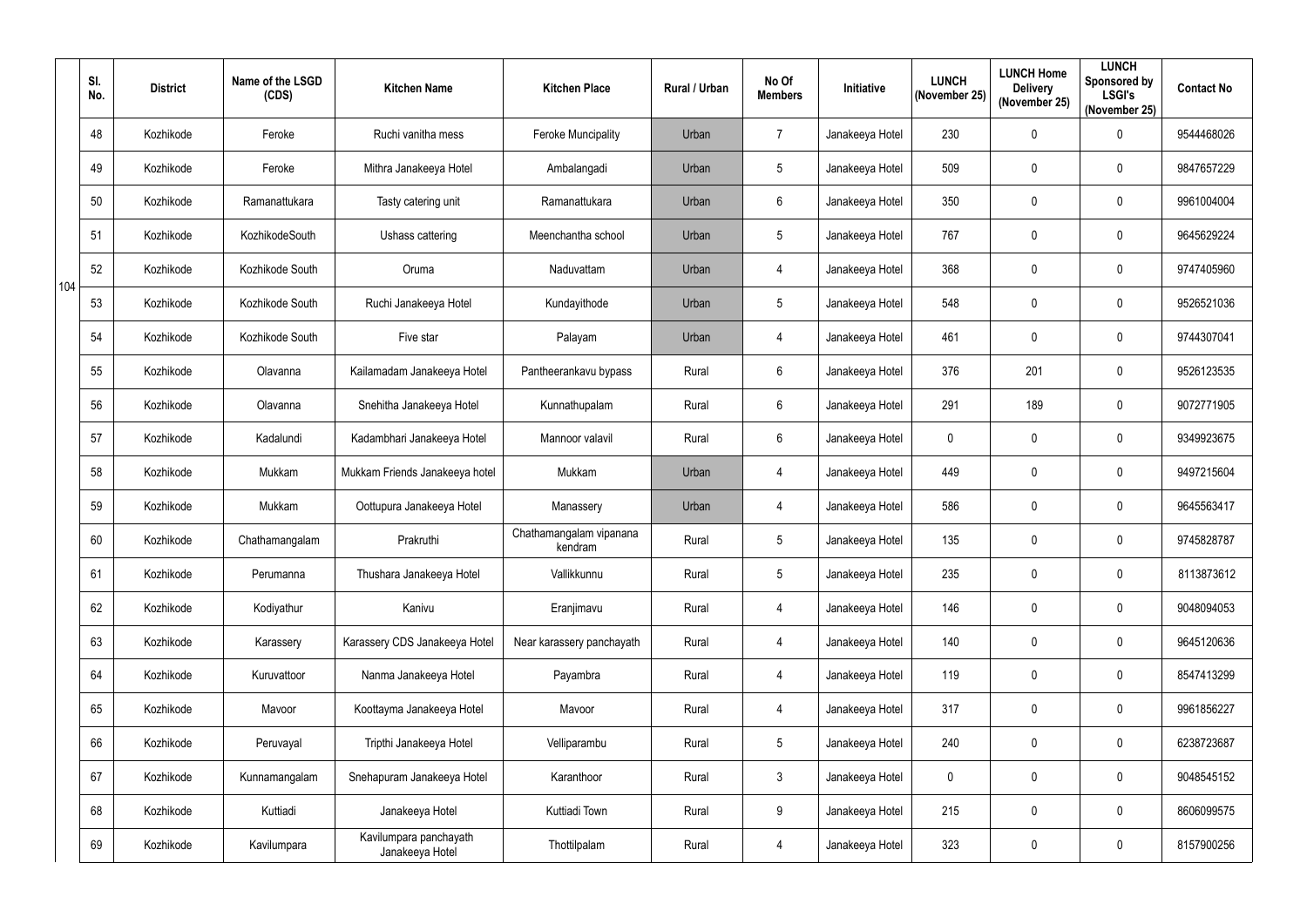| SI.<br>No.      | <b>District</b> | Name of the LSGD<br>(CDS) | <b>Kitchen Name</b>                                  | <b>Kitchen Place</b>                               | Rural / Urban | No Of<br><b>Members</b> | Initiative      | <b>LUNCH</b><br>(November 25) | <b>LUNCH Home</b><br><b>Delivery</b><br>(November 25) | <b>LUNCH</b><br>Sponsored by<br><b>LSGI's</b><br>(November 25) | <b>Contact No</b> |
|-----------------|-----------------|---------------------------|------------------------------------------------------|----------------------------------------------------|---------------|-------------------------|-----------------|-------------------------------|-------------------------------------------------------|----------------------------------------------------------------|-------------------|
| 70              | Kozhikode       | Maruthonkara              | Thanima Janakeeya Hotel                              | Adukkath                                           | Rural         | 5                       | Janakeeya Hotel | 387                           | $\boldsymbol{0}$                                      |                                                                | 9846974198        |
| 71              | Kozhikode       | Velom                     | Samridhi                                             | Kallumpuram - Theekkuni                            | Rural         | 5                       | Janakeeya Hotel | 208                           | $\boldsymbol{0}$                                      | $\mathbf 0$                                                    | 9846813401        |
| 72              | Kozhikode       | Kunnummal                 | Ruchi Janakeeya Hotel                                | Kakkattil                                          | Rural         | 5                       | Janakeeya Hotel | $\mathbf 0$                   | $\mathbf 0$                                           | $\pmb{0}$                                                      | 9605800608        |
| 73              | Kozhikode       | Naripatta                 | Sthree sakthi Janakeeya Hotel                        | Kaiveli                                            | Rural         | 5                       | Janakeeya Hotel | 240                           | $\boldsymbol{0}$                                      | $\pmb{0}$                                                      | 9645339232        |
| 74              | Kozhikode       | Kayakkodi                 | Samridhi Janakeeya Hotel                             | Kayakkodi                                          | Rural         | 5                       | Janakeeya Hotel | 191                           | $\overline{0}$                                        | $\pmb{0}$                                                      | 9495587551        |
| 75              | Kozhikode       | Thurayur                  | Cds coffee house                                     | Thurayur                                           | Rural         | 5                       | Janakeeya Hotel | 268                           | $\boldsymbol{0}$                                      | $\pmb{0}$                                                      | 9048028293        |
| 76              | Kozhikode       | Payyoli                   | Mithra                                               | Payyoli Municipality                               | Urban         | 5                       | Janakeeya Hotel | 280                           | $\boldsymbol{0}$                                      | $\mathbf 0$                                                    | 8606505900        |
| 77              | Kozhikode       | Meppayur                  | Ruchi canteen                                        | Meppayur                                           | Rural         | 5                       | Janakeeya Hotel | 212                           | $\mathbf 0$                                           | $\pmb{0}$                                                      | 9447469729        |
| 78              | Kozhikode       | Thikkodi                  | Kaippunnyam Janakeeya Hotel                          | Thikkodi                                           | Rural         | 5                       | Janakeeya Hotel | 240                           | $\mathbf 0$                                           | $\mathbf 0$                                                    | 9526071250        |
| 79              | Kozhikode       | Keezhariyur               | Tripthi Janakeeya Hotel                              | Arayanattu para                                    | Rural         | 8                       | Janakeeya Hotel | 256                           | $\mathbf 0$                                           | $\mathbf 0$                                                    | 8592834034        |
| 80              | Kozhikode       | Chakkittappara            | Chakkittapara cds Hotel                              | Chakkittapara CDS                                  | Rural         | 3                       | Janakeeya Hotel | 210                           | $\boldsymbol{0}$                                      | $\pmb{0}$                                                      | 9526881089        |
| 81              | Kozhikode       | Cheruvannur               | Vanitha canteen                                      | near cheruvannur panchayath<br>office, Cheruvannur | Rural         | 5                       | Janakeeya Hotel | 177                           | $\boldsymbol{0}$                                      | $\mathbf 0$                                                    | 9400676505        |
| 82              | Kozhikode       | Koothali                  | Salkara stationary cum Coffee<br>house and photostat | Near Koothali panchayath<br>office                 | Rural         | 6                       | Janakeeya Hotel | 180                           | $\mathbf 0$                                           | $\mathbf 0$                                                    | 9847642496        |
| 83              | Kozhikode       | Changaroth                | Changorath Janakeeya Hotel                           | Near Vadakkumbad HSS                               | Rural         | 5                       | Janakeeya Hotel | $\mathbf 0$                   | $\mathbf 0$                                           | $\pmb{0}$                                                      | 9747353283        |
| 84              | Kozhikode       | Perambra                  | Perambra Janakeeya Hotel                             | Perambra                                           | Rural         | $\overline{4}$          | Janakeeya Hotel | 218                           | $\mathbf 0$                                           | $\pmb{0}$                                                      | 6238677483        |
| 85              | Kozhikode       | Kayanna                   | Kudumbashree Janakeeya Hotel<br>Kayanna              | Kayanna Bazar                                      | Rural         | $\mathfrak{Z}$          | Janakeeya Hotel | 40                            | $\pmb{0}$                                             | $\pmb{0}$                                                      | 9496130121        |
| 86              | Kozhikode       | Nochad                    | Kudumbashree Janakeeya Hotel                         | Muliyangal                                         | Rural         | 5                       | Janakeeya Hotel | 177                           | $\boldsymbol{0}$                                      | $\pmb{0}$                                                      | 7034944936        |
| 87              | Kozhikode       | Ayenchery                 | Janakeeya Hotel Ayanchery                            | Ayanchery                                          | Rural         | $\overline{4}$          | Janakeeya Hotel | 61                            | $\mathbf 0$                                           | $\boldsymbol{0}$                                               | 8078369520        |
| 88              | Kozhikode       | Maniyur                   | Ruchikoott Vanitha Hotel                             | Near maniyur panchayath<br>office, Navodaya stop   | Rural         | $\overline{4}$          | Janakeeya Hotel | 110                           | $\boldsymbol{0}$                                      | $\pmb{0}$                                                      | 9400097895        |
| 89              | Kozhikode       | Villiappally              | Janakeeya Hotel Villiappally                         | Keezhal Mukku                                      | Rural         | $\overline{4}$          | Janakeeya Hotel | 211                           | $\mathbf 0$                                           | $\pmb{0}$                                                      | 8086472039        |
| 90 <sup>°</sup> | Kozhikode       | Thiruvallur               | Ruchi Janakeeya Hotel                                | Thiruvallur                                        | Rural         | 5                       | Janakeeya Hotel | 221                           | $\bm{0}$                                              | $\pmb{0}$                                                      | 9400723619        |
| 91              | Kozhikode       | Edachery                  | Kudumbasree cafe and helpdesk                        | Edachery                                           | Rural         | $\overline{4}$          | Janakeeya Hotel | 233                           | $\boldsymbol{0}$                                      | $\pmb{0}$                                                      | 7736287974        |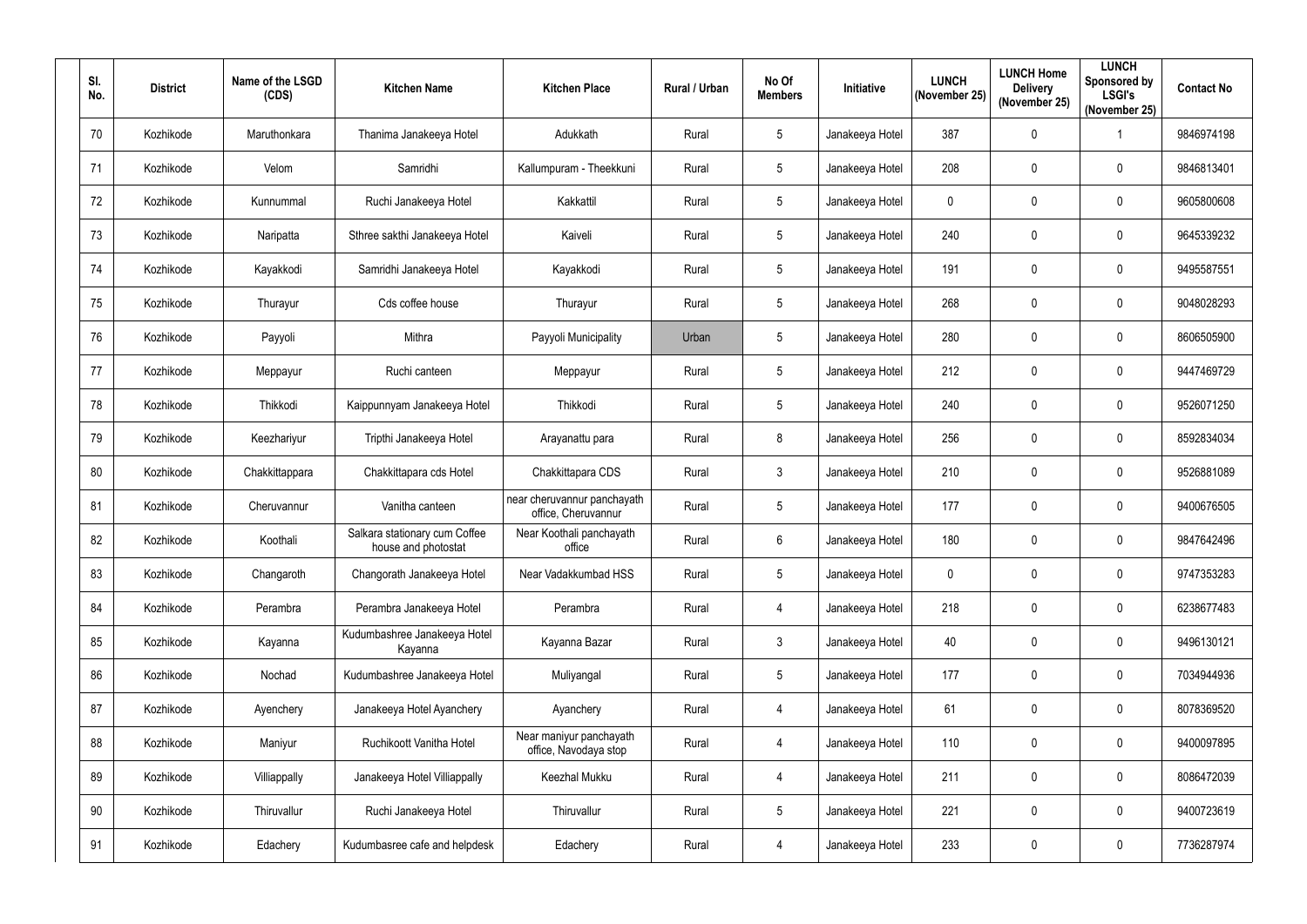|     | SI.<br>No.      | <b>District</b> | Name of the LSGD<br>(CDS) | <b>Kitchen Name</b>                      | <b>Kitchen Place</b>       | Rural / Urban | No Of<br><b>Members</b> | Initiative      | <b>LUNCH</b><br>(November 25) | <b>LUNCH Home</b><br><b>Delivery</b><br>(November 25) | <b>LUNCH</b><br>Sponsored by<br><b>LSGI's</b><br>(November 25) | <b>Contact No</b> |
|-----|-----------------|-----------------|---------------------------|------------------------------------------|----------------------------|---------------|-------------------------|-----------------|-------------------------------|-------------------------------------------------------|----------------------------------------------------------------|-------------------|
|     | 92              | Kozhikode       | Nadapuram                 | Uttupura canteen and catering            | Kallachi                   | Rural         | $6\phantom{.}$          | Janakeeya Hotel | 450                           | $\mathbf 0$                                           | $\pmb{0}$                                                      | 9946448011        |
|     | 93              | Kozhikode       | Chekkyad                  | Ruchi vanitha hotel                      | Puliyav                    | Rural         | 4                       | Janakeeya Hotel | 204                           | 0                                                     | $\pmb{0}$                                                      | 9048541152        |
|     | 94              | Kozhikode       | Valayam                   | Nanma Janakeeya Hotel                    | Valayam                    | Rural         | $5\phantom{.0}$         | Janakeeya Hotel | 190                           | $\mathbf 0$                                           | $\pmb{0}$                                                      | 9207821783        |
|     | 95              | Kozhikode       | Purameri                  | Nanma Janakeeya Hotel                    | Purameri                   | Rural         | $6\phantom{.}$          | Janakeeya Hotel | 376                           | $\mathbf 0$                                           | $\mathbf 0$                                                    | 9745393164        |
|     | 96              | Kozhikode       | Vanimel                   | Vanimel Janakeeya Hotel                  | Bhoomivathukkal            | Rural         | $5\phantom{.0}$         | Janakeeya Hotel | 264                           | $\pmb{0}$                                             | $\pmb{0}$                                                      | 9048163049        |
|     | 97              | Kozhikode       | Tuneri                    | Menma Oottupura Janakeeya Hotel          | Tuneri                     | Rural         | $\mathfrak{Z}$          | Janakeeya Hotel | 200                           | $\mathbf 0$                                           | $\mathbf 0$                                                    | 9745251928        |
|     | 98              | Kozhikode       | Onchiyam                  | Adukkala                                 | Kannookkara                | Rural         | $\mathbf{3}$            | Janakeeya Hotel | 201                           | $\overline{0}$                                        | $\mathbf 0$                                                    | 8606115054        |
|     | 99              | Kozhikode       | Chorode                   | Janani Hotel and Catering Unit           | Chorode                    | Rural         | 4                       | Janakeeya Hotel | 254                           | $\mathbf 0$                                           | $\pmb{0}$                                                      | 9645426343        |
|     | 100             | Kozhikode       | Eramala                   | Janakeeya Hotel - Eramala                | Orkkatteri                 | Rural         | 8                       | Janakeeya Hotel | 132                           | 0                                                     | $\mathbf 0$                                                    | 9645239675        |
|     | 101             | Kozhikode       | Vadakara West             | Janakeeya Hotel - Vadakara west          | Vadakara                   | Urban         | $\mathbf{3}$            | Janakeeya Hotel | 476                           | $\mathbf 0$                                           | $\pmb{0}$                                                      | 8943703596        |
|     | 102             | Kozhikode       | Vadakara West             | Chithra Janakeeya Hotel                  | Vadakara New bus stand     | Urban         | $\mathbf{3}$            | Janakeeya Hotel | 363                           | $\overline{0}$                                        | $\pmb{0}$                                                      | 9387762939        |
|     | 103             | Kozhikode       | Vadakara East             | Janakeeya Hotel Vadakara<br>Municipality | Edodi                      | Urban         | $6\phantom{.}$          | Janakeeya Hotel | 427                           | 0                                                     | $\mathbf 0$                                                    | 9207604876        |
|     | 104             | Kozhikode       | Azhiyoor                  | Janakeeya Hotel Azhiyoor                 | Chombala near Block Office | Rural         | 3                       | Janakeeya Hotel | 224                           | 0                                                     | 0                                                              | 8086159250        |
| 104 |                 |                 |                           |                                          |                            |               | 494                     |                 | 31228                         | <b>1272</b>                                           | 14                                                             |                   |
|     | -1              | Malappuram      | Triprangode               | Vishista Vanitha Canteen                 | Ottumpuram                 | Rural         | $5\phantom{.0}$         | Janakeeya Hotel | 192                           | 19                                                    | $\pmb{0}$                                                      | 9526951352        |
|     | $\overline{2}$  | Malappuram      | Kondotty-2                | Amrutham Janakeeya Hotel                 | Kondotty busstand          | Urban         | 4                       | Janakeeya Hotel | 504                           | $\mathbf 0$                                           | $6\,$                                                          | 7356582539        |
|     | $\mathfrak{Z}$  | Malappuram      | Ponmundam                 | Janakeeya hotel                          | Athanikkal                 | Rural         | 4                       | Janakeeya Hotel | 208                           | $\mathbf 0$                                           | $\mathbf 0$                                                    | 9746986753        |
|     | 4               | Malappuram      | Ponnani-1                 | Samridhi                                 | Ponnani                    | Urban         | $5\phantom{.0}$         | Janakeeya Hotel | 95                            | $\mathbf 0$                                           | $\boldsymbol{0}$                                               | 9526810552        |
|     | $5\phantom{.0}$ | Malappuram      | Parappanangadi            | Thathoos janakeeya hotel                 | Parappanangadi             | Urban         | $\mathfrak{Z}$          | Janakeeya Hotel | 169                           | 134                                                   | $\pmb{0}$                                                      | 9048515158        |
|     | $6\phantom{.}$  | Malappuram      | Edayur                    | mathuraka vanita hotel                   | vattaparamb                | Rural         | $3\overline{3}$         | Janakeeya Hotel | 170                           | $\mathbf 0$                                           | $\mathbf 0$                                                    | 9995857550        |
|     | 7               | Malappuram      | Kaladi                    | Thripthi Janakeeya Hotel                 | Naripparamb                | Rural         | $\overline{4}$          | Janakeeya Hotel | 147                           | $\overline{0}$                                        | $\pmb{0}$                                                      | 9048111134        |
|     | 8               | Malappuram      | Tavanur                   | Snehitha                                 | Ayankalam                  | Rural         | $5\phantom{.0}$         | Janakeeya Hotel | 71                            | $\mathbf 0$                                           | $\pmb{0}$                                                      | 9995887155        |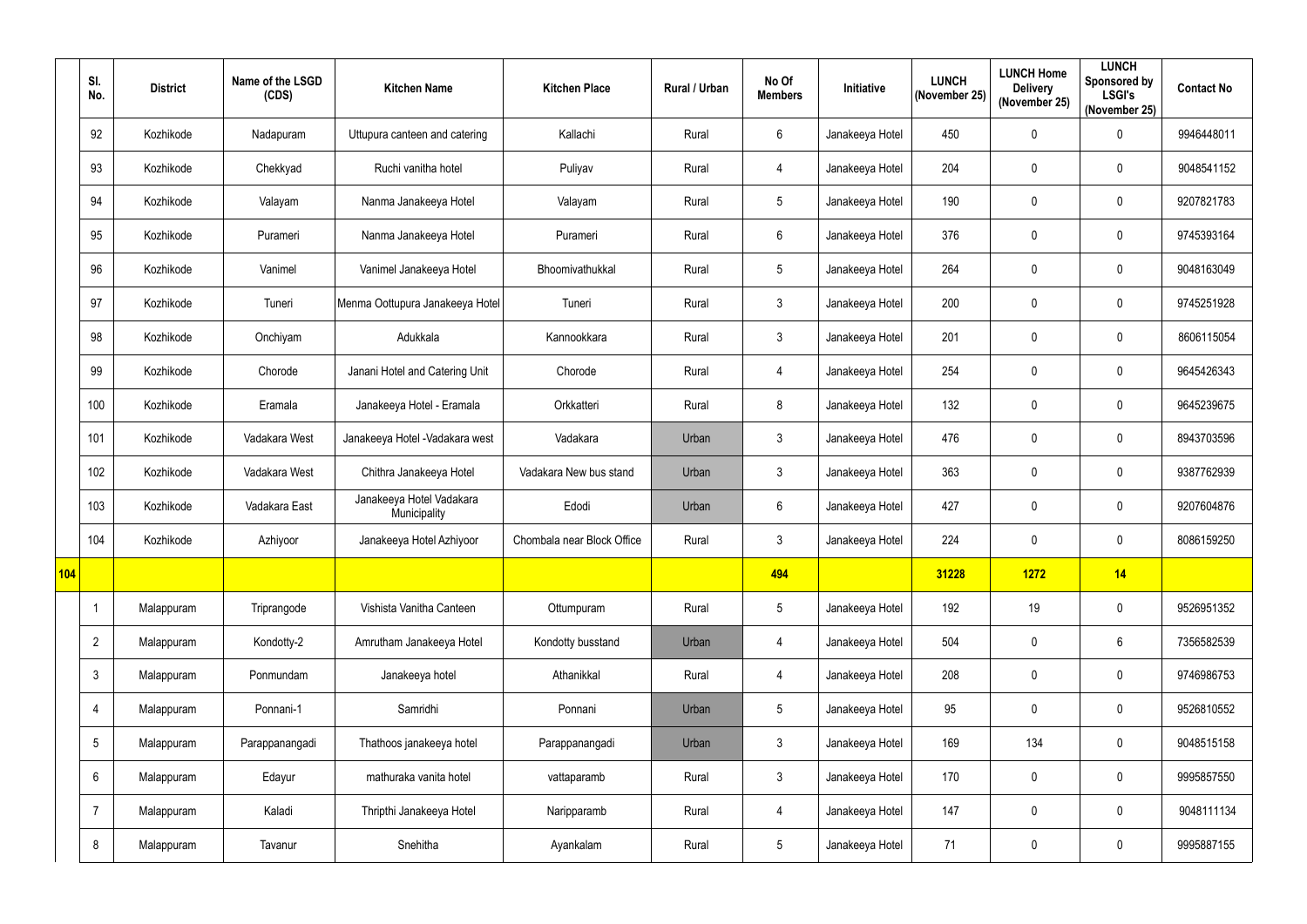| SI.<br>No.      | <b>District</b> | Name of the LSGD<br>(CDS) | <b>Kitchen Name</b>         | <b>Kitchen Place</b>                     | Rural / Urban | No Of<br><b>Members</b> | Initiative      | <b>LUNCH</b><br>(November 25) | <b>LUNCH Home</b><br><b>Delivery</b><br>(November 25) | <b>LUNCH</b><br><b>Sponsored by</b><br><b>LSGI's</b><br>(November 25) | <b>Contact No</b> |
|-----------------|-----------------|---------------------------|-----------------------------|------------------------------------------|---------------|-------------------------|-----------------|-------------------------------|-------------------------------------------------------|-----------------------------------------------------------------------|-------------------|
| 9               | Malappuram      | Karulai                   | Janakeeya Hotel             | Karulayi Town                            | Rural         | $\overline{4}$          | Janakeeya Hotel | 105                           | 28                                                    | $\mathbf 0$                                                           | 9388070564        |
| 10 <sup>°</sup> | Malappuram      | Melattur                  | Melattur Janakeeya Hotel    | Melattur                                 | Rural         | 5                       | Janakeeya Hotel | 397                           | $\mathbf 0$                                           | $\mathbf 0$                                                           | 9497644650        |
| 11              | Malappuram      | Vallikkunnu               | Ruchikootu                  | Anangadi                                 | Rural         | $\overline{4}$          | Janakeeya Hotel | 103                           | 184                                                   | $\mathbf 0$                                                           | 9846828029        |
| 12              | Malappuram      | Parappanangadi            | Sobhika Janakeeya hotel     | Parappanangadi                           | Urban         | 5                       | Janakeeya Hotel | 235                           | 391                                                   | $\pmb{0}$                                                             | 9048220552        |
| 13              | Malappuram      | Vazhakkad                 | Ruchi hotel vazhakkad       | Gup school vazhakkad                     | Rural         | 5                       | Janakeeya Hotel | 312                           | 202                                                   | $\mathbf 0$                                                           | 9656316072        |
| 14              | Malappuram      | Amarambalam               | Janakeeya Hotel             | Opposite Federal Bank<br>Pookkottumpadam | Rural         | $\overline{4}$          | Janakeeya Hotel | 126                           | 15                                                    | $\mathbf 0$                                                           | 8157060589        |
| 15              | Malappuram      | Marakkara                 | Famous Hotel                | marakkara                                | Rural         | $\mathbf{3}$            | Janakeeya Hotel | 102                           | $\boldsymbol{0}$                                      | $\mathbf 0$                                                           | 6238909658        |
| 16              | Malappuram      | Ozhur                     | Archana Vanitha Canteen     | Pulparambu                               | Rural         | $\overline{2}$          | Janakeeya Hotel | 145                           | $\mathbf 0$                                           | $\pmb{0}$                                                             | 9645906084        |
| 17              | Malappuram      | Keezhuparambu             | Sisiram hotel keezhuparambu | New bazar kuniyil                        | Rural         | 5                       | Janakeeya Hotel | 111                           | 62                                                    | $\mathbf 0$                                                           | 8086830582        |
| 18              | Malappuram      | Irimbiliyam               | nandanam vanita hotel       | kotappuram                               | Rural         | 5                       | janakeeya Hotel | 247                           | $\overline{0}$                                        | $\pmb{0}$                                                             | 7306302029        |
| 19              | Malappuram      | Porur                     | Kudumbasree vanitha canteen | Cherukod                                 | Rural         | $\overline{4}$          | Janakeeya Hotel | 139                           | $\boldsymbol{0}$                                      | $\pmb{0}$                                                             | 9745425647        |
| 20              | Malappuram      | Tirunavaya                | Vibhava Cafesree            | Karathoor                                | Rural         | $\overline{4}$          | Janakeeya Hotel | 93                            | 12                                                    | $\mathbf 0$                                                           | 9645414837        |
| 21              | Malappuram      | Moothedam                 | Moothedam janakeeya hotel   | Karappuram                               | Rural         | 3                       | Janakeeya Hotel | $\mathbf 0$                   | 160                                                   | $\mathbf 0$                                                           | 9447630154        |
| 22              | Malappuram      | Vazhayur                  | Three Star Janakeeya Hotel  | Karad                                    | Rural         | $\overline{4}$          | Janakeeya Hotel | 280                           | 68                                                    | $\pmb{0}$                                                             | 9744305921        |
| 23              | Malappuram      | urngattiri                | Oottupura                   | Therattummal                             | Rural         | 5                       | Janakeeya Hotel | 114                           | 105                                                   | $\pmb{0}$                                                             | 9562851125        |
| 24              | Malappuram      | Maranchery                | Janakeeya Hotel maranchey   | Panambad                                 | Rural         | 5                       | Janakeeya Hotel | 61                            | 147                                                   | $\mathbf 0$                                                           | 9048081621        |
| 25              | Malappuram      | Athavanad                 | Janakeeya Bhakshanasala     | Vettichira                               | Rural         | 5                       | Janakeeya Hotel | 201                           | $\mathbf 0$                                           | $\mathbf 0$                                                           | 9495291580        |
| 26              | Malappuram      | Pothukal                  | Vanitha Canteen             | Nettikulam                               | Rural         | $6\phantom{.}6$         | Janakeeya Hotel | $\mathbf 0$                   | 75                                                    | $\mathbf 0$                                                           | 9048501397        |
| 27              | Malappuram      | Mampad                    | Bismi Cafe                  | Mampad                                   | Rural         | $\mathfrak{Z}$          | Janakeeya Hotel | 204                           | $\mathbf 0$                                           | $\pmb{0}$                                                             | 9961170251        |
| 28              | Malappuram      | Marakkara                 | Ruchikoottu                 | <b>AC Nirappu</b>                        | Rural         | $5\phantom{.0}$         | Janakeeya Hotel | 47                            | $\mathbf 0$                                           | $\mathbf 0$                                                           | 9745625415        |
| 29              | Malappuram      | Alipparambu               | Oottupura                   | Alipparambu                              | Rural         | 5                       | Janakeeya Hotel | 156                           | $\pmb{0}$                                             | $\pmb{0}$                                                             | 9847690941        |
| 30 <sub>2</sub> | Malappuram      | Valanchery                | Janakkeeya Hotel            | Valanchery                               | Urban         | 5                       | Janakeeya Hotel | 156                           | $\boldsymbol{0}$                                      | $\pmb{0}$                                                             | 8593812408        |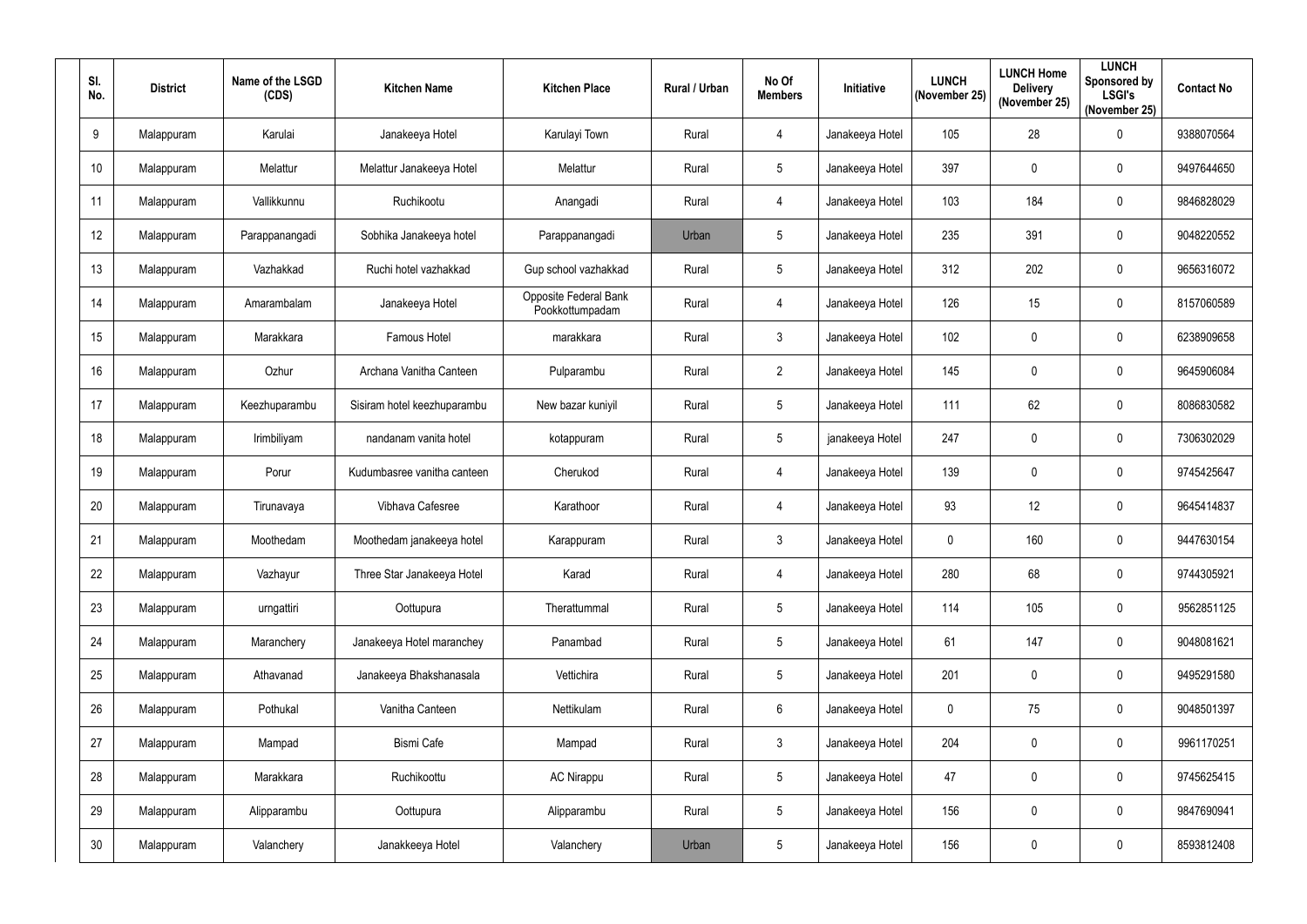| SI.<br>No. | <b>District</b> | Name of the LSGD<br>(CDS) | <b>Kitchen Name</b>                               | <b>Kitchen Place</b>   | Rural / Urban | No Of<br><b>Members</b> | Initiative      | <b>LUNCH</b><br>(November 25) | <b>LUNCH Home</b><br><b>Delivery</b><br>(November 25) | <b>LUNCH</b><br>Sponsored by<br><b>LSGI's</b><br>(November 25) | <b>Contact No</b> |
|------------|-----------------|---------------------------|---------------------------------------------------|------------------------|---------------|-------------------------|-----------------|-------------------------------|-------------------------------------------------------|----------------------------------------------------------------|-------------------|
| 31         | Malappuram      | Chaliyar                  | Chaliyar Janakeeya Hotel                          | Akambaadam             | Rural         | $\mathbf{3}$            | Janakeeya Hotel | 93                            | 39                                                    | $\pmb{0}$                                                      | 9605274841        |
| 32         | Malappuram      | Kalikavu                  | Friends Janakeeya Hotel                           | Kalikavu               | Rural         | 4                       | Janakeeya Hotel | 78                            | 14                                                    | $\mathbf 0$                                                    | 9745751684        |
| 33         | Malappuram      | Angadipuram               | Janakeeya Hotel                                   | Angadipuram            | Rural         | $\overline{4}$          | Janakeeya Hotel | 196                           | $\boldsymbol{0}$                                      | $\pmb{0}$                                                      | 7902314724        |
| 34         | Malappuram      | Puzhakkattri              | Jasmin                                            | Puzhakkattiri          | Rural         | 5                       | Janakeeya Hotel | 160                           | 112                                                   | $\pmb{0}$                                                      | 9495497872        |
| 35         | Malappuram      | Nannamukku                | Tanima                                            | Nannamukku             | Rural         | 5                       | Janakeeya Hotel | 167                           | 123                                                   | $\pmb{0}$                                                      | 8943417885        |
| 36         | Malappuram      | Moorkkanad                | Oruma Janakeeya Hotel                             | Moorkkanad             | Rural         | 5                       | Janakeeya Hotel | 90                            | 88                                                    | $\pmb{0}$                                                      | 9605728248        |
| 37         | Malappuram      | Edavanna                  | Souhrtham Janakeeya Hotel                         | Edavanna               | Rural         | $5\phantom{.0}$         | Janakeeya Hotel | 348                           | 129                                                   | $\mathbf 0$                                                    | 9746986110        |
| 38         | Malappuram      | Tirur                     | Ruchi Janakeeya Hotel                             | Tirur                  | Urban         | $\overline{4}$          | Janakeeya Hotel | 365                           | 42                                                    | $\pmb{0}$                                                      | 9895409528        |
| 39         | Malappuram      | Tirur                     | Amrutham Janakeeya Hotel                          | Tirur                  | Urban         | $\overline{4}$          | Janakeeya Hotel | 275                           | $\boldsymbol{0}$                                      | $\mathbf 0$                                                    | 9745074259        |
| 40         | Malappuram      | Edappal                   | Daya Cafesree                                     | Edappal                | Rural         | 5                       | Janakeeya Hotel | 164                           | $\overline{0}$                                        | $\mathbf 0$                                                    | 9895439056        |
| 41         | Malappuram      | Koottilangadi             | Janakeeya Hotel                                   | Koottilangadi          | Rural         |                         | Janakeeya Hotel | 45                            | 22                                                    | $\overline{2}$                                                 | 9539471939        |
| 42         | Malappuram      | Vattamkulam               | Vibhava Janakeeya Hotel                           | Edappal                | Rural         | $\overline{4}$          | Janakeeya Hotel | 162                           | $\boldsymbol{0}$                                      | $\mathbf 0$                                                    | 9744844512        |
| 43         | Malappuram      | Nilambur                  | Annapporna Janakeeya Hotel                        | Nilambur               | Urban         | 8                       | Janakeeya Hotel | 338                           | 123                                                   | $\mathbf 0$                                                    | 8547795364        |
| 44         | Malappuram      | Puzhakkattri              | PT Group                                          | Ramapuram              | Rural         | $\overline{4}$          | Janakeeya Hotel | 172                           | 47                                                    | $\mathbf 0$                                                    | 9745108676        |
| 45         | Malappuram      | Vazhikkadavu              | Vanitha Janakeeya Hotel                           | Manimooli              | Rural         | $\overline{4}$          | Janakeeya Hotel | 104                           | 23                                                    | $\pmb{0}$                                                      | 8943046755        |
| 46         | Malappuram      | Chungathara               | Chungathara Annapoorna Vanitha<br>Janakeeya Hotel | Chalikkulam            | Rural         | $\mathfrak{Z}$          | Janakeeya Hotel | $\mathbf 0$                   | 31                                                    | $\pmb{0}$                                                      | 9745674102        |
| 47         | Malappuram      | Vallikunnu                | Punathil Janakeeya Hotel                          | Vallikunnu             | Rural         | $\overline{4}$          | Janakeeya Hotel | 228                           | 65                                                    | $\pmb{0}$                                                      | 9946051042        |
| 48         | Malappuram      | Tirurangadi               | Nirmalyam Janakeeya Hotel                         | Chanthappadi           | Urban         | 5                       | Janakeeya Hotel | 236                           | 212                                                   | $\mathbf 0$                                                    | 9895168511        |
| 49         | Malappuram      | Purathur                  | Purathur Janakeeya Hotel                          | Kavilakkad             | Rural         | $\mathfrak{Z}$          | Janakeeya Hotel | 98                            | 76                                                    | $\pmb{0}$                                                      | 9645170119        |
| 50         | Malappuram      | Kuruva                    | Swad                                              | Ambalaparamb           | Rural         | $\overline{4}$          | Janakeeya Hotel | 41                            | 36                                                    | $\pmb{0}$                                                      | 9495993543        |
| 51         | Malappuram      | Perumanna Klari           | Perumanna Klari Janakeeya Hotel                   | Near Panjayathu office | Rural         | $\mathfrak{Z}$          | Janakeeya Hotel | 77                            | $\mathbf 0$                                           | $\pmb{0}$                                                      | 7306197556        |
| 52         | Malappuram      | Kuttippuram               | Janakeeya Hotel Kuttippurram                      | Kuttipuram             | Rural         | 5                       | Janakeeya Hotel | 189                           | $\boldsymbol{0}$                                      | $\pmb{0}$                                                      | 8921459017        |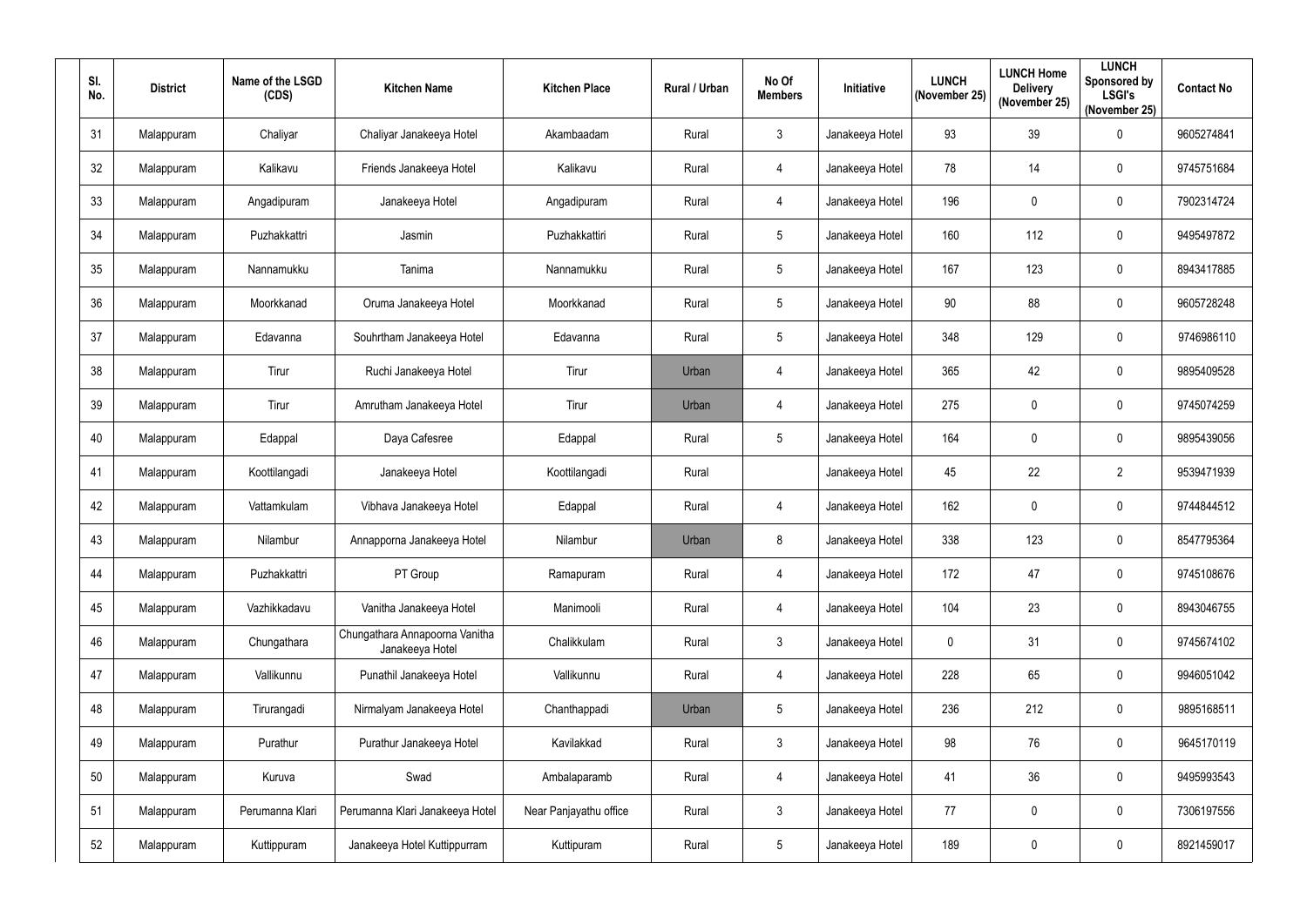|     | SI.<br>No. | <b>District</b> | Name of the LSGD<br>(CDS) | <b>Kitchen Name</b>          | <b>Kitchen Place</b> | Rural / Urban | No Of<br><b>Members</b> | Initiative      | <b>LUNCH</b><br>(November 25) | <b>LUNCH Home</b><br><b>Delivery</b><br>(November 25) | <b>LUNCH</b><br>Sponsored by<br><b>LSGI's</b><br>(November 25) | <b>Contact No</b> |
|-----|------------|-----------------|---------------------------|------------------------------|----------------------|---------------|-------------------------|-----------------|-------------------------------|-------------------------------------------------------|----------------------------------------------------------------|-------------------|
|     | 53         | Malappuram      | Niramaruthur              | Annapporna Janakeeya Hotel   | Mangad               | Rural         | $\mathbf{3}$            | Janakeeya Hotel | 124                           | $\mathbf 0$                                           | $\pmb{0}$                                                      | 9746334349        |
|     | 54         | Malappuram      | Veliyancode               | Cafe Kudumbashree            | Eramangalam          | Rural         | $\mathbf{3}$            | Janakeeya Hotel | 62                            | 72                                                    | $\pmb{0}$                                                      | 9567575145        |
|     | 55         | Malappuram      | Pulilkal                  | Ruchi Koottu Janakeeya Hotel | Pulikkal             | Rural         | 4                       | Janakeeya Hotel | 179                           | 43                                                    | $\pmb{0}$                                                      | 9947039208        |
|     | 56         | Malappuram      | Karuvarakund              | Janakeeya Hotel              | Karuvarakund         | Rural         | 4                       | Janakeeya Hotel | 181                           | 16                                                    | $\pmb{0}$                                                      | 9562233316        |
|     | 57         | Malappuram      | Thuvvur                   | Janakeeya Hotel              | Thuvvur              | Rural         | $5\overline{)}$         | Janakeeya Hotel | 118                           | 44                                                    | $\pmb{0}$                                                      | 8075365565        |
|     | 58         | Malappuram      | Kottakkal                 | Kottakkal Janakeeya Hotel    | Kottakkal            | Urban         | $\mathbf{3}$            | Janakeeya Hotel | 434                           | $\mathbf 0$                                           | $\pmb{0}$                                                      | 9946216609        |
|     | 59         | Malappuram      | Kuzhimanna                | Mythri Janakkeeya Hotel      | Cheruparamb          | Rural         | 4                       | Janakeeya Hotel | 268                           | 110                                                   | $\mathbf 0$                                                    | 9961738543        |
| 119 | 60         | Malappuram      | Talakkad                  | Talakkad Janakeeya Hotel     | <b>BP</b> Angadi     | Rural         | 4                       | Janakeeya Hotel | 75                            | 25                                                    | $\pmb{0}$                                                      | 9447824517        |
|     | 61         | Malappuram      | Areecode                  | Haritha sree Janakeeya Hotel | Pookottuchola        | Rural         | 4                       | Janakeeya Hotel | 170                           | 55                                                    | $\pmb{0}$                                                      | 7025072558        |
|     | 62         | Malappuram      | Cherukkavu                | Kitchen Hut Janakeeya Hotel  | Chevayoor            | Rural         | 4                       | Janakeeya Hoel  | 150                           | 122                                                   | $\pmb{0}$                                                      | 9895195887        |
|     | 63         | Malappuram      | Thiruvali                 | Janakeeya hotel              | Thiruvali            | Rural         | $5\overline{)}$         | Janakeeya Hotal | 117                           | $\overline{0}$                                        | $\pmb{0}$                                                      | 9746385945        |
|     | 64         | Malappuram      | Alamcode                  | Janakeeya hotel              | Alamcode             | Rural         | $5\overline{)}$         | Janakeeya Hotal | 215                           | 97                                                    | $\mathbf 0$                                                    | 8129368109        |
|     | 65         | Malappuram      | Manjeri 1                 | Cafe Janakeeya hotel         | Manjeri              | Urban         | $6\phantom{.}6$         | Janakeeya Hotal | 244                           | 34                                                    | $\overline{2}$                                                 | 7336671011        |
|     | 66         | Malappuram      | kalpakanchery             | Janakeeya HOTEL              | Kalpakanchery        | Rural         | $\overline{4}$          | Janakeeya Hotel | $90\,$                        | $\overline{0}$                                        | $\pmb{0}$                                                      | 9048929947        |
|     | 67         | Malappuram      | Kodur                     | Janakeeya hotel              | vadakkemanna         | Rural         | $3\phantom{a}$          | Janakeeya hotel | 140                           | 84                                                    | $\pmb{0}$                                                      | 9605430938        |
|     | 68         | Malappuram      | Anakayam                  | janakeeya hotel              | Anakayam             | Rural         | $5\phantom{.0}$         | Janakeeya hotel | 364                           | $\mathbf 0$                                           | $\pmb{0}$                                                      | 7025840671        |
|     | 69         | Malappuram      | Malappuram                | Janakeeya Hotel              | Malappuram           | Urban         | $3\phantom{a}$          | Janakeeya Hotal | 186                           | 24                                                    | $\pmb{0}$                                                      | 8281125864        |
|     | 70         | Malappuram      | Tanur                     | Azhimukham Janakeeya hotel   | tanur                | Urban         | $3\phantom{a}$          | Janakeeya Hotel | 185                           | $\overline{0}$                                        | $\boldsymbol{0}$                                               | 7594914843        |
|     | 71         | Malappuram      | Elamkulam                 | Janapriya                    | Kunnakav             | Rural         | $\overline{\mathbf{4}}$ | Janakeeya Hotel | 161                           | $\mathbf 0$                                           | $\pmb{0}$                                                      | 9496725446        |
|     | 72         | Malappuram      | Wandoor                   | Janakeeya Hotel              | wandoor              | Rural         | $\overline{\mathbf{4}}$ | Janakeeya Hotel | 158                           | $\overline{0}$                                        | $\pmb{0}$                                                      | 8086064498        |
|     | 73         | Malappuram      | Perinthalmanna            | samrthi janakeeya hotei      | Perinthalmanna       | Urban         | $5\phantom{.0}$         | Janakeeya hotel | 130                           | $\overline{0}$                                        | $\mathbf 0$                                                    | 7994259773        |
|     | 74         | Malappuram      | Munniyur                  | Oottupura                    | Munniyur             | Rural         | $5\phantom{.0}$         | Janakeeya Hotel | 180                           | 225                                                   | $\pmb{0}$                                                      |                   |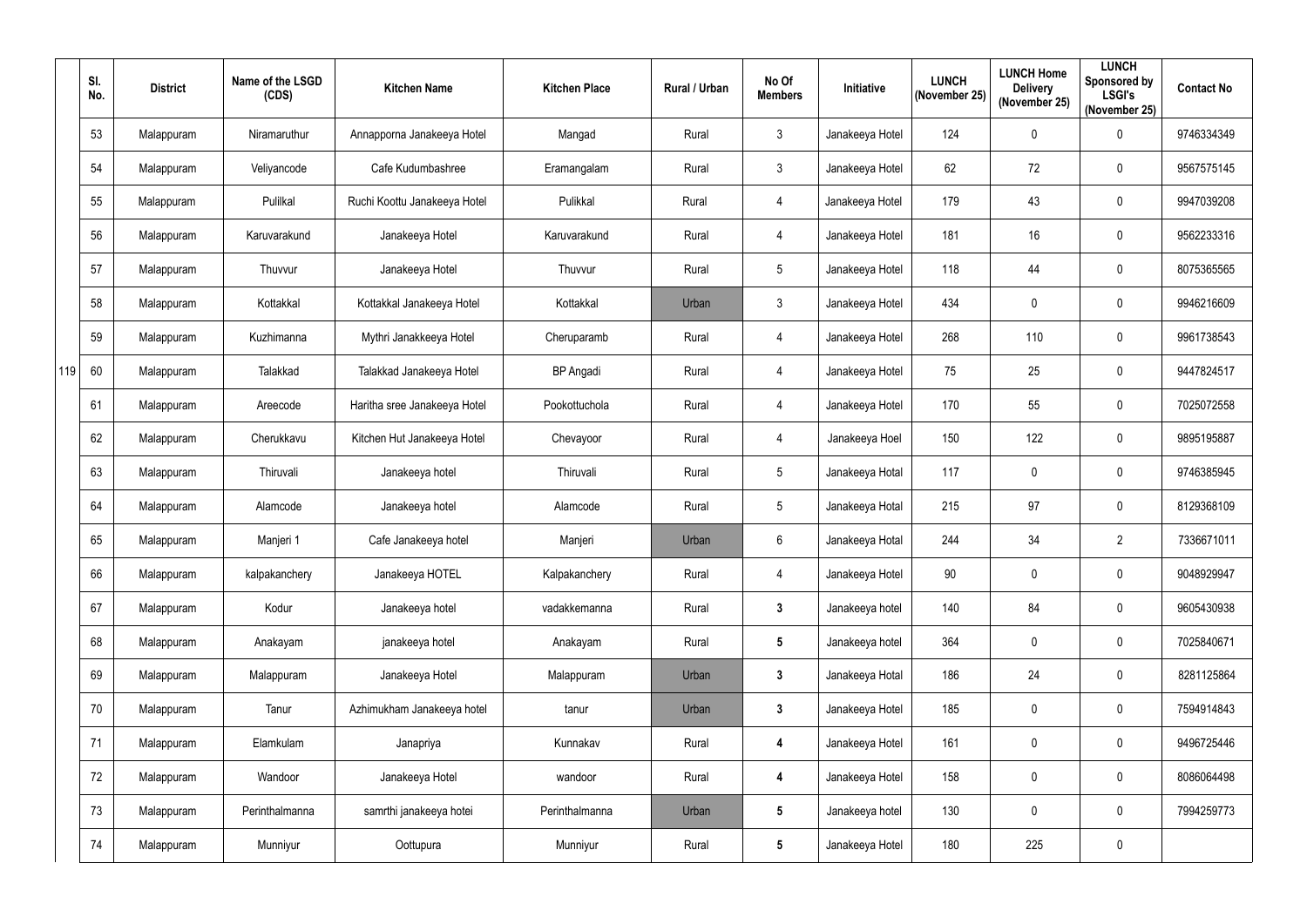| SI.<br>No. | <b>District</b> | Name of the LSGD<br>(CDS) | <b>Kitchen Name</b>        | <b>Kitchen Place</b> | Rural / Urban | No Of<br><b>Members</b> | Initiative      | <b>LUNCH</b><br>(November 25) | <b>LUNCH Home</b><br><b>Delivery</b><br>(November 25) | <b>LUNCH</b><br><b>Sponsored by</b><br><b>LSGI's</b><br>(November 25) | <b>Contact No</b> |
|------------|-----------------|---------------------------|----------------------------|----------------------|---------------|-------------------------|-----------------|-------------------------------|-------------------------------------------------------|-----------------------------------------------------------------------|-------------------|
| 75         | Malappuram      | AR Nagar                  | Aiswarya                   | AR Nagar             | Rural         | 3                       | Janakeeya Hotel | 173                           | $\mathbf 0$                                           | $\pmb{0}$                                                             |                   |
| 76         | Malappuram      | Thenjippalam              | Nanma                      | Thenjippalam         | Rural         |                         | Janakeeya Hotel | 136                           | 309                                                   | $\mathbf 0$                                                           |                   |
| 77         | Malappuram      | Peruvallur                | Anugraha                   | Super bazar          | Rural         | $5\phantom{.0}$         | Jankeeya Hotel  | $\mathbf 0$                   | 321                                                   | $\overline{2}$                                                        | 9747037665        |
| 78         | Malappuram      | Muthuvallur               | Nanma janakeeya hotel      | Muthuparambu         | Rural         | 3                       | Janakeeya hotel | 398                           | $\boldsymbol{0}$                                      | $\pmb{0}$                                                             | 9744406501        |
| 79         | Malappuram      | mankada                   | janakeeya hatel            | Aryiranazhipadi      | Rural         | $\boldsymbol{3}$        | janakeeya hotel | 170                           | 193                                                   | $\pmb{0}$                                                             | 9539855520        |
| 80         | Malappuram      | Vengara                   | Ponnoos hotel              | Vengara              | Rural         | 4                       | Janakeeya hotel | 298                           | $\mathbf 0$                                           | $\pmb{0}$                                                             | 9947424618        |
| 81         | Malappuram      | Pulpatta                  | Santhwanam Janakeeya hotel | Padikkal parambil    | Rural         | 5                       | Janakeeya hotel | 324                           | 460                                                   | $\pmb{0}$                                                             | 9526367569        |
| 82         | Malappuram      | Keezhattur                | Keezhattur Janakeeya hotel | Keezhattur           | Rural         | 4                       | Janakeeya hotel | 171                           | $\mathbf 0$                                           | $\pmb{0}$                                                             | 9539209640        |
| 83         | Malappuram      | Cherumundam               | Nanma janakeeya hotel      | Manchingapara        | Rural         | 4                       | Janakeeya hotel | 120                           | $\boldsymbol{0}$                                      | $\pmb{0}$                                                             | 9496048689        |
| 84         | Malappuram      | Chelambre                 | Soorya Janakeeya hotel     | Pulluparamb          | Rural         | 3                       | Janakeeya hotel | 94                            | 108                                                   | $\mathbf 0$                                                           | 7994179285        |
| 85         | Malappuram      | Ponmala                   | Janakeeya hotel            | Chappangadi          | Rural         | 4                       | Janakeeya hotel | 212                           | $\boldsymbol{0}$                                      | $\pmb{0}$                                                             | 9605811748        |
| 86         | Malappuram      | Thennala                  | <b>Bismi Hotel</b>         | Pookkiparamb         | Rural         | $\overline{\mathbf{4}}$ | Jankeeya Hotel  | 280                           | $\boldsymbol{0}$                                      | $\mathbf 0$                                                           | 9995757092        |
| 87         | Malappuram      | Tanalur                   | Janakeeya Hotel            | Tanalur              | Rural         |                         | Jankeeya Hotel  | 182                           | $\mathbf 0$                                           | $\pmb{0}$                                                             |                   |
| 88         | Malappuram      | Parappur                  | Janakeeya Hotel            | chullipparambu       | Rural         | $5\phantom{.0}$         | Janakeeya Hotel | 156                           | $\pmb{0}$                                             | $\pmb{0}$                                                             | 9961091317        |
| 89         | Malappuram      | Edarikkode                | Janakeeya Hotel            | Edarikkod            | Rural         | $\mathbf{3}$            | Janakeeya Hotel | $\mathbf 0$                   | $\mathbf 0$                                           | $\pmb{0}$                                                             | 8089003770        |
| 90         | Malappuram      | Oorakam                   | Ammoos                     | Panchayath padi      | Rural         | $\mathbf{3}$            | Janakeeya Hotel | 268                           | $\mathbf 0$                                           | $\boldsymbol{0}$                                                      | 9526449294        |
| 91         | Malappuram      | Nannambra                 | Veeturuchi                 | Kundoor Athani       | Rural         | $\overline{\mathbf{4}}$ | Janakeeya Hotel | 27                            | 247                                                   | $\mathbf 0$                                                           | 9400618659        |
| 92         | Malappuram      | Pandikkad                 | Janakeeya Hotel            | Pandikkad            | Rural         | $\overline{\mathbf{4}}$ | Janakeeya Hotel | 230                           | $\mathbf 0$                                           | $\pmb{0}$                                                             |                   |
| 93         | Malappuram      | Chokkad                   | Natturuchi                 | Chokkad              | Rural         |                         | Janakeeya Hotel | 84                            | 26                                                    | $\pmb{0}$                                                             |                   |
| 94         | Malappuram      | Cheekode                  | Cheekode Janakeeya Hotel   | Cheekode             | Rural         |                         | Janakeeya Hotel | 80                            | 52                                                    | $\pmb{0}$                                                             |                   |
| 95         | Malappuram      | Makkarapparamb            | Subiksha                   | Makkarapparamb       | Rural         | $3\phantom{a}$          | Janakeeya Hotel | 40                            | 16                                                    | $\pmb{0}$                                                             | 8089003770        |
| 96         | Malappuram      | Ponnani-1                 | Devi Janakeeya Hotel       | Ponnani              | Urban         | $5\phantom{.0}$         | Janakeeya Hotel | 0                             | $\boldsymbol{0}$                                      | $\pmb{0}$                                                             | 9961919097        |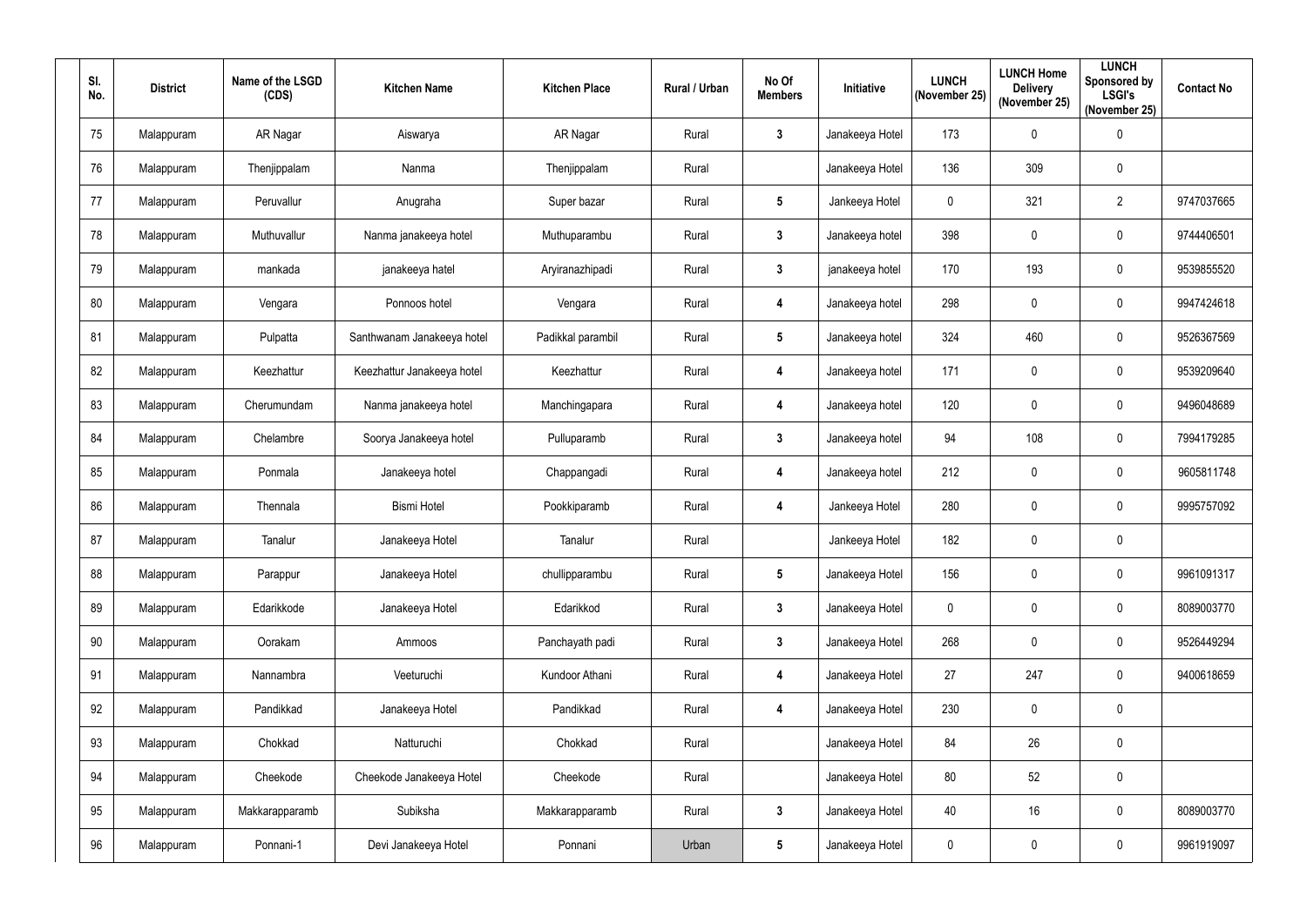| SI.<br>No. | <b>District</b> | Name of the LSGD<br>(CDS) | <b>Kitchen Name</b>      | <b>Kitchen Place</b> | Rural / Urban | No Of<br><b>Members</b> | Initiative      | <b>LUNCH</b><br>(November 25) | <b>LUNCH Home</b><br><b>Delivery</b><br>(November 25) | <b>LUNCH</b><br><b>Sponsored by</b><br><b>LSGI's</b><br>(November 25) | <b>Contact No</b> |
|------------|-----------------|---------------------------|--------------------------|----------------------|---------------|-------------------------|-----------------|-------------------------------|-------------------------------------------------------|-----------------------------------------------------------------------|-------------------|
| 97         | malappuram      | mangalam                  | Soubagya                 | mangalam             | Rural         | $\sqrt{5}$              | janakeeya hotel | 132                           | 42                                                    | $\mathbf 0$                                                           |                   |
| 98         | Malappuram      | Trikkalangode             | janakeeya hotel          | karakkunnu           | Rural         | $6\overline{6}$         | Janakeeya Hotel | 192                           | $\mathbf 0$                                           | 0                                                                     |                   |
| 99         | Malppuram       | Morayoor                  | Janakeeya hotel          | Valanchery           | Rural         | $\mathbf{3}$            | Janakeeya hotel | 115                           | $\mathbf 0$                                           | 0                                                                     |                   |
| 100        | Malappuram      | Perumbadapp               | Janakeeya hotel          | Perumbadapp          | Rural         | 4                       | Janakeeya hotel | $\mathbf 0$                   | $\mathbf 0$                                           | 0                                                                     |                   |
| 101        | Malappuram      | Tirur                     | Samruthi Janakeeya Hotel | Vettom               | <b>RURAL</b>  |                         | Janakeeya hotel | 131                           | 234                                                   | 0                                                                     |                   |
| 102        | Malappuram      | Kondotty                  | Janakeeya hotel          | vazhakad             | <b>RURAL</b>  |                         | janakeeya hotel | 248                           | 179                                                   | 0                                                                     |                   |
| 103        | Malappuram      | Perinthalmanna            | Janakeeya hotel          | pulamanthole         | <b>RURAL</b>  | $\overline{4}$          | Janakeeya hotel | 181                           | $\boldsymbol{0}$                                      | 0                                                                     |                   |
| 104        | Malappuram      | Tanur                     | Jankeeya hotel           | Valavannur           | <b>RURAL</b>  |                         | Janakeeya hotel | 245                           | $\pmb{0}$                                             | $\pmb{0}$                                                             |                   |
| 105        | Malappuram      | kottakkal                 | Janakeeya hotel          | kotakkal             | <b>URBAN</b>  |                         | Janakeeya hotel | 317                           | $\mathbf 0$                                           | 0                                                                     |                   |
| 106        | Malappuram      | Vettom                    | Thripthi Janakeeya Hotel | vettom               | <b>RURAL</b>  |                         | Janakeeya hotel | 112                           | 15                                                    | 0                                                                     |                   |
| 107        | Malappuram      | Nilambur                  | Janakeeya hotel          | nilambur             | <b>URBAN</b>  |                         | Janakeeya hotel | 202                           | 15                                                    | $\boldsymbol{0}$                                                      |                   |
| 108        | Malappuram      | Nilambur                  | Janakeeya hotel          | nilambur             | <b>URBAN</b>  |                         | Janakeeya hotel | 224                           | $\boldsymbol{0}$                                      | 0                                                                     |                   |
| 109        | Malappuram      | Vallikkunn                | Rasakkut                 |                      | Rural         |                         | janakeeyahotel  | 99                            | 162                                                   | 0                                                                     |                   |
| 110        | Malappuram      | kuruva                    | Ruchi                    |                      | Rural         | $5\phantom{.0}$         | Janakeeyahotel  | 138                           | 20                                                    | 0                                                                     | 9745414800        |
| 111        | Malappuram      | Kannamangalam             |                          |                      | Rural         |                         | Janakeeya Hotel | 477                           | $\pmb{0}$                                             | 0                                                                     |                   |
| 112        | Malappuram      | Othungal                  | janakeeya hotel          | Othukkungal          | Rural         | $5\phantom{.0}$         | Janakeeya Hotel | 335                           | $\mathbf 0$                                           | 0                                                                     | 9656716066        |
| 113        | Malappuram      | Pookkottur                | janakeeya hotel          | valluvambram         | Rural         | $\overline{\mathbf{4}}$ | Janakeeya Hotel | 272                           | $\mathbf 0$                                           | 0                                                                     | 9447334084        |
| 114        | Malappuram      | Edakkara                  | Edakkara janakeeya hotel |                      | Rural         |                         | janakeeya hotel | 171                           | $\mathbf 0$                                           | $\mathbf 0$                                                           |                   |
| 115        | Malappuram      | porur                     | Thanima Janakeeya Hotel  |                      | Rural         |                         | janakeeya hotel | 85                            | $\pmb{0}$                                             | 0                                                                     |                   |
| 116        | Malappuram      | pulikkal                  | Janakeeya Hotel          | pulikkal             | Rural         |                         | Janakeeya Hotel | 68                            | 22                                                    | 0                                                                     |                   |
| 117        | malappuram      | thanur                    | amma janakeeyahottel     |                      | Rural         | $5\phantom{.0}$         | janakeeyahottel | 230                           | $\mathbf 0$                                           | $\boldsymbol{0}$                                                      |                   |
| 118        | malappuram      | pallikkal                 | padheyam janakeeyahottel |                      | Rural         | $\sqrt{5}$              | janakeeyahotel  | 192                           | 39                                                    | 0                                                                     |                   |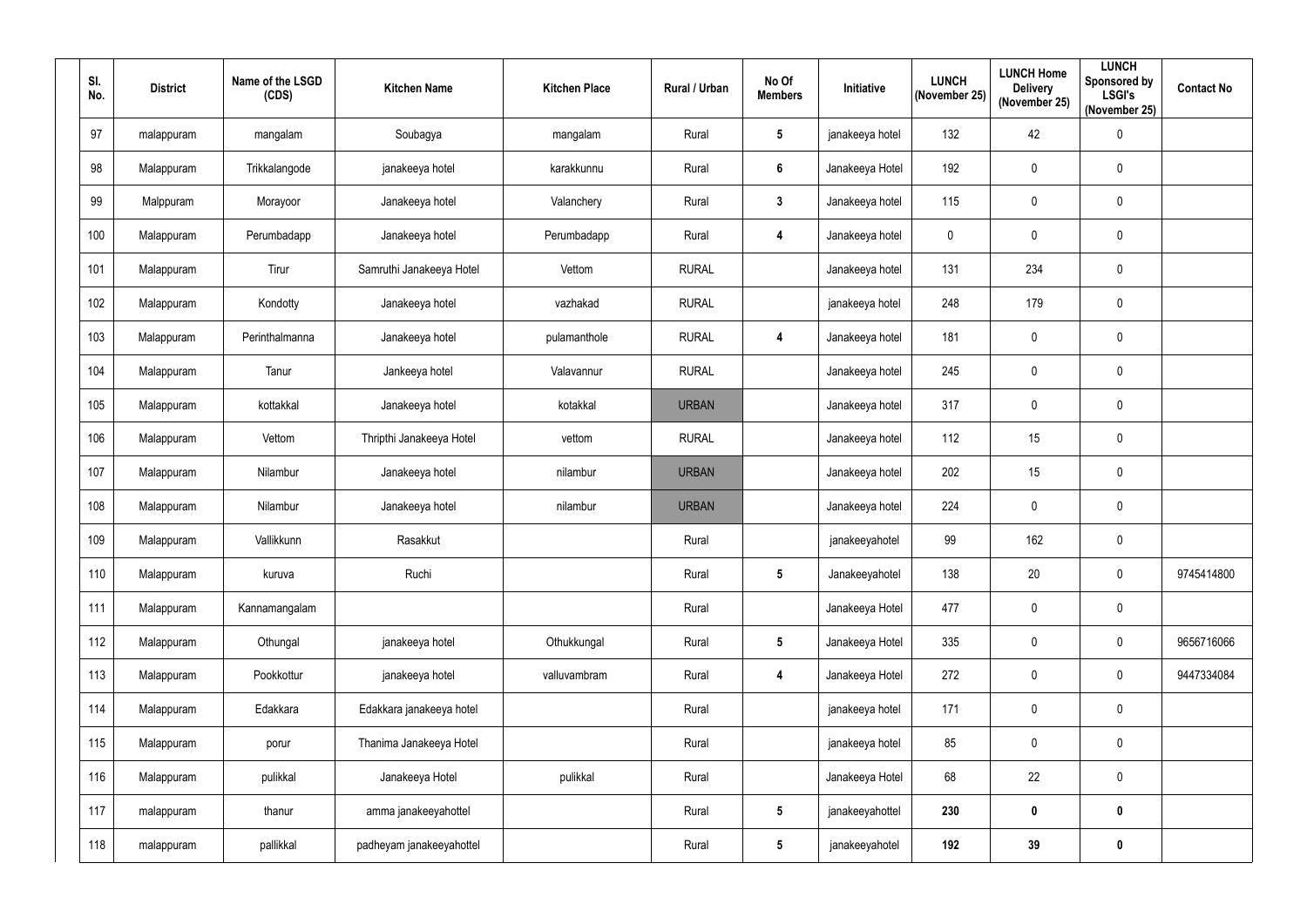|                  | SI.<br>No.      | <b>District</b> | Name of the LSGD<br>(CDS) | <b>Kitchen Name</b>             | <b>Kitchen Place</b>                      | Rural / Urban | No Of<br><b>Members</b> | Initiative      | <b>LUNCH</b><br>(November 25) | <b>LUNCH Home</b><br><b>Delivery</b><br>(November 25) | <b>LUNCH</b><br><b>Sponsored by</b><br><b>LSGI's</b><br>(November 25) | <b>Contact No</b> |
|------------------|-----------------|-----------------|---------------------------|---------------------------------|-------------------------------------------|---------------|-------------------------|-----------------|-------------------------------|-------------------------------------------------------|-----------------------------------------------------------------------|-------------------|
|                  | 119             | Malappuram      | chelembra                 | janakeeyahotel2                 |                                           | Rural         |                         | janakeeyahotel  | 110                           | 38                                                    | $\boldsymbol{0}$                                                      |                   |
| <mark>119</mark> | 119             |                 |                           |                                 |                                           |               |                         |                 | 20053                         | 6233                                                  | 12                                                                    |                   |
|                  |                 | Palakkad        | Elapully                  | Nakshathra Vanitha canteen      | Canteen                                   | Rural         | 4                       | Janakeeya Hotel | 221                           | $\mathbf 0$                                           | $\pmb{0}$                                                             | 8547384972        |
|                  | $\overline{2}$  | Palakkad        | Nalleppilly               | Vanitha Canteen                 | Canteen                                   | Rural         | 4                       | Janakeeya Hotel | 165                           | $\mathbf 0$                                           | $\pmb{0}$                                                             | 9656232569        |
|                  | 3               | Palakkad        | Chittur                   | Thanal vanitha Canteen          | Thathamangalam, Mettuvalavu               | Urban         | $\mathfrak{Z}$          | Janakeeya Hotel | 348                           | $\boldsymbol{0}$                                      | $\mathbf 0$                                                           | 9447105400        |
|                  | 4               | Palakkad        | chittur                   | urapp janakeeya hotel           | Anicode junction                          | urban         | 5 <sup>5</sup>          | Janakeeya hotel | 211                           | $\mathbf 0$                                           | $\mathbf 0$                                                           | 9349930549        |
|                  | $5\phantom{.0}$ | Palakkad        | polpully                  | subiksha janakeeya hotel        | kallootiyal                               | Rural         | 5                       | Janakeeya hotel | 130                           | $\boldsymbol{0}$                                      | $\pmb{0}$                                                             | 9495197498        |
|                  | 6               | Palakkad        | Eruthenpathy              | Nila janakeeya hotel            | Mooniilmada muniyappan<br>kshethram near  | Rural         | $5\phantom{.0}$         | Janakeeya hotel | 137                           | $\mathbf 0$                                           | $\pmb{0}$                                                             | 9037290925        |
|                  | $\overline{7}$  | Palakkad        | Perumatty                 | Nanam Janakeeya hotel           | kannimari                                 | Rural         | $\mathbf{3}$            | Janakeeya hotel | $\mathbf 0$                   | $\mathbf 0$                                           | $\mathbf 0$                                                           | 9605529657        |
|                  | 8               | Palakkad        | Vadakarapathy             | soubhagya janakeeya hotel       | vadakarapathy panchayath                  | Rural         | $5\phantom{.0}$         | Janakeeya hotel | 129                           | $\mathbf 0$                                           | $\mathbf 0$                                                           | 9633578756        |
|                  | 9               | Palakkad        | Kozhinjampara             | Sreesakthi Janakeeya hotel      | Kozhinjampara<br>gramapanchayth, near bus | Rural         | $5\phantom{.0}$         | Janakeeya hotel | 150                           | $\boldsymbol{0}$                                      | $\pmb{0}$                                                             | 9847121105        |
|                  | 10              | Palakkad        | Vadakkenchery             | Oottupura Vanitha Canteen       | Panchayath building,<br>Vadakkenchery     | Rural         | 4                       | Janakeeya Hotel | 304                           | $\mathbf 0$                                           | $\mathbf 0$                                                           | 9656360141        |
|                  | 11              | Palakkad        | PKD North                 | Cafesree                        | opp. ksrtc bus stand,<br>Manjakulam road  | Urban         | 5                       | Janakeeya Hotel | 343                           | $\boldsymbol{0}$                                      | $\mathbf 0$                                                           | 9037332005        |
|                  | 12              | Palakkad        | Ongallur                  | Amma canteen                    | Ongallur vipanana kendram                 | Rural         | 4                       | Janakeeya Hotel | 131                           | $\mathbf 0$                                           | $\pmb{0}$                                                             | 7560924507        |
|                  | 13              | Palakkad        | Muthuthala                | Sreelakshmi vanitha canteen     | Muthuthala panchayath                     | Rural         | 4                       | Janakeeya Hotel | 104                           | $\boldsymbol{0}$                                      | $\pmb{0}$                                                             | 7558865485        |
|                  | 14              | Palakkad        | Koppam                    | Natturuchi kudumbashree cafe    | Near koppam village                       | Rural         | $5\phantom{.0}$         | Janakeeya Hotel | 183                           | $\mathbf 0$                                           | $\boldsymbol{0}$                                                      | 8075779172        |
|                  | 15              | Palakkad        | Paruthur                  | Mamatty vanitha canteen         | Near panchayath                           | Rural         | $5\phantom{.0}$         | Janakeeya Hotel | 138                           | $\mathbf 0$                                           | $\mathbf 0$                                                           | 9544847874        |
|                  | 16 <sup>°</sup> | Palakkad        | Vilayur                   | Souhritha caffesree (Ruchipura) | Near Vilayur Panchayath                   | Rural         | $6\phantom{.0}$         | Janakeeya Hotel | 120                           | $\mathbf 0$                                           | $\pmb{0}$                                                             | 9747342046        |
|                  | 17              | palakkad        | Kulukkallur               | Snehitha Janakeeya hotel        | Kulukkallur panchayath                    | Rural         | $5\phantom{.0}$         | Janakeeya hotel | 80                            | $\mathbf 0$                                           | $\pmb{0}$                                                             | 9746701454        |
|                  | 18              | Palakkad        | Pattambi                  | Janakeeya hotel                 | near Govt samskritha college,<br>Pattambi | Urban         | $\overline{\mathbf{4}}$ | Janakeeya hotel | $\mathbf 0$                   | $\mathbf 0$                                           | $\mathbf 0$                                                           | 9562043428        |
|                  | 19              | Palakkad        | Erimayur                  | Thanima Vanitha Canteen         | Panchayath building, Erimayur             | Rural         | $5\phantom{.0}$         | Janakeeya Hotel | 72                            | $\mathbf 0$                                           | $\overline{2}$                                                        | 9746440633        |
|                  | 20              | Palakkad        | Kizhekkencheri            | Vanitha Canteen                 | Panchayath Building,<br>Kizhakkenchery    | Rural         | 4                       | Janakeeya Hotel | 69                            | $\pmb{0}$                                             | -1                                                                    | 9747923418        |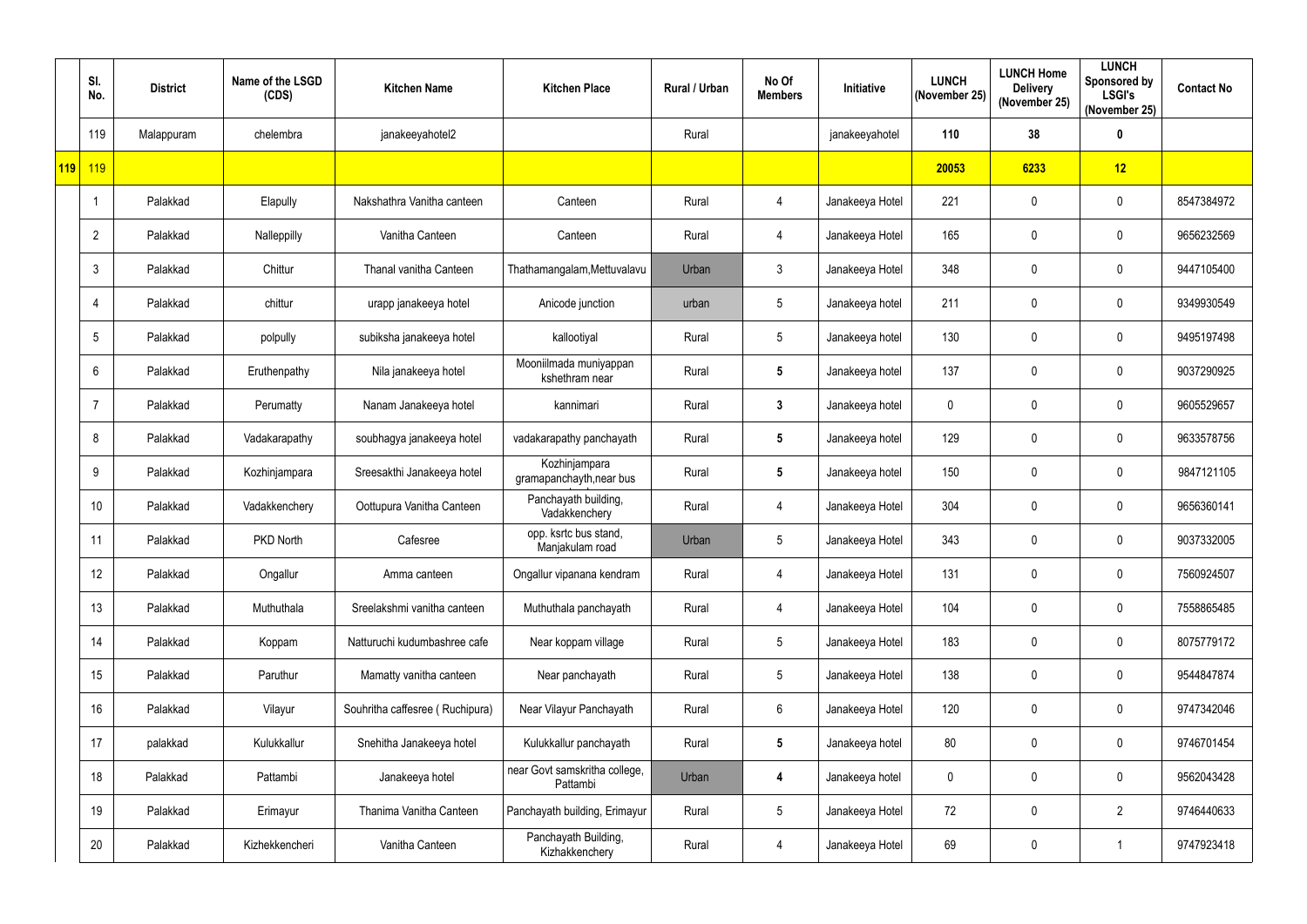| SI.<br>No. | <b>District</b> | Name of the LSGD<br>(CDS) | <b>Kitchen Name</b>                      | <b>Kitchen Place</b>                   | Rural / Urban | No Of<br><b>Members</b> | Initiative       | <b>LUNCH</b><br>(November 25) | <b>LUNCH Home</b><br><b>Delivery</b><br>(November 25) | <b>LUNCH</b><br>Sponsored by<br><b>LSGI's</b><br>(November 25) | <b>Contact No</b> |
|------------|-----------------|---------------------------|------------------------------------------|----------------------------------------|---------------|-------------------------|------------------|-------------------------------|-------------------------------------------------------|----------------------------------------------------------------|-------------------|
| 21         | Palakkad        | Peringottukkurrissi       | Aiswarya Vanitha canteen                 | Panchayth building                     | Rural         | 3                       | Janakeeya Hotel  | 70                            | $\overline{0}$                                        | $\pmb{0}$                                                      | 9048665884        |
| 22         | Palakkad        | Mundoor                   | Bharath vanitha canteen                  | Panchayath building                    | Rural         | $\mathfrak{Z}$          | Janakeeya Hotel  | 185                           | $\mathbf 0$                                           | $\mathbf 0$                                                    | 8592830607        |
| 23         | Palakkad        | Kodumbu                   | kripa                                    | kodumb panchayath                      | Rural         | $\overline{4}$          | Janakeeya HoteL  | 66                            | $\mathbf 0$                                           | $\pmb{0}$                                                      | 9048682860        |
| 24         | Palakkad        | Thirumittakode            | Thirumuttam Janakeeya Hotel              | Karukaputhur                           | Rural         | 6                       | Janakeeya Hotel  | 104                           | $\mathbf 0$                                           | $\mathbf 0$                                                    | 9072841599        |
| 25         | Palakkad        | Akathethara               | Nanma canteen                            | kalyanamandapam                        | Rural         | 3                       | Janakeeya Hotel  | 86                            | $\overline{0}$                                        | $\mathbf 0$                                                    | 7025563510        |
| 26         | Palakkad        | Marutharoad               | flavours cantteen                        | panchayath                             | Rural         | 5                       | Janakeeya Hotela | 136                           | $\boldsymbol{0}$                                      | $\mathbf 0$                                                    | 9746227966        |
| 27         | Palakkad        | Trithala                  | Kairali Vanitha Hotel                    | Thirthala                              | Rural         | 5                       | Janakeeya Hotel  | 127                           | $\overline{0}$                                        | $\mathbf 0$                                                    | 9048710155        |
| 28         | Palakkad        | Kongad                    | Annapoorna vanitha canteen               | Near Kongad village office             | Rural         | 5                       | Janakeeya Hotel  | 103                           | $\mathbf 0$                                           | $\pmb{0}$                                                      | 9645425774        |
| 29         | Palakkad        | Sreekrishnapuram          | Subiksha canteen                         | Near panchayath office                 | Rural         | 3                       | Janakeeya Hotel  | 84                            | $\mathbf 0$                                           | $\mathbf 0$                                                    | 8086697226        |
| 30         | Palakkad        | Pallassana                | dhanalakshmi vanitha canteen             | pallassana panchayath<br>building      | Rural         | 5                       | Janakeeya Hotel  | 285                           | $\mathbf 0$                                           | $\mathbf 0$                                                    | 8943225892        |
| 31         | Palakkad        | Nenmmara                  | Nemmara Janakeeya hotel                  | Nemmara junction                       | Rural         | $\overline{4}$          | Janakeeya hotel  | 290                           | $\boldsymbol{0}$                                      | $\mathbf 0$                                                    | 8157850935        |
| 32         | Palakkad        | Ayilur                    | Janakeeya hotel                          | Thalavettanpara, Ayilur                | Rural         | 3                       | Janakeeya hotel  | 138                           | $\mathbf 0$                                           | $\mathbf 0$                                                    | 9539517856        |
| 33         | Palakkad        | Melarkode                 | Janakeeya Hotel                          | near Melarkode panchayath              | Rural         | 4                       | Janakeeya hotel  | 126                           | $\mathbf 0$                                           | $\mathbf 0$                                                    | 8606193918        |
| 34         | Palakkad        | Vandazhi                  | janakeeya hotel                          | Kaniyamangalam                         | Rural         | $\mathfrak{Z}$          | Janakeeya hotel  | 52                            | $\mathbf 0$                                           | $\mathbf 0$                                                    | 9645919937        |
| 35         | Palakkad        | Nelliayampathy            | Janakeeya hotel                          | near Panchayat, kaikaty                | Rural         | $\overline{4}$          | Janakeeya hotel  | 130                           | $\mathbf 0$                                           | $\pmb{0}$                                                      | 9497123529        |
| 36         | Palakkad        | Elavanchery               | Snehatheeram                             | Near GUPS, Vattekkad                   | Rural         | $5\phantom{.0}$         | Janakeeya Hotel  | 263                           | $\mathbf 0$                                           | $\pmb{0}$                                                      | 9744195274        |
| 37         | Palakkad        | Kollemkode                | Priya Vanitha Canteen                    | Block Panchayath Office,<br>Kollengode | Rural         | $\overline{4}$          | Janakeeya Hotel  | 238                           | $\mathbf 0$                                           | $\pmb{0}$                                                      | 9745456764        |
| 38         | Palakkad        | Koduvayur                 | Samridhi Kudumbashree Vanitha<br>Canteen | Panchayath Building                    | Rural         | 5                       | Janakeeya Hotel  | 126                           | $\boldsymbol{0}$                                      | $\pmb{0}$                                                      | 8086263595        |
| 39         | Palakkad        | Pattanchery               | Sreelakshmi vanitha canteen              | Panchayath Building                    | Rural         | $\overline{4}$          | Janakeeya Hotel  | 52                            | $\mathbf 0$                                           | $\pmb{0}$                                                      | 8086916932        |
| 40         | Palakkad        | Pudunagaram               | Janakeeya Hotel                          | Near KSEB, Pudunagaram                 | Rural         | $\overline{4}$          | Janakeeya hotel  | 182                           | $\mathbf 0$                                           | $\pmb{0}$                                                      | 9497241598        |
| 41         | Palakkad        | Vadavanoor                | Sree Muruka Janakeeya Hotel              | Vydhyasala, Vadavanoor                 | Rural         | $5\phantom{.0}$         | Janakeeya hotel  | 178                           | $\mathbf 0$                                           | $\pmb{0}$                                                      | 9567011729        |
| 42         | Palakkad        | Peruvemba                 | Samridi Janakeeya Hotel                  | Peruvemba Junction                     | Rural         | 4                       | Jankeeya hotel   | 23                            | $\boldsymbol{0}$                                      | $\pmb{0}$                                                      | 918089611261      |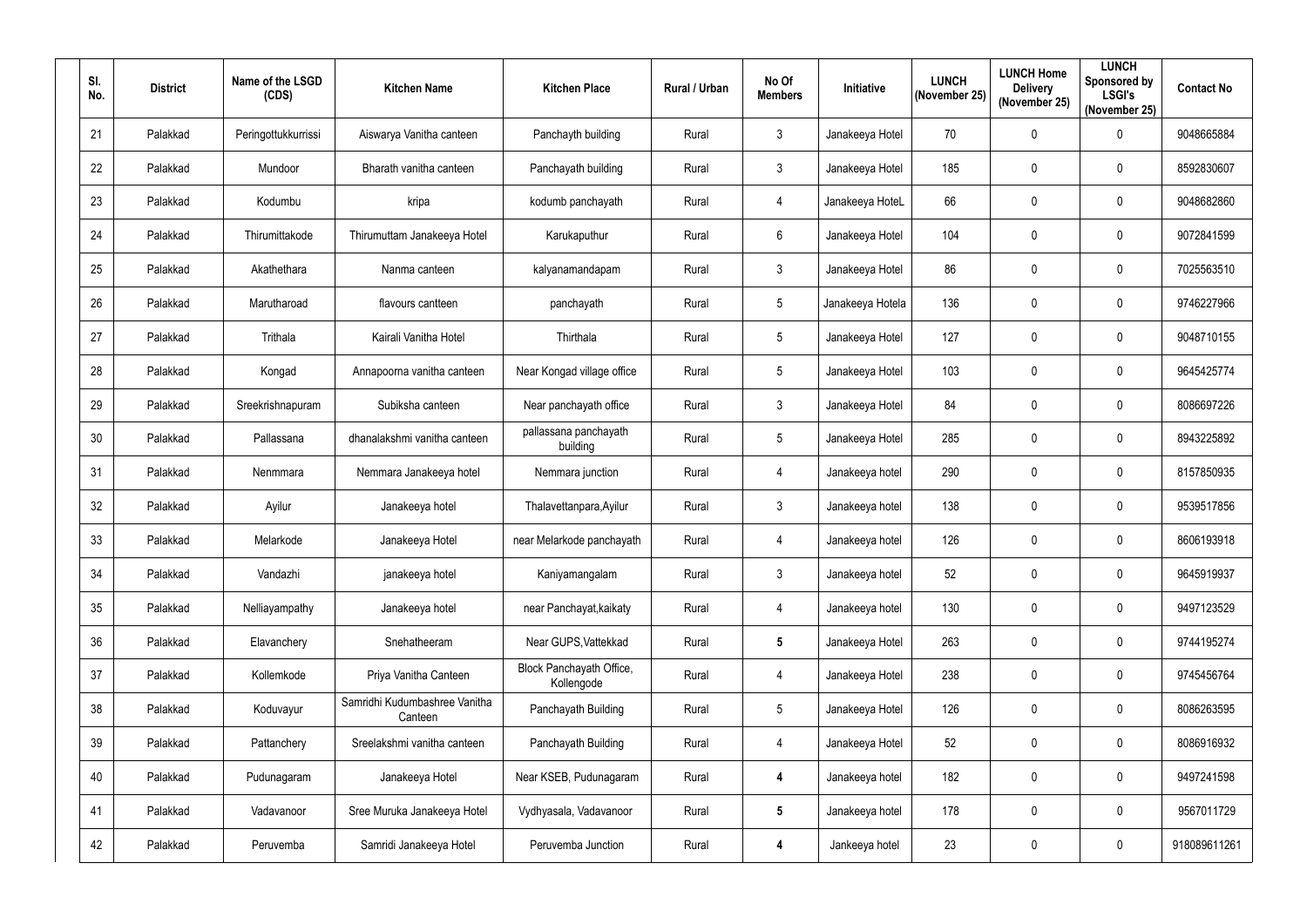|    | SI.<br>No. | <b>District</b> | Name of the LSGD<br>(CDS) | <b>Kitchen Name</b>                     | <b>Kitchen Place</b>                            | Rural / Urban | No Of<br><b>Members</b> | Initiative       | <b>LUNCH</b><br>(November 25) | <b>LUNCH Home</b><br><b>Delivery</b><br>(November 25) | <b>LUNCH</b><br>Sponsored by<br><b>LSGI's</b><br>(November 25) | <b>Contact No</b> |
|----|------------|-----------------|---------------------------|-----------------------------------------|-------------------------------------------------|---------------|-------------------------|------------------|-------------------------------|-------------------------------------------------------|----------------------------------------------------------------|-------------------|
|    | 43         | Palakkad        | Muthalamada               | Janakeeya Hotel                         | Chulliyarmedu                                   | Rural         | 4                       | Jankeeya hotel   | 249                           | $\mathbf 0$                                           | $\pmb{0}$                                                      | 9633730067        |
|    | 44         | Palakkad        | Cherppalasseri            | Swad Janakiyahotel, CPY                 | Scheduled caste coperative<br>society hall, cpy | Urban         | 5                       | Janakeeya Hotel  | 164                           | $\mathbf 0$                                           | 0                                                              | 9447746082        |
|    | 45         | Palakkad        | Vellinezhi                | Aiswarya kudumbashree                   | Adakkaputhur                                    | Rural         | $\mathfrak{Z}$          | Janakeeya Hotel  | 92                            | $\mathbf 0$                                           | $\pmb{0}$                                                      | 9747730588        |
|    | 46         | Palakkad        | Keralasseri               | Bhagyasree janakeeya hotel              | Near village office                             | Rural         | $\mathfrak{Z}$          | Janakeeya Hotel  | 62                            | $\mathbf 0$                                           | $\pmb{0}$                                                      | 8606125128        |
|    | 47         | Palakkad        | Kottayi                   | Kudumbashree Vanitha canteen            | Near Kottayi Panchayath                         | Rural         | 4                       | Jankeeya hotel   | 170                           | $\mathbf 0$                                           | 0                                                              | 9605699847        |
|    | 48         | Palakkad        | anakkara                  | udayasurya vanitha canteen              | kumbidi                                         | rural         | 5                       | Janakeeya Hotel  | 140                           | $\mathbf 0$                                           | 0                                                              | 9895947614        |
|    | 49         | Palakkad        | kappur                    | jeevanam hotel                          | kumaranellur                                    | rural         | $6\phantom{.}$          | Janakeeya Hotel  | 212                           | $\boldsymbol{0}$                                      | 0                                                              | 9605308385        |
| 96 | 50         | Palakkad        | Malampauzha               | Nandhanam canteen                       | near fantasy park                               | Rural         | 5                       | Janakeeya HotelT | 182                           | $\boldsymbol{0}$                                      | $\pmb{0}$                                                      | 807587062         |
|    | 51         | Palakkad        | Puduppariyaram            | Anaswara Canteen                        | Panchayath                                      | Rural         | 4                       | Janakeeya Hotel  | 136                           | $\mathbf 0$                                           | $\pmb{0}$                                                      | 9526677781        |
|    | 52         | Palakkad        | kadambazhipuram           | Reshmi janakeeya hotel                  | 16 mail                                         | Rural         | 5                       | Janakeeya Hotel  | 130                           | $\mathbf 0$                                           | $\pmb{0}$                                                      | 9048375891        |
|    | 53         | Palakkad        | Kadambazhipuram           | Ardhram Janakeeya hotel                 | Pulapatta                                       | Rural         | $\mathfrak{Z}$          | Janakeeya Hotel  | 88                            | $\boldsymbol{0}$                                      | $\pmb{0}$                                                      | 9495775246        |
|    | 54         | Palakkad        | Kannambra                 | Sree kurumba canteen                    | kannambra                                       | Rural         | 4                       | Janakeeya Hotel  | 195                           | $\boldsymbol{0}$                                      | 0                                                              | 8157815819        |
|    | 55         | Palakkad        | karakkurissi              | Janakiya hotel                          | Near ammus auditorium,<br>Ayappankavu           | Rural         | 3                       | Janakeeya Hotel  | 123                           | $\mathbf 0$                                           | 0                                                              | 6238788932        |
|    | 56         | Palakkad        | Thenkara                  | Subiksham janakeeya hotel               | Ayurveda hospital compound<br>Then kara         | Rural         | $5\phantom{.0}$         | Janakeeya Hotel  | 53                            | $\mathbf 0$                                           | $\pmb{0}$                                                      | 9747557333        |
|    | 57         | Palakkad        | Alanallur                 | Keerthi vanitha canteen and<br>catering | Near panchayath Alanallur                       | Rural         | 5                       | Janakeeya hotel  | 95                            | $\pmb{0}$                                             | $\pmb{0}$                                                      | 9495447569        |
|    | 58         | Palakkad        | Pudur                     | Asil canteen                            | Pudur panchayath                                | Rural         | $\overline{4}$          | Janakeeya hotel  | 64                            | $\pmb{0}$                                             | $\boldsymbol{0}$                                               | 8086968050        |
|    | 59         | Palakkad        | Parali                    | Annasree Janakeeya hotel                | Near parali panchayath                          | Rural         | $\overline{4}$          | Janakeeya hotel  | 130                           | $\mathbf 0$                                           | $\pmb{0}$                                                      | 8281829238        |
|    | 60         | Palakkad        | Mannur                    | Kudumbasree janakeeya hotel             | Mannur panchayath                               | Rural         | $5\phantom{.0}$         | Janakeeya hotel  | 78                            | $\mathbf 0$                                           | $\mathbf 0$                                                    | 9495771095        |
|    | 61         | Palakkad        | Kuzhalmannam              | Janasree jankeeya hotel                 | Kuzhalmannam block<br>panchayth                 | Rural         | $\mathfrak{Z}$          | Jankeeya hotel   | 170                           | $\mathbf 0$                                           | $\pmb{0}$                                                      | 9847364980        |
|    | 62         | Palakkad        | Kavassery                 | samridhi Janakeeya Hotel                | Alathur road, kavasheery                        | Rural         | $6\phantom{.0}$         | Janakeeya hotel  | 97                            | $\mathbf 0$                                           | $\pmb{0}$                                                      | 9747570761        |
|    | 63         | palakkad        | chalissery                | Thanal janakeeya hotel                  | chalissery panchayath building                  | Rural         | $\mathfrak{Z}$          | Janakeeya hotel  | 55                            | $\mathbf 0$                                           | $\pmb{0}$                                                      | 9562702284        |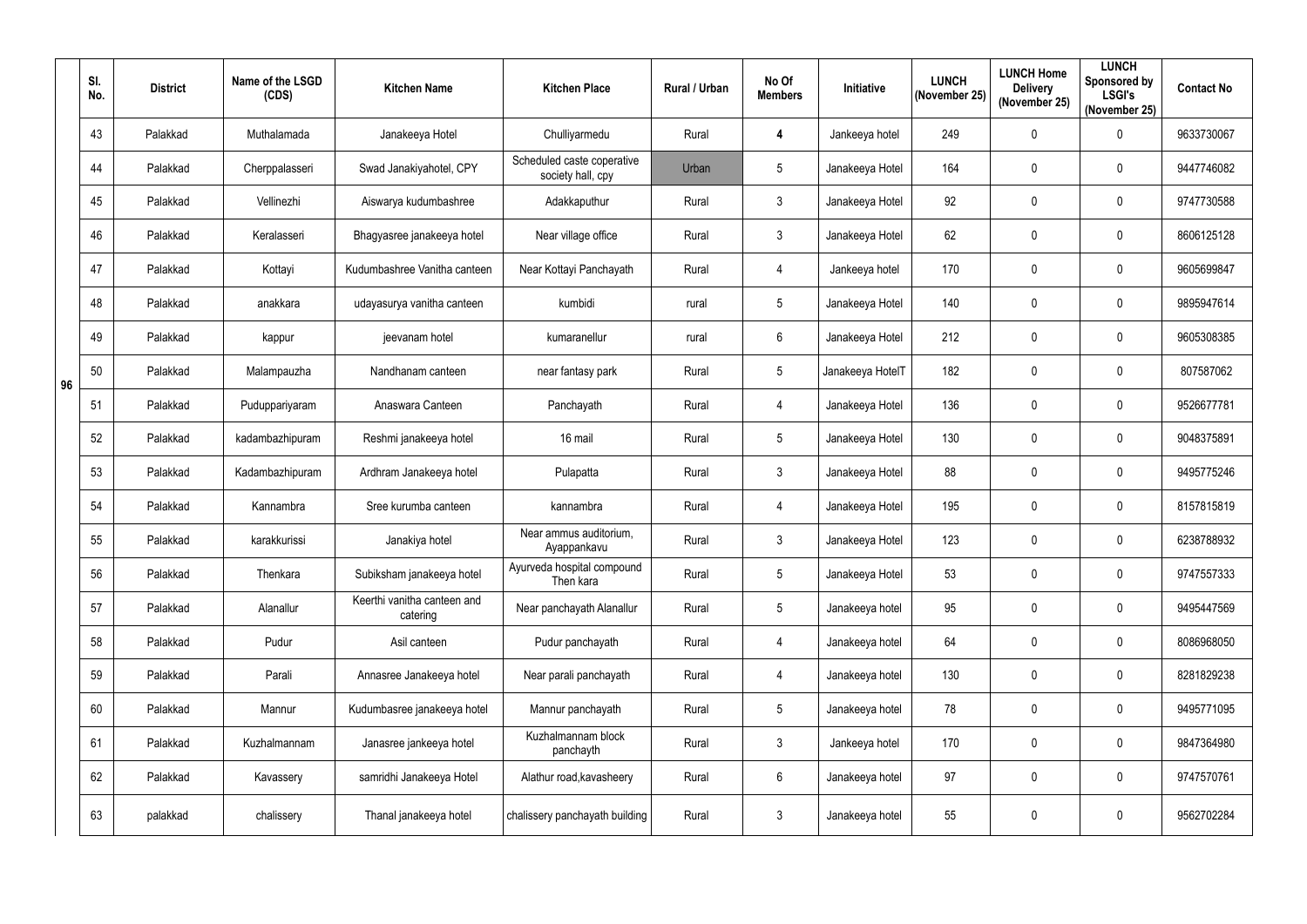| SI.<br>No. | <b>District</b> | Name of the LSGD<br>(CDS) | <b>Kitchen Name</b>                         | <b>Kitchen Place</b>                       | Rural / Urban | No Of<br><b>Members</b> | Initiative       | <b>LUNCH</b><br>(November 25) | <b>LUNCH Home</b><br><b>Delivery</b><br>(November 25) | <b>LUNCH</b><br>Sponsored by<br><b>LSGI's</b><br>(November 25) | <b>Contact No</b> |
|------------|-----------------|---------------------------|---------------------------------------------|--------------------------------------------|---------------|-------------------------|------------------|-------------------------------|-------------------------------------------------------|----------------------------------------------------------------|-------------------|
| 64         | palakkad        | Kottopadam                | Iva canteen and catering janakeeya<br>hotel | Block building, Near<br>aryambavu junction | Rural         | 4                       | Janakeeya hotel  | 115                           | $\mathbf 0$                                           | 0                                                              | 9074818126        |
| 65         | palakkad        | kumaramputhur             | Ruchi cafe janakeeya hotel                  | Panchayath kumaramputhur                   | Rural         | $\mathbf{3}$            | Janakeeya hotel  | 270                           | $\mathbf 0$                                           | 0                                                              | 8589968705        |
| 66         | palakkad        | Malampuzha                | Amma janakeeya hotel                        | kadukkamkunnu, Malampuzha                  | Rural         | $\mathbf{3}$            | Janakeeya hotel. | 405                           | $\mathbf 0$                                           | 0                                                              | 9446521664        |
| 67         | palakkad        | Alathur                   | Rich Janakeeya hotel                        | Near bus stand, Alathur                    | Rural         | $\overline{4}$          | Janakeeya hotel  | 300                           | $\mathbf 0$                                           | $\overline{7}$                                                 | 9947030779        |
| 68         | palakkad        | Karimpuzha                | Janakeeya hotel                             | Karimpuzha panchayath                      | Rural         | $\mathbf{3}$            | Janakeeya hotel  | 67                            | $\mathbf 0$                                           | 0                                                              | 9961502739        |
| 69         | Palakkad        | Thenkurissi               | Eyeshee janakeeya hotel                     | Panchayth building,<br>Thenkurissi         | Rural         | $\overline{4}$          | Jankeeya hotel   | 153                           | $\mathbf 0$                                           | 0                                                              | 9995662723        |
| 70         | Palakkad        | Agali                     | Janakeeya Hotel                             | Block Panchayath building,<br>Agali        | Rural         | $5\phantom{.0}$         | Jankeeya hotel   | 152                           | $\mathbf 0$                                           | $\mathbf 0$                                                    | 9037878897        |
| 71         | Palakkad        | Sholayur                  | Powrnami janakeeya hotel                    | anakkatty bus stand                        | Rural         | $\overline{4}$          | Jankeeya hotel   | $\mathbf 0$                   | $\mathbf 0$                                           | 0                                                              | 9159556404        |
| 72         | Palakkad        | Puthushery                | Janakeeya hotel                             | Puthushery panchayath                      | Rural         | 5                       | Janakeeya hotel. | 150                           | $\mathbf 0$                                           | 0                                                              | 9562772723        |
| 73         | Palakkad        | Karimba                   | Janakeeya hotel                             | Panchayath premise                         | Rural         | 3                       | Janakeeya Hotel  | 78                            | $\mathbf 0$                                           | 0                                                              | 9562163979        |
| 74         | Palakkad        | Nagalasseri               | Janakeeya hotel                             | near koottanad bus stand                   | Rural         | 5                       | Janakeeya hotel  | 205                           | $\mathbf 0$                                           | 0                                                              | 8921928291        |
| 75         | Palakkad        | Mathur                    | Nila janakeeya Hotel                        | Near Panchayth, Mathur                     | Rural         | $\overline{4}$          | Jankeeya hotel   | 135                           | $\mathbf 0$                                           | 0                                                              | 9562356483        |
| 76         | Palakkad        | Chalavara                 | Janakeeya hotel                             | Chalavara panchayath                       | Rural         | 5                       | Janakeeya hotel  | 85                            | $\mathbf 0$                                           | $\mathbf 0$                                                    | 9544659942        |
| 77         | Palakkad        | Ananganadi                | vanitha cateen                              | near Ananganadi panchayath                 | Rural         | $\mathfrak{S}$          | Janakeeya Hotel  | 56                            | $\mathbf 0$                                           | 0                                                              | 8921410495        |
| 78         | Palakkad        | Lakkidiperur              | Janakeeya hotel                             | Lekkidi perur panchayath                   | Rural         | $5\phantom{.0}$         | Jankeeya hotel   | 130                           | $\mathbf 0$                                           | $\pmb{0}$                                                      | 6238921903        |
| 79         | Palakkad        | Nellaya                   | Janakeeya hotel                             | Nellaya panchayath                         | Rural         | $\overline{4}$          | Janakeeya hotel  | 71                            | $\mathbf 0$                                           | $\pmb{0}$                                                      | 9562432883        |
| 80         | Palakkad        | Shornur                   | Oottupura Janakeeya hotel                   | near bus stand, Shoranur                   | Urban         | 5                       | Janakeeya hotel  | 245                           | $\mathbf 0$                                           | 0                                                              | 9747102377        |
| 81         | Palakkad        | Shornur                   | Snehadeepam Janakeeya hotel                 | Shoranur municipality                      | Urban         | $\overline{4}$          | Janakeeya hotel  | 184                           | $\mathbf 0$                                           | 0                                                              | 6238755729        |
| 82         | Palakkad        | Thrikkadiri               | Janakeeya hotel                             | Samskarika nilayam                         | Rural         | $\overline{\mathbf{4}}$ | Janakeeya hotel  | 104                           | $\mathbf 0$                                           | $\pmb{0}$                                                      | 9544806032        |
| 83         | palakkad        | Vaniyamkulam              | Janakeeya hotel                             | near PK DAS hospital                       | Rural         | $\mathbf{3}$            | Janakeeya hotel  | 275                           | $\mathbf 0$                                           | $\mathfrak{Z}$                                                 | 9947408415        |
| 84         | Palakkad        | Ambalappara               | Janakiya hotel                              | ambalappara<br>kalyanamandapam             | Rural         | 5                       | Janakeeya Hotel  | 50                            | $\mathbf 0$                                           | 0                                                              | 8129562289        |
| 85         | Palakkad        | Vallappuzha               | Janakeeya hotel                             | Hayath Complex, Vallappuzha                | Rural         | 5                       | Janakeeya Hotel  | 219                           | $\boldsymbol{0}$                                      | 0                                                              | 8086406897        |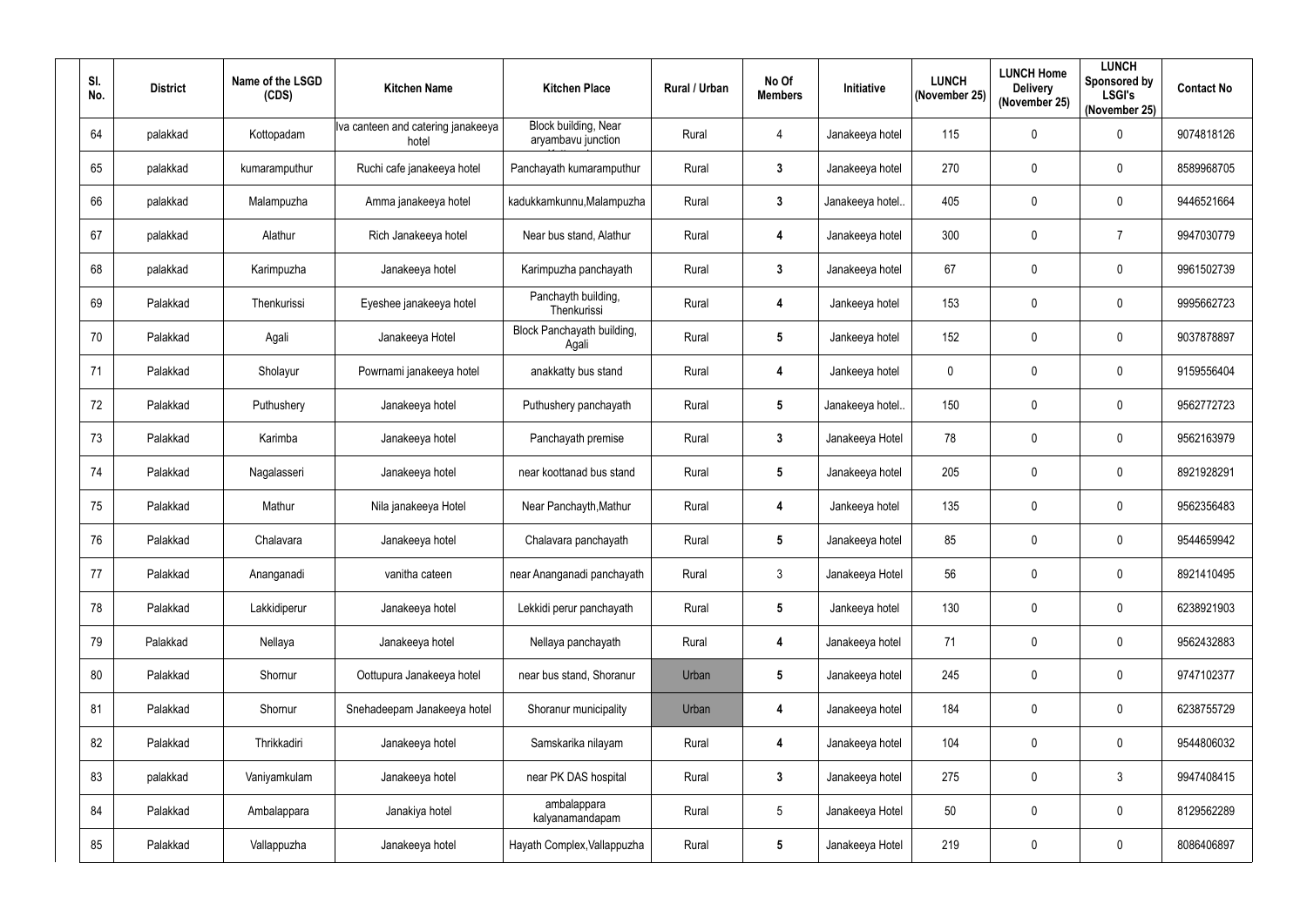|    | SI.<br>No.     | <b>District</b> | Name of the LSGD<br>(CDS) | <b>Kitchen Name</b>             | <b>Kitchen Place</b>                       | Rural / Urban | No Of<br><b>Members</b> | Initiative      | <b>LUNCH</b><br>(November 25) | <b>LUNCH Home</b><br><b>Delivery</b><br>(November 25) | <b>LUNCH</b><br>Sponsored by<br><b>LSGI's</b><br>(November 25) | <b>Contact No</b> |
|----|----------------|-----------------|---------------------------|---------------------------------|--------------------------------------------|---------------|-------------------------|-----------------|-------------------------------|-------------------------------------------------------|----------------------------------------------------------------|-------------------|
|    | 86             | Palakkad        | Shoranur                  | Ela janakeeya hotel             | Vpc market, kulappully                     | Urban         | $\mathbf{3}$            | Janakeeya hotel | 148                           | $\mathbf 0$                                           | $\pmb{0}$                                                      | 8129769113        |
|    | 87             | Palakkad        | Mankara                   | Subiksha Janakeeya hotel        | Near Mankara Panchayath                    | Rural         | $5\phantom{.0}$         | Janakeeya hotel | 57                            | 0                                                     | $\mathbf 0$                                                    | 8549045637        |
|    | 88             | Palakkad        | Kanjirapuzha              | Surya Janakeeya hotel           | Kanjirapuzha, panchayath                   | Rural         | $5\phantom{.0}$         | Janakeeya hotel | 63                            | $\mathbf 0$                                           | $\pmb{0}$                                                      | 9048698194        |
|    | 89             | Palakkad        | Thachanattukara           | Haritham janakeeya hotel        | 53 mile, Thachanattukara                   | Rural         | $\mathbf{3}$            | Janakeeya hotel | 83                            | $\mathbf 0$                                           | $\mathbf 0$                                                    | 9605097810        |
|    | 90             | Palakkad        | Puthukode                 | Puthuma jankeeya hotel          | Thachanadi junction                        | Rural         | 6                       | Janakeeya hotel | 351                           | $\mathbf 0$                                           | $\pmb{0}$                                                      | 9744459080        |
|    | 91             | Palakkad        | Tarur                     | Jankeeya Hotel                  | Infront of vilage office, Tarurk           | Rural         | 4                       | Janakeeya hotel | 85                            | $\mathbf 0$                                           | $\mathbf 0$                                                    | 8606780959        |
|    | 92             | Palakkad        | Pirayiri                  | Janakeeya hotel                 | Near Panchayath office                     | Rural         | $5\phantom{.0}$         | Janakeeya hotel | 103                           | $\mathbf 0$                                           | $\pmb{0}$                                                      | 9037495586        |
|    | 93             | Palakkad        | Palakkad ulb              | Ruchi                           | Near Balaji hospital, Fort<br>Maidan       | Urban         | 4                       | Janakeeya hotel | 285                           | $\mathbf 0$                                           | $\mathbf 0$                                                    | 7994185687        |
|    | 94             | Palakkad        | Pookkottukavu             | Punya                           | Pookkottukavu Centre                       | Rural         | 4                       | Janakeeya Hotel | 76                            | $\mathbf 0$                                           | $\pmb{0}$                                                      | 9745511432        |
|    | 95             | Palakkad        | Kuthanoor                 | Suryodayam jankeeya hotel       | Kalapara, kuthanoor                        | Rural         | $5\phantom{.0}$         | Jankeeya hotel  | 43                            | $\mathbf 0$                                           | $\pmb{0}$                                                      | 9995159738        |
|    | 96             | Palakkad        | Thiruvegappura            | Janakeeya Hotel                 | Kaippuram                                  | Rural         | $5\phantom{.0}$         | Jankeeya hotel  | 146                           | $\mathbf 0$                                           | $\mathbf 0$                                                    | 8921882903        |
|    | 97             | Palakkad        | Thachampara               | Vanitha canteen Janakeeya Hotel | Thachampara town                           | Rural         | 4                       | Jankeeya hotel  | 82                            | $\mathbf 0$                                           | $\mathbf 0$                                                    | 9497826216        |
|    | 98             | Palakkad        | Kannadi                   | Sweet jankeeya hotel            | Yakkara junction                           | Rural         | $\mathbf{3}$            | Jankeeya hotel  | 165                           | $\mathbf 0$                                           | $\pmb{0}$                                                      | 9846918028        |
|    | 99             | Palakkad        | Pattithara                | Bavana janakeeya hotel          | kottappadam                                | Rural         | $5\phantom{.0}$         | Janakeeya hotel | 0                             | $\mathbf 0$                                           | $\pmb{0}$                                                      | 9074163402        |
|    | 100            | Palakkad        | Mannarkkad                | Janakeeya Hotel                 | muncipal building, busstand,<br>mannarkkad | Urban         | 4                       | Janakeeya hotel | 114                           | $\mathbf 0$                                           | $\pmb{0}$                                                      |                   |
|    | 101            | Palakkad        | Pirayiri                  | Kudumbashree janakeeya hotel    | Kallekkad Block Panchayath                 | Rural         | $5\phantom{.0}$         | janakeeya hotel | $90\,$                        | $\mathbf 0$                                           | $\pmb{0}$                                                      | 8137940343        |
|    | 102            | Palakkad        | Marutharoad               | Sreelakshmi janakeeya hotel     | Pirivusala                                 | Rural         | $\overline{\mathbf{4}}$ | janakeeya hotel | 0                             | $\mathbf 0$                                           | $\pmb{0}$                                                      | 9048636162        |
| 99 |                |                 |                           |                                 |                                            |               | 434                     |                 | 14104                         | $\overline{0}$                                        | 13                                                             |                   |
|    |                | Pathanamthitta  | Anicadu                   | Janatha janakeeya hotel         | Nooromave                                  | Rural         | $\mathfrak{Z}$          | Janakeeya Hotel | 0                             | 157                                                   | $\pmb{0}$                                                      | 6282875679        |
|    | $\overline{2}$ | Pathanamthitta  | Kaviyoor                  | Janakeeya Hotel                 | Manakkachira                               | Rural         | $\overline{4}$          | Janakeeya Hotel | 0                             | 173                                                   | $\pmb{0}$                                                      | 9747886172        |
|    | $\mathfrak{Z}$ | Pathanamthitta  | Kottanadu                 | Janakeeya Hotel                 | Kottanadu                                  | Rural         | $\overline{4}$          | Janakeeya Hotel | 0                             | 140                                                   | $\pmb{0}$                                                      | 6282382608        |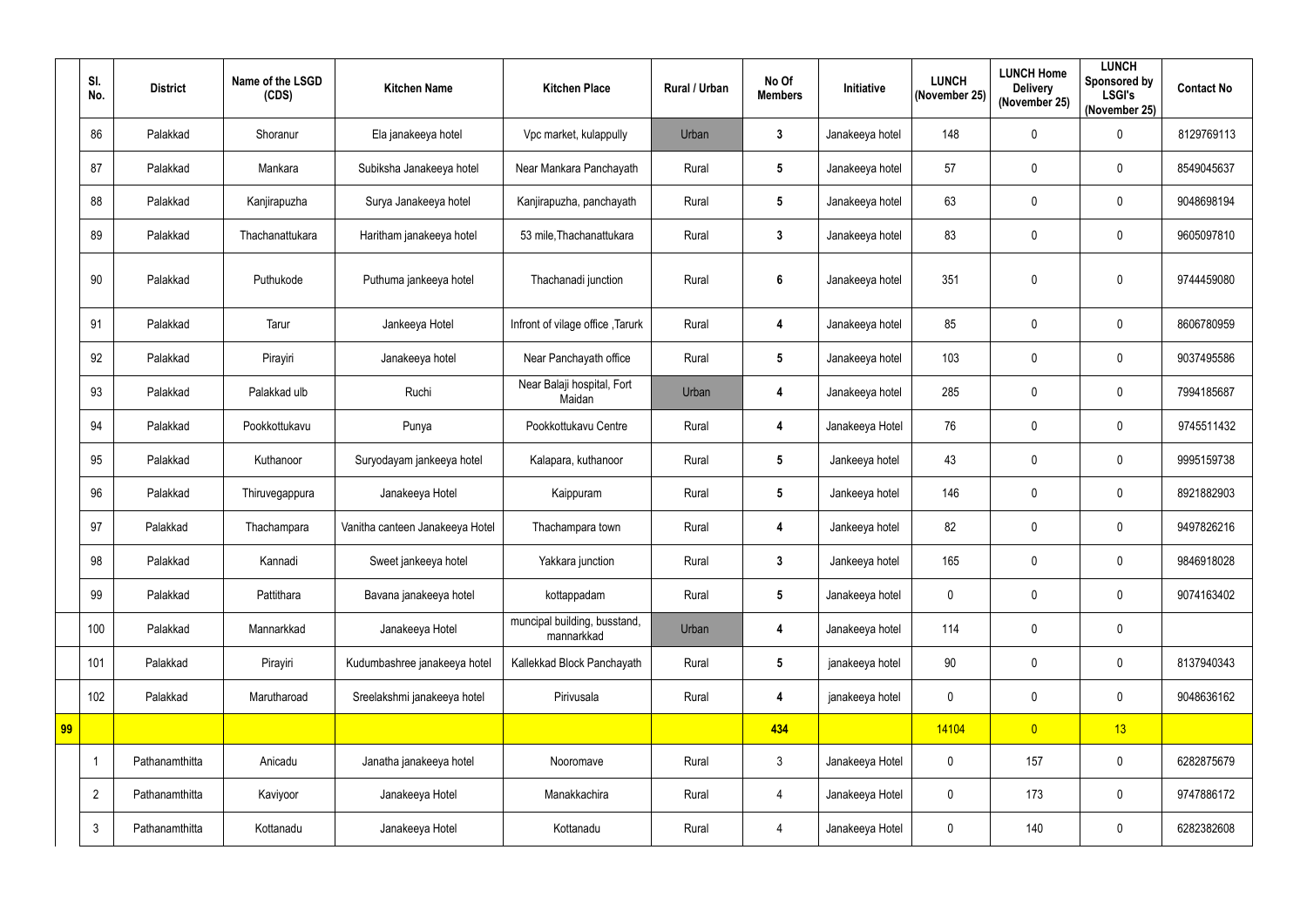| SI.<br>No.     | <b>District</b> | Name of the LSGD<br>(CDS) | <b>Kitchen Name</b>             | <b>Kitchen Place</b>        | Rural / Urban | No Of<br><b>Members</b> | Initiative      | <b>LUNCH</b><br>(November 25) | <b>LUNCH Home</b><br><b>Delivery</b><br>(November 25) | <b>LUNCH</b><br>Sponsored by<br><b>LSGI's</b><br>(November 25) | <b>Contact No</b> |
|----------------|-----------------|---------------------------|---------------------------------|-----------------------------|---------------|-------------------------|-----------------|-------------------------------|-------------------------------------------------------|----------------------------------------------------------------|-------------------|
| 4              | Pathanamthitta  | Kalloopara                | Janakeeya Hotel                 | Kalloopara                  | Rural         | 5                       | Janakeeya Hotel | $\pmb{0}$                     | 73                                                    | $\pmb{0}$                                                      | 9947471024        |
| 5              | Pathanamthitta  | Kunnamthanam              | Thripthi Hotel                  | Kunnamthanam                | Rural         | $\mathbf{3}$            | Janakeeya Hotel | 0                             | 42                                                    | $\mathbf 0$                                                    | 6235908328        |
| $6\phantom{1}$ | pathanamthitta  | mallappally               | janakeeya hotel                 | mallappally                 | Rural         | $\mathbf{3}$            | janakeeya hotel | $\mathbf 0$                   | 183                                                   | $\pmb{0}$                                                      | 9744194830        |
| $\overline{7}$ | Pathanamthitta  | kottangal                 | janakeeya hotel                 | kottangal                   | Rural         | $\mathbf{3}$            | Janakeeya Hotel | 0                             | 192                                                   | $\pmb{0}$                                                      | 9526690541        |
| 8              | Pathanamthitta  | Nedumpuram                | Nedumpram Janakeeya Hotel       | Podiyadi                    | Rural         | 5                       | Janakeeya Hotel | $\mathbf 0$                   | 87                                                    | $\pmb{0}$                                                      | 919188291409      |
| 9              | Pathanamthitta  | Niranam                   | Sakhi cafe                      | Niranam                     | Rural         | $\mathfrak{Z}$          | Janakeeya Hotel | $\boldsymbol{0}$              | 65                                                    | $\pmb{0}$                                                      | 919526423710      |
| 10             | Pathanamthitta  | Peringara                 | Haritha samrudhi Catering       | <b>PMVHS Pringara</b>       | Rural         | $\overline{4}$          | Janakeeya Hotel | $\mathbf 0$                   | 80                                                    | $\mathbf 0$                                                    | 919961219550      |
| 11             | Pathanamthitta  | Peringara                 | Pulari janakeeya Hotel          | swamipalam                  | Rural         | $\overline{4}$          | Janakeeya hotel | $\mathbf 0$                   | 48                                                    | $\pmb{0}$                                                      | 919656132036      |
| 12             | Pathanamthitta  | Kuttor                    | Nanma Catering                  | <b>GHS Kuttoor</b>          | Rural         | $\mathbf{3}$            | Janakeeya Hotel | 0                             | 100                                                   | $\mathbf 0$                                                    | 919526323212      |
| 13             | Pathanamthitta  | Kadapra                   | Niradeepam janakeeya hotel      | Kadapra                     | Rural         | $\overline{4}$          | Janakeeya Hotel | 0                             | 85                                                    | $\mathbf 0$                                                    | 9656512066        |
| 14             | Pathanamthitta  | Eraviperoor               | Avi cafe                        | Avi cafe                    | Rural         | $\mathbf{3}$            | Janakeeya Hotel | $\mathbf 0$                   | 102                                                   | $\pmb{0}$                                                      | 6238013293        |
| 15             | Pathanamthitta  | Koipuram                  | Ammas kudumbashree cafe         | Muttamon                    | Rural         | 5                       | Janakeeya Hotel | 0                             | 134                                                   | $\mathbf 0$                                                    | 9961485931        |
| 16             | Pathanamthitta  | Thottappuzhassery         | Thottapuzhassery Jankeeya Hotel | Thottapuzhassery            | Rural         | 4                       | Janakeeya Hotel | $\mathbf 0$                   | $\mathbf 0$                                           | $\mathbf 0$                                                    | 9656403054        |
| 17             | Pathanamthitta  | Puramattom                | Top N Taste                     | Puramattom                  | Rural         | $\mathfrak{Z}$          | Janakeeya Hotel | $\mathbf 0$                   | 30                                                    | $\mathbf 0$                                                    | 9526728230        |
| 18             | Pathanamthitta  | Ayroor                    | Janakeeya Hotel                 | Ayroor                      | Rural         | $6\phantom{.}$          | Janakeeya Hotel | $\mathbf 0$                   | 32                                                    | $\pmb{0}$                                                      | 8086653951        |
| 19             | Pathanamthitta  | Ezhumattor                | Swad Hotel                      | Thadiyoor                   | Rural         | $\mathfrak{Z}$          | Janakeeya Hotel | $\mathbf 0$                   | 155                                                   | $\pmb{0}$                                                      | 9526857335        |
| 20             | Pathanamthitta  | Kozhencherry              | Ruchi Janakeeya hotel           | Community hall, kozhenchery | Rural         | $\overline{4}$          | Janakeeya Hotel | 0                             | $\mathbf 0$                                           | $\pmb{0}$                                                      | 9947387912        |
| 21             | Pathanamthitta  | Mallappuzhassery          | Snehadeepam                     | Paramootil                  | Rural         | $6\phantom{.}$          | Janakeeya Hotel | $\mathbf 0$                   | 48                                                    | $\pmb{0}$                                                      | 9847170052        |
| 22             | Pathanamthitta  | Chennerkara               | Thanal Kudumbasree Cafe         | Nallanikunnu                | Rural         | 5                       | Janakeeya Hotel | $\boldsymbol{0}$              | 41                                                    | $\pmb{0}$                                                      | 9747469562        |
| 23             | Pathanamthitta  | Cherukole                 | Janakeeya Hotel                 | Cherukole                   | Rural         | $\mathbf{3}$            | Janakeeya Hotel | $\mathbf 0$                   | 70                                                    | $\pmb{0}$                                                      | 7907811728        |
| 24             | Pathanamthitta  | Elanthoor                 | Janakeeya Hotel                 | Vary                        | Rural         | $\overline{4}$          | Janakeeya Hotel | $\mathbf 0$                   | 63                                                    | $\pmb{0}$                                                      | 9946047385        |
| 25             | Pathanamthitta  | naranganam                | janakeeya hotel                 | kadammanitta                | Rural         | $\mathfrak{Z}$          | janakeeya hotel | $\boldsymbol{0}$              | 110                                                   | $\pmb{0}$                                                      | 9744478962        |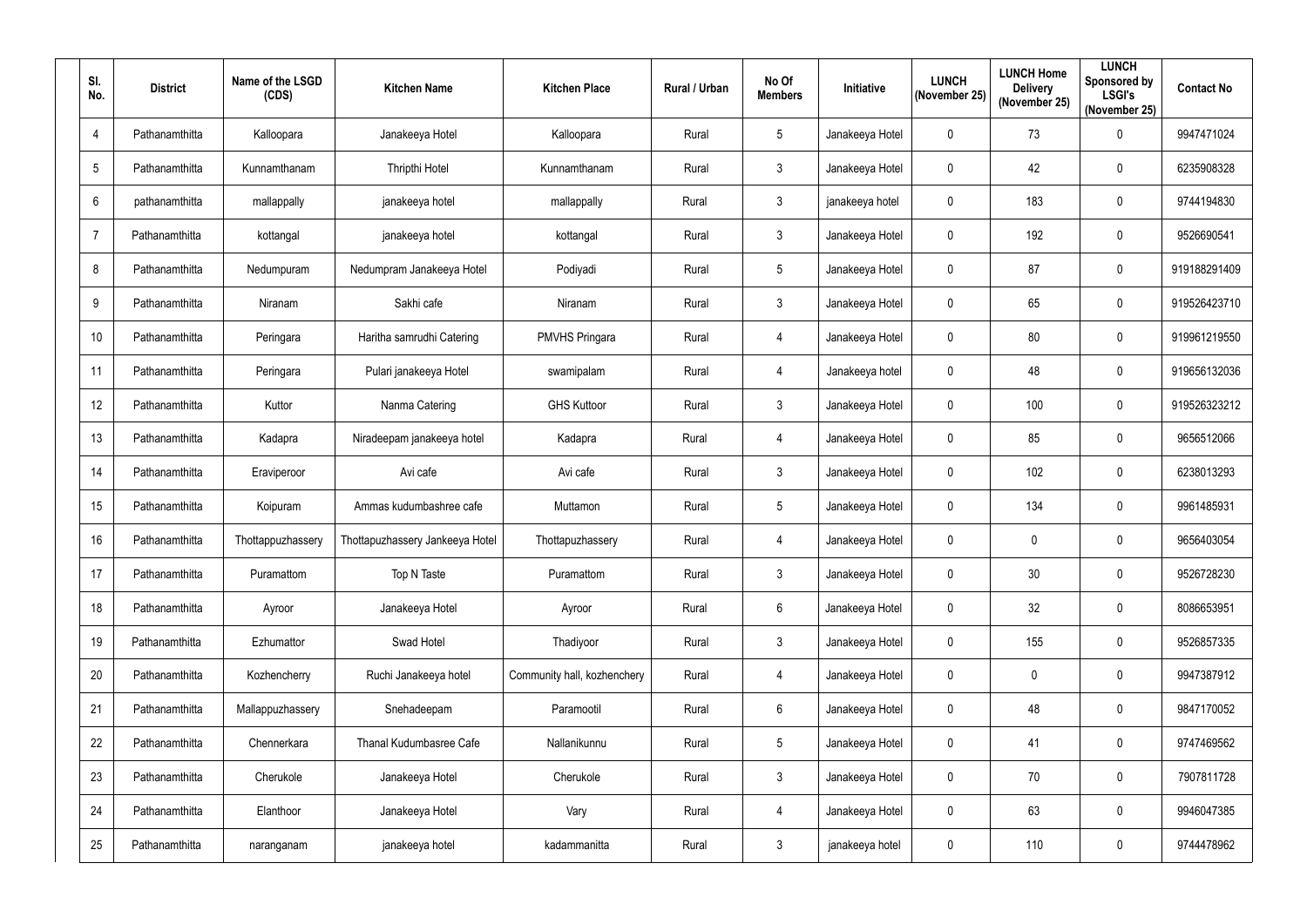|    | SI.<br>No. | <b>District</b> | Name of the LSGD<br>(CDS) | <b>Kitchen Name</b>        | <b>Kitchen Place</b>   | Rural / Urban | No Of<br><b>Members</b> | Initiative      | <b>LUNCH</b><br>(November 25) | <b>LUNCH Home</b><br><b>Delivery</b><br>(November 25) | <b>LUNCH</b><br>Sponsored by<br><b>LSGI's</b><br>(November 25) | <b>Contact No</b> |
|----|------------|-----------------|---------------------------|----------------------------|------------------------|---------------|-------------------------|-----------------|-------------------------------|-------------------------------------------------------|----------------------------------------------------------------|-------------------|
|    | 26         | Pathanamthitta  | Omalloor                  | Janakeeya Hotel            | Omalloor               | Rural         |                         | Janakeeya Hotel | $\mathbf 0$                   | $\mathbf 0$                                           | $\pmb{0}$                                                      |                   |
|    | 27         | Pathanamthitta  | Chittar                   | Chittar janakiya hotel     | Koothattukulam         | Rural         | $\mathfrak{Z}$          | Janakeeya Hotel | 0                             | 89                                                    | 0                                                              | 9072374618        |
|    | 28         | Pathanamthitta  | Naranammoozhi             | Thanima                    | Arakkamon              | Rural         | $\mathbf{3}$            | Janakeeya Hotel | 0                             | $\mathbf 0$                                           | $\pmb{0}$                                                      | 9605021278        |
|    | 29         | Pathanamthitta  | Perunadu                  | Perunadu Janakeeya Hotel   | Perunadu               | Rural         | 5                       | Janakeeya Hotel | 0                             | $\mathbf 0$                                           | $\pmb{0}$                                                      |                   |
| 58 | 30         | Pathanamthitta  | Ranni-Angadi              | Angadi Janakeeya Hotel     | Thoodathil church hall | Rural         | 5                       | Janakeeya Hotel | 0                             | 99                                                    | $\pmb{0}$                                                      | 9961190622        |
|    | 31         | Pathanamthitta  | Ranni-Pazhavangadi        | Navami Hotel               | Makkappuzha            | Rural         | $\overline{4}$          | Janakeeya Hotel | 0                             | 148                                                   | $\pmb{0}$                                                      | 9562135824        |
|    | 32         | Pathanamthitta  | Seethathodu               | Thanima catering unit      | Seethathodu            | Rural         | $5\phantom{.0}$         | Janakeeya Hotel | 89                            | 68                                                    | $\mathbf 0$                                                    | 9747622310        |
|    | 33         | Pathanamthitta  | Ranni                     | Janakeeya Hotel            | Ranni                  | Rural         | 4                       | Janakeeya Hotel | $\mathbf 0$                   | 57                                                    | $\pmb{0}$                                                      | 99462338752       |
|    | 34         | Pathanamthitta  | Vechhoochira              | Annapoorneswary hotel      | Venkurinji             | Rural         | 4                       | Janakeeya Hotel | $\mathbf 0$                   | 252                                                   | 0                                                              | 8547264134        |
|    | 35         | Pathanamthitta  | Vadasserikara             | Thannal Janakeeya Hotel    | Vadasserikara          | Rural         | 5                       | Janakeeya Hotel | $\mathbf 0$                   | 85                                                    | 0                                                              | 8590107684        |
|    | 36         | Pathanamthitta  | Vallickodu                | Janakeeya Hotel            | Vallicodu              | Rural         | 5                       | Janakeeya Hotel | 0                             | 178                                                   | $\pmb{0}$                                                      | 8547121591        |
|    | 37         | Pathanamthitta  | Pramadom                  | Aishwarya Janakeeya Hotel  | Pramadom               | Rural         | $\mathfrak{Z}$          | Janakeeya Hotel | $\mathbf 0$                   | 45                                                    | 0                                                              | 9495312020        |
|    | 38         | Pathanamthitta  | Aruvappulam               | Janakeeya Hotel            | Kallely                | Rural         | $\mathfrak{Z}$          | Janakeeya Hotel | 0                             | 71                                                    | $\mathbf 0$                                                    | 9656700499        |
|    | 39         | Pathanamthitta  | mylapra                   | Manna janakeeya hotel      | mylapra                | Rural         | $\mathfrak{Z}$          | janakeeya hotel | $\mathbf 0$                   | 15                                                    | $\pmb{0}$                                                      | 9961750470        |
|    | 40         | Pathanamthitta  | Thannithodu               | Flowers janakeeya hotel    | Thannithodu            | Rural         | $\mathfrak{Z}$          | Janakeeya hotel | $\mathbf 0$                   | 117                                                   | $\pmb{0}$                                                      | 9061295035        |
|    | 40         | Pathanamthitta  | Malayappuzha              | Janakeeya Hotel            | Malayappuzha           | Rural         | $\mathfrak{Z}$          | Janakeeya Hotel | $\mathbf 0$                   | 182                                                   | $\pmb{0}$                                                      |                   |
|    | 41         | Pathanamthitta  | Konni                     | Janakeeya Hotel            | Konni                  | Rural         | $\mathfrak{Z}$          | Janakeeya Hotel | $\mathbf 0$                   | 205                                                   | $\pmb{0}$                                                      |                   |
|    | 43         | Pathanamthitta  | Kalanjoor                 | Kalanjoor janakeeya Hotel  | Kalanjoor              | Rural         | $\overline{4}$          | Janakeeya Hotel | $\mathbf 0$                   | 128                                                   | $\boldsymbol{0}$                                               | 6238045066        |
|    | 44         | Pathanamthitta  | Ezhamkulam                | Swad Catering Unit         | Enathu                 | Rural         | $\overline{5}$          | Janakeeya Hotel | $\mathbf 0$                   | 135                                                   | $\pmb{0}$                                                      | 9747243317        |
|    | 45         | Pathanamthitta  | Kodumon                   | Ruchiyidam Janakeeya Hotel | Kodumon                | Rural         | $\overline{7}$          | Janakeeya Hotel | $\mathbf 0$                   | $\mathbf 0$                                           | $\pmb{0}$                                                      | 75611017112       |
|    | 46         | Pathanamthitta  | Erathu                    | Janakeeya Hotel            | Erathu                 | Rural         | $\overline{4}$          | Janakeeya Hotel | $\mathbf 0$                   | 126                                                   | $\pmb{0}$                                                      | 9645102262        |
|    | 47         | Pathanamthitta  | Enadimangalam             | Janakeeya Hotel            | Elamannoor             | Rural         | 4                       | Janakeeya Hotel | $\mathbf 0$                   | 123                                                   | $\pmb{0}$                                                      |                   |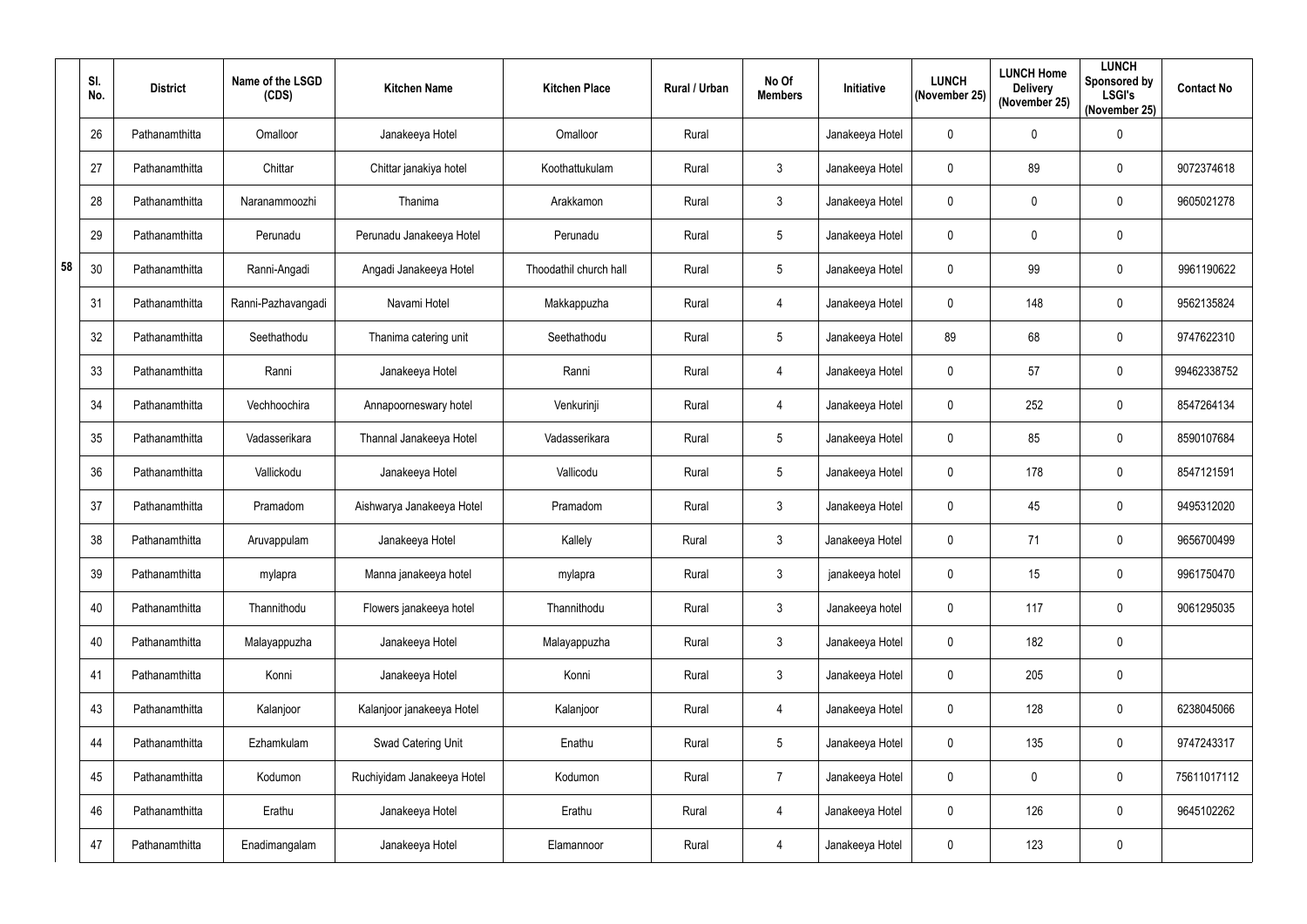|    | SI.<br>No.     | <b>District</b>    | Name of the LSGD<br>(CDS) | <b>Kitchen Name</b>           | <b>Kitchen Place</b>                 | Rural / Urban | No Of<br><b>Members</b> | Initiative      | <b>LUNCH</b><br>(November 25) | <b>LUNCH Home</b><br><b>Delivery</b><br>(November 25) | <b>LUNCH</b><br><b>Sponsored by</b><br><b>LSGI's</b><br>(November 25) | <b>Contact No</b> |
|----|----------------|--------------------|---------------------------|-------------------------------|--------------------------------------|---------------|-------------------------|-----------------|-------------------------------|-------------------------------------------------------|-----------------------------------------------------------------------|-------------------|
|    | 48             | Pathanamthitta     | Kadampanadu               | Janakeeya Hotel               | Mannady                              | Rural         | $\mathbf{3}$            | Janakeeya Hotel | 0                             | 72                                                    | $\pmb{0}$                                                             |                   |
|    | 49             | Pathanamthitta     | Pallickal                 |                               |                                      | Rural         |                         | Janakeeya Hotel | 0                             | 160                                                   | $\pmb{0}$                                                             |                   |
|    | 50             | Pathanamthitta     | Thumpamon                 | Ruchi Cafe                    | Mampilali                            | Rural         | $5\overline{)}$         | Janakeeya Hotel | $\mathbf{0}$                  | 300                                                   | $\pmb{0}$                                                             | 9188300026        |
|    | 51             | Pathanamthitta     | Kulanada                  | Bhagyalekshmi cafe unit       | Kaipuzha                             | Rural         | $\mathbf{3}$            | Janakeeya Hotel | $\mathbf{0}$                  | 88                                                    | $\pmb{0}$                                                             |                   |
|    | 52             | Pathanamthitta     | Pandalam Thekkekara       | Pandalam Thekkekara           | Thatta                               | Rural         | $\mathbf{3}$            | Janakeeya Hotel | $\mathbf 0$                   | 143                                                   | $\mathbf 0$                                                           | 9526224922        |
|    | 53             | Pathanamthitta     | Aranmula                  | Janakeeya Hotel               | Aranmula                             | Rural         | 5                       | Janakeeya Hotel | $\mathbf{0}$                  | 168                                                   | $\pmb{0}$                                                             | 9656296503        |
|    | 54             | Pathanamthitta     | Mezhuveli                 | Thripthi Janakeeya Hotel      | Mezhuveli                            | Rural         | $\mathbf{3}$            | Janakeeya Hotel | $\mathbf{0}$                  | 21                                                    | $\pmb{0}$                                                             | 9495265971        |
|    | 55             | Pathanamthitta     | Adoor                     | Amma Catering Unit            | Adoor                                | Urban         | $5\overline{)}$         | Janakeeya Hotel | 0                             | $\overline{0}$                                        | $\mathbf 0$                                                           | 8606887490        |
|    | 56             | Pathanamthitta     | Pandalam                  | Ruchi catering                | Sivarenjini Auditorium               | Urban         | $5\phantom{.0}$         | Janakeeya Hotel | $\mathbf{0}$                  | $\overline{0}$                                        | $\mathbf 0$                                                           | 9846212739        |
|    | 57             | Pathanamthitta     | <b>Thiruvalla East</b>    | janakeeya hotel               | near private bus stand<br>thiruvalla | Urban         | $5\overline{)}$         | Janakeeya Hotel | 0                             | 340                                                   | $\pmb{0}$                                                             | 919847729416      |
|    | 58             | Pathanamthitta     | Thiruvalla West           | janakeeya hotel               | kizhakkan muthoor                    | Urban         | $5\overline{)}$         | Janakeeya Hotel | $\mathbf{0}$                  | 133                                                   | $\mathbf 0$                                                           | 919656132036      |
|    | 59             | Pathanamthitta     | Pathanamthitta            | Janakeeya Hotel               | <b>Near Municipality Office</b>      | Urban         | 5                       | Janakeeya Hotel | 0                             | 35                                                    | $\pmb{0}$                                                             |                   |
| 58 |                |                    |                           |                               |                                      |               | 229                     |                 | 89                            | 5793                                                  | $\bullet$                                                             |                   |
|    | -1             | Thiruvananthapuram | Parassala                 | Bhagyalekshmi janakeeya hotel | Mundaplavila                         | Rural         | $5\overline{)}$         | Janakeeya Hotel | 299                           | $\mathbf 0$                                           | $\pmb{0}$                                                             | 9895463718        |
|    | $\overline{2}$ | Thiruvananthapuram | Karode                    | Karode janakeeya hotel        | Paavaara,<br>pazhaya uchakkada       | Rural         | $5\overline{)}$         | Janakeeya Hotel | 262                           | $\mathbf 0$                                           | $\pmb{0}$                                                             | 9605122139        |
|    | 3              | Thiruvananthapuram | Thirupuram                | Thirupuram janakeeya hotel    | Pazhayakada                          | Rural         | $5\phantom{.0}$         | Janakeeya Hotel | 211                           | $\overline{0}$                                        | $\pmb{0}$                                                             | 7034723987        |
|    | 4              | Thiruvananthapuram | Chenkal                   | Karuna janakeeya hotel        | Udiyankulangara                      | Rural         | $5\overline{)}$         | Janakeeya Hotel | 300                           | $\overline{0}$                                        | $\pmb{0}$                                                             | 9746726109        |
|    | 5              | Thiruvananthapuram | Kulathoor                 | Nakshatra janakeeya hotel     | Attapuram                            | Rural         | $5\overline{)}$         | Janakeeya Hotel | 411                           | $\mathbf 0$                                           | $\pmb{0}$                                                             | 8301924221        |
|    | 6              | Thiruvananthapuram | Neyyattinkara 1           | Oottupura                     | Neyyattinkara                        | Urban         | $5\overline{)}$         | Janakeeya Hotel | 412                           | $\overline{0}$                                        | $\pmb{0}$                                                             | 8129192485        |
|    | $\overline{7}$ | Thiruvananthapuram | Neyyattinkara 1           | Cafesree Janakeeya Hotel      | Vazhimukku                           | Urban         | 5                       | Janakeeya Hotel | 475                           | $\overline{0}$                                        | $\pmb{0}$                                                             | 9995604997        |
|    | 8              | Thiruvananthapuram | Neyyattinkara 1           | Thripthi janakeeya Hotel      | perumpazhuthoor                      | urban         | 4                       | janakeeya Hotel | 178                           | $\mathbf 0$                                           | $\pmb{0}$                                                             | 6282944199        |
|    | 9              | Thiruvananthapuram | Neyyattinkara 2           | Harsha catering unit          | Neyyattinkara                        | Urban         | $\sqrt{5}$              | Janakeeya Hotel | 290                           | $\overline{0}$                                        | $\pmb{0}$                                                             | 9048822770        |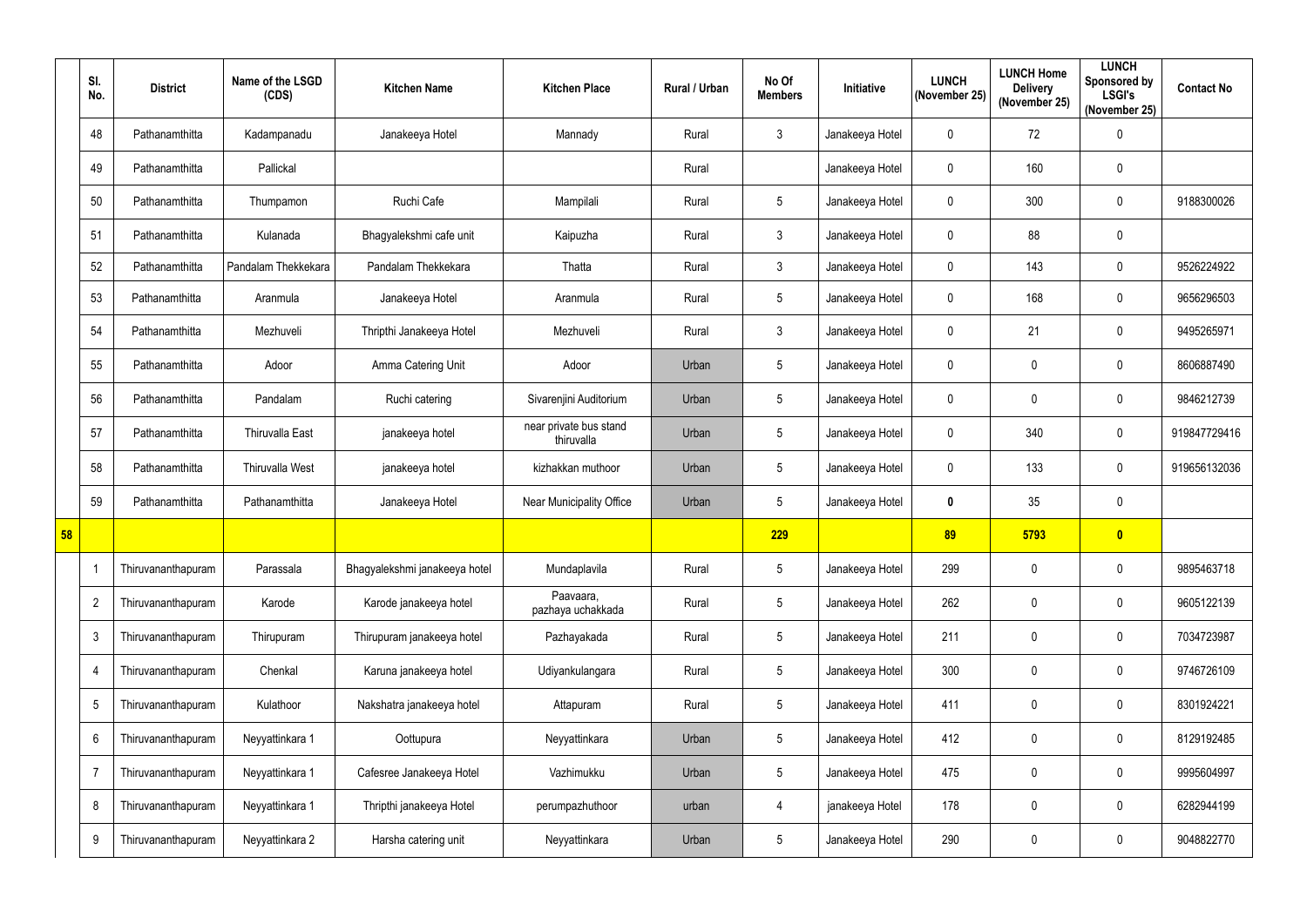| SI.<br>No. | <b>District</b>    | Name of the LSGD<br>(CDS) | <b>Kitchen Name</b>                       | <b>Kitchen Place</b>                       | Rural / Urban | No Of<br><b>Members</b> | Initiative      | <b>LUNCH</b><br>(November 25) | <b>LUNCH Home</b><br><b>Delivery</b><br>(November 25) | <b>LUNCH</b><br>Sponsored by<br><b>LSGI's</b><br>(November 25) | <b>Contact No</b> |
|------------|--------------------|---------------------------|-------------------------------------------|--------------------------------------------|---------------|-------------------------|-----------------|-------------------------------|-------------------------------------------------------|----------------------------------------------------------------|-------------------|
| 10         | Thiruvananthapuram | Neyyattinkara 2           | Devarose Janakeeya Hotel                  | Amaravila                                  | Urban         | 5                       | Janakeeya Hotel | 135                           | $\overline{0}$                                        | $\mathbf 0$                                                    | 9995028659        |
| 11         | Thiruvananthapuram | Kollayil                  | Kaveri janakeeya hotel                    | Kavuvila, kottamam,<br>Dhanuvachapuram     | Rural         | 5                       | Janakeeya Hotel | 0                             | $\mathbf 0$                                           | $\mathbf 0$                                                    | 9656815322        |
| 12         | Thiruvananthapuram | Kunnathukal               | Aiswarya Janakeeya Hotel -<br>Kunnathukal | Kuruwad, paliyodu                          | Rural         | $\mathbf{3}$            | Janakeeya Hotel | 81                            | $\overline{0}$                                        | $\mathbf 0$                                                    | 9539549507        |
| 13         | Thiruvananthapuram | Vellarada                 | Eden Janakeeya Hotel                      | Panachamoodu, Vellarada                    | Rural         | 5                       | Janakeeya Hotel | 689                           | $\overline{0}$                                        | $\mathbf 0$                                                    | 8547973305        |
| 14         | Thiruvananthapuram | Vellarada                 | Chandrika Janakeeya Hotel -<br>Vellarada  | Vellarada                                  | Rural         | $6\phantom{.}6$         | Janakeeya Hotel | 106                           | $\mathbf 0$                                           | $\mathbf 0$                                                    | 9539366295        |
| 15         | Thiruvananthapuram | Aryankode                 | Aryan Janakeeya Hotel -<br>Aryankode      | Aryankode                                  | Rural         | $5\phantom{.0}$         | Janakeeya Hotel | 155                           | $\overline{0}$                                        | $\mathbf 0$                                                    | 9746905408        |
| 16         | Thiruvananthapuram | Aryankode                 | stree souhritha jh                        | chemboor                                   | Rural         | 5                       | Janakeeya Hotel | 68                            | $\overline{0}$                                        | $\boldsymbol{0}$                                               |                   |
| 17         | Thiruvananthapuram | Ottashekharamangala<br>m  | Minnaram Janakeeya Hotel                  | Kuravara, Near<br>Ottashekharamangalam UPS | Rural         | 4                       | Janakeeya Hotel | 182                           | $\overline{0}$                                        | $\pmb{0}$                                                      | 9567553161        |
| 18         | Thiruvananthapuram | Kollayil                  | Janakeeya Hotel                           | Mylakkara                                  | Rural         | $5\phantom{.0}$         | Janakeeya Hotel | 152                           | $\mathbf 0$                                           | $\mathbf 0$                                                    | 9605076268        |
| 19         | Thiruvananthapuram | perunkadavila             | shankholi janakeeya hotel                 | perunkadavila                              | rural         | $\mathbf{3}$            | Janakeeya Hotel | 0                             | $\overline{0}$                                        | $\mathbf 0$                                                    |                   |
| 20         | Thiruvananthapuram | Amboori                   | Janakeeya Hotel                           | Amboori                                    | Rural         | 5                       | Janakeeya Hotel | $\mathbf 0$                   | $\overline{0}$                                        | $\pmb{0}$                                                      | 9747169098        |
| 21         | Thiruvananthapuram | Athiyanoor                | Kudumbashree janakeeya hotel              | Venpakal                                   | Rural         | 4                       | Janakeeya Hotel | 287                           | $\mathbf 0$                                           | $\mathbf 0$                                                    | 919562752580      |
| 22         | Thiruvananthapuram | Kottukal                  | Vismaya janakeeya hotel                   | Uchakkada                                  | Rural         | 5                       | Janakeeya Hotel | 356                           | $\mathbf 0$                                           | $\mathbf 0$                                                    | 6282447041        |
| 23         | Thiruvananthapuram | Kanjiramkulam             | Padaswaram unit                           | Kanjiramkulam                              | Rural         | $\overline{4}$          | Janakeeya Hotel | $\mathbf 0$                   | $\boldsymbol{0}$                                      | $\pmb{0}$                                                      | 919072899432      |
| 24         | Thiruvananthapuram | Karumkulam                | Alil Janakeeya Hotel                      | Pallam                                     | Rural         | $5\phantom{.0}$         | Janakeeya Hotel | 123                           | $\mathbf 0$                                           | $\pmb{0}$                                                      | 917736513673      |
| 25         | Thiruvananthapuram | Venganoor                 | Venganoor Ruchi janakeeya hotel           | Peringamala                                | Rural         | 10 <sup>°</sup>         | Janakeeya Hotel | 83                            | $\boldsymbol{0}$                                      | $\pmb{0}$                                                      | 9656309710        |
| 26         | Thiruvananthapuram | Vilavoorkkal              | Priyam Janakeeya Hotel                    | Chanthamukku, Peyadu Jn                    | Rural         | $5\phantom{.0}$         | Janakeeya Hotel | 356                           | $\overline{0}$                                        | $\pmb{0}$                                                      | 7902504494        |
| 27         | Thiruvananthapuram | Vilavoorkal               | Vilavoorkal janakeeya hotel               | Pottayil                                   | Rural         | $5\phantom{.0}$         | Janakeeya Hotel | 321                           | $\mathbf 0$                                           | $\pmb{0}$                                                      | 9497883130        |
| 28         | Thiruvananthapuram | Kalliyoor                 | Stree Shakthi Janakeeya Hotel             | Kalliyoor                                  | Rural         | $5\phantom{.0}$         | Janakeeya Hotel | 0                             | $\boldsymbol{0}$                                      | $\pmb{0}$                                                      | 9074998782        |
| 29         | Thiruvananthapuram | Maranalloor               | Mayooram Janakeeya Hotel                  | Mannadikkonam                              | Rural         | $\overline{4}$          | Janakeeya Hotel | 145                           | $\mathbf 0$                                           | $\mathbf 0$                                                    | 9847371025        |
| 30         | Thiruvananthapuram | Pallichal                 | Vandhanam Janakeeya hotel                 | Naruvamoodu                                | Rural         | $\overline{4}$          | Janakeeya Hotel | 175                           | $\pmb{0}$                                             | $\pmb{0}$                                                      | 9562636222        |
| 31         | Thiruvananthapuram | Vilappil                  | Sreebhadra janakeey a hotel               | peyad                                      | Rural         | $5\phantom{.0}$         | Janakeeya Hotel | 235                           | $\mathbf 0$                                           | $\pmb{0}$                                                      | 919496194745      |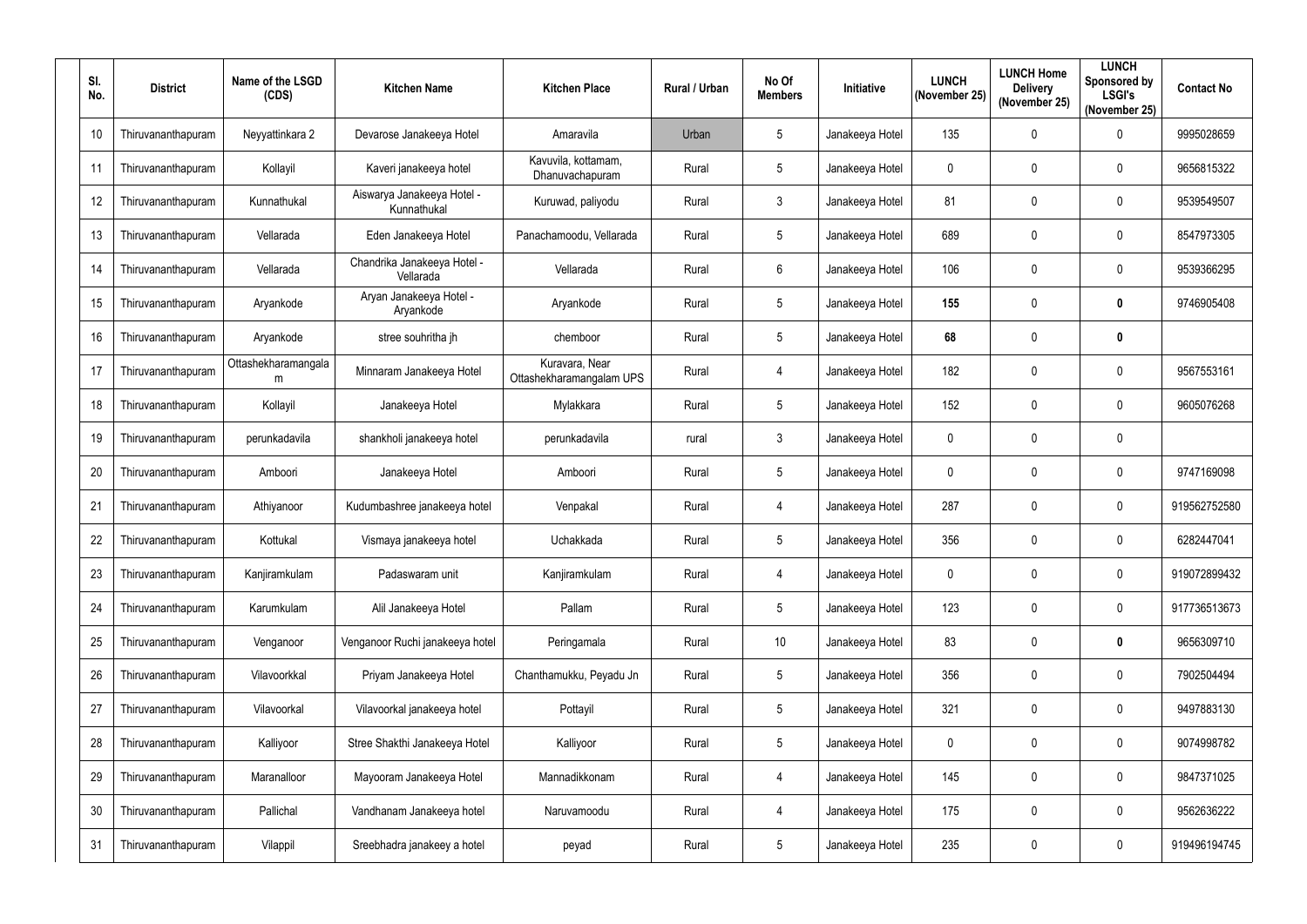| SI.<br>No. | <b>District</b>    | Name of the LSGD<br>(CDS)  | <b>Kitchen Name</b>                           | <b>Kitchen Place</b>                              | Rural / Urban | No Of<br><b>Members</b> | Initiative      | <b>LUNCH</b><br>(November 25) | <b>LUNCH Home</b><br><b>Delivery</b><br>(November 25) | <b>LUNCH</b><br>Sponsored by<br><b>LSGI's</b><br>(November 25) | <b>Contact No</b> |
|------------|--------------------|----------------------------|-----------------------------------------------|---------------------------------------------------|---------------|-------------------------|-----------------|-------------------------------|-------------------------------------------------------|----------------------------------------------------------------|-------------------|
| 32         | Thiruvananthapuram | Malayinkeezhu              | Thapasya janakeeya hotel                      | Aruvacode                                         | Rural         | 5                       | Janakeeya Hotel | 175                           | $\mathbf 0$                                           | $\boldsymbol{0}$                                               | 9074329707        |
| 3,3        | Thiruvananthapuram | Andoorkonam                | Thiruvathira janakeeya hotel                  | Kaniyapuram                                       | Rural         | $\mathbf{3}$            | Janakeeya Hotel | 163                           | $\mathbf 0$                                           | $\mathbf 0$                                                    | 8921698989        |
| 34         | Thiruvananthapuram | Kadinamkulam               | Sabarmathi janakeeya hotel                    | Chitattumukku                                     | Rural         | 4                       | Janakeeya Hotel | 240                           | $\mathbf 0$                                           | $\mathbf 0$                                                    |                   |
| 35         | Thiruvananthapuram | Azhoor                     | Kudumbadsree janakeeya hotel                  | Azhoor                                            | Rural         | 4                       | Janakeeya Hotel | 80                            | $\mathbf 0$                                           | $\mathbf 0$                                                    | 8129060294        |
| 36         | Thiruvanathapuram  | Pothencode                 | Pothencode Kudumbashree<br>Janakeeya hotel    | Pothencode ayiroorppara<br>Farmers centre         | Rural         | 5                       | Janakeeya Hotel | 72                            | $\mathbf 0$                                           | $\mathbf 0$                                                    | 9037832338        |
| 37         | Thiruvananthapuram | Mangalapuram               | Mangalapuram Kudumbashree<br>Janakeeya Hotel  | Managalapuram Junction,<br>Near Panchayath Office | Rural         | $5\phantom{.0}$         | Janakeeya Hotel | 150                           | $\mathbf 0$                                           | $\mathbf 0$                                                    | 9995459534        |
| 38         | Thiruvananthapuram | Mangalapuram               | Swad Kudumbashree Janakeeya<br>hotel          | Murukkumpuzha                                     | Rural         | $\mathbf{3}$            | Janakeeya Hotel | 220                           | $\mathbf 0$                                           | $\mathbf 0$                                                    | 8281624670        |
| 39         | Thiruvananthapuram | Mangalapuram               | Ruchisagaram Kudumbashree<br>Janakeeya Hotel  | Chembakamangalam                                  | Rural         | 5                       | Janakeeya Hotel | 150                           | $\mathbf 0$                                           | 0                                                              | 8139079929        |
| 40         | Thiruvanathapuram  | <b>TVM Corporation CDS</b> | Krishnakripa Janakeeya hotel                  | Anayara                                           | Urban         | 5                       | Janakeeya Hotel | 210                           | $\mathbf 0$                                           | $\mathbf 0$                                                    | 9745823832        |
| 41         | Thiruvanathapuram  | <b>TVM Corporation CDS</b> | Vanitha Janakeeya Hotel                       | Manvila                                           | Urban         | 4                       | Janakeeya Hotel | 455                           | $\mathbf 0$                                           | $\mathbf 0$                                                    | 8129412369        |
| 42         | Thiruvanathapuram  | <b>TVM Corporation CDS</b> | Bhagyalekshmi Kudumbashree<br>Janakeeya Hotel | <b>EK Nayanar Trust, Medical</b><br>College       | Urban         | 6                       | Janakeeya Hotel | 450                           | $\mathbf 0$                                           | 0                                                              |                   |
| 43         | Thiruvanathapuram  | <b>TVM Corporation CDS</b> | Tripthi Janakeeya Hotel                       | Pallithura                                        | Urban         | $\mathfrak{Z}$          | Janakeeya Hotel | 223                           | $\mathbf 0$                                           | $\mathbf 0$                                                    | 9387738568        |
| 44         | Thiruvanathapuram  | <b>TVM Corporation CDS</b> | soubhagya janakeeya Hotel                     | kazhakoottam                                      | Urban         | 3                       | janakeeya Hotel | 350                           | $\mathbf 0$                                           | 0                                                              | 8921555192        |
| 45         | Thiruvanathapuram  | <b>TVM Corporation CDS</b> | Uthradam Janakeeya Hotel                      | Pattom                                            | Urban         | $\mathbf{3}$            | janakeeya Hotel | 420                           | $\overline{0}$                                        | 0                                                              | 8281062575        |
| 46         | Thiruvananthapuram | <b>TVM Corporation CDS</b> | Janakeeya hotel                               | Mannarakonam                                      | Urban         | $\mathbf{3}$            | Janakeeya Hotel | $\mathbf 0$                   | $\pmb{0}$                                             | $\pmb{0}$                                                      | 8281088923        |
| 47         | Thiruvananthapuram | <b>TVM Corporation CDS</b> | Kismath Janakeeya Hotel                       | Pottakuzhi                                        | Urban         | $\mathbf{3}$            | Janakeeya Hotel | 660                           | $\overline{0}$                                        | 0                                                              | 8129179622        |
| 48         | Thiruvananthapuram | <b>TVM Corporation CDS</b> | Salt and Pepper                               | Poomalliyoorkkonam                                | Urban         | $\mathbf{3}$            | Janakeeya Hotel | 445                           | $\mathbf 0$                                           | 0                                                              | 8593986935        |
| 49         | Thiruvananthapuram | <b>TVM Corporation CDS</b> | Sreebhadra Janakeeya Hotel                    | Pettah                                            | Urban         | $\overline{4}$          | Janakeeya Hotel | 325                           | $\overline{0}$                                        | $\pmb{0}$                                                      | 9847227647        |
| 50         | Thiruvananthapuram | <b>TVM Corporation CDS</b> | kalavara Janakeeya Hotel                      | vattiyoorkavu                                     | Urban         | $\mathbf{3}$            | Janakeeya Hotel | 311                           | $\mathbf 0$                                           | 0                                                              | 9847655426        |
| 51         | Thiruvananthapuram | <b>TVM Corporation CDS</b> | punartham kudumbashree                        | kudappanakunnu                                    | Urban         | $\mathbf{3}$            | Janakeeya Hotel | 356                           | $\overline{0}$                                        | 0                                                              | 9747115789        |
| 52         | Thiruvananthapuram | <b>TVM Corporation CDS</b> | peroor JH                                     | Palayam                                           | Urban         | $\mathbf{3}$            | Janakeeya Hotel | 125                           | $\pmb{0}$                                             | 0                                                              | 8086119633        |
| 53         | Thiruvananthapuram | Aryanadu                   | Aryanad Janakeeya Hotel                       | Aryanad                                           | Rural         | $6\overline{6}$         | Janakeeya Hotel | 365                           | $\mathbf 0$                                           | $\bm{0}$                                                       | 9207447839        |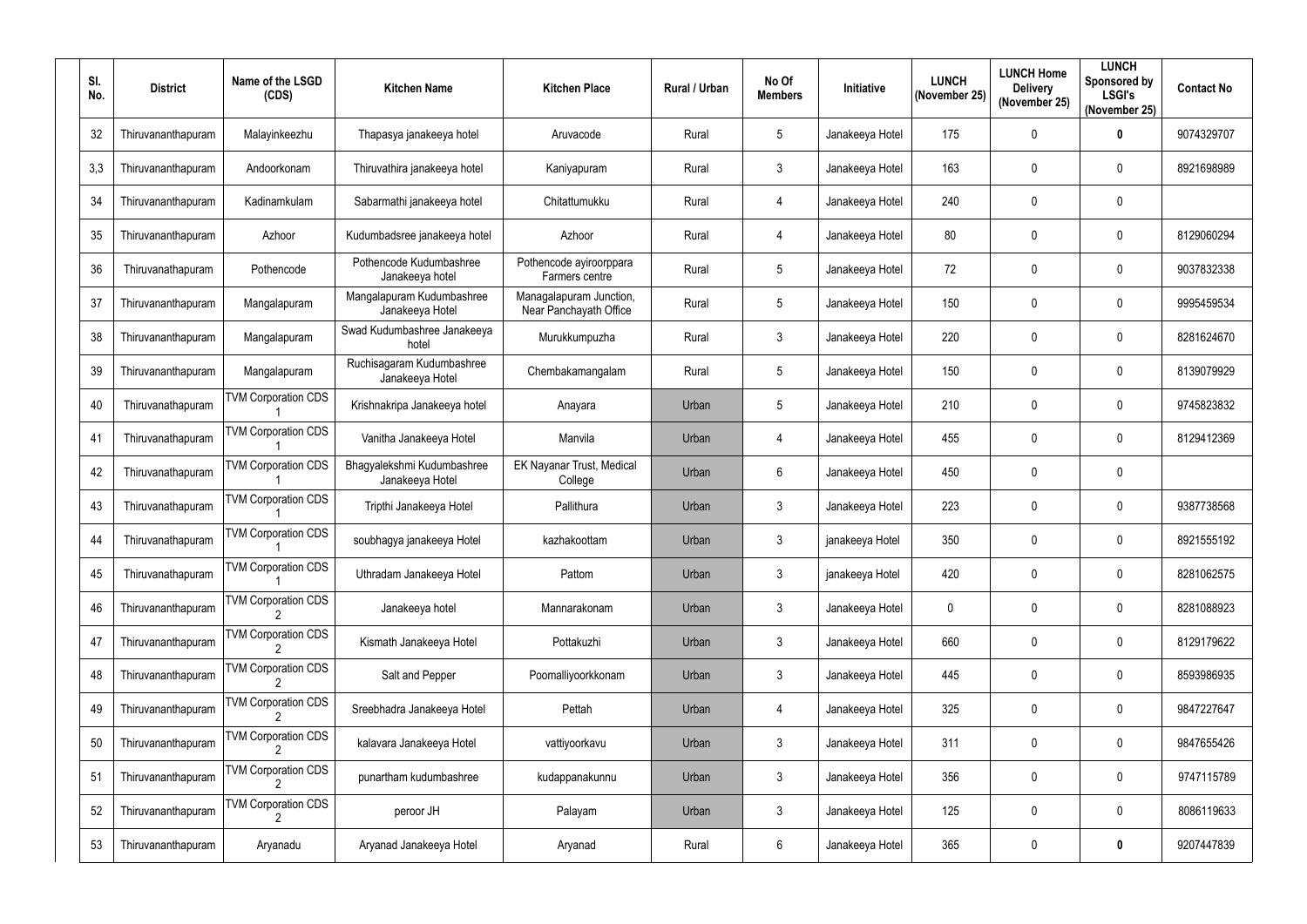|     | SI.<br>No. | <b>District</b>    | Name of the LSGD<br>(CDS) | <b>Kitchen Name</b>                     | <b>Kitchen Place</b>                              | Rural / Urban | No Of<br><b>Members</b> | Initiative      | <b>LUNCH</b><br>(November 25) | <b>LUNCH Home</b><br><b>Delivery</b><br>(November 25) | <b>LUNCH</b><br>Sponsored by<br><b>LSGI's</b><br>(November 25) | <b>Contact No</b> |
|-----|------------|--------------------|---------------------------|-----------------------------------------|---------------------------------------------------|---------------|-------------------------|-----------------|-------------------------------|-------------------------------------------------------|----------------------------------------------------------------|-------------------|
| 108 | 54         | Thiruvananthapuram | Kuttichal                 | Kutichal Janakeeya Hotel                | Kuttichal                                         | Rural         | 5                       | Janakeeya Hotel | 216                           | $\mathbf 0$                                           | $\pmb{0}$                                                      | 9446331479        |
|     | 55         | Thiruvananthapuram | Poovachal                 | Poovachal Janakeeya Hotel               | Poovachal Panchayath                              | Rural         | $5\phantom{.0}$         | Janakeeya Hotel | 210                           | $\mathbf 0$                                           | 0                                                              | 9495225046        |
|     | 56         | Thiruvananthapuram | Vithura                   | Navodaya Janakeeya hotel                | Koppam, Vithura                                   | Rural         | $\overline{4}$          | Janakeeya Hotel | 92                            | $\mathbf 0$                                           | $\pmb{0}$                                                      | 9946837014        |
|     | 57         | Thiruvananthapuram | Tholicode                 | Tholicode Janakeeya Hotel               | Pulimoodu, Near Bharath<br>Petrol Pump, Tholicode | Rural         | $\overline{4}$          | Janakeeya Hotel | 127                           | $\mathbf 0$                                           | $\mathbf 0$                                                    | 9539995862        |
|     | 58         | Thiruvananthapuram | Vellanad                  | vellanad JH                             | kulacode vellanad                                 | Rural         | 3                       | Janakeeya Hotel | $\mathbf 0$                   | $\mathbf 0$                                           | 0                                                              | 9048295005        |
|     | 59         | Thiruvananthapuram | uzhamalackal              | mazhavil jh                             | Puthukulangara                                    | Rural         | 5                       | Janakeeya Hotel | 0                             | $\mathbf 0$                                           | 0                                                              | 96457 54988       |
|     | 60         | Thiruvananthapuram | <b>TVPM Corpn CDS 4</b>   | Maithri Janakeeya Hotel                 | Poozhyakkunnu, Nemom, TVM                         | Urban         | $5\overline{)}$         | Janakeeya Hotel | 284                           | $\boldsymbol{0}$                                      | $\mathbf 0$                                                    | 9846905594        |
|     | 61         | Thiruvananthapuram | TVPM. Corpn. CDS III      | Janatha hotel                           | Over bridge                                       | Urban         | 9                       | Janakeeya Hotel | $\mathbf 0$                   | $\mathbf 0$                                           | $\pmb{0}$                                                      | 919746149160      |
|     | 62         | Thiruvananthapuram | TVPM. Corpn. CDS III      | Asraya Janakeeya Hotel                  | <b>DPI</b>                                        | Urban         | 4                       | Janakeeya Hotel | 0                             | $\mathbf 0$                                           | 0                                                              | 918113008306      |
|     | 63         | Thiruvananthapuram | TVPM. Corpn. CDS III      | Ruchikkoott                             | Mudavanmukal                                      | Urban         | $\overline{4}$          | Janakeeya Hotel | 914                           | $\mathbf 0$                                           | 0                                                              | 917907579424      |
|     | 64         | Thiruvananthapuram | TVPM. Corpn. CDS IV       | Janakeeya hotel tvm corporation<br>cds4 | Vallakkadavu                                      | Urban         | 5                       | Janakeeya Hotel | 245                           | $\mathbf 0$                                           | 0                                                              | 8129795072        |
|     | 65         | Thiruvananthapuram | TVPM. Corpn. CDS IV       | Karuna Janakeeya Hotel                  | Avaduthura                                        | Urban         | 5                       | Janakeeya Hotel | 288                           | $\mathbf 0$                                           | 0                                                              | 9567523799        |
|     | 66         | Thiruvananthapuram | Anadu                     | Nanma anad                              | Govt LPS Anad                                     | Rural         | 4                       | Janakeeya Hotel | 248                           | $\mathbf 0$                                           | 0                                                              | 9645709754        |
|     | 67         | Thiruvananthapuram | Vembayam                  | Liya canteen                            | Perumboor near panchayath<br>office               | Rural         | 5                       | Janakeeya Hotel | 0                             | $\mathbf 0$                                           | 0                                                              | 9544337362        |
|     | 68         | Thiruvananthapuram | Vembayam                  | Four's Janakeeya Hotel                  | Naduveli Konchira                                 | Rural         | $\overline{4}$          | Janakeeya Hotel | 287                           | $\mathbf 0$                                           | $\pmb{0}$                                                      | 9526253578        |
|     | 69         | Thiruvananthapuram | Nedumangad 1              | Subhiksham                              | Irinjayam                                         | Urban         | $\overline{4}$          | Janakeeya Hotel | 124                           | $\mathbf 0$                                           | $\pmb{0}$                                                      | 9745606588        |
|     | 70         | Thiruvananthapuram | Nedumangad 1              | Ootupura                                | Pazhakutty                                        | Urban         | 6                       | Janakeeya Hotel | 210                           | $\mathbf 0$                                           | $\pmb{0}$                                                      | 7510910614        |
|     | 71         | Thiruvananthapuram | Nedumangad 2              | Niravu                                  | Near ksrtc bus stand                              | Urban         | $\overline{4}$          | Janakeeya Hotel | 412                           | $\mathbf 0$                                           | $\pmb{0}$                                                      | 9645958207        |
|     | 72         | Thiruvananthapuram | Nedumangad 2              | Ruchiyidam                              | <b>Near Municipality</b>                          | Urban         | 0                       | Janakeeya Hotel | 416                           | $\boldsymbol{0}$                                      | $\pmb{0}$                                                      | 9846371353        |
|     | 73         | Thiruvananthapuram | Karakulam                 | Karakulam Vanitha hotel                 | Karakulam Junction                                | Rural         | $\overline{4}$          | Janakeeya Hotel | 378                           | $\boldsymbol{0}$                                      | $\pmb{0}$                                                      | 9747176668        |
|     | 74         | Thiruvananthapuram | Panavoor                  | Kudumbashree vanitha hotel              | HI auditorium near panavoor<br>panchayath         | Rural         | 6                       | Janakeeya Hotel | 347                           | $\boldsymbol{0}$                                      | $\pmb{0}$                                                      | 9526740817        |
|     | 75         | Thiruvananthapuram | Aruvikara                 | Nanma                                   | Aruvikara junction                                | Rural         | 3                       | Janakeeya hotel | 218                           | $\boldsymbol{0}$                                      | $6\phantom{.}$                                                 | 8606524464        |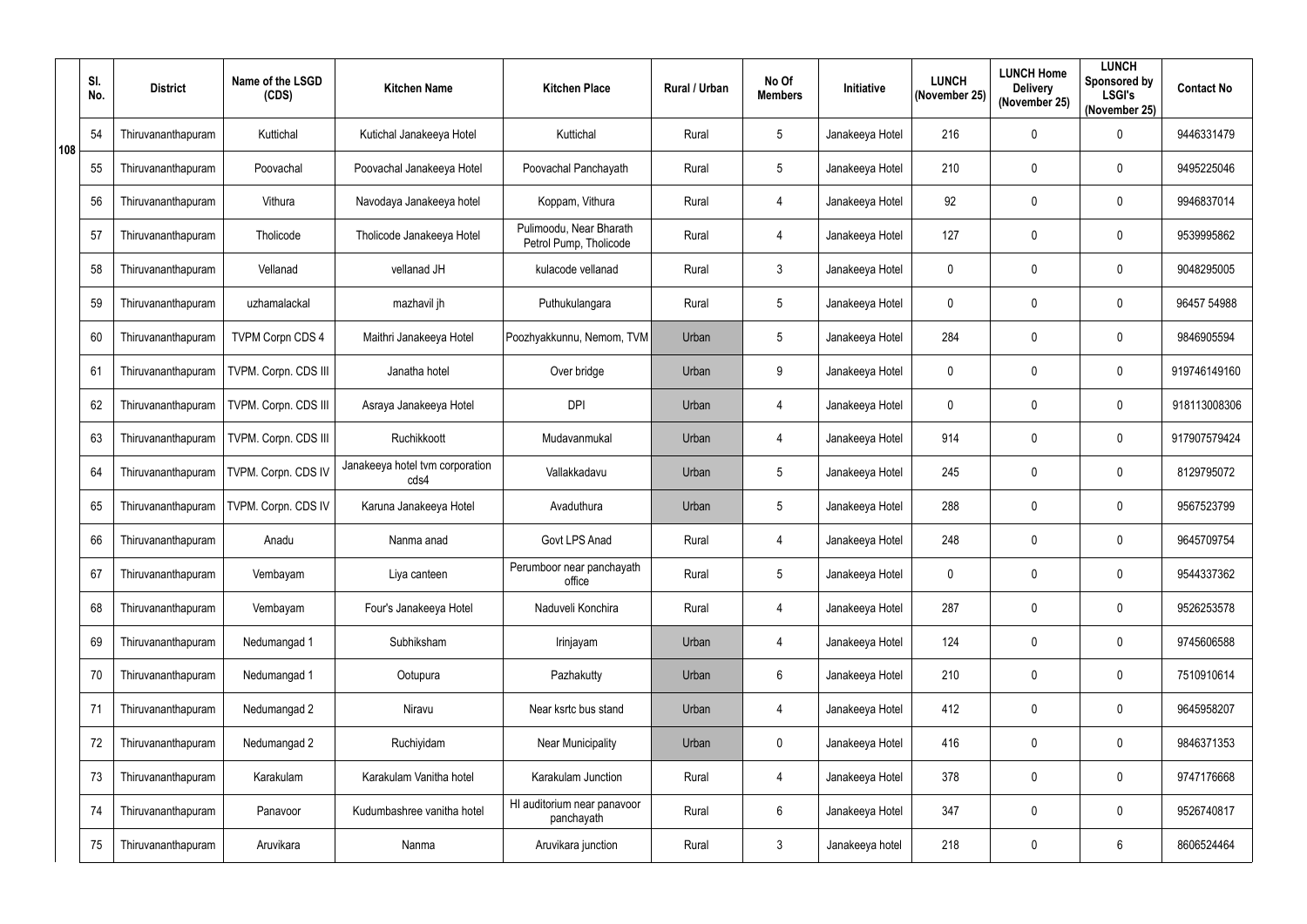| SI.<br>No. | <b>District</b>    | Name of the LSGD<br>(CDS) | <b>Kitchen Name</b>                    | <b>Kitchen Place</b>     | <b>Rural / Urban</b> | No Of<br><b>Members</b> | Initiative      | <b>LUNCH</b><br>(November 25) | <b>LUNCH Home</b><br><b>Delivery</b><br>(November 25) | <b>LUNCH</b><br>Sponsored by<br><b>LSGI's</b><br>(November 25) | <b>Contact No</b> |
|------------|--------------------|---------------------------|----------------------------------------|--------------------------|----------------------|-------------------------|-----------------|-------------------------------|-------------------------------------------------------|----------------------------------------------------------------|-------------------|
| 76         | Thiruvananthapuram | Pullampara                | Janakeeya Hotel                        | Kalumkinmukham           | Rural                | 5                       | Janakeeya Hotel | $\mathbf 0$                   | $\overline{0}$                                        | $\pmb{0}$                                                      |                   |
| 77         | Thiruvananthapuram | Pangode                   | Bhagyalekshmi janakeeya hotel          | Pangodu Panchayath Hall  | Rural                | 5                       | Janakeeya Hotel | 291                           | $\mathbf 0$                                           | $\mathbf 0$                                                    |                   |
| 78         | Thiruvananthapuram | Manickal                  | Janakeeya hotel                        | Pirappancode             | Rural                | $6\overline{6}$         | Janakeeya Hotel | 320                           | $\overline{0}$                                        | $\pmb{0}$                                                      | 9745874522        |
| 79         | Thiruvananthapuram | Vamanapuram               | Pournami Kalamachal                    | Kalamachal               | Rural                | 5                       | Janakeeya Hotel | 148                           | $\overline{0}$                                        | $\mathbf 0$                                                    | 9846825964        |
| 80         | Thiruvananthapuram | kallara                   | Amma janakeeya hotel                   | kallara                  | rural                | $\overline{4}$          | Janakeeya Hotel | 221                           | $\overline{0}$                                        | $\pmb{0}$                                                      | 8111891405        |
| 81         | Thiruvananthapuram | nellanad                  | Nellanad janakeeya hotel               | keezhayikkonam           | rural                | $6\overline{6}$         | Janakeeya Hotel | 360                           | $\boldsymbol{0}$                                      | $\mathbf 0$                                                    | 9946994811        |
| 82         | Thiruvananthapuram | Pazhayakunnummel          | Chaitanya janakeeya hotel              | Pazhayakunnumel          | Rural                | 5 <sup>5</sup>          | Janakeeya Hotel | 310                           | $\overline{0}$                                        | $\mathbf 0$                                                    | 9496997201        |
| 83         | Thiruvananthapuram | Karavaram                 | Takkolam, Karavaram janakeeya<br>hotel | Pullurmukk, kallambalam  | Rural                | $5\phantom{.0}$         | Janakeeya Hotel | $\mathbf 0$                   | $\overline{0}$                                        | $\pmb{0}$                                                      | 9539723288        |
| 84         | Thiruvananthapuram | Kilimanoor                | Tanima vanitha canteen                 | Kilimanoor               | Rural                | 4                       | Janakeeya Hotel | 210                           | $\mathbf 0$                                           | $\mathbf 0$                                                    | 9846657166        |
| 85         | Thiruvananthapuram | Pulimath                  | Iswarya catering unit                  | Pulimath, Karet          | Rural                | $\overline{4}$          | Janakeeya Hotel | 117                           | $\overline{0}$                                        | $\mathbf 0$                                                    | 9645514593        |
| 86         | Thiruvananthapuram | Navaikkulam               | Kudumbashree janakeeya hotel           | Kadambaattukonam         | Rural                | 5                       | Janakeeya Hotel | 280                           | $\overline{0}$                                        | $\mathbf 0$                                                    | 9400619476        |
| 87         | Thiruvananthapuram | Nagaroor                  | Janakeeya Hotel                        | Altharamoodu             | Rural                | $5\phantom{.0}$         | Janakeeya Hotel | 0                             | $\mathbf 0$                                           | $\mathbf 0$                                                    | 7034964806        |
| 88         | Thiruvananthapuram | Pallikal                  | pallikkal janakeeya hotel              | pakalkkuri               | rural                | 4                       | Janakeeya Hotel | 165                           | 0                                                     | $\mathbf 0$                                                    | 9447886364        |
| 89         | Thiruvananthapuram | Madavoor                  | Madavoor janakeeya hotel               | madavoor                 | rural                | $5\phantom{.0}$         | Janakeeya Hotel | 85                            | $\overline{0}$                                        | $\mathbf 0$                                                    | 9526206002        |
| 90         | Thiruvananthapuram | Chirayinkeezh             | Sevenstar Janakeeya Hotel              | Sarkkara                 | Rural                | 5                       | Janakeeya Hotel | 193                           | $\mathbf 0$                                           | $\pmb{0}$                                                      | 8921556636        |
| 91         | Thiruvananthapuram | Kadaykkavoor              | Karmalamatha Janakeeya Hotel           | Kadakkavoor              | Rural                | $5\phantom{.0}$         | Janakeeya Hotel | 237                           | $\mathbf 0$                                           | $\pmb{0}$                                                      | 9645405591        |
| 92         | Thiruvananthapuram | Mudakkal                  | Sarovaram Janakeeya Hotel              | Valakkadu                | Rural                | $\mathbf{3}$            | Janakeeya Hotel | 95                            | $\mathbf 0$                                           | $\pmb{0}$                                                      | 8086240900        |
| 93         | Thiruvananthapuram | Vakkom                    | Jananai Janakeeya Hotel                | SN Junction, Jeeva Dhara | Rural                | 5                       | Janakeeya Hotel | 59                            | $\boldsymbol{0}$                                      | $\pmb{0}$                                                      | 8137014724        |
| 94         | Thiruvananthapuram | Vakkom                    | Diya Janakeeya Hotel                   | Panayile Kadavu          | Rural                | $5\phantom{.0}$         | Janakeeya Hotel | 388                           | $\mathbf 0$                                           | $\pmb{0}$                                                      | 8590439391        |
| 95         | Thiruvananthapuram | Kizhuvilam                | Kudumbashree vanitha canteen           | Kizhuvillam              | Rural                | $\overline{4}$          | Janakeeya Hotel | 0                             | $\mathbf 0$                                           | $\mathbf 0$                                                    | 9747361312        |
| 96         | Thiruvananthapuram | Anchuthengu               | Swad Janakeeya Hotel                   | Anchuthengu              | Rural                | $5\phantom{.0}$         | Janakeeya Hotel | 117                           | $\mathbf 0$                                           | $\pmb{0}$                                                      |                   |
| 97         | Thiruvananthapuram | Attingal                  | Bhagyashree janakeeya hotel            | Attingal                 | Urban                | 5                       | Janakeeya Hotel | 155                           | $\boldsymbol{0}$                                      | $\pmb{0}$                                                      | 9539968503        |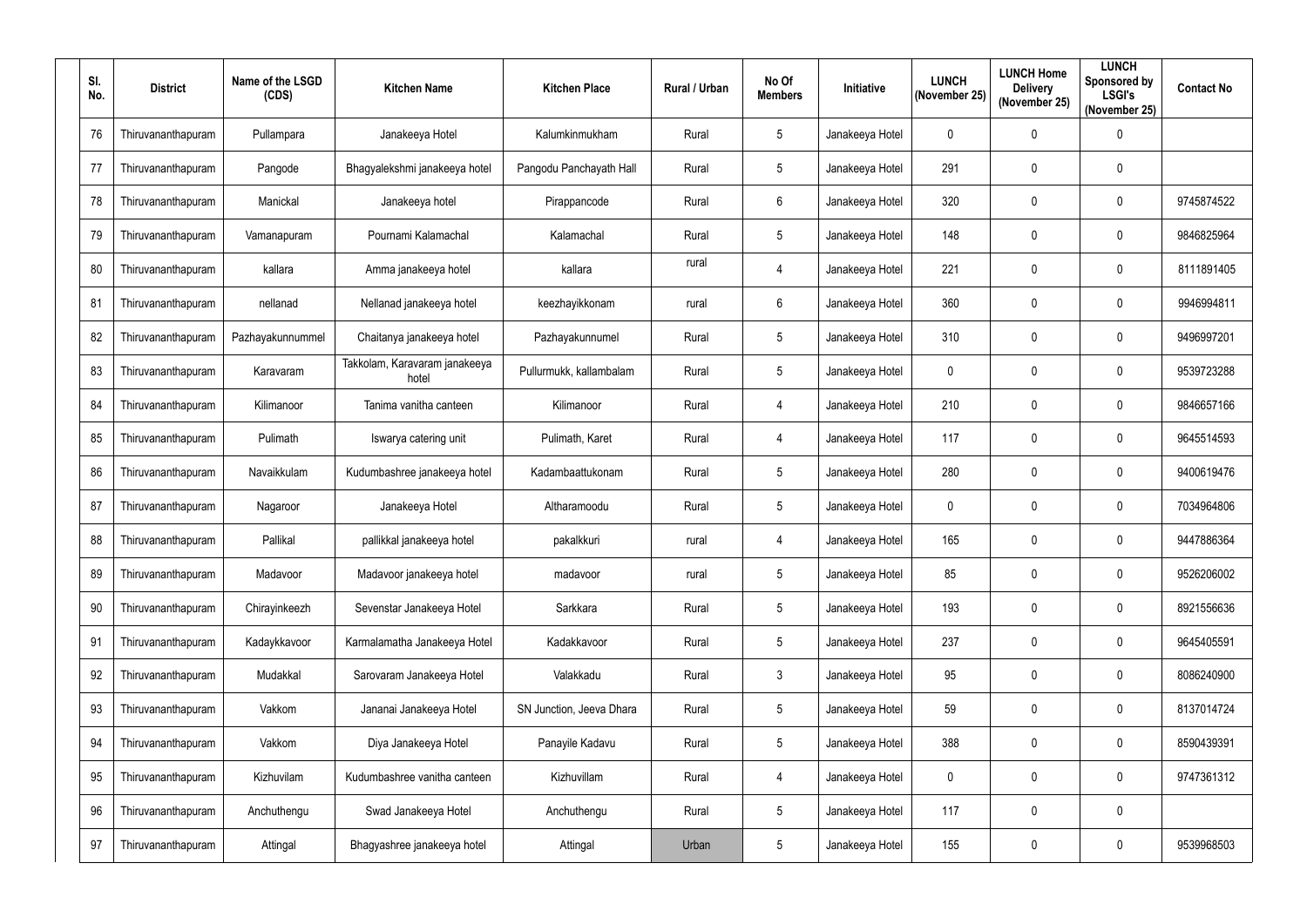|     | SI.<br>No.      | <b>District</b>    | Name of the LSGD<br>(CDS) | <b>Kitchen Name</b>                        | <b>Kitchen Place</b>                             | <b>Rural / Urban</b> | No Of<br><b>Members</b> | Initiative      | <b>LUNCH</b><br>(November 25) | <b>LUNCH Home</b><br><b>Delivery</b><br>(November 25) | <b>LUNCH</b><br>Sponsored by<br><b>LSGI's</b><br>(November 25) | <b>Contact No</b> |
|-----|-----------------|--------------------|---------------------------|--------------------------------------------|--------------------------------------------------|----------------------|-------------------------|-----------------|-------------------------------|-------------------------------------------------------|----------------------------------------------------------------|-------------------|
|     | 98              | Thiruvananthapuram | Cherunniyoor              | Lekshmi janakeeya hotel                    | Dhalavapuram                                     | Rural                | 3                       | Janakeeya Hotel | 98                            | 0                                                     | $\pmb{0}$                                                      | 9995391999        |
|     | 99              | Thiruvananthapuram | Chemmaruthi               | Dreams janakeeya hotel                     | Mavinmoodu, muthana                              | Rural                | $5\phantom{.0}$         | Janakeeya Hotel | 68                            | 0                                                     | $\overline{2}$                                                 | 8129240185        |
|     | 100             | Thiruvananthapuram | Chemmaruthi               | Natturuchi janakeeya hotel                 | Panayara&sivapuram                               | Rural                | 5                       | Janakeeya Hotel | 299                           | $\overline{0}$                                        | $\pmb{0}$                                                      | 8129240185        |
|     | 101             | Thiruvananthapuram | Chemmaruthi               | Bhanusree                                  | Chavadimukku                                     | Rural                | 4                       | Janakeeya Hotel | 165                           | 0                                                     | $\overline{2}$                                                 | 8129240185        |
|     | 102             | Thiruvananthapuram | Manamboor                 | Manamboor janakeeya hotel                  | Kavalayoor                                       | Rural                | 4                       | Janakeeya Hotel | 190                           | 0                                                     | 0\$                                                            | 9074388684        |
|     | 103             | Thiruvananthapuram | Edava                     | Sreenandha janakeeyahotel                  | Kaappil                                          | Rural                | $5\phantom{.0}$         | Janakeeya Hotel | 112                           | 23                                                    | $\overline{2}$                                                 | 9895337334        |
|     | 104             | Thiruvananthapuram | Elakamon                  | Sreenarayana janakeeya hotel               | Elakamon                                         | Rural                | $\overline{7}$          | Janakeeya Hotel | 32                            | $\mathbf 0$                                           | $\mathbf 0$                                                    | 8086637798        |
|     | 105             | Thiruvananthapuram | Elakamon                  | kudumbashree janakeeya hotel               | Elakamon                                         | Rural                | $5\phantom{.0}$         | janakeeya hotel | 38                            | 0                                                     | $\pmb{0}$                                                      | 8590725126        |
|     | 106             | Thiruvananthapuram | Vettoor                   | Kashi janakeeya hotel                      | Vettoor                                          | Rural                | 4                       | Janakeeya Hotel | 45                            | 0                                                     | $\mathbf 0$                                                    | 9061547396        |
|     | 107             | Thiruvananthapuram | Ottoor                    | Kudumbashree Janakeeya hotel               | ottoor                                           | rural                | 3                       | Janakeeya Hotel | 35                            | 0                                                     | $\mathbf 0$                                                    | 8590570561        |
|     | 108             | Thiruvanathapuram  | Varkala                   | Janakeeya hotel                            | Varkala municipality                             | Urban                | $5\overline{)}$         | Janakeeya Hotel | 33                            | 0                                                     | $\mathbf 0$                                                    | 8943261611        |
| 107 |                 |                    |                           |                                            |                                                  |                      | 490                     |                 |                               | $\mathbf 0$                                           | $\mathbf 0$                                                    |                   |
|     |                 | Thrissur           | Kadangodu                 | Janakeeya Hotel Kadangod                   | Kadangod                                         | Rural                | 4                       | Janakeeya Hotel | 40                            | 32                                                    | $\overline{7}$                                                 |                   |
|     | $\overline{2}$  | Thrissur           | Chalakudy                 | Thripthy Janakeeya Hotel<br>Chalakudy      | North Busstand Chalakudy                         | Urban                | 4                       | Janakeeya Hotel | 0                             | 245                                                   | $\pmb{0}$                                                      | 9544048190        |
|     | $\mathbf{3}$    | Thrissur           | Pananchery                | Pananchery Janakeeya Hotel                 | Pattikkad                                        | Rural                | $5\phantom{.0}$         | Janakeeya Hotel | 80                            | 30                                                    | $\pmb{0}$                                                      | 9746354118        |
|     | 4               | Thrissur           | Kadavallur                | Janakeeya Hotel Kadavalloor                | Panjayath Compound                               | Rural                | $\overline{4}$          | Janakeeya Hotel | 60                            | 80                                                    | $\pmb{0}$                                                      |                   |
|     | $5\phantom{.0}$ | Thrissur           | Kattoor                   | Janakeeya Hotel Kattoor                    | Kudumbashree Vipanana<br>Kendram, Katoor Bazzar, | Rural                | $5\phantom{.0}$         | Janakeeya Hotel | 0                             | $\mathbf 0$                                           | $\pmb{0}$                                                      | 8606248967        |
|     | $6\phantom{.}$  | Thrissur           | Elavally                  | Janakeeya Hotel Elavally                   | <b>Elavally Panchayath</b><br>Compound           | Rural                | 4                       | Janakeeya Hotel | 160                           | $\mathbf 0$                                           | $\pmb{0}$                                                      | 9744738247        |
|     | $\overline{7}$  | Thrissur           | Paralam                   | Paralam Janakeeya Hotel                    | Nanma Kudumbashree<br>canteen                    | Rural                | $\mathfrak{Z}$          | Janakeeya Hotel | 27                            | 16 <sup>°</sup>                                       | $\pmb{0}$                                                      | 9744441594        |
|     | 8               | Thrissur           | Kadukutty                 | Uppum Mulakum Janakeeya Hotel<br>Kadukutty | Kottamuri Junction                               | Rural                | $5\phantom{.0}$         | Janakeeya Hotel | $\mathbf 0$                   | 85                                                    | $\mathbf 0$                                                    | 9846634710        |
|     | 9               | Thrissur           | Thrissur 2                | Kuttanellur Janakeeya Hotel                | Kuttanellur                                      | Urban                | $5\phantom{.0}$         | Janakeeya Hotel | 175                           | $\mathbf 0$                                           | $\pmb{0}$                                                      | 8330800498        |
|     | 10              | Thrissur           | Pazhayannur               | Janakeeya Hotel, Pazhayanoor               | Pazhayannur Panchayath                           | Rural                | 4                       | Janakeeya Hotel | $\mathbf{0}$                  | 240                                                   | $\pmb{0}$                                                      | 9400257329        |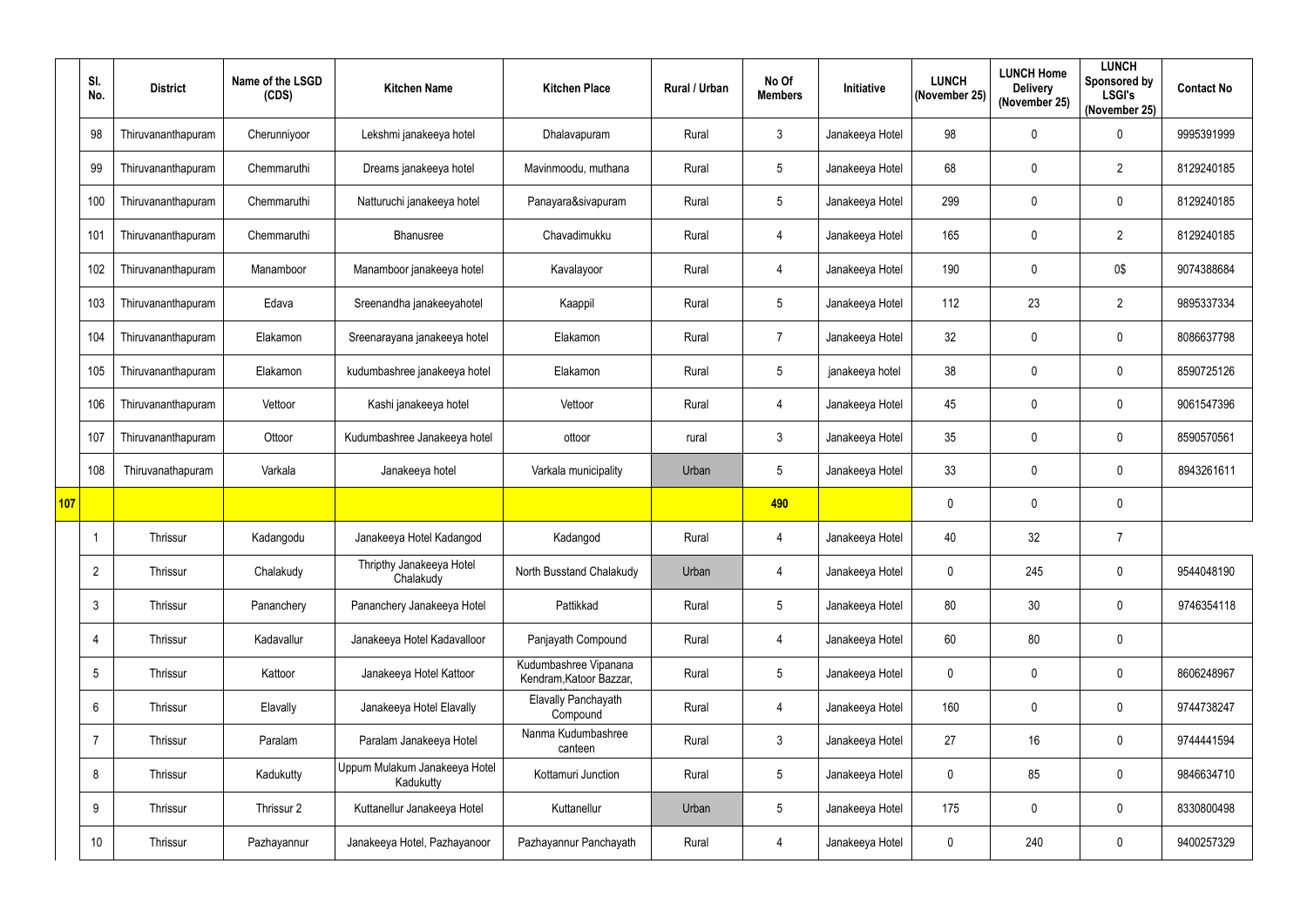| SI.<br>No. | <b>District</b> | Name of the LSGD<br>(CDS) | <b>Kitchen Name</b>                             | <b>Kitchen Place</b>                         | Rural / Urban | No Of<br><b>Members</b> | Initiative      | <b>LUNCH</b><br>(November 25) | <b>LUNCH Home</b><br><b>Delivery</b><br>(November 25) | <b>LUNCH</b><br><b>Sponsored by</b><br><b>LSGI's</b><br>(November 25) | <b>Contact No</b> |
|------------|-----------------|---------------------------|-------------------------------------------------|----------------------------------------------|---------------|-------------------------|-----------------|-------------------------------|-------------------------------------------------------|-----------------------------------------------------------------------|-------------------|
| 11         | Thrissur        | Aloor                     | Aloor Janakeeya Hotel                           | Aloor                                        | Rural         | 5                       | Janakeeya Hotel | 0                             | 140                                                   | $\pmb{0}$                                                             | 9946922936        |
| 12         | Thrissur        | Muriyad                   | Jankeeya Hotel, Muriyad                         | Karuna Canteen, Muriyad                      | Rural         | $5\phantom{.0}$         | Janakeeya Hotel | 63                            | $\mathbf 0$                                           | 0                                                                     | 9961920358        |
| 13         | Thrissur        | Valapad                   | Janakeeya Hotel Valapad                         | Valapad Chanthapadi                          | Rural         | 6                       | Janakeeya Hotel | 165                           | $\mathbf 0$                                           | $\pmb{0}$                                                             |                   |
| 14         | Thrissur        | Kaipamangalam             | Kaipamngalam Janakeeya Hotel                    | Kaipamangalam Panchayath                     | Rural         | 3                       | Janakeeya Hotel | 198                           | $\mathbf 0$                                           | $\overline{2}$                                                        |                   |
| 15         | Thrissur        | Annamanada                | Snehitha Catering                               | Annamanada                                   | Rural         | 5                       | Janakeeya Hotel | $\mathbf 0$                   | 38                                                    | $\pmb{0}$                                                             | 9747712615        |
| 16         | Thrissur        | Vellangallur              | Janakeeya Hotel Vellangallur                    | Panchayath Community Hall                    | Rural         | 6                       | Janakeeya Hotel | 48                            | 70                                                    | 0                                                                     | 9947462258        |
| 17         | Thrissur        | Pavaratty                 | Janakeeya Hotel Pavaratty                       | Akashaya Vanitha Canteen                     | Rural         | $\mathfrak{Z}$          | Janakeeya Hotel | 173                           | $\boldsymbol{0}$                                      | $\pmb{0}$                                                             |                   |
| 18         | Thrissur        | Edathiruthy               | Janakeeya Hotel Edathuruthi<br>(Nalinam Stores) | Opposite of GLPS,<br>Chenthrappinni Centre   | Rural         | $\overline{4}$          | Janakeeya Hotel | 109                           | $\boldsymbol{0}$                                      | $\pmb{0}$                                                             |                   |
| 19         | Thrissur        | Adatt                     | Janakeeya Hotel Adat                            | Muthuvara                                    | Rural         | $\overline{7}$          | Janakeeya Hotel | 116                           | 73                                                    | $\pmb{0}$                                                             | 6235203703        |
| 20         | Thrissur        | Irinjalakuda 1            | Janakeeya Hotel Irinjalakuda Cds1               | Irinjalakuda Muncipality                     | Urban         | $\overline{4}$          | Janakeeya Hotel | 63                            | $\mathbf 0$                                           | $\pmb{0}$                                                             | 9526912506        |
| 21         | Thrissur        | Parapookkara              | Janakeeya Hotel , Parapookkara                  | Panchayath Canteen                           | Rural         | 5                       | Janakeeya Hotel | 42                            | $\boldsymbol{0}$                                      | $\pmb{0}$                                                             | 9605428611        |
| 22         | Thrissur        | Puthanchira               | Annapoorna Janakeeya Hotel<br>Puthenchira       | Panchayath Community Hall                    | Rural         | 5                       | Janakeeya Hotel | 24                            | 8                                                     | 0                                                                     | 9383421350        |
| 23         | Thrissur        | SreeNarayanapuram         | Sree Narayana Puram Janakeeya<br>Hotel          | Sreenarayanapuram<br>Panchayath              | Rural         | 5                       | Janakeeya Hotel | 190                           | $\mathbf 0$                                           | 1\$                                                                   |                   |
| 24         | Thrissur        | Nadathara                 | Nadathara Janakeeya Hotel                       | Moorkanikkara                                | Rural         | $5\phantom{.0}$         | Janakeeya Hotel | 48                            | 74                                                    | 4                                                                     | 9744611176        |
| 25         | Thrissur        | Vallachira                | Vallachira Janakeeya Hotel                      | Vallachira Gramapanchayath                   | Rural         | $\overline{4}$          | Janakeeya Hotel | $\mathbf 0$                   | 34                                                    | $\pmb{0}$                                                             | 9744804256        |
| 26         | Thrissur        | Poyya                     | Janakeeya Hotel , Poyya                         | Poyya Junction                               | Rural         | $5\phantom{.0}$         | Janakeeya Hotel | $\mathbf 0$                   | $\pmb{0}$                                             | $\pmb{0}$                                                             | 7902318250        |
| 27         | Thrissur        | Wadakanchery 1            | Vrindavan Janakeeya Hotel                       | Ottupara                                     | Urban         | 5                       | Janakeeya Hotel | 260                           | $\pmb{0}$                                             | $\pmb{0}$                                                             |                   |
| 28         | Thrissur        | Varandarappilly           | Janakeeya Hotel                                 | Varandarappilly Panchayath                   | Rural         | 5                       | Janakeeya Hotel | 65                            | 22                                                    | $\pmb{0}$                                                             | 9048283463        |
| 29         | Thrissur        | Nenmanikkara              | Vanitha Janakeeya Hotel                         | Paliyekkara, Nenmanikkara<br>Gramapanchayath | Rural         | $5\phantom{.0}$         | Janakeeya Hotel | 90                            | 18                                                    | $\pmb{0}$                                                             | 9747494386        |
| 30         | Thrissur        | Kodakara                  | Nanma Janakeeya Hotel                           | Kodakara Bus Stand                           | Rural         | $5\phantom{.0}$         | Janakeeya Hotel | 212                           | 237                                                   | $\sqrt{5}$                                                            | 9946283762        |
| 31         | Thrissur        | Thekkumkkara              | Janakeeya Hotel Thekkumkara                     | Vanitha Canteen, Thekkumkara                 | Rural         | $\overline{4}$          | Janakeeya Hotel | 125                           | $\pmb{0}$                                             | $\pmb{0}$                                                             |                   |
| 32         | Thrissur        | Alagappa Ngar             | Janakeeya Hotel                                 | Amballur                                     | Rural         | 5                       | Janakeeya Hotel | 120                           | 74                                                    | $\sqrt{5}$                                                            | 8606553521        |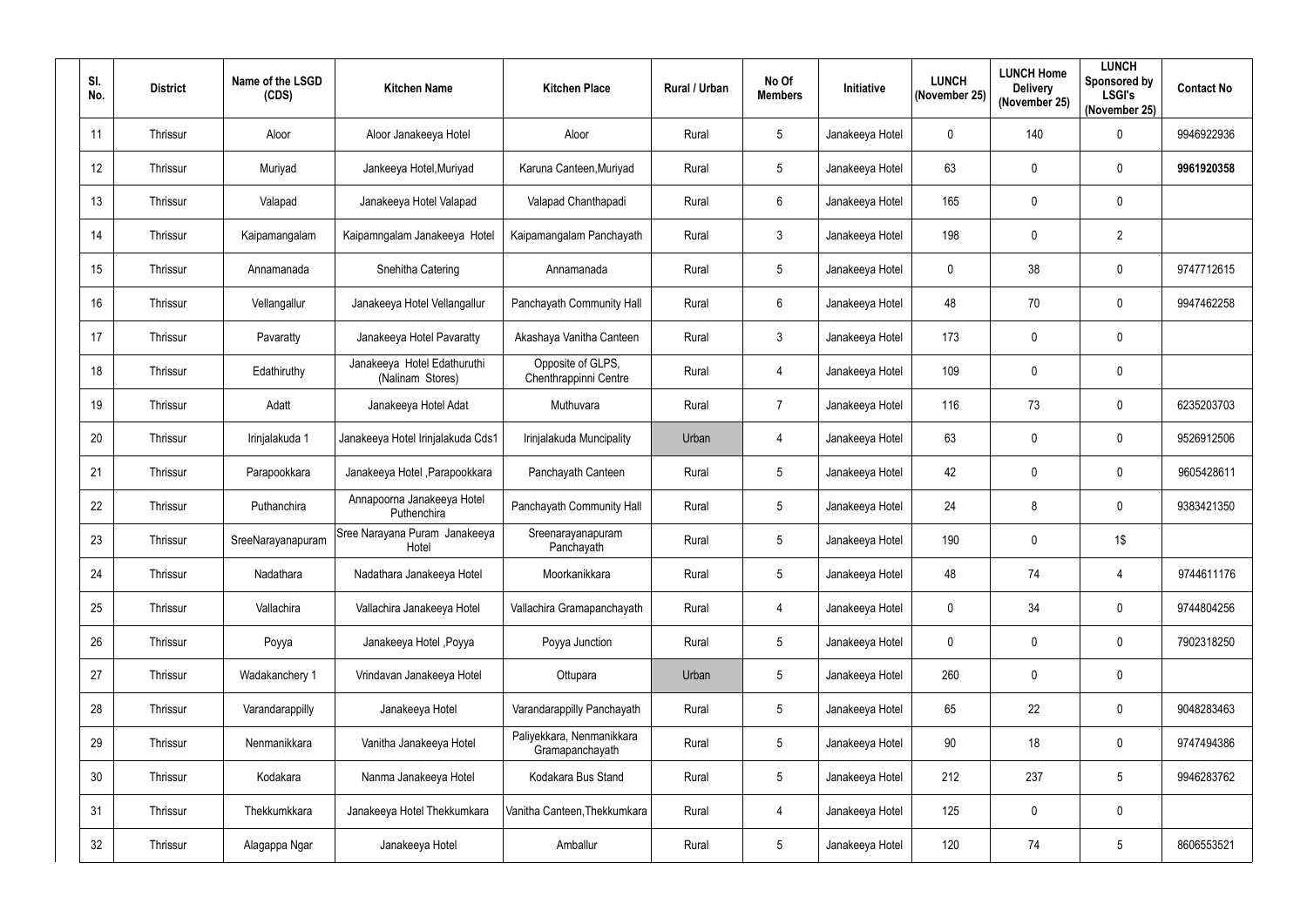|    | SI.<br>No. | <b>District</b> | Name of the LSGD<br>(CDS) | <b>Kitchen Name</b>                        | <b>Kitchen Place</b>                     | Rural / Urban | No Of<br><b>Members</b> | Initiative      | <b>LUNCH</b><br>(November 25) | <b>LUNCH Home</b><br><b>Delivery</b><br>(November 25) | <b>LUNCH</b><br>Sponsored by<br><b>LSGI's</b><br>(November 25) | <b>Contact No</b> |
|----|------------|-----------------|---------------------------|--------------------------------------------|------------------------------------------|---------------|-------------------------|-----------------|-------------------------------|-------------------------------------------------------|----------------------------------------------------------------|-------------------|
|    | 33         | Thrissur        | Kolazhy                   | Janakeeya Hotel Kolazhy                    | <b>ZMLP School</b>                       | Rural         | 4                       | Janakeeya Hotel | $\mathbf 0$                   | 85                                                    | $\pmb{0}$                                                      | 9645535725        |
|    | 34         | Thrissur        | Manalur                   | Janakeeya Hotel Manalur                    | Govt High School, Manaloor               | Rural         | 6                       | Janakeeya Hotel | 53                            | 17                                                    | $\mathbf 0$                                                    | 9446619441        |
|    | 35         | Thrissur        | Arimpur                   | Janakeeya Hotel Arimbur                    | Kudumbashree Vanitha<br>Canteen, Arimbur | Rural         | $5\overline{)}$         | Janakeeya Hotel | 215                           | 35                                                    | $\pmb{0}$                                                      | 9946789338        |
|    | 36         | Thrissur        | Thanniyam                 | Thannyam Janakeeya Hotel                   | Peringottukara                           | Rural         | 4                       | Janakeeya Hotel | 53                            | 17                                                    | $\pmb{0}$                                                      | 9048570194        |
|    | 37         | Thrissur        | Madakkathara              | Madakkathara Annapoorna<br>Janakeeya Hotel | Madakkathara                             | Rural         | $6\overline{6}$         | Janakeeya Hotel | 0                             | 94                                                    | $\overline{2}$                                                 | 9388431507        |
|    | 38         | Thrissur        | Athirappilly              | Panchayath Kudumbashree<br>Canteen         | Athirappilly                             | Rural         | $\mathbf{3}$            | Janakeeya Hotel | 0                             | $\overline{0}$                                        | $\mathbf 0$                                                    | 9496151187        |
|    | 39         | Thrissur        | Kodassery                 | Five Star Janakeeya Hotel                  | Kodassery                                | Rural         | 4                       | Janakeeya Hotel | $\mathbf{0}$                  | 173                                                   | $\mathbf 0$                                                    | 9846464927        |
|    | 40         | Thrissur        | Mattathur                 | Karunya<br>kudumbShree                     | Vellikkulangara                          | Rural         | 4                       | Janakeeya Hotel | 181                           | 107                                                   | $\pmb{0}$                                                      | 8086449102        |
|    | 41         | Thrissur        | Koratty                   | Ruchi Janakeeya Hotel                      | Koratty                                  | Rural         | 4                       | Janakeeya Hotel | 127                           | 133                                                   | $\mathbf 0$                                                    | 9496527583        |
|    | 42         | Thrissur        | Thrikkoor                 | Susthira Janakeeya Hotel                   | Alengaad                                 | Rural         | $\mathbf{3}$            | Janakeeya Hotel | 134                           | 48                                                    | 4                                                              | 8111847055        |
|    | 43         | Thrissur        | Venkitangu                | Ottupura<br>Janakeeya Hotel Vengidangu     | Vengidangu Panchayath                    | Rural         | $\mathbf{3}$            | Janakeeya Hotel | 141                           | 52                                                    | $\pmb{0}$                                                      | 8156981840        |
|    | 44         | Thrissur        | Padiyoor                  | Padiyoor<br>Janakeya Hotel                 | HDC School, Kakkathuruthy                | Rural         | $\mathbf{3}$            | Janakeeya Hotel | 0                             | $\overline{0}$                                        | $\mathbf 0$                                                    | 9048817359        |
|    | 45         | Thrissur        | Pariyaram                 | Samridhi Janakeeya Hotel                   | Pariyaram                                | Rural         | 5                       | Janakeeya Hotel | 109                           | 69                                                    | 0                                                              | 7025950795        |
|    | 46         | Thrissur        | Wadakanchery cds2         | Janakeeya Hotel, Wadakanchery<br>cds2      | Minaloor                                 | Urban         | $\mathbf{3}$            | Janakeeya Hotel | 102                           | $\overline{0}$                                        | $\pmb{0}$                                                      |                   |
|    | 47         | Thrissur        | Kodungaloor cds2          | Jathikka Janakeeya Hotel                   | Arakkulam                                | Urban         | 4                       | Janakeeya Hotel | 105                           | $\mathbf 0$                                           | $\pmb{0}$                                                      | 9745397171        |
| 95 | 48         | Thrissur        | Punnayur                  | Kaipunnyam Janakeeya Hotel                 | Edakazhiyur                              | Rural         | $5\overline{)}$         | Janakeeya Hotel | 61                            | 60                                                    | $\pmb{0}$                                                      | 9744680885        |
|    | 49         | Thrissur        | Velookkara                | Velookkara Janakeeya Hotel                 | Panchayath shopping complex              | Rural         | $\mathbf{3}$            | Janakeeya Hotel | 54                            | $\mathbf 0$                                           | $\pmb{0}$                                                      | 9048756685        |
|    | 50         | Thrissur        | Meloor                    | Thanima Janakeeya Hotel Meloor             | Meloor centre                            | Rural         | 4                       | Janakeeya Hotel | 98                            | 52                                                    | $\pmb{0}$                                                      | 7902354039        |
|    | 51         | Thrissur        | Vallathol Nagar           | Janakeeya Hotel, Vallathol Nagar           | near youth welfare center                | rural         | $5\phantom{.0}$         | Janakeeya Hotel | 64                            | 120                                                   | $\pmb{0}$                                                      | 9961296574        |
|    | 52         | Thrissur        | Eriyad                    | janakeeya Hotel, eriyad                    | community hall                           | Rural         | 4                       | Janakeeya Hotel | 26                            | $\mathbf 0$                                           | $\pmb{0}$                                                      |                   |
|    | 53         | Thrissur        | Edavilangu                | Janakeeya Hotel, Edavilangu                | Edavilangu Center                        | Rural         | 4                       | Janakeeya Hotel | 192                           | $\overline{0}$                                        | $\pmb{0}$                                                      |                   |
|    | 54         | Thrissur        | Avanoor                   | Janakeeya Hotel, Avanoor                   | near panchayath office,<br>Avanoor       | Rural         | $5\phantom{.0}$         | Janakeeya Hotel | 52                            | 115                                                   | $\pmb{0}$                                                      | 9447343516        |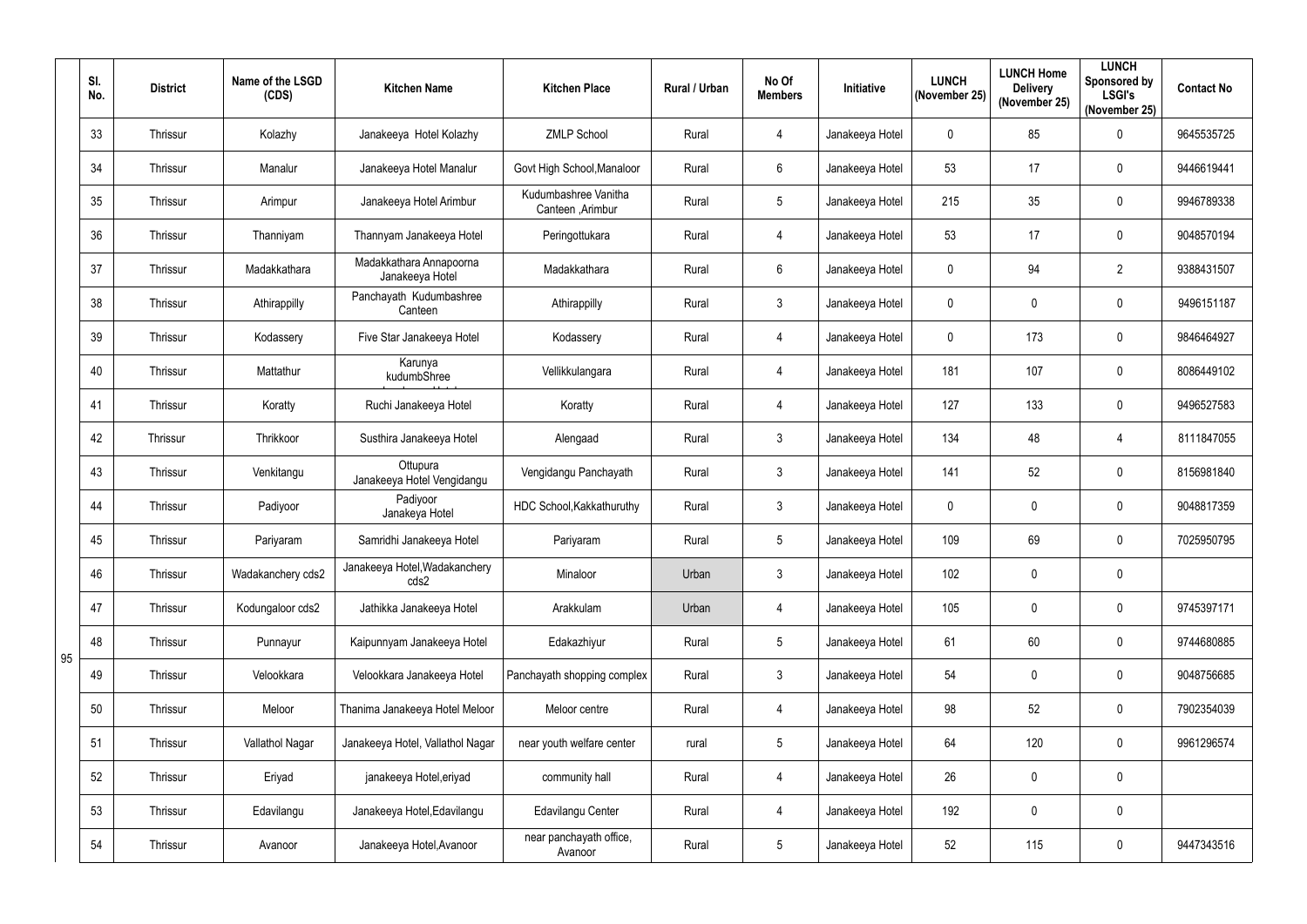| SI.<br>No. | <b>District</b> | Name of the LSGD<br>(CDS) | <b>Kitchen Name</b>               | <b>Kitchen Place</b>              | Rural / Urban | No Of<br><b>Members</b> | Initiative      | <b>LUNCH</b><br>(November 25) | <b>LUNCH Home</b><br><b>Delivery</b><br>(November 25) | <b>LUNCH</b><br><b>Sponsored by</b><br><b>LSGI's</b><br>(November 25) | <b>Contact No</b> |
|------------|-----------------|---------------------------|-----------------------------------|-----------------------------------|---------------|-------------------------|-----------------|-------------------------------|-------------------------------------------------------|-----------------------------------------------------------------------|-------------------|
| 55         | Thrissur        | Mala                      | Janakeeya hotel Mala              | Near panchayath office, Mala      | Rural         | 4                       | Janakeeya Hotel | $\mathbf 0$                   | 152                                                   | $\mathbf 0$                                                           | 9946442260        |
| 56         | Thrissur        | Guruvayur1                | Guruvayur Janakeeya Hotel         | Guruvayur                         | Urban         | $\mathbf{3}$            | Janakeeya Hotel | 426                           | 244                                                   | 0                                                                     | 9961227858        |
| 57         | Thrissur        | Vadakkekad                | Kudumbasree janakeeya hotel       | Nalam kallu                       | Rural         | 4                       | Janakeeya Hotel | 95                            | 50                                                    | $\pmb{0}$                                                             | 9645190166        |
| 58         | Thrissur        | Kadappuram                | Kadappuram janakeeya hotel        | Kadappuram panchayath<br>building | Rural         | 4                       | Janakeeya Hotel | 53                            | 23                                                    | $\pmb{0}$                                                             | 8156984319        |
| 59         | Thrissur        | Chavakkad                 | Chavakkad Janakeeya hotel         | Chavakkad, near bus stand         | Urban         | 5                       | Janakeeya Hotel | 184                           | 71                                                    | 0                                                                     | 7560874804        |
| 60         | Thrissur        | Engadiyoor                | pavithra janikeeya hotel          | Pokulangara                       | Rural         | 5                       | Janakeeya Hotel | 195                           | $\mathbf 0$                                           | 0                                                                     | 9562239618        |
| 61         | Thrissur        | Varavoor                  | Friends janakeeya hotel, Varavoor | Thichur                           | Rural         | $\mathfrak{Z}$          | Janakeeya Hotel | 73                            | $\mathbf 0$                                           | $\pmb{0}$                                                             |                   |
| 62         | Thrisssur       | Punnayurkulam             | Punnayurkkulam janakeeya hotel    | Althara centre                    | Rural         | 5                       | Janakeeya Hotel | 138                           | 42                                                    | $\pmb{0}$                                                             | 8086093454        |
| 63         | Thrissur        | Thiruwilamala             | Villuadry Janakeeya hotel         | Thiruwilamala                     | Rural         | 5                       | Janakeeya Hotel | $\mathbf 0$                   | 115                                                   | 0                                                                     | 9846174729        |
| 64         | Thrissur        | Kattakampal               | Janakeeya Hotel Kattakampal       | Chirakkal                         | Rural         | 4                       | Janakeeya Hotel | 50                            | 8                                                     | $\pmb{0}$                                                             |                   |
| 65         | Thrissur        | Kandanassery              | kandanassery janakeeya hotel      | kandanassery                      | Rural         | 5                       | Janakeeya Hotel | 50                            | 20                                                    | $\pmb{0}$                                                             |                   |
| 66         | Thrissur        | Kaiparambu                | Janakeeya Hotel Kaiparambu        | Near mundoor health center        | Rural         | 5                       | janakeeya hotel | 125                           | 20                                                    | 0                                                                     | 9645828069        |
| 67         | Thrissur        | Thrissur 2(new)           | kitchen girls janakeeya hotel     | Olari                             | urban         | 4                       | janakeeya hotel | 129                           | 102                                                   | 0                                                                     | 9388828112        |
| 68         | Thrissur        | Kuzhur                    |                                   | kuzhur                            | Rural         | $\overline{4}$          | janakeeya hotel | $\mathbf 0$                   | $\overline{0}$                                        | $\pmb{0}$                                                             | 9526566073        |
| 69         | Thrissur        | Chazhur                   | Chazur Janakeeya Hotel            | Pazhuvil Center                   | Rural         | $\overline{4}$          | janakeeya hotel | 0                             | 151                                                   | $\pmb{0}$                                                             | 9061946216        |
| 70         | Thrissur        | Nattika                   | uttupura                          | Thriprayar                        | Rural         | $5\overline{)}$         | janakeeya hotel | 218                           | $\overline{0}$                                        | $\mathbf 0$                                                           | 9544055637        |
| 71         | Thrissur        | Thalikulam                | Nidhi janakeeya hotel             | Puthenthodu                       | Rural         | 5                       |                 | 191                           | $\mathbf 0$                                           | $\mathbf 0$                                                           | 8606213960        |
| 72         | Thrissur        | Vadanapilly               | vadanappilly janakeeya hotel      | vadanapilly                       | Rural         | $5\phantom{.0}$         | janakeeya hotel | 200                           | $\mathbf 0$                                           | $\mathbf 0$                                                           | 9947728948        |
| 73         | Thrissur        | orumanayur                | orumanayur janakeeya hotel        | orumanayur                        | rural         | $5\phantom{.0}$         | janakeeya hotel | 80                            | 47                                                    | $\mathbf 0$                                                           | 9995588758        |
| 74         | Thrissur        | Panjal                    | Five-star Janakeeya hotel         | Panjal                            | Rural         | $5\phantom{.0}$         | janakeeya hotel | $\mathbf 0$                   | 157                                                   | $\mathbf 0$                                                           | 9746847353        |
| 75         | Thrissur        | veloor                    | Veloor Janakeeya hotel            | veloor                            | Rural         | $\sqrt{5}$              | janakeeya hotel | 50                            | 43                                                    | $\pmb{0}$                                                             | 9447724685        |
| 76         | Thrissur        | Chowanoor                 | Chowanoor Janakeeya hotel         | Chowanoor                         | Rural         | $\mathfrak{Z}$          | janakeeya hotel | $\mathbf{0}$                  | $\pmb{0}$                                             | $\pmb{0}$                                                             | 9,526,340,307     |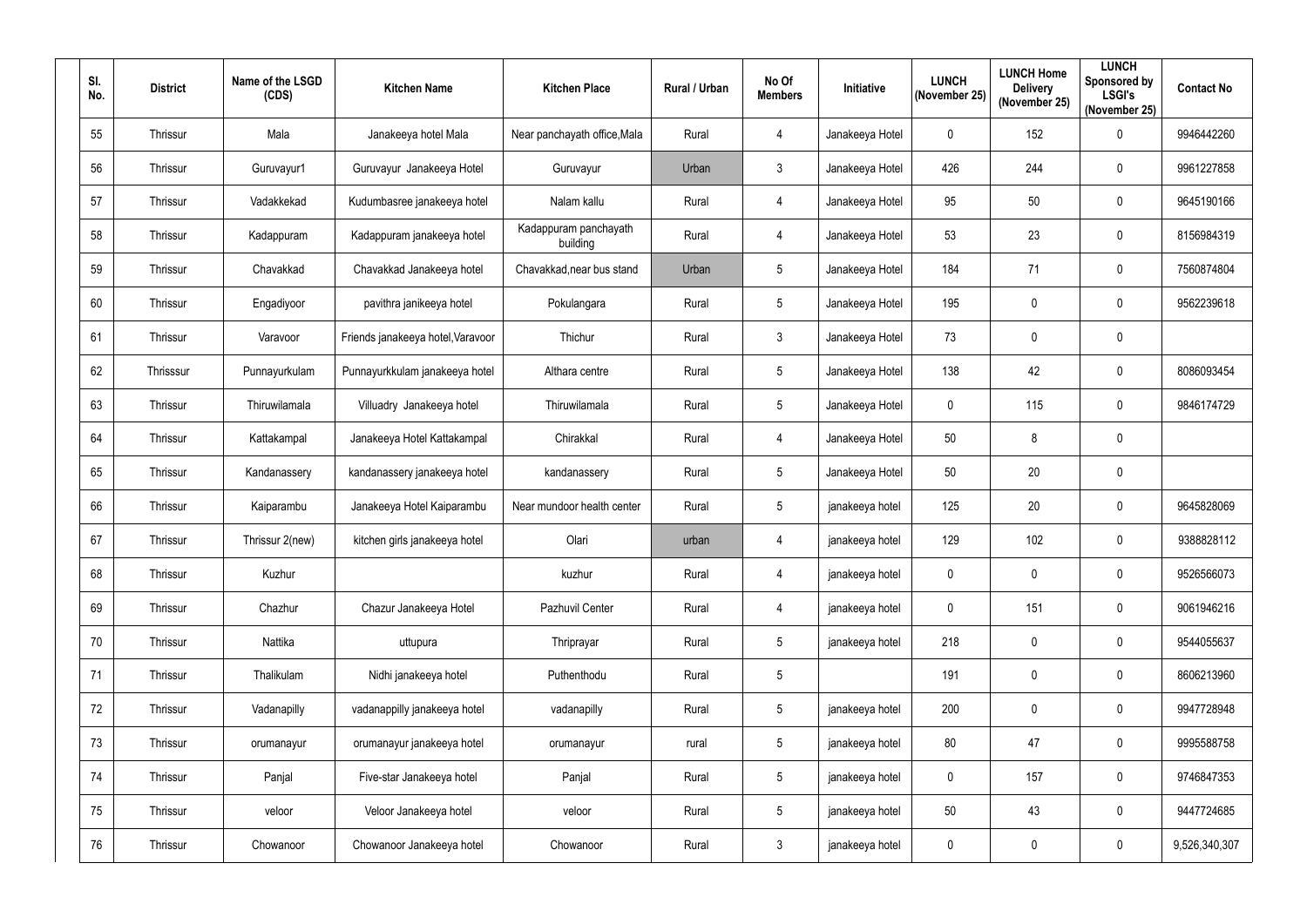| SI.<br>No.     | <b>District</b> | Name of the LSGD<br>(CDS) | <b>Kitchen Name</b>         | <b>Kitchen Place</b>                   | <b>Rural / Urban</b> | No Of<br><b>Members</b> | Initiative      | <b>LUNCH</b><br>(November 25) | <b>LUNCH Home</b><br><b>Delivery</b><br>(November 25) | <b>LUNCH</b><br><b>Sponsored by</b><br><b>LSGI's</b><br>(November 25) | <b>Contact No</b> |
|----------------|-----------------|---------------------------|-----------------------------|----------------------------------------|----------------------|-------------------------|-----------------|-------------------------------|-------------------------------------------------------|-----------------------------------------------------------------------|-------------------|
| 77             | Thrissur        | Puthur                    | Puthur janakeeyahotel       | puthur                                 | Rural                | 5                       | janakeeya hotel | 57                            | 67                                                    | $\pmb{0}$                                                             | 6238101595        |
| 78             | Thrissur        | Erumapetty                | subhiksha janakeeya hotel   | Erumapetty                             | Rural                | $5\phantom{.0}$         | janakeeya hotel | 124                           | 41                                                    | $\mathbf 0$                                                           | 9207201880        |
| 79             | Thrissur        | Kondazhy                  | Santhwanam Janakeeya Hotel  | Kondazhy                               | Rural                | $\overline{4}$          | janakeeya hotel | 0                             | 51                                                    | $\pmb{0}$                                                             | 9526401759        |
| 80             | Thrissur        | Mullurkkara               | Kaniv Janakeeya Hotel       | Atoor                                  | Rural                | $\overline{4}$          | janakeeya hotel | 50                            | 10                                                    | $\pmb{0}$                                                             |                   |
| 81             | Thrissur        | Porkkulam                 | Porkulam janakeeya hotel    | Parempadam                             | Rural                | $5\phantom{.0}$         | Janakeeya hotel | 0                             | 97                                                    | $\overline{2}$                                                        | 8129017841        |
| 82             | Thrissur        | Puthukkad                 | Puthukkad Janakeeya Hotel   | Puthukkad                              | Rural                | $5\phantom{.0}$         | Janakeeya hotel | 73                            | 49                                                    | $\pmb{0}$                                                             |                   |
| 83             | Thrissur        | Choondal                  | Choondal Janakeeya Hotel    | <b>Kechery Centre</b>                  | Rural                | 8                       | Janakeeya Hotel | 45                            | 48                                                    | $\mathbf 0$                                                           |                   |
| 84             | Thrissur        | Cherpu                    | Cherpu Janakeeya Hotel      | Cherpu                                 | Rural                | $\mathfrak{Z}$          | Janakeeya Hotel | 0                             | 76                                                    | $\pmb{0}$                                                             | 9605375648        |
| 85             | Thrissur        | Mathilakam                | Mathilakam Janakeeya hotel  | Mathilakam gramapanchayath<br>compound | Rural                | $\mathbf{3}$            | Janakeeya hotel | 15                            | $\mathbf 0$                                           | $\mathbf 0$                                                           | 9995986808        |
| 86             | Thrissur        | Anthikad                  | Anthikad Janakeeya hotel    | Anthikad                               | Rural                | $\overline{4}$          | Janakeeya hotel | 0                             | $\mathbf 0$                                           | $\pmb{0}$                                                             |                   |
| 87             | Thrissur        | Mullassery                | Mullassery Janakeeya Hotel  | Mullassery centre                      | Rural                | $5\phantom{.0}$         | Janakeeya hotel | 112                           | 72                                                    | $\pmb{0}$                                                             |                   |
| 88             | Thrissur        | Karalam                   | Karalam Janakeeya Hotel     |                                        | Rural                | $\overline{4}$          | Janakeeya hotel | 42                            | $\mathbf 0$                                           | $\mathbf 0$                                                           | 6282924636        |
| 89             | Thrissur        | Poomangalam               | Poomangalam Janakeeya Hotel | Edakkulam                              | Rural                | $\mathfrak{Z}$          | Janakeeya hotel | 92                            | $\mathbf 0$                                           | $\mathbf 0$                                                           |                   |
| 90             | Thrissur        | <b>MG Kavu</b>            | Annapoorna Janakeeya Hotel  | MG Kavu                                | Rural                | $\overline{4}$          | Janakeeya hotel | 198                           | 46                                                    | $\pmb{0}$                                                             |                   |
| 91             | Thrissur        | chelakkara                | Nila janakeeya hotel        | chelakkara                             | rural                | $5\phantom{.0}$         | janakeeya hotel | 0                             | 113                                                   | $\pmb{0}$                                                             |                   |
| 92             | Thrissur        | Avinissery                | Avinissery Janakeeya Hotel  | Palakkal                               | Rural                | $\overline{4}$          | janakeeya hotel | 0                             | 87                                                    | $\pmb{0}$                                                             |                   |
| 93             | Thrissur        | Nadathara 2               | Grandmaas Janakeeya hotel   | Nadathara                              | Rural                | $5\phantom{.0}$         | Janakeeya Hotel | 148                           | 165                                                   | $\pmb{0}$                                                             |                   |
| 94             | Thrissur        | Chavakkad                 | Janakeeya hotel             | Chavakkad                              | Urban                | $5\phantom{.0}$         | Janakeeya hotel | 168                           | 55                                                    | $\pmb{0}$                                                             | 7034752180        |
| 95             | Thrissur        | Mala 2                    | Janakeeya hotel             |                                        | Rural                | $5\phantom{.0}$         | janakeeya hotel | $\mathbf{0}$                  | 148                                                   | $\pmb{0}$                                                             |                   |
| 95             |                 |                           |                             |                                        |                      | 423                     |                 | 7801                          | 5063                                                  | 32                                                                    |                   |
|                | Wayanad         | Vellamunda                | Thanima mess                | 8/4 vellamuda                          | Rural                | $\overline{4}$          | janakeeya Hotel | 185                           | $\mathbf 0$                                           | $\pmb{0}$                                                             | 7025659685        |
| $\overline{2}$ | Wayanad         | Thavinjal                 | Sobhagya Vanitha mess       | Thalappuzha<br>chungam                 | Rural                | $\overline{4}$          | janakeeya Hotel | 116                           | $\mathsf{0}$                                          | $\pmb{0}$                                                             | 9497247541        |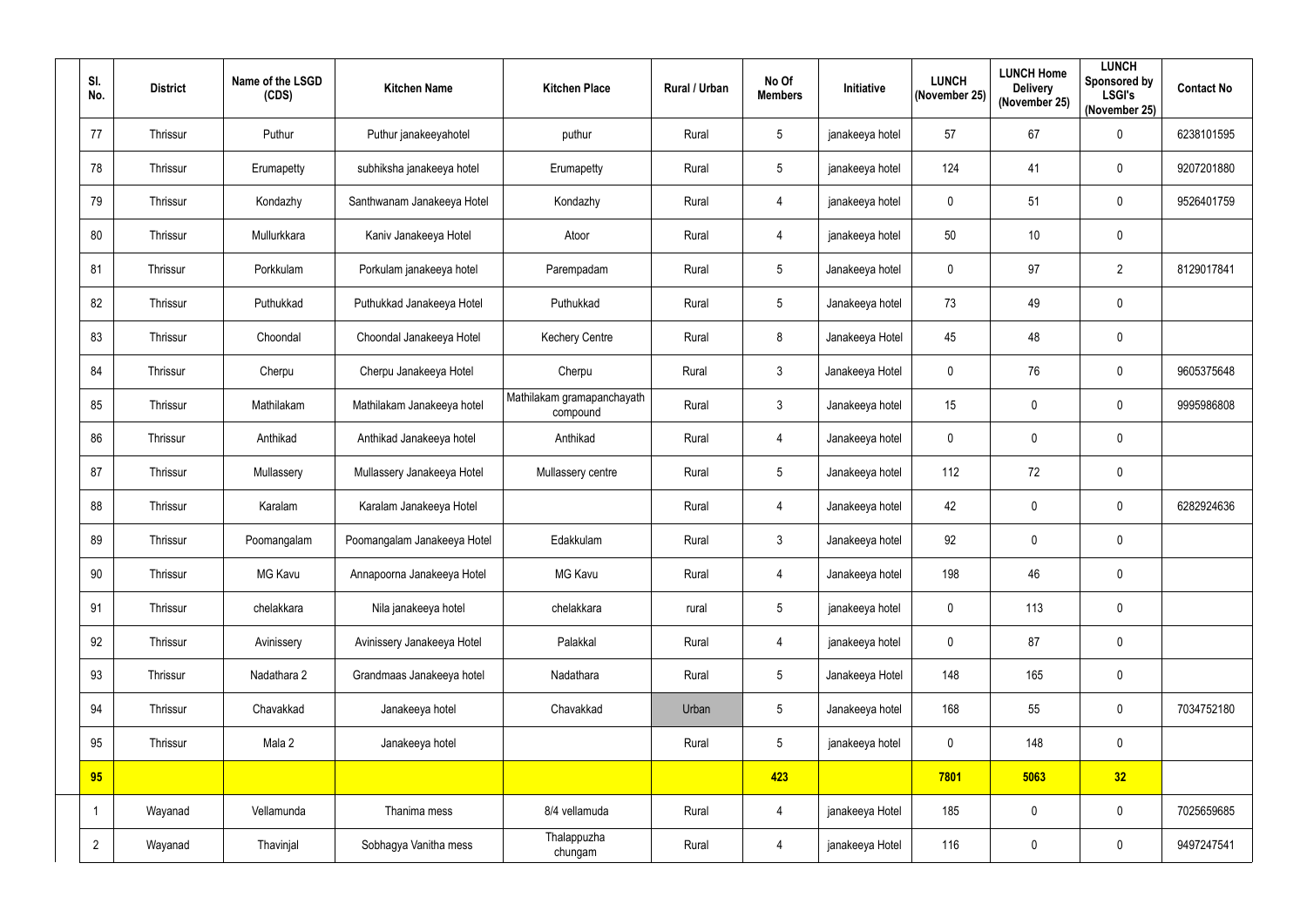|    | SI.<br>No.     | <b>District</b> | Name of the LSGD<br>(CDS) | <b>Kitchen Name</b>                 | <b>Kitchen Place</b>                   | Rural / Urban | No Of<br><b>Members</b> | Initiative      | <b>LUNCH</b><br>(November 25) | <b>LUNCH Home</b><br><b>Delivery</b><br>(November 25) | <b>LUNCH</b><br>Sponsored by<br><b>LSGI's</b><br>(November 25) | <b>Contact No</b> |
|----|----------------|-----------------|---------------------------|-------------------------------------|----------------------------------------|---------------|-------------------------|-----------------|-------------------------------|-------------------------------------------------------|----------------------------------------------------------------|-------------------|
|    | $\mathbf{3}$   | Wayanad         | Vythiri                   | Dharshana catering                  | Vythiri                                | Rural         | 4                       | janakeeya Hotel | 188                           | $\mathbf 0$                                           | $\pmb{0}$                                                      | 9074598184        |
|    | $\overline{4}$ | Wayanad         | Mullankolly               | Kairali catering group              | Mullankolli                            | Rural         | $\mathbf{3}$            | janakeeya Hotel | 169                           | $\mathbf 0$                                           | 0                                                              | 9526706627        |
|    | 5              | Wayanad         | Poothadi                  | Mary matha mess                     | Kenichira                              | Rural         | 5                       | janakeeya Hotel | 147                           | $\mathbf 0$                                           | $\pmb{0}$                                                      | 9526376970        |
|    | 6              | Wayanad         | Meppadi                   | Cafe Kudumbashree                   | Meppadi                                | Rural         | 5                       | janakeeya Hotel | 187                           | $\mathbf 0$                                           | $\pmb{0}$                                                      | 9207935764        |
|    |                | Wayanad         | Pozhuthana                | Dhanya mess                         | Pozhuthana                             | Rural         | 3                       | janakeeya Hotel | 193                           | $\mathbf 0$                                           | $\pmb{0}$                                                      | 8111838165        |
|    | 8              | Wayanad         | Thondernad                | Thanima canteen                     | Korom                                  | Rural         | $\mathbf{3}$            | janakeeya Hotel | 68                            | $\mathbf 0$                                           | $\pmb{0}$                                                      | 8943476943        |
|    | 9              | Wayanad         | Meenangady                | Haritham Janakeeya Hotel            | Opposite police station,<br>Meenangadi | Rural         | 6                       | janakeeya Hotel | 178                           | $\mathbf 0$                                           | 0                                                              | 9526895975        |
|    | 10             | Wayanad         | Nenmeni                   | Minnaram Mess and Chappathi<br>Unit | Cheeral                                | Rural         | $5\phantom{.0}$         | janakeeya Hotel | 123                           | $\mathbf 0$                                           | $\pmb{0}$                                                      | 8086835886        |
|    | 11             | Wayanad         | Thirunelli                | Adigamanai Mess and Catering        | Kartikulam                             | Rural         | 5                       | janakeeya Hotel | 135                           | $\mathbf 0$                                           | 0                                                              | 9207406211        |
|    | 12             | Wayanad         | Mananthavady              | Dhanasree canteen                   | Mananthavadi                           | Urban         | 5                       | janakeeya Hotel | $\mathbf 0$                   | $\mathbf 0$                                           | 0                                                              | 9496997382        |
|    | 13             | Wayanad         | Ambalavayal               | <b>Ruchi Catering</b>               | kalathuvayal                           | Rural         | 5                       | janakeeya Hotel | 267                           | $\boldsymbol{0}$                                      | 0                                                              | 9495084437        |
| 28 | 14             | Wayanad         | Kaniyambetta              | sree Vinayaka                       | millumukk                              | rural         | 5                       | janakeeya Hotel | 162                           | $\boldsymbol{0}$                                      | 0                                                              | 9061486938        |
|    | 15             | Wayanad         | Pulpally                  | Vinayaka catering                   | Pulpally                               | Rural         | 5                       | janakeeya Hotel | 295                           | $\mathbf 0$                                           | 0                                                              | 9947319307        |
|    | 16             | Wayanad         | Noolpuzha                 | Friends catering                    | Naikketty                              | Rural         | $\sqrt{5}$              | janakeeya Hotel | 197                           | $\overline{0}$                                        | $\pmb{0}$                                                      | 7558019388        |
|    | 17             | Wayanad         | Panamaram                 | Testy mess                          | Panamaram                              | Rural         | 4                       | janakeeya Hotel | 192                           | $\mathbf 0$                                           | $\pmb{0}$                                                      | 9605814620        |
|    | 18             | wayanad         | Moopainad                 | vanitha mess                        | vaduvanchal                            | Rural         | $5\overline{)}$         | janakeeya Hotel | 286                           | $\mathbf 0$                                           | $\pmb{0}$                                                      | 974596708         |
|    | 19             | wayanad         | Edavaka                   | <b>Teasty Mess</b>                  | Irumbupalam                            | Rural         | 4                       | janakeeya Hotel | 140                           | $\mathbf 0$                                           | $\pmb{0}$                                                      | 9847842390        |
|    | 20             | wayanad         | kalpetta                  | shiya catering                      | pallithazhe, kalpetta town             | urban         | $\mathfrak{Z}$          | janakeeya Hotel | 376                           | $\overline{0}$                                        | $\pmb{0}$                                                      | 6282822890        |
|    | 21             | wayanad         | sulthan bathery           | preethis                            | near telephone exchange                | urban         | $\overline{5}$          | janakeeya Hotel | 309                           | $\overline{0}$                                        | $\mathbf 0$                                                    | 9961088393        |
|    | 22             | wayanad         | Muttil                    | swad cattering                      | Muttil bus stand                       | Rural         | $5\overline{)}$         | janakeeya Hotel | 347                           | $\pmb{0}$                                             | $\pmb{0}$                                                      | 9074461322        |
|    | 23             | wayanad         | padinjarathara            | oruma                               | padinjarathara town                    | Rural         | $5\phantom{.0}$         | janakeeya Hotel | 360                           | $\overline{0}$                                        | $\pmb{0}$                                                      | 9495814542        |
|    | 24             | wayanad         | kalpetta                  | Anjuse cattering                    | kalpetta town                          | Urban         | $\sqrt{5}$              | janakeeya Hotel | 352                           | $\bm{0}$                                              | $\pmb{0}$                                                      | 9745883809        |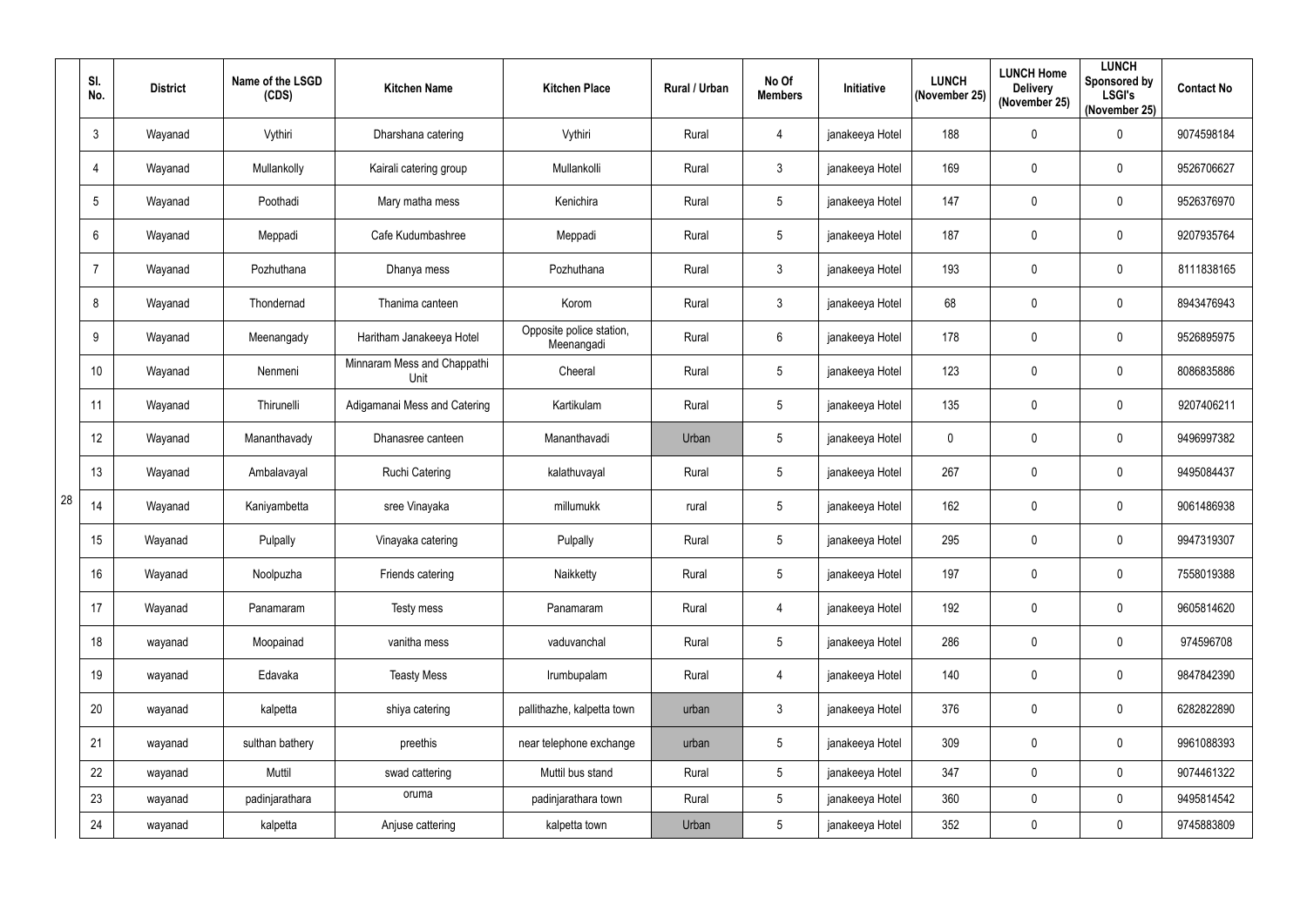|    | SI.<br>No. | <b>District</b> | Name of the LSGD<br>(CDS) | <b>Kitchen Name</b> | <b>Kitchen Place</b>            | Rural / Urban | No Of<br><b>Members</b> | Initiative      | <b>LUNCH</b><br>(November 25) | <b>LUNCH Home</b><br><b>Delivery</b><br>(November 25) | <b>LUNCH</b><br><b>Sponsored by</b><br><b>LSGI's</b><br>(November 25) | <b>Contact No</b> |
|----|------------|-----------------|---------------------------|---------------------|---------------------------------|---------------|-------------------------|-----------------|-------------------------------|-------------------------------------------------------|-----------------------------------------------------------------------|-------------------|
|    | 25         | wayanad         | Thariyode                 | Haritham            | kavumadham town                 | Rural         |                         | janakeeya Hotel | 103                           |                                                       | υ                                                                     | 9074095457        |
|    | 26         | wayanad         | Mananthavady              | chothis mess        | Kozhikode road,<br>Mananthavady | Urban         |                         | janakeeya Hotel | 220                           |                                                       |                                                                       | 9947376596        |
|    | 27         | wayanad         | vengapalli                | Annapoorna          | vengapalli town                 | Rural         |                         | janakeeya Hotel | 396                           |                                                       |                                                                       | 7592831851        |
|    | 28         | Wayanad         | Kottathara                | Jyothi vanitha mess | Venniyod                        | Rural         |                         | janakeeya Hotel | 232                           |                                                       |                                                                       | 9961844026        |
| 28 |            |                 |                           | 914                 |                                 |               | 122                     |                 | 5923                          |                                                       | υ                                                                     |                   |
|    |            |                 |                           |                     |                                 | <b>TOTAL</b>  | 4638                    |                 |                               | 17990                                                 |                                                                       |                   |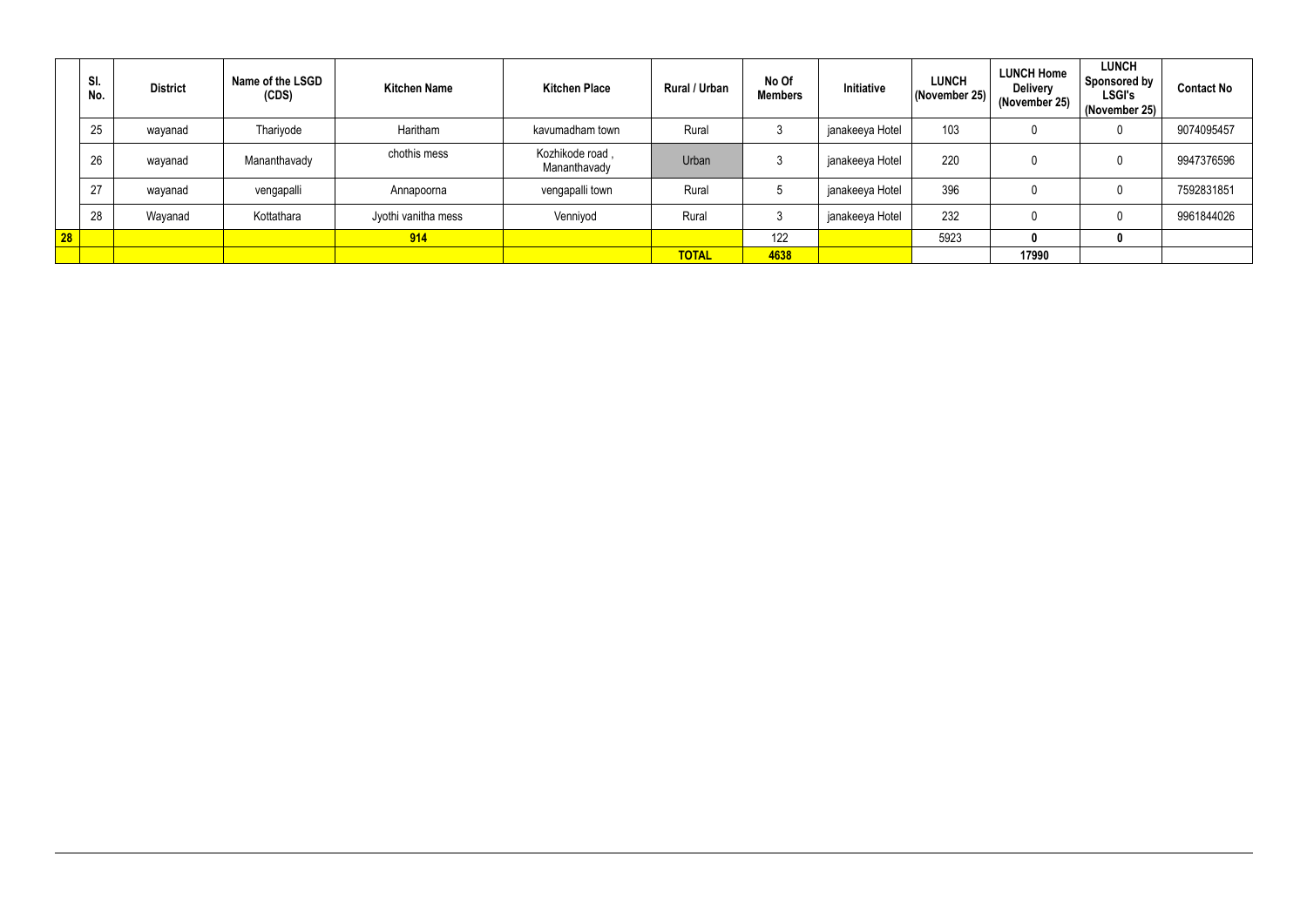| SI.<br>No. | <b>District</b> | Name of the LSGD<br>(CDS)                                                                        | <b>Kitchen Name</b>                                | <b>Kitchen Place</b>  | Rural / Urban                   | No Of<br><b>Members</b> | Initiative                                   | <b>LUNCH Home</b><br><b>LUNCH</b><br><b>Delivery</b><br>(November 25)<br>(November 25) | <b>LUNCH</b><br><b>Sponsored by</b><br><b>LSGI's</b><br>(November 25) | <b>Contact No</b> |
|------------|-----------------|--------------------------------------------------------------------------------------------------|----------------------------------------------------|-----------------------|---------------------------------|-------------------------|----------------------------------------------|----------------------------------------------------------------------------------------|-----------------------------------------------------------------------|-------------------|
|            |                 |                                                                                                  | STATUS OF JANAKEEYA HOTELS FUNCTIONING IN DISTRICT |                       |                                 |                         |                                              | STATUS OF FOOD DISTRIBUTED THROUGH JANAKEEYA HOTELS AS ON 25.11.2021                   |                                                                       |                   |
|            | <b>District</b> | <b>Total</b><br>Janakeeya Hotels                                                                 | <b>Rural Units</b>                                 | <b>Urban</b><br>units | <b>STATUS OF</b><br><b>FOOD</b> | Home<br><b>Delviery</b> | <b>Food Sponsored</b><br>by LSGIs            | <b>TOTAL Meals</b><br><b>Distributed</b>                                               |                                                                       |                   |
|            | <b>TVM</b>      | 108                                                                                              | 78                                                 | 30                    | $\overline{0}$                  | $\overline{0}$          | $\overline{0}$                               | $\mathbf 0$                                                                            |                                                                       |                   |
|            | <b>KLM</b>      | 82                                                                                               | 72                                                 | 10                    | 11627                           | 275                     | $\mathbf{3}$                                 | 11,905                                                                                 |                                                                       |                   |
|            | <b>PTA</b>      | 59                                                                                               | 54                                                 | $5\phantom{.0}$       | 89                              | 5793                    | $\overline{0}$                               | 5,882                                                                                  |                                                                       |                   |
|            | <b>ALP</b>      | 85                                                                                               | 76                                                 | 9                     | 9,728                           | 2089                    | 27                                           | 11,844                                                                                 |                                                                       |                   |
|            | <b>KTM</b>      | 80                                                                                               | 72                                                 | $\delta$              | 8647                            | 267                     | 23                                           | 8,937                                                                                  |                                                                       |                   |
|            | <b>IDK</b>      | 49                                                                                               | 48                                                 |                       | 7012                            | $\overline{0}$          | $\overline{4}$                               | 7,016                                                                                  |                                                                       |                   |
|            | <b>EKM</b>      | 112                                                                                              | 81                                                 | 31                    | 21484                           | 2061                    | $6\phantom{.}6$                              | 23,551                                                                                 |                                                                       |                   |
|            | <b>TSR</b>      | 95                                                                                               | 85                                                 | 10                    | 7,801                           | 5,063                   | 32 <sub>2</sub>                              | 12,896                                                                                 |                                                                       |                   |
|            | <b>PGT</b>      | 102                                                                                              | 92                                                 | 10                    | 14,104                          | $\overline{0}$          | 13                                           | 14,117                                                                                 |                                                                       |                   |
|            | <b>MLP</b>      | 119                                                                                              | 100                                                | 19                    | 20,053                          | 6233                    | 12                                           | 26,298                                                                                 |                                                                       |                   |
|            | <b>WYD</b>      | 28                                                                                               | 23                                                 | $5\phantom{.0}$       | 5923                            | $\overline{0}$          | $\overline{0}$                               | 5,923                                                                                  |                                                                       |                   |
|            | <b>KKD</b>      | 104                                                                                              | 75                                                 | 29                    | 31,228                          | 1272                    | 14                                           | 32,514                                                                                 |                                                                       |                   |
|            | <b>KNR</b>      | 88                                                                                               | 74                                                 | 14                    | 18,650                          | $\overline{0}$          | 13                                           | 18,663                                                                                 |                                                                       |                   |
|            | <b>KSG</b>      | 41                                                                                               | 35                                                 | $\sqrt{6}$            | 6740                            | $\overline{0}$          | $\overline{0}$                               | 6,740                                                                                  |                                                                       |                   |
|            | <b>Total</b>    | 1152                                                                                             | 965                                                | 187                   | 163,086                         | 23,053                  | 147                                          | 186,286                                                                                |                                                                       |                   |
|            |                 | 2196                                                                                             |                                                    |                       |                                 | 186,286                 |                                              |                                                                                        |                                                                       |                   |
|            | Date            | <b>Grand Total of meals</b><br><b>Distributed through</b><br>Janakeeya hotel as<br>on 25.11.2021 | Urban<br>units                                     | <b>Total</b><br>units | Rs. 20 /Lunch<br><b>Parcel</b>  | Home<br><b>Delivery</b> | <b>LUNCH</b><br>sponsored by<br><b>LSGIs</b> | <b>Total Meals</b>                                                                     |                                                                       |                   |
|            | 25.11.2021      | 965                                                                                              | 187                                                | 1152                  | 163,086                         | 23,053                  | 147                                          | 186,286                                                                                |                                                                       |                   |